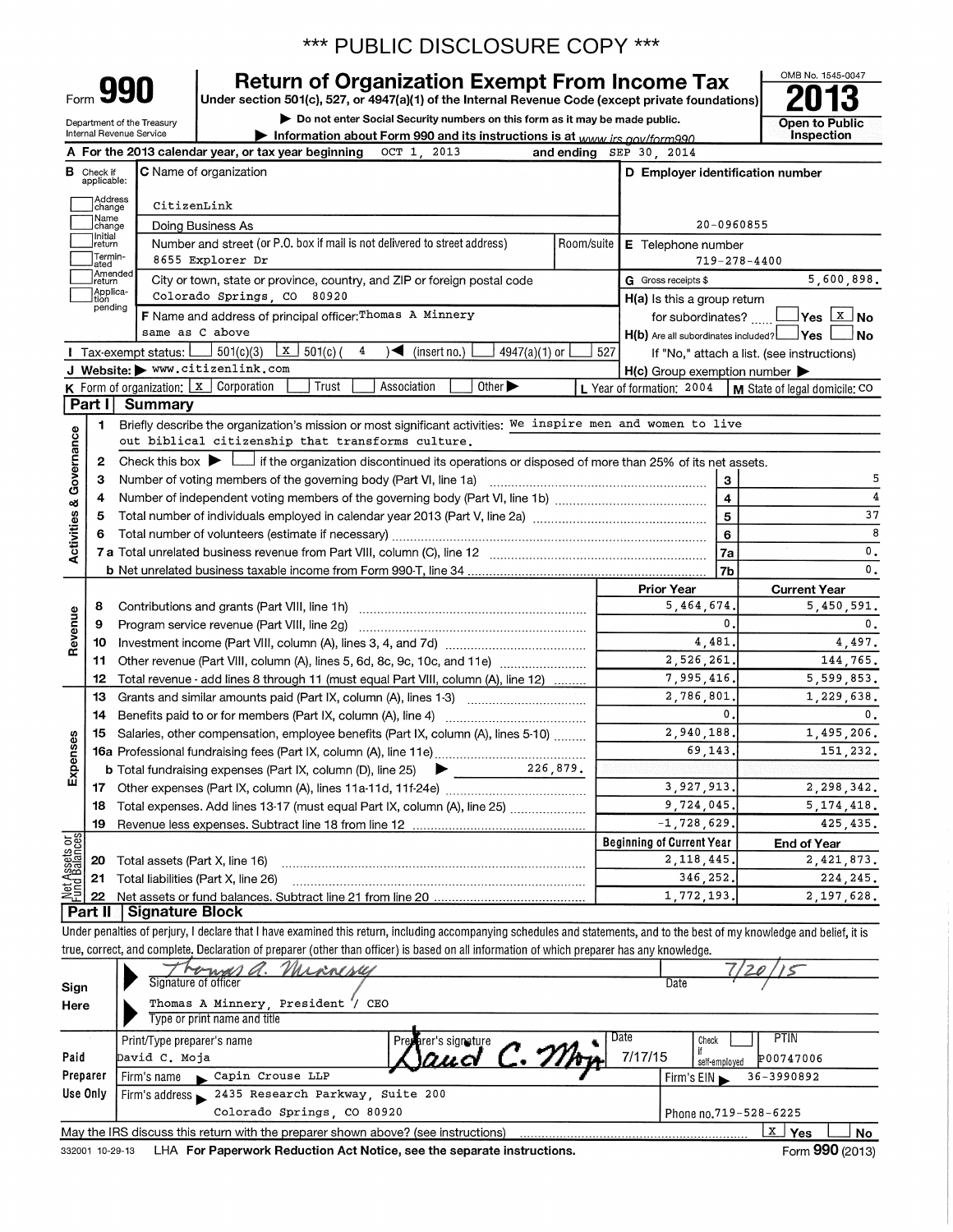|              | CitizenLink<br>Form 990 (2013)<br>Part III   Statement of Program Service Accomplishments                                                                                                                                                    | 20-0960855 | Page 2                                  |
|--------------|----------------------------------------------------------------------------------------------------------------------------------------------------------------------------------------------------------------------------------------------|------------|-----------------------------------------|
|              |                                                                                                                                                                                                                                              |            | X                                       |
| 1            | Briefly describe the organization's mission:                                                                                                                                                                                                 |            |                                         |
|              | CitizenLink is a family advocacy organization that inspires men and                                                                                                                                                                          |            |                                         |
|              | women to live out biblical citizenship that transforms culture.<br>We                                                                                                                                                                        |            |                                         |
|              | provide resources that equip citizens to make their voices heard on                                                                                                                                                                          |            |                                         |
|              | critical social policy issues.                                                                                                                                                                                                               |            |                                         |
| $\mathbf{2}$ | Did the organization undertake any significant program services during the year which were not listed on                                                                                                                                     |            |                                         |
|              |                                                                                                                                                                                                                                              |            | $\frac{1}{2}$ Yes $\boxed{\text{x}}$ No |
|              | If "Yes," describe these new services on Schedule O.                                                                                                                                                                                         |            |                                         |
| 3            | Did the organization cease conducting, or make significant changes in how it conducts, any program services?                                                                                                                                 |            | $Yes \overline{X}$ No                   |
|              | If "Yes," describe these changes on Schedule O.                                                                                                                                                                                              |            |                                         |
| 4            | Describe the organization's program service accomplishments for each of its three largest program services, as measured by expenses.                                                                                                         |            |                                         |
|              | Section 501(c)(3) and 501(c)(4) organizations are required to report the amount of grants and allocations to others, the total expenses, and                                                                                                 |            |                                         |
|              | revenue, if any, for each program service reported.                                                                                                                                                                                          |            |                                         |
| 4a           | $\begin{array}{ccc} \text{(Code:} & \text{________} \end{array}$ (Expenses \$ $\begin{array}{ccc} 4,640,649 \\ \text{________} \end{array}$ including grants of \$ $\begin{array}{ccc} 1,229,638 \\ \text{________} \end{array}$ (Revenue \$ |            |                                         |
|              | Citizenship - In addition to research and coordination with other                                                                                                                                                                            |            |                                         |
|              | like-minded exempt organizations, CitizenLink communicated information                                                                                                                                                                       |            |                                         |
|              | critical to the stability of the family on policy issues, legislative                                                                                                                                                                        |            |                                         |
|              | matters, and election-related topics through various communication                                                                                                                                                                           |            |                                         |
|              |                                                                                                                                                                                                                                              |            |                                         |
|              | channels. Specifically, CitizenLink sent newsletters and mailers                                                                                                                                                                             |            |                                         |
|              | throughout the nation and distributed regular emails to as many as                                                                                                                                                                           |            |                                         |
|              | 163,000 households. Furthermore, CitizenLink used telephone technology                                                                                                                                                                       |            |                                         |
|              | to alert citizens to important issues affecting the family in their                                                                                                                                                                          |            |                                         |
|              | state. CitizenLink also developed online resources including a                                                                                                                                                                               |            |                                         |
|              | website, web videos, and a compendium of issue analysis and updates.                                                                                                                                                                         |            |                                         |
|              | In addition, CitizenLink aired a radio program on nearly 500 stations.                                                                                                                                                                       |            |                                         |
|              |                                                                                                                                                                                                                                              |            |                                         |
|              |                                                                                                                                                                                                                                              |            |                                         |
|              |                                                                                                                                                                                                                                              |            |                                         |
| 4с           | (Code:<br>) (Expenses \$<br>including grants of \$<br>) (Revenue \$                                                                                                                                                                          |            |                                         |
|              |                                                                                                                                                                                                                                              |            |                                         |
|              |                                                                                                                                                                                                                                              |            |                                         |
|              |                                                                                                                                                                                                                                              |            |                                         |
|              |                                                                                                                                                                                                                                              |            |                                         |
|              |                                                                                                                                                                                                                                              |            |                                         |
| 4d           | Other program services (Describe in Schedule O.)                                                                                                                                                                                             |            |                                         |
|              | (Expenses \$<br>including grants of \$<br>(Revenue \$                                                                                                                                                                                        |            |                                         |
| 4е           | 4,640,649.<br>Total program service expenses                                                                                                                                                                                                 |            |                                         |
| 332002       |                                                                                                                                                                                                                                              |            | Form 990 (2013)                         |
| 10-29-13     | See Schedule O for Continuation(s)                                                                                                                                                                                                           |            |                                         |
|              | 2013.05090 CitizenLink<br>16260720 130102 CLINK                                                                                                                                                                                              |            |                                         |
|              |                                                                                                                                                                                                                                              |            | CLINK <sub>1</sub>                      |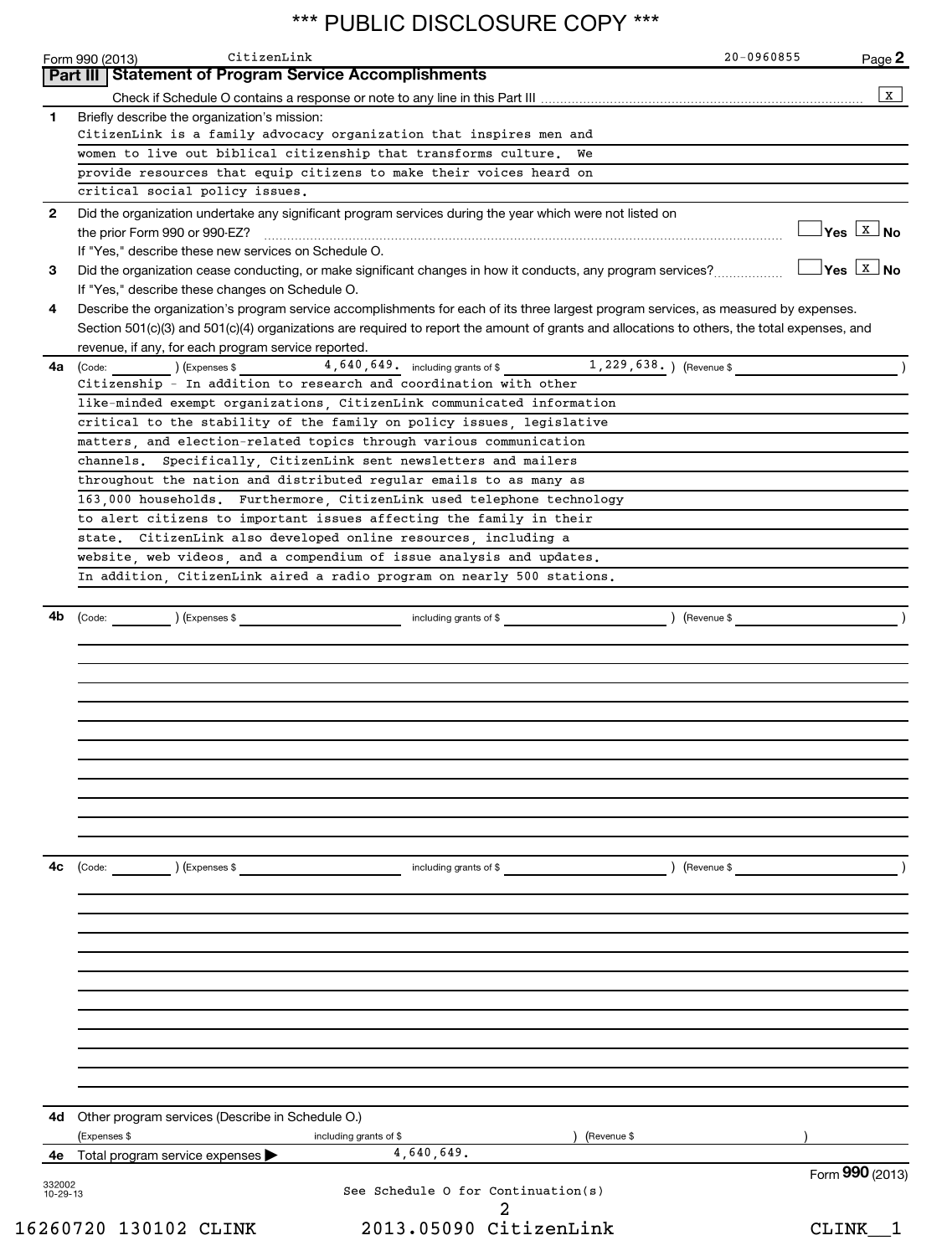| Part IV   Checklist of Required Schedules<br>Is the organization described in section $501(c)(3)$ or $4947(a)(1)$ (other than a private foundation)?<br>1.<br>2                                                                                                                                                                                                           | 1<br>$\overline{2}$<br>3 | Yes<br>x | No<br>x |
|---------------------------------------------------------------------------------------------------------------------------------------------------------------------------------------------------------------------------------------------------------------------------------------------------------------------------------------------------------------------------|--------------------------|----------|---------|
|                                                                                                                                                                                                                                                                                                                                                                           |                          |          |         |
|                                                                                                                                                                                                                                                                                                                                                                           |                          |          |         |
|                                                                                                                                                                                                                                                                                                                                                                           |                          |          |         |
|                                                                                                                                                                                                                                                                                                                                                                           |                          |          |         |
|                                                                                                                                                                                                                                                                                                                                                                           |                          |          |         |
| 3<br>Did the organization engage in direct or indirect political campaign activities on behalf of or in opposition to candidates for                                                                                                                                                                                                                                      |                          |          |         |
|                                                                                                                                                                                                                                                                                                                                                                           |                          | x        |         |
| Section 501(c)(3) organizations. Did the organization engage in lobbying activities, or have a section 501(h) election in effect<br>4                                                                                                                                                                                                                                     | 4                        |          |         |
| Is the organization a section 501(c)(4), 501(c)(5), or 501(c)(6) organization that receives membership dues, assessments, or<br>5                                                                                                                                                                                                                                         |                          |          |         |
|                                                                                                                                                                                                                                                                                                                                                                           | 5                        | х        |         |
| Did the organization maintain any donor advised funds or any similar funds or accounts for which donors have the right to<br>6                                                                                                                                                                                                                                            |                          |          |         |
| provide advice on the distribution or investment of amounts in such funds or accounts? If "Yes," complete Schedule D, Part I                                                                                                                                                                                                                                              | 6                        |          | х       |
| Did the organization receive or hold a conservation easement, including easements to preserve open space,<br>7                                                                                                                                                                                                                                                            |                          |          |         |
|                                                                                                                                                                                                                                                                                                                                                                           | $\overline{7}$           |          | х       |
| Did the organization maintain collections of works of art, historical treasures, or other similar assets? If "Yes," complete<br>8<br>Schedule D, Part III <b>Marting Community Contract Contract Contract Contract Contract Contract Contract Contract Contract Contract Contract Contract Contract Contract Contract Contract Contract Contract Contract Contract Co</b> | 8                        |          | x       |
| Did the organization report an amount in Part X, line 21, for escrow or custodial account liability; serve as a custodian for<br>9                                                                                                                                                                                                                                        |                          |          |         |
| amounts not listed in Part X; or provide credit counseling, debt management, credit repair, or debt negotiation services?<br>If "Yes," complete Schedule D, Part IV                                                                                                                                                                                                       | 9                        |          | х       |
| Did the organization, directly or through a related organization, hold assets in temporarily restricted endowments, permanent<br>10                                                                                                                                                                                                                                       |                          |          |         |
|                                                                                                                                                                                                                                                                                                                                                                           | 10                       |          | х       |
| If the organization's answer to any of the following questions is "Yes," then complete Schedule D, Parts VI, VII, VIII, IX, or X<br>11                                                                                                                                                                                                                                    |                          |          |         |
| as applicable.                                                                                                                                                                                                                                                                                                                                                            |                          |          |         |
| a Did the organization report an amount for land, buildings, and equipment in Part X, line 10? If "Yes," complete Schedule D,<br>Part VI                                                                                                                                                                                                                                  | 11a                      | x        |         |
| <b>b</b> Did the organization report an amount for investments - other securities in Part X, line 12 that is 5% or more of its total                                                                                                                                                                                                                                      |                          |          |         |
| assets reported in Part X, line 16? If "Yes," complete Schedule D, Part VII [[[[[[[[[[[[[[[[[[[[[[[[[[[[[[]]]]                                                                                                                                                                                                                                                            | 11b                      |          | x       |
| c Did the organization report an amount for investments - program related in Part X, line 13 that is 5% or more of its total                                                                                                                                                                                                                                              |                          |          |         |
|                                                                                                                                                                                                                                                                                                                                                                           | 11c                      |          | х       |
| d Did the organization report an amount for other assets in Part X, line 15 that is 5% or more of its total assets reported in                                                                                                                                                                                                                                            |                          |          |         |
|                                                                                                                                                                                                                                                                                                                                                                           | 11d                      |          | х       |
|                                                                                                                                                                                                                                                                                                                                                                           | 11e                      |          | x       |
| Did the organization's separate or consolidated financial statements for the tax year include a footnote that addresses<br>f                                                                                                                                                                                                                                              |                          |          |         |
| the organization's liability for uncertain tax positions under FIN 48 (ASC 740)? If "Yes," complete Schedule D, Part X                                                                                                                                                                                                                                                    | 11f                      | х        |         |
| 12a Did the organization obtain separate, independent audited financial statements for the tax year? If "Yes," complete<br>Schedule D, Parts XI and XII                                                                                                                                                                                                                   | 12a                      |          | x       |
| <b>b</b> Was the organization included in consolidated, independent audited financial statements for the tax year?                                                                                                                                                                                                                                                        |                          |          |         |
| If "Yes," and if the organization answered "No" to line 12a, then completing Schedule D, Parts XI and XII is optional <i>www.www</i>                                                                                                                                                                                                                                      | 12 <sub>b</sub>          | х        |         |
| Is the organization a school described in section 170(b)(1)(A)(ii)? If "Yes," complete Schedule E [ [ [ [ [ [ [ [ [ ] ]]]<br>13                                                                                                                                                                                                                                           | 13                       |          | X       |
| 14a                                                                                                                                                                                                                                                                                                                                                                       | 14a                      |          | х       |
| <b>b</b> Did the organization have aggregate revenues or expenses of more than \$10,000 from grantmaking, fundraising, business,                                                                                                                                                                                                                                          |                          |          |         |
| investment, and program service activities outside the United States, or aggregate foreign investments valued at \$100,000                                                                                                                                                                                                                                                |                          |          |         |
|                                                                                                                                                                                                                                                                                                                                                                           | 14b                      |          | х       |
| Did the organization report on Part IX, column (A), line 3, more than \$5,000 of grants or other assistance to or for any<br>15                                                                                                                                                                                                                                           |                          |          |         |
|                                                                                                                                                                                                                                                                                                                                                                           | 15                       |          | х       |
| Did the organization report on Part IX, column (A), line 3, more than \$5,000 of aggregate grants or other assistance to<br>16                                                                                                                                                                                                                                            |                          |          |         |
|                                                                                                                                                                                                                                                                                                                                                                           | 16                       |          | x       |
| Did the organization report a total of more than \$15,000 of expenses for professional fundraising services on Part IX,<br>17                                                                                                                                                                                                                                             |                          |          |         |
|                                                                                                                                                                                                                                                                                                                                                                           | 17                       | х        |         |
| Did the organization report more than \$15,000 total of fundraising event gross income and contributions on Part VIII, lines<br>18<br>1c and 8a? If "Yes," complete Schedule G, Part II                                                                                                                                                                                   | 18                       |          | х       |
| Did the organization report more than \$15,000 of gross income from gaming activities on Part VIII, line 9a? If "Yes,"<br>19                                                                                                                                                                                                                                              |                          |          |         |
| complete Schedule G, Part III                                                                                                                                                                                                                                                                                                                                             | 19                       |          | х       |
|                                                                                                                                                                                                                                                                                                                                                                           | <b>20a</b>               |          | х       |
|                                                                                                                                                                                                                                                                                                                                                                           | 20 <sub>b</sub>          |          |         |

Form (2013) **990**

332003 10-29-13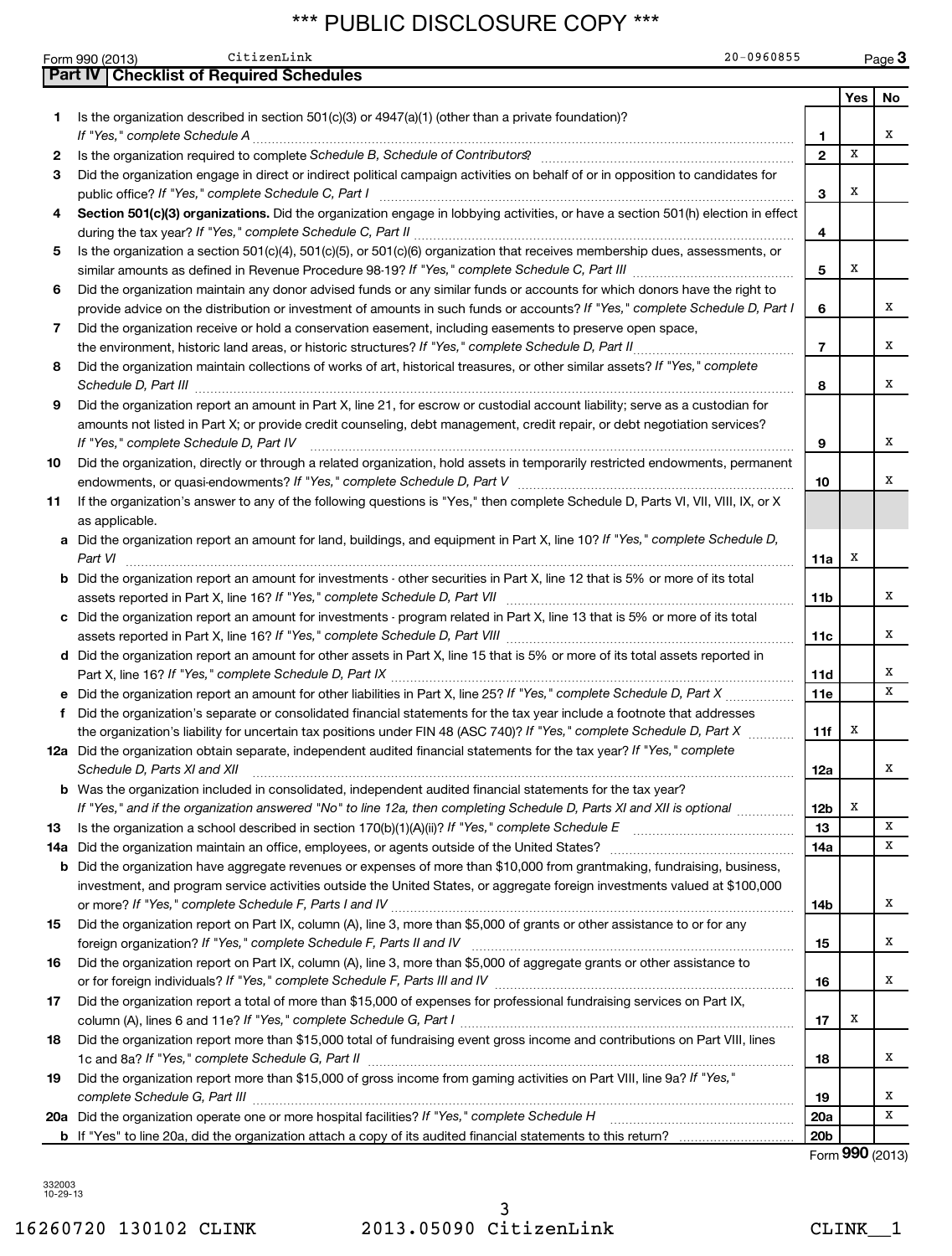|     | 20-0960855<br>CitizenLink<br>Form 990 (2013)                                                                                                                                                      |                 |     | Page 4 |
|-----|---------------------------------------------------------------------------------------------------------------------------------------------------------------------------------------------------|-----------------|-----|--------|
|     | <b>Part IV   Checklist of Required Schedules (continued)</b>                                                                                                                                      |                 |     |        |
|     |                                                                                                                                                                                                   |                 | Yes | No     |
| 21  | Did the organization report more than \$5,000 of grants or other assistance to any domestic organization or                                                                                       |                 |     |        |
|     | government on Part IX, column (A), line 1? If "Yes," complete Schedule I, Parts I and II                                                                                                          | 21              | х   |        |
| 22  | Did the organization report more than \$5,000 of grants or other assistance to individuals in the United States on Part IX,<br>column (A), line 2? If "Yes," complete Schedule I, Parts I and III | 22              |     | x      |
| 23  | Did the organization answer "Yes" to Part VII, Section A, line 3, 4, or 5 about compensation of the organization's current                                                                        |                 |     |        |
|     | and former officers, directors, trustees, key employees, and highest compensated employees? If "Yes," complete                                                                                    |                 |     |        |
|     | Schedule J                                                                                                                                                                                        | 23              | х   |        |
|     | 24a Did the organization have a tax-exempt bond issue with an outstanding principal amount of more than \$100,000 as of the                                                                       |                 |     |        |
|     | last day of the year, that was issued after December 31, 2002? If "Yes," answer lines 24b through 24d and complete<br>Schedule K. If "No", go to line 25a                                         | 24a             |     | x      |
| b   |                                                                                                                                                                                                   | 24b             |     |        |
| c   | Did the organization maintain an escrow account other than a refunding escrow at any time during the year to defease                                                                              |                 |     |        |
|     |                                                                                                                                                                                                   | 24с             |     |        |
|     |                                                                                                                                                                                                   | 24d             |     |        |
|     | 25a Section 501(c)(3) and 501(c)(4) organizations. Did the organization engage in an excess benefit transaction with a                                                                            |                 |     |        |
|     | disqualified person during the year? If "Yes," complete Schedule L, Part I                                                                                                                        | 25a             |     | x      |
| b   | Is the organization aware that it engaged in an excess benefit transaction with a disqualified person in a prior year, and                                                                        |                 |     |        |
|     | that the transaction has not been reported on any of the organization's prior Forms 990 or 990-EZ? If "Yes," complete                                                                             |                 |     |        |
|     | Schedule L, Part I                                                                                                                                                                                | 25b             |     | х      |
| 26  | Did the organization report any amount on Part X, line 5, 6, or 22 for receivables from or payables to any current or                                                                             |                 |     |        |
|     | former officers, directors, trustees, key employees, highest compensated employees, or disqualified persons? If so,                                                                               |                 |     | X      |
| 27  | complete Schedule L, Part II<br>Did the organization provide a grant or other assistance to an officer, director, trustee, key employee, substantial                                              | 26              |     |        |
|     | contributor or employee thereof, a grant selection committee member, or to a 35% controlled entity or family member                                                                               |                 |     |        |
|     | of any of these persons? If "Yes," complete Schedule L, Part III                                                                                                                                  | 27              |     | х      |
| 28  | Was the organization a party to a business transaction with one of the following parties (see Schedule L, Part IV                                                                                 |                 |     |        |
|     | instructions for applicable filing thresholds, conditions, and exceptions):                                                                                                                       |                 |     |        |
| a   | A current or former officer, director, trustee, or key employee? If "Yes," complete Schedule L, Part IV                                                                                           | 28a             |     | х      |
| b   | A family member of a current or former officer, director, trustee, or key employee? If "Yes," complete Schedule L, Part IV                                                                        | 28b             |     | x      |
|     | c An entity of which a current or former officer, director, trustee, or key employee (or a family member thereof) was an officer,                                                                 |                 |     |        |
|     | director, trustee, or direct or indirect owner? If "Yes," complete Schedule L, Part IV                                                                                                            | 28c             | х   |        |
| 29  |                                                                                                                                                                                                   | 29              |     | x      |
| 30  | Did the organization receive contributions of art, historical treasures, or other similar assets, or qualified conservation                                                                       |                 |     | х      |
|     |                                                                                                                                                                                                   | 30              |     |        |
| 31  | Did the organization liquidate, terminate, or dissolve and cease operations?<br>If "Yes," complete Schedule N, Part I                                                                             | 31              |     | х      |
| 32  | Did the organization sell, exchange, dispose of, or transfer more than 25% of its net assets? If "Yes," complete                                                                                  |                 |     |        |
|     | Schedule N, Part II                                                                                                                                                                               | 32              |     | х      |
| 33  | Did the organization own 100% of an entity disregarded as separate from the organization under Regulations                                                                                        |                 |     |        |
|     |                                                                                                                                                                                                   | 33              |     | х      |
| 34  | Was the organization related to any tax-exempt or taxable entity? If "Yes," complete Schedule R, Part II, III, or IV, and<br>Part V, line 1                                                       | 34              | х   |        |
| 35a |                                                                                                                                                                                                   | 35a             |     | x      |
| b   | If "Yes" to line 35a, did the organization receive any payment from or engage in any transaction with a controlled entity                                                                         |                 |     |        |
|     |                                                                                                                                                                                                   | 35 <sub>b</sub> |     |        |
| 36  | Section 501(c)(3) organizations. Did the organization make any transfers to an exempt non-charitable related organization?                                                                        |                 |     |        |
|     | If "Yes," complete Schedule R, Part V, line 2                                                                                                                                                     | 36              |     |        |
| 37  | Did the organization conduct more than 5% of its activities through an entity that is not a related organization                                                                                  |                 |     |        |
|     |                                                                                                                                                                                                   | 37              |     | х      |
| 38  | Did the organization complete Schedule O and provide explanations in Schedule O for Part VI, lines 11b and 19?                                                                                    |                 |     |        |
|     |                                                                                                                                                                                                   | 38              | х   |        |

Form (2013) **990**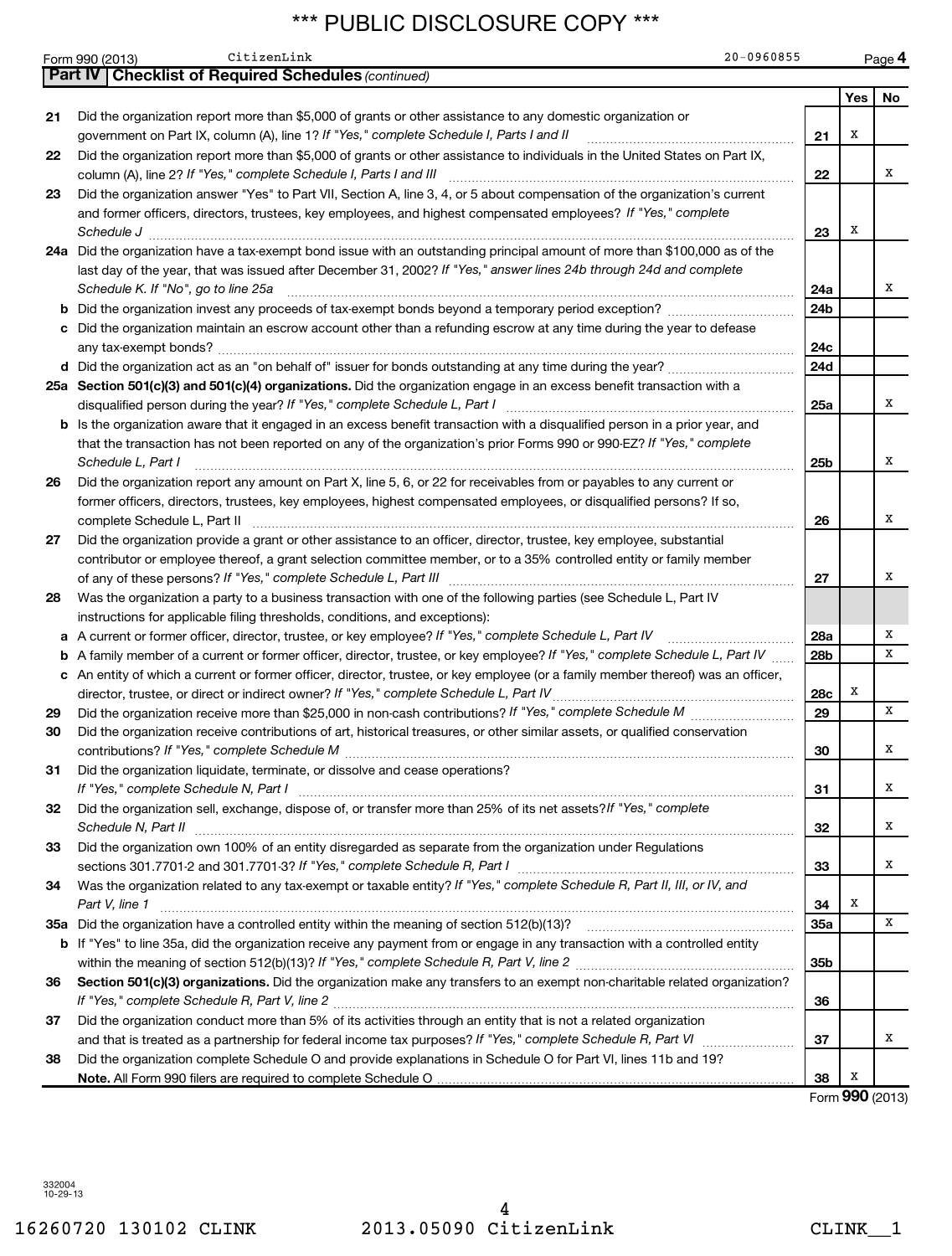|               | CitizenLink<br>Form 990 (2013)                                                                                                                                                                                                                                             |                 | 20-0960855 |                |     | Page 5 |  |  |  |
|---------------|----------------------------------------------------------------------------------------------------------------------------------------------------------------------------------------------------------------------------------------------------------------------------|-----------------|------------|----------------|-----|--------|--|--|--|
| <b>Part V</b> | <b>Statements Regarding Other IRS Filings and Tax Compliance</b>                                                                                                                                                                                                           |                 |            |                |     |        |  |  |  |
|               | Check if Schedule O contains a response or note to any line in this Part V                                                                                                                                                                                                 |                 |            |                |     |        |  |  |  |
|               |                                                                                                                                                                                                                                                                            |                 |            |                | Yes | No     |  |  |  |
|               | 1a Enter the number reported in Box 3 of Form 1096. Enter -0- if not applicable                                                                                                                                                                                            | 1a              | 10         |                |     |        |  |  |  |
| b             | Enter the number of Forms W-2G included in line 1a. Enter -0- if not applicable                                                                                                                                                                                            | 1b              |            |                |     |        |  |  |  |
|               | Did the organization comply with backup withholding rules for reportable payments to vendors and reportable gaming                                                                                                                                                         |                 |            |                |     |        |  |  |  |
|               |                                                                                                                                                                                                                                                                            |                 |            | 1c             | X   |        |  |  |  |
|               | 2a Enter the number of employees reported on Form W-3, Transmittal of Wage and Tax Statements,                                                                                                                                                                             |                 |            |                |     |        |  |  |  |
|               | filed for the calendar year ending with or within the year covered by this return <i>manumumumum</i>                                                                                                                                                                       | 2a              | 37         |                |     |        |  |  |  |
|               | 2 <sub>b</sub>                                                                                                                                                                                                                                                             |                 |            |                |     |        |  |  |  |
|               | Note. If the sum of lines 1a and 2a is greater than 250, you may be required to e-file (see instructions) <i>managererigion</i> ,                                                                                                                                          |                 |            |                |     |        |  |  |  |
|               | 3a Did the organization have unrelated business gross income of \$1,000 or more during the year?                                                                                                                                                                           |                 |            | За             |     | х      |  |  |  |
|               | b If "Yes," has it filed a Form 990-T for this year? If "No," to line 3b, provide an explanation in Schedule O                                                                                                                                                             |                 |            | 3 <sub>b</sub> |     |        |  |  |  |
|               | 4a At any time during the calendar year, did the organization have an interest in, or a signature or other authority over, a                                                                                                                                               |                 |            |                |     |        |  |  |  |
|               | financial account in a foreign country (such as a bank account, securities account, or other financial account)?                                                                                                                                                           |                 |            | 4a             |     | х      |  |  |  |
|               | <b>b</b> If "Yes," enter the name of the foreign country: $\blacktriangleright$                                                                                                                                                                                            |                 |            |                |     |        |  |  |  |
|               | See instructions for filing requirements for Form TD F 90-22.1, Report of Foreign Bank and Financial Accounts.                                                                                                                                                             |                 |            |                |     |        |  |  |  |
| 5a            |                                                                                                                                                                                                                                                                            |                 |            | 5a             |     | х      |  |  |  |
| b             |                                                                                                                                                                                                                                                                            |                 |            | 5 <sub>b</sub> |     | х      |  |  |  |
| с             | If "Yes," to line 5a or 5b, did the organization file Form 8886-T?                                                                                                                                                                                                         |                 |            | 5c             |     |        |  |  |  |
|               | 6a Does the organization have annual gross receipts that are normally greater than \$100,000, and did the organization solicit                                                                                                                                             |                 |            |                |     |        |  |  |  |
|               |                                                                                                                                                                                                                                                                            |                 |            | 6a             | X   |        |  |  |  |
|               | <b>b</b> If "Yes," did the organization include with every solicitation an express statement that such contributions or gifts                                                                                                                                              |                 |            |                |     |        |  |  |  |
|               | were not tax deductible?                                                                                                                                                                                                                                                   |                 |            | 6b             | x   |        |  |  |  |
| 7             | Organizations that may receive deductible contributions under section 170(c).                                                                                                                                                                                              |                 |            |                |     |        |  |  |  |
| а             | Did the organization receive a payment in excess of \$75 made partly as a contribution and partly for goods and services provided to the payor?<br>7a                                                                                                                      |                 |            |                |     |        |  |  |  |
| b             |                                                                                                                                                                                                                                                                            |                 |            | 7b             |     |        |  |  |  |
|               | c Did the organization sell, exchange, or otherwise dispose of tangible personal property for which it was required                                                                                                                                                        |                 |            |                |     |        |  |  |  |
|               | to file Form 8282?                                                                                                                                                                                                                                                         |                 |            | 7c             |     |        |  |  |  |
|               | 7d                                                                                                                                                                                                                                                                         |                 |            |                |     |        |  |  |  |
| е             |                                                                                                                                                                                                                                                                            |                 |            | 7е             |     | х<br>х |  |  |  |
| f             |                                                                                                                                                                                                                                                                            |                 |            | 7f             |     |        |  |  |  |
| g             | If the organization received a contribution of qualified intellectual property, did the organization file Form 8899 as required?                                                                                                                                           |                 |            | 7g             |     |        |  |  |  |
| h             | If the organization received a contribution of cars, boats, airplanes, or other vehicles, did the organization file a Form 1098-C?                                                                                                                                         |                 |            | 7h             |     |        |  |  |  |
| 8             | Sponsoring organizations maintaining donor advised funds and section $509(a)(3)$ supporting organizations. Did the supporting<br>organization, or a donor advised fund maintained by a sponsoring organization, have excess business holdings at any time during the year? |                 |            | 8              |     |        |  |  |  |
| 9             | Sponsoring organizations maintaining donor advised funds.                                                                                                                                                                                                                  |                 |            |                |     |        |  |  |  |
|               |                                                                                                                                                                                                                                                                            |                 |            | 9а             |     |        |  |  |  |
| а<br>b        | Did the organization make a distribution to a donor, donor advisor, or related person?                                                                                                                                                                                     |                 |            | 9b             |     |        |  |  |  |
| 10            | Section 501(c)(7) organizations. Enter:                                                                                                                                                                                                                                    |                 |            |                |     |        |  |  |  |
| а             |                                                                                                                                                                                                                                                                            | 10a             |            |                |     |        |  |  |  |
| b             | Gross receipts, included on Form 990, Part VIII, line 12, for public use of club facilities                                                                                                                                                                                | 10 <sub>b</sub> |            |                |     |        |  |  |  |
| 11            | Section 501(c)(12) organizations. Enter:                                                                                                                                                                                                                                   |                 |            |                |     |        |  |  |  |
| а             |                                                                                                                                                                                                                                                                            | 11a             |            |                |     |        |  |  |  |
| b             | Gross income from other sources (Do not net amounts due or paid to other sources against                                                                                                                                                                                   |                 |            |                |     |        |  |  |  |
|               |                                                                                                                                                                                                                                                                            | 11 <sub>b</sub> |            |                |     |        |  |  |  |
|               | 12a Section 4947(a)(1) non-exempt charitable trusts. Is the organization filing Form 990 in lieu of Form 1041?                                                                                                                                                             |                 |            | 12a            |     |        |  |  |  |
|               | <b>b</b> If "Yes," enter the amount of tax-exempt interest received or accrued during the year                                                                                                                                                                             | 12 <sub>b</sub> |            |                |     |        |  |  |  |
| 13            | Section 501(c)(29) qualified nonprofit health insurance issuers.                                                                                                                                                                                                           |                 |            |                |     |        |  |  |  |
| а             | Is the organization licensed to issue qualified health plans in more than one state?                                                                                                                                                                                       |                 |            | 13a            |     |        |  |  |  |
|               | Note. See the instructions for additional information the organization must report on Schedule O.                                                                                                                                                                          |                 |            |                |     |        |  |  |  |
|               | <b>b</b> Enter the amount of reserves the organization is required to maintain by the states in which the                                                                                                                                                                  |                 |            |                |     |        |  |  |  |
|               |                                                                                                                                                                                                                                                                            | 13 <sub>b</sub> |            |                |     |        |  |  |  |
|               |                                                                                                                                                                                                                                                                            | 13 <sub>c</sub> |            |                |     |        |  |  |  |
|               | 14a Did the organization receive any payments for indoor tanning services during the tax year?                                                                                                                                                                             |                 |            | 14a            |     | х      |  |  |  |
|               | <b>b</b> If "Yes," has it filed a Form 720 to report these payments? If "No," provide an explanation in Schedule O                                                                                                                                                         |                 |            | 14b            |     |        |  |  |  |

332005 10-29-13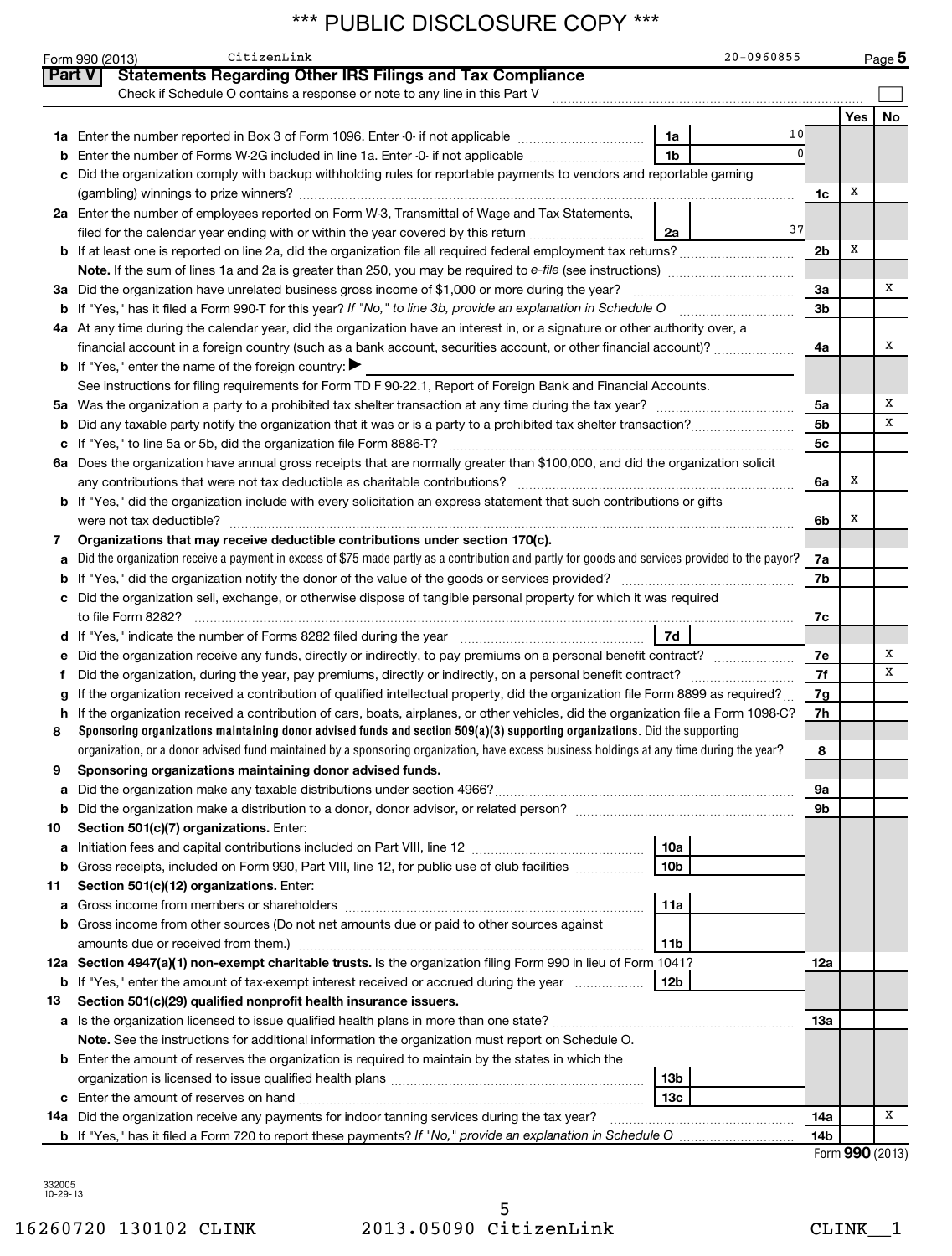|        | CitizenLink<br>Form 990 (2013)                                                                                                                                                                                                |    | 20-0960855 |                 |     | Page $6$        |  |  |
|--------|-------------------------------------------------------------------------------------------------------------------------------------------------------------------------------------------------------------------------------|----|------------|-----------------|-----|-----------------|--|--|
|        | Part VI Governance, Management, and Disclosure For each "Yes" response to lines 2 through 7b below, and for a "No" response                                                                                                   |    |            |                 |     |                 |  |  |
|        | to line 8a, 8b, or 10b below, describe the circumstances, processes, or changes in Schedule O. See instructions.                                                                                                              |    |            |                 |     |                 |  |  |
|        | <b>Section A. Governing Body and Management</b>                                                                                                                                                                               |    |            |                 |     | $\mathbf{x}$    |  |  |
|        |                                                                                                                                                                                                                               |    |            |                 | Yes | No              |  |  |
|        | 1a Enter the number of voting members of the governing body at the end of the tax year                                                                                                                                        | 1a |            |                 |     |                 |  |  |
|        | If there are material differences in voting rights among members of the governing body, or if the governing                                                                                                                   |    |            |                 |     |                 |  |  |
|        | body delegated broad authority to an executive committee or similar committee, explain in Schedule O.                                                                                                                         |    |            |                 |     |                 |  |  |
| b      | Enter the number of voting members included in line 1a, above, who are independent                                                                                                                                            | 1b |            |                 |     |                 |  |  |
| 2      | Did any officer, director, trustee, or key employee have a family relationship or a business relationship with any other                                                                                                      |    |            |                 |     |                 |  |  |
|        | officer, director, trustee, or key employee?                                                                                                                                                                                  |    |            | 2               |     | х               |  |  |
| 3      | Did the organization delegate control over management duties customarily performed by or under the direct supervision                                                                                                         |    |            |                 |     |                 |  |  |
|        |                                                                                                                                                                                                                               |    |            | 3               |     | х<br>х          |  |  |
| 4      | Did the organization make any significant changes to its governing documents since the prior Form 990 was filed?                                                                                                              |    |            | 4<br>5          |     | х               |  |  |
| 5<br>6 | Did the organization have members or stockholders?                                                                                                                                                                            |    |            | 6               |     | х               |  |  |
| 7а     | Did the organization have members, stockholders, or other persons who had the power to elect or appoint one or                                                                                                                |    |            |                 |     |                 |  |  |
|        | more members of the governing body?                                                                                                                                                                                           |    |            | 7a              |     | х               |  |  |
|        | <b>b</b> Are any governance decisions of the organization reserved to (or subject to approval by) members, stockholders, or                                                                                                   |    |            |                 |     |                 |  |  |
|        | persons other than the governing body?                                                                                                                                                                                        |    |            | 7b              |     | х               |  |  |
| 8      | Did the organization contemporaneously document the meetings held or written actions undertaken during the year by the following:                                                                                             |    |            |                 |     |                 |  |  |
| а      | The governing body?                                                                                                                                                                                                           |    |            | 8а              | х   |                 |  |  |
|        | Each committee with authority to act on behalf of the governing body?                                                                                                                                                         |    |            | 8b              | X   |                 |  |  |
| 9      | Is there any officer, director, trustee, or key employee listed in Part VII, Section A, who cannot be reached at the                                                                                                          |    |            |                 |     |                 |  |  |
|        |                                                                                                                                                                                                                               |    |            | 9               |     | x               |  |  |
|        | <b>Section B. Policies</b> (This Section B requests information about policies not required by the Internal Revenue Code.)                                                                                                    |    |            |                 |     |                 |  |  |
|        |                                                                                                                                                                                                                               |    |            | 10a             | Yes | No<br>х         |  |  |
|        | <b>b</b> If "Yes," did the organization have written policies and procedures governing the activities of such chapters, affiliates,                                                                                           |    |            |                 |     |                 |  |  |
|        |                                                                                                                                                                                                                               |    |            | 10 <sub>b</sub> |     |                 |  |  |
|        | 11a Has the organization provided a complete copy of this Form 990 to all members of its governing body before filing the form?                                                                                               |    |            | 11a             | x   |                 |  |  |
|        | <b>b</b> Describe in Schedule O the process, if any, used by the organization to review this Form 990.                                                                                                                        |    |            |                 |     |                 |  |  |
|        | 12a Did the organization have a written conflict of interest policy? If "No," go to line 13                                                                                                                                   |    |            |                 |     |                 |  |  |
| b      | Were officers, directors, or trustees, and key employees required to disclose annually interests that could give rise to conflicts?                                                                                           |    |            | <b>12b</b>      | x   |                 |  |  |
|        | c Did the organization regularly and consistently monitor and enforce compliance with the policy? If "Yes," describe                                                                                                          |    |            |                 |     |                 |  |  |
|        | in Schedule O how this was done                                                                                                                                                                                               |    |            | 12c             | х   |                 |  |  |
| 13     |                                                                                                                                                                                                                               |    |            | 13              | X   |                 |  |  |
| 14     |                                                                                                                                                                                                                               |    |            | 14              | x   |                 |  |  |
| 15     | Did the process for determining compensation of the following persons include a review and approval by independent                                                                                                            |    |            |                 |     |                 |  |  |
|        | persons, comparability data, and contemporaneous substantiation of the deliberation and decision?                                                                                                                             |    |            |                 | X   |                 |  |  |
| a      | The organization's CEO, Executive Director, or top management official manufactured content content of the organization's CEO, Executive Director, or top management official manufactured content of the original content of |    |            | 15a             |     | X               |  |  |
|        | If "Yes" to line 15a or 15b, describe the process in Schedule O (see instructions).                                                                                                                                           |    |            | 15b             |     |                 |  |  |
|        | <b>16a</b> Did the organization invest in, contribute assets to, or participate in a joint venture or similar arrangement with a                                                                                              |    |            |                 |     |                 |  |  |
|        | taxable entity during the year?                                                                                                                                                                                               |    |            | 16a             |     | х               |  |  |
|        | <b>b</b> If "Yes," did the organization follow a written policy or procedure requiring the organization to evaluate its participation                                                                                         |    |            |                 |     |                 |  |  |
|        | in joint venture arrangements under applicable federal tax law, and take steps to safeguard the organization's                                                                                                                |    |            |                 |     |                 |  |  |
|        | exempt status with respect to such arrangements?                                                                                                                                                                              |    |            | 16b             |     |                 |  |  |
|        | <b>Section C. Disclosure</b>                                                                                                                                                                                                  |    |            |                 |     |                 |  |  |
| 17     | List the states with which a copy of this Form 990 is required to be filed ▶AL, AK, FL, GA, HI, IL, KY, LA, MA, MD, MN, MS                                                                                                    |    |            |                 |     |                 |  |  |
| 18     | Section 6104 requires an organization to make its Forms 1023 (or 1024 if applicable), 990, and 990-T (Section 501(c)(3)s only) available                                                                                      |    |            |                 |     |                 |  |  |
|        | for public inspection. Indicate how you made these available. Check all that apply.                                                                                                                                           |    |            |                 |     |                 |  |  |
|        | X Own website<br>$\boxed{\text{X}}$ Upon request<br>Another's website<br>Other (explain in Schedule O)                                                                                                                        |    |            |                 |     |                 |  |  |
| 19     | Describe in Schedule O whether (and if so, how), the organization made its governing documents, conflict of interest policy, and financial<br>statements available to the public during the tax year.                         |    |            |                 |     |                 |  |  |
| 20     | State the name, physical address, and telephone number of the person who possesses the books and records of the organization:                                                                                                 |    |            |                 |     |                 |  |  |
|        | Rich Caldwell - 719-278-4400                                                                                                                                                                                                  |    |            |                 |     |                 |  |  |
|        | 8655 Explorer Dr. Colorado Springs. CO 80920                                                                                                                                                                                  |    |            |                 |     |                 |  |  |
|        | See Schedule O for full list of states<br>332006 10-29-13                                                                                                                                                                     |    |            |                 |     | Form 990 (2013) |  |  |
|        | 6                                                                                                                                                                                                                             |    |            |                 |     |                 |  |  |

16260720 130102 CLINK 2013.05090 CitizenLink CLINK\_\_1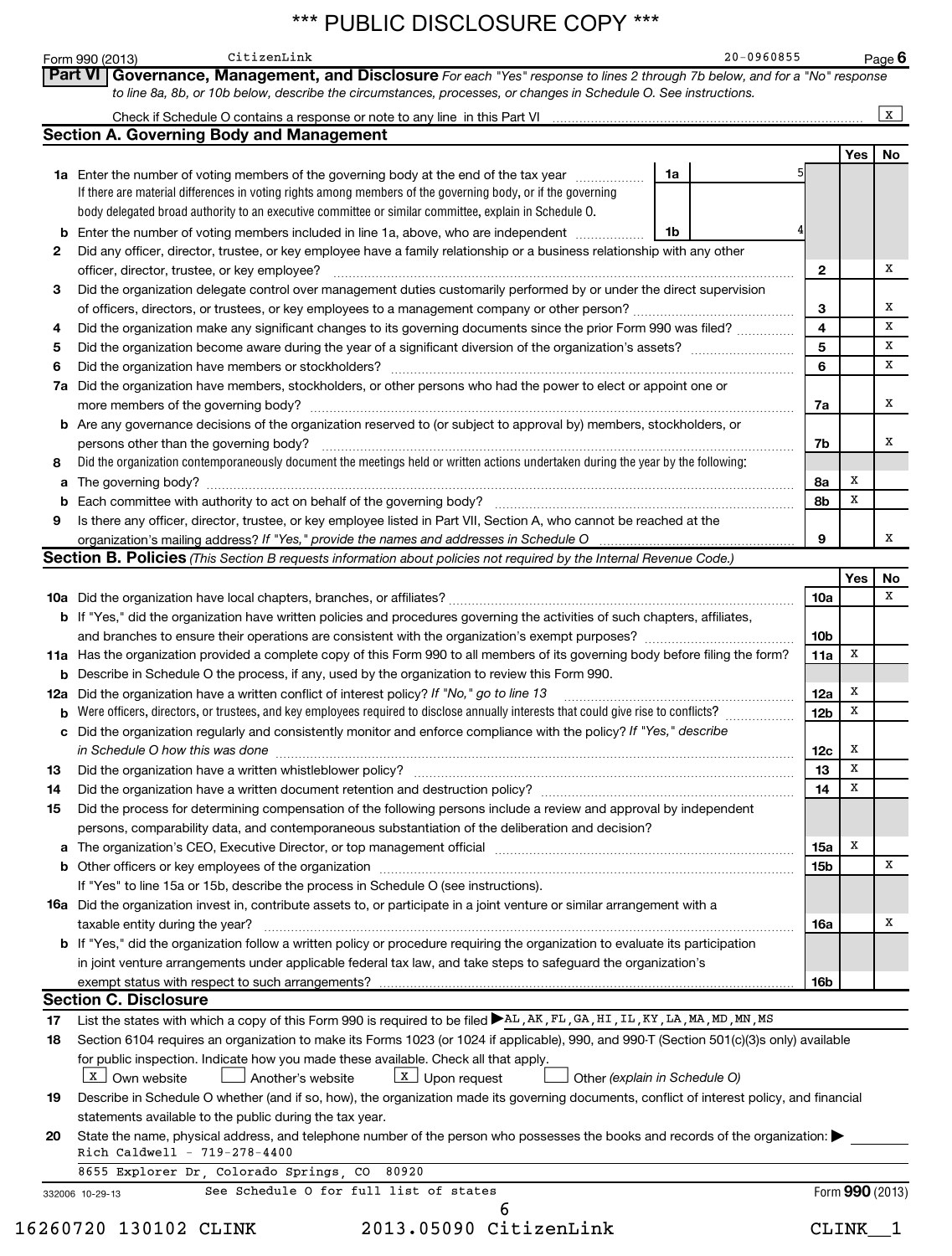CitizenLink 20-0960855

**7**

 $\sim$ 

| Part VII Compensation of Officers, Directors, Trustees, Key Employees, Highest Compensated |  |  |
|--------------------------------------------------------------------------------------------|--|--|
| <b>Employees, and Independent Contractors</b>                                              |  |  |

Check if Schedule O contains a response or note to any line in this Part VII

**Section A. Officers, Directors, Trustees, Key Employees, and Highest Compensated Employees 1a**  Complete this table for all persons required to be listed. Report compensation for the calendar year ending with or within the organization's tax year.

**•** List all of the organization's current officers, directors, trustees (whether individuals or organizations), regardless of amount of compensation.

Enter -0- in columns  $(D)$ ,  $(E)$ , and  $(F)$  if no compensation was paid.

**•** List all of the organization's **current** key employees, if any. See instructions for definition of "key employee."

**•** List the organization's five *current* highest compensated employees (other than an officer, director, trustee, or key employee) who received reportable compensation (Box 5 of Form W-2 and/or Box 7 of Form 1099-MISC) of more than \$100,000 from the organization and any related organizations.

 $\bullet$  List all of the organization's former officers, key employees, and highest compensated employees who received more than \$100,000 of reportable compensation from the organization and any related organizations.

**•** List all of the organization's former directors or trustees that received, in the capacity as a former director or trustee of the organization, more than \$10,000 of reportable compensation from the organization and any related organizations.

List persons in the following order: individual trustees or directors; institutional trustees; officers; key employees; highest compensated employees; and former such persons.

Check this box if neither the organization nor any related organization compensated any current officer, director, or trustee.  $\left\vert \cdot\right\vert$ 

| (A)                                 | (B)                                                                  |                                |                       |             | (C)          |                                                                                                 |        | (D)                                    | (E)                                        | (F)                                                                      |
|-------------------------------------|----------------------------------------------------------------------|--------------------------------|-----------------------|-------------|--------------|-------------------------------------------------------------------------------------------------|--------|----------------------------------------|--------------------------------------------|--------------------------------------------------------------------------|
| Name and Title                      | Average<br>hours per<br>week                                         |                                |                       |             | Position     | (do not check more than one<br>box, unless person is both an<br>officer and a director/trustee) |        | Reportable<br>compensation<br>from     | Reportable<br>compensation<br>from related | Estimated<br>amount of<br>other                                          |
|                                     | (list any<br>hours for<br>related<br>organizations<br>below<br>line) | Individual trustee or director | Institutional trustee | Officer     | Key employee | Highest compensated<br>  employee                                                               | Former | the<br>organization<br>(W-2/1099-MISC) | organizations<br>(W-2/1099-MISC)           | compensation<br>from the<br>organization<br>and related<br>organizations |
| (1) Lt. Gen. Patrick P. Caruana, MS | 0.50                                                                 |                                |                       |             |              |                                                                                                 |        |                                        |                                            |                                                                          |
| Chairman                            |                                                                      | $\mathbf x$                    |                       | $\mathbf x$ |              |                                                                                                 |        | $\mathbf{0}$                           | 0.                                         | 0.                                                                       |
| (2) Thomas A. Minnery               | 45.00                                                                |                                |                       |             |              |                                                                                                 |        |                                        |                                            |                                                                          |
| President/CEO                       |                                                                      | $\mathbf x$                    |                       | $\mathbf x$ |              |                                                                                                 |        | 148,528                                | $\mathbf{0}$                               | 21,035.                                                                  |
| (3) Steve Taylor                    | 0.50                                                                 |                                |                       |             |              |                                                                                                 |        |                                        |                                            |                                                                          |
| Board Member                        |                                                                      | X                              |                       |             |              |                                                                                                 |        | 0                                      | 0                                          | $\mathbf{0}$ .                                                           |
| (4) Dan Mellema                     | 0.50                                                                 |                                |                       |             |              |                                                                                                 |        |                                        |                                            |                                                                          |
| Board Member                        |                                                                      | X                              |                       |             |              |                                                                                                 |        | $\mathbf{0}$ .                         | 0                                          | 0.                                                                       |
| (5) Doug Napier                     | 0.50                                                                 |                                |                       |             |              |                                                                                                 |        |                                        |                                            |                                                                          |
| Board Member                        |                                                                      | $\mathbf x$                    |                       |             |              |                                                                                                 |        | $\mathbf{0}$                           | $\mathbf{0}$                               | 0.                                                                       |
| (6) David Langdon                   | 1.00                                                                 |                                |                       |             |              |                                                                                                 |        |                                        |                                            |                                                                          |
| Secretary                           |                                                                      |                                |                       | X           |              |                                                                                                 |        | $\mathbf{0}$                           | 0                                          | $\mathbf{0}$ .                                                           |
| (7) Rich Caldwell                   | 45.00                                                                |                                |                       |             |              |                                                                                                 |        |                                        |                                            |                                                                          |
| Treasurer/Director of Bus. Svcs     |                                                                      |                                |                       | X           |              |                                                                                                 |        | 32, 112.                               | 0.                                         | 6,716.                                                                   |
|                                     |                                                                      |                                |                       |             |              |                                                                                                 |        |                                        |                                            |                                                                          |
|                                     |                                                                      |                                |                       |             |              |                                                                                                 |        |                                        |                                            |                                                                          |
|                                     |                                                                      |                                |                       |             |              |                                                                                                 |        |                                        |                                            |                                                                          |
|                                     |                                                                      |                                |                       |             |              |                                                                                                 |        |                                        |                                            |                                                                          |
|                                     |                                                                      |                                |                       |             |              |                                                                                                 |        |                                        |                                            |                                                                          |
| 332007 10-29-13                     |                                                                      |                                |                       |             |              |                                                                                                 |        |                                        |                                            | Form 990 (2013)                                                          |

332007 10-29-13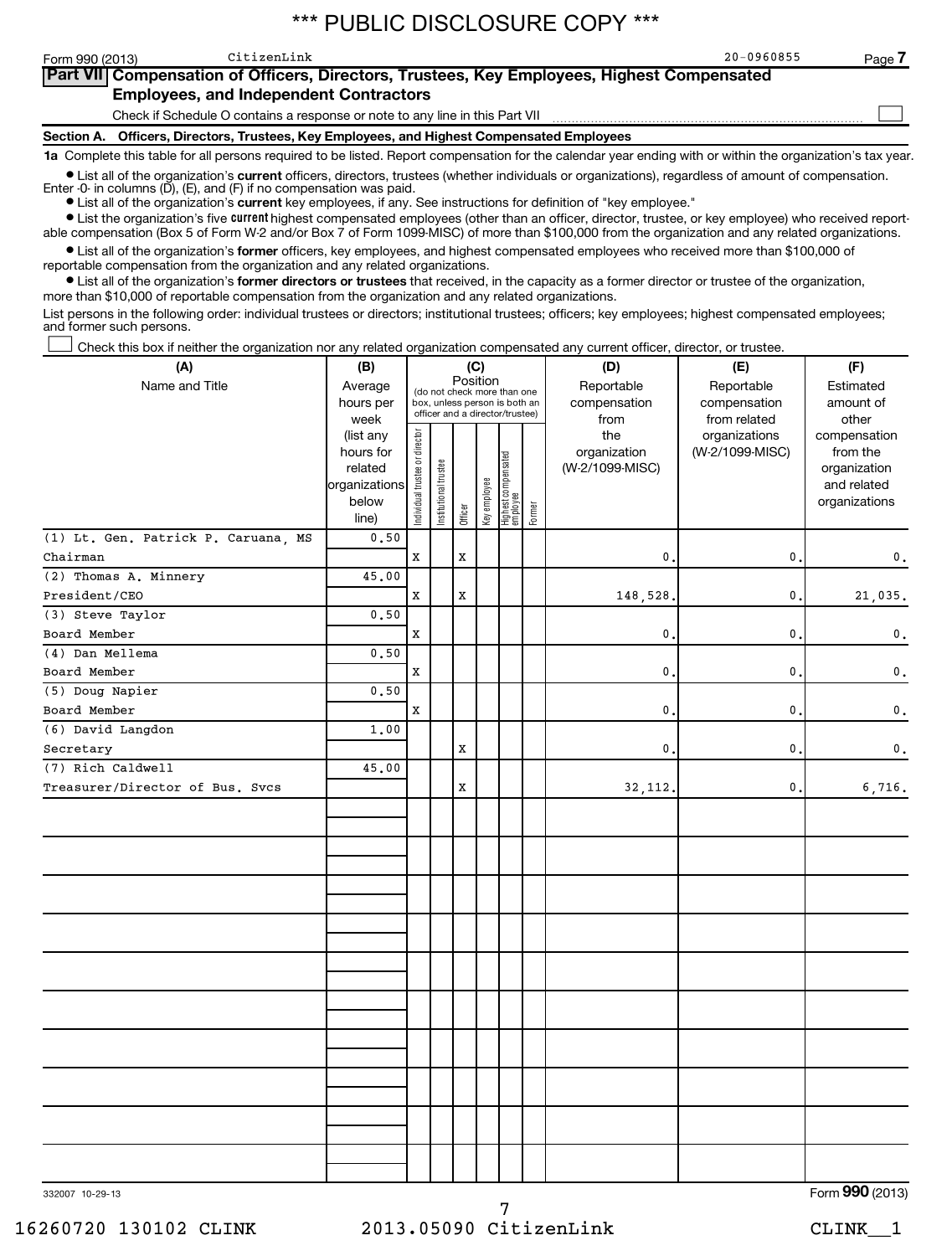|                                                         | CitizenLink<br>Form 990 (2013)                                                                                                                                                                                                                         |                                                                      |                                                                                                                    |                       |         |              |                                  |        |                                           | 20-0960855                                        |                    |                     |                                                                          | Page 8          |
|---------------------------------------------------------|--------------------------------------------------------------------------------------------------------------------------------------------------------------------------------------------------------------------------------------------------------|----------------------------------------------------------------------|--------------------------------------------------------------------------------------------------------------------|-----------------------|---------|--------------|----------------------------------|--------|-------------------------------------------|---------------------------------------------------|--------------------|---------------------|--------------------------------------------------------------------------|-----------------|
|                                                         | <b>Part VII</b><br>Section A. Officers, Directors, Trustees, Key Employees, and Highest Compensated Employees (continued)                                                                                                                              |                                                                      |                                                                                                                    |                       |         |              |                                  |        |                                           |                                                   |                    |                     |                                                                          |                 |
|                                                         | (A)<br>Name and title                                                                                                                                                                                                                                  | (B)<br>Average<br>hours per<br>week                                  | (C)<br>Position<br>(do not check more than one<br>box, unless person is both an<br>officer and a director/trustee) |                       |         |              |                                  |        | (D)<br>Reportable<br>compensation<br>from | (E)<br>Reportable<br>compensation<br>from related |                    |                     | (F)<br>Estimated<br>amount of<br>other                                   |                 |
|                                                         |                                                                                                                                                                                                                                                        | (list any<br>hours for<br>related<br>organizations<br>below<br>line) | Individual trustee or director                                                                                     | Institutional trustee | Officer | Key employee | Highest compensated<br> employee | Former | the<br>organization<br>(W-2/1099-MISC)    | organizations<br>(W-2/1099-MISC)                  |                    |                     | compensation<br>from the<br>organization<br>and related<br>organizations |                 |
|                                                         |                                                                                                                                                                                                                                                        |                                                                      |                                                                                                                    |                       |         |              |                                  |        |                                           |                                                   |                    |                     |                                                                          |                 |
|                                                         |                                                                                                                                                                                                                                                        |                                                                      |                                                                                                                    |                       |         |              |                                  |        |                                           |                                                   |                    |                     |                                                                          |                 |
|                                                         |                                                                                                                                                                                                                                                        |                                                                      |                                                                                                                    |                       |         |              |                                  |        |                                           |                                                   |                    |                     |                                                                          |                 |
|                                                         |                                                                                                                                                                                                                                                        |                                                                      |                                                                                                                    |                       |         |              |                                  |        |                                           |                                                   |                    |                     |                                                                          |                 |
|                                                         |                                                                                                                                                                                                                                                        |                                                                      |                                                                                                                    |                       |         |              |                                  |        |                                           |                                                   |                    |                     |                                                                          |                 |
|                                                         |                                                                                                                                                                                                                                                        |                                                                      |                                                                                                                    |                       |         |              |                                  |        |                                           |                                                   |                    |                     |                                                                          |                 |
|                                                         |                                                                                                                                                                                                                                                        |                                                                      |                                                                                                                    |                       |         |              |                                  |        |                                           |                                                   |                    |                     |                                                                          |                 |
|                                                         |                                                                                                                                                                                                                                                        |                                                                      |                                                                                                                    |                       |         |              |                                  |        |                                           |                                                   |                    |                     |                                                                          |                 |
|                                                         |                                                                                                                                                                                                                                                        |                                                                      |                                                                                                                    |                       |         |              |                                  |        |                                           |                                                   |                    |                     |                                                                          |                 |
|                                                         | 1b Sub-total                                                                                                                                                                                                                                           |                                                                      |                                                                                                                    |                       |         |              |                                  |        | 180,640<br>$\mathbf{0}$ .                 |                                                   | $\mathbf{0}$<br>0. |                     |                                                                          | 27,751.<br>0.   |
|                                                         | c Total from continuation sheets to Part VII, Section A manufactured by                                                                                                                                                                                |                                                                      |                                                                                                                    |                       |         |              |                                  |        | 180, 640                                  |                                                   | $\mathbf{0}$ .     |                     |                                                                          | 27,751.         |
| 2                                                       | Total number of individuals (including but not limited to those listed above) who received more than \$100,000 of reportable                                                                                                                           |                                                                      |                                                                                                                    |                       |         |              |                                  |        |                                           |                                                   |                    |                     |                                                                          |                 |
|                                                         | compensation from the organization $\blacktriangleright$                                                                                                                                                                                               |                                                                      |                                                                                                                    |                       |         |              |                                  |        |                                           |                                                   |                    |                     |                                                                          | 7               |
|                                                         |                                                                                                                                                                                                                                                        |                                                                      |                                                                                                                    |                       |         |              |                                  |        |                                           |                                                   |                    |                     | Yes                                                                      | No              |
| з                                                       | Did the organization list any former officer, director, or trustee, key employee, or highest compensated employee on<br>line 1a? If "Yes," complete Schedule J for such individual                                                                     |                                                                      |                                                                                                                    |                       |         |              |                                  |        |                                           |                                                   |                    | 3                   |                                                                          | x               |
| 4                                                       | For any individual listed on line 1a, is the sum of reportable compensation and other compensation from the organization                                                                                                                               |                                                                      |                                                                                                                    |                       |         |              |                                  |        |                                           |                                                   |                    |                     |                                                                          |                 |
| 5                                                       | and related organizations greater than \$150,000? If "Yes," complete Schedule J for such individual<br>Did any person listed on line 1a receive or accrue compensation from any unrelated organization or individual for services                      |                                                                      |                                                                                                                    |                       |         |              |                                  |        |                                           |                                                   |                    | 4                   | х                                                                        |                 |
|                                                         | rendered to the organization? If "Yes," complete Schedule J for such person                                                                                                                                                                            |                                                                      |                                                                                                                    |                       |         |              |                                  |        |                                           |                                                   |                    | 5                   |                                                                          | x               |
|                                                         | <b>Section B. Independent Contractors</b>                                                                                                                                                                                                              |                                                                      |                                                                                                                    |                       |         |              |                                  |        |                                           |                                                   |                    |                     |                                                                          |                 |
| 1                                                       | Complete this table for your five highest compensated independent contractors that received more than \$100,000 of compensation from<br>the organization. Report compensation for the calendar year ending with or within the organization's tax year. |                                                                      |                                                                                                                    |                       |         |              |                                  |        |                                           |                                                   |                    |                     |                                                                          |                 |
|                                                         | (A)<br>Name and business address                                                                                                                                                                                                                       |                                                                      |                                                                                                                    |                       |         |              |                                  |        | (B)<br>Description of services            |                                                   |                    | (C)<br>Compensation |                                                                          |                 |
|                                                         | Masterworks Inc                                                                                                                                                                                                                                        |                                                                      |                                                                                                                    |                       |         |              |                                  |        | Fundraising consulting and                |                                                   |                    |                     |                                                                          |                 |
|                                                         | 19462 Powder Hill Pl NE, Poulsbo, WA 98370                                                                                                                                                                                                             |                                                                      |                                                                                                                    |                       |         |              |                                  |        | design                                    |                                                   |                    |                     |                                                                          | 357,483.        |
|                                                         | Langdon Law LLC, 8913 Cincinnati-Dayton                                                                                                                                                                                                                |                                                                      |                                                                                                                    |                       |         |              |                                  |        |                                           |                                                   |                    |                     |                                                                          |                 |
|                                                         | Rd, West Chester, OH 45069                                                                                                                                                                                                                             |                                                                      |                                                                                                                    |                       |         |              |                                  |        | Legal services                            |                                                   |                    |                     |                                                                          | 162,649.        |
|                                                         | Blackbaud Inc                                                                                                                                                                                                                                          |                                                                      |                                                                                                                    |                       |         |              |                                  |        | Software and online services              |                                                   |                    |                     |                                                                          |                 |
|                                                         | 200 Daniel Island Dr, Charleston, SC 29492<br>Majority Strategies, 135 Professional Dr,                                                                                                                                                                |                                                                      |                                                                                                                    |                       |         |              |                                  |        |                                           |                                                   |                    |                     |                                                                          | 133,716.        |
| Ste 104, Ponte Vedra Beach, FL 32082<br>Issue campaigns |                                                                                                                                                                                                                                                        |                                                                      |                                                                                                                    |                       |         |              |                                  |        |                                           |                                                   | 132,555.           |                     |                                                                          |                 |
|                                                         | Japs-Olson Company, 7500 Excelsior Blvd,                                                                                                                                                                                                               |                                                                      |                                                                                                                    |                       |         |              |                                  |        | Printing services (includes               |                                                   |                    |                     |                                                                          |                 |
|                                                         | St Louis Park, MN 55426                                                                                                                                                                                                                                |                                                                      |                                                                                                                    |                       |         |              |                                  |        | postage)                                  |                                                   |                    |                     |                                                                          | 131,753.        |
| 2                                                       | Total number of independent contractors (including but not limited to those listed above) who received more than<br>\$100,000 of compensation from the organization                                                                                    |                                                                      |                                                                                                                    |                       |         |              | 5                                |        |                                           |                                                   |                    |                     |                                                                          |                 |
|                                                         |                                                                                                                                                                                                                                                        |                                                                      |                                                                                                                    |                       |         |              |                                  |        |                                           |                                                   |                    |                     |                                                                          | Form 990 (2013) |

332008 10-29-13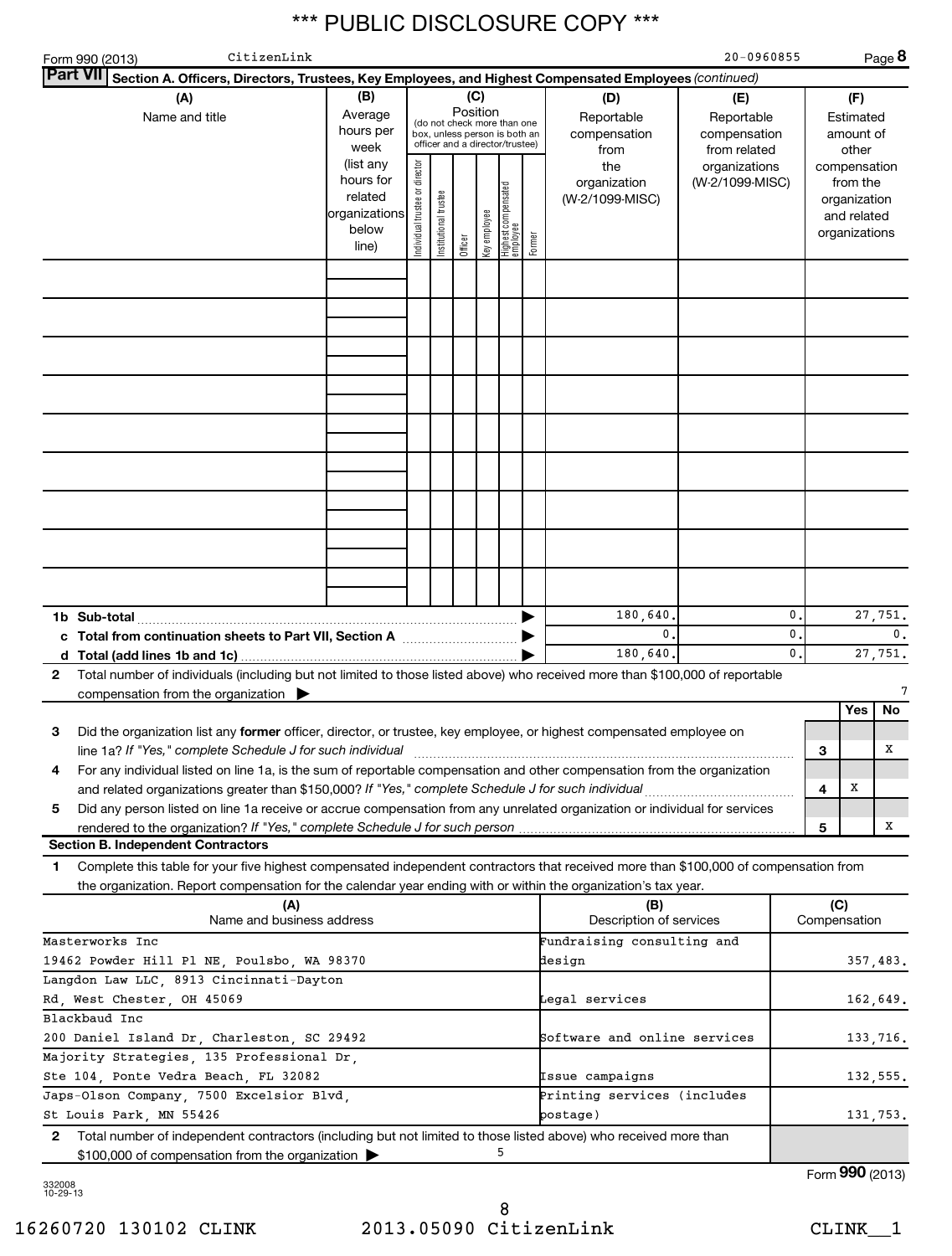|                                                           |                        | CitizenLink<br>Form 990 (2013)                                                                                                                                                                                                                                |                                                                      |                                                          |                        |                                          | 20-0960855                       | Page 9                                                      |
|-----------------------------------------------------------|------------------------|---------------------------------------------------------------------------------------------------------------------------------------------------------------------------------------------------------------------------------------------------------------|----------------------------------------------------------------------|----------------------------------------------------------|------------------------|------------------------------------------|----------------------------------|-------------------------------------------------------------|
|                                                           | <b>Part VIII</b>       | <b>Statement of Revenue</b>                                                                                                                                                                                                                                   |                                                                      |                                                          |                        |                                          |                                  |                                                             |
|                                                           |                        |                                                                                                                                                                                                                                                               |                                                                      |                                                          | Total revenue          | Related or<br>exempt function<br>revenue | Unrelated<br>business<br>revenue | Revenue excluded<br>from tax under<br>sections<br>512 - 514 |
| Contributions, Gifts, Grants<br>and Other Similar Amounts | g                      | 1 a Federated campaigns<br>c Fundraising events<br>d Related organizations<br>e Government grants (contributions)<br>f All other contributions, gifts, grants, and<br>similar amounts not included above<br>Noncash contributions included in lines 1a-1f: \$ | 1a<br>1 <sub>b</sub><br>1 <sub>c</sub><br>1 <sub>d</sub><br>1e<br>1f | 30,497.<br>5,420,094.<br>1,045.<br>$\blacktriangleright$ | 5,450,591.             |                                          |                                  |                                                             |
| Program Service<br>Revenue                                | 2a<br>b<br>с<br>d<br>е | <u> 1989 - Johann Barn, mars ann an t-Amhain ann an t-Amhain an t-Amhain an t-Amhain an t-Amhain an t-Amhain an t-</u><br><u> 1989 - Johann Barbara, martxa alemaniar a</u>                                                                                   |                                                                      | <b>Business Code</b><br>▶                                |                        |                                          |                                  |                                                             |
|                                                           | 3<br>4<br>5            | Investment income (including dividends, interest, and<br>Income from investment of tax-exempt bond proceeds                                                                                                                                                   | (i) Real                                                             | ▶<br>(ii) Personal                                       | 4,475.                 |                                          |                                  | 4,475.                                                      |
|                                                           |                        | 6 a Gross rents<br><b>b</b> Less: rental expenses<br>c Rental income or (loss)<br>7 a Gross amount from sales of<br>assets other than inventory<br><b>b</b> Less: cost or other basis<br>and sales expenses                                                   | (i) Securities<br>1,067.<br>1,045.                                   | ▶<br>(ii) Other                                          |                        |                                          |                                  |                                                             |
|                                                           |                        | c Gain or (loss)<br>8 a Gross income from fundraising events (not<br>contributions reported on line 1c). See                                                                                                                                                  | 22.                                                                  |                                                          | 22.                    |                                          |                                  | 22.                                                         |
| <b>Other Revenue</b>                                      |                        | c Net income or (loss) from fundraising events<br>9 a Gross income from gaming activities. See                                                                                                                                                                | b                                                                    | ▶<br>.                                                   |                        |                                          |                                  |                                                             |
|                                                           |                        | c Net income or (loss) from gaming activities<br>10 a Gross sales of inventory, less returns                                                                                                                                                                  | ▶<br>▶                                                               |                                                          |                        |                                          |                                  |                                                             |
|                                                           | b<br>с<br>d            | c Net income or (loss) from sales of inventory<br>Miscellaneous Revenue<br>11 a Misc income                                                                                                                                                                   |                                                                      | <b>Business Code</b><br>900099                           | 144,765.               | 144,765.                                 |                                  |                                                             |
| 332009<br>10-29-13                                        | е<br>12                |                                                                                                                                                                                                                                                               |                                                                      | $\blacktriangleright$                                    | 144,765.<br>5,599,853. | 144,765.                                 | 0.                               | 4,497.<br>Form 990 (2013)                                   |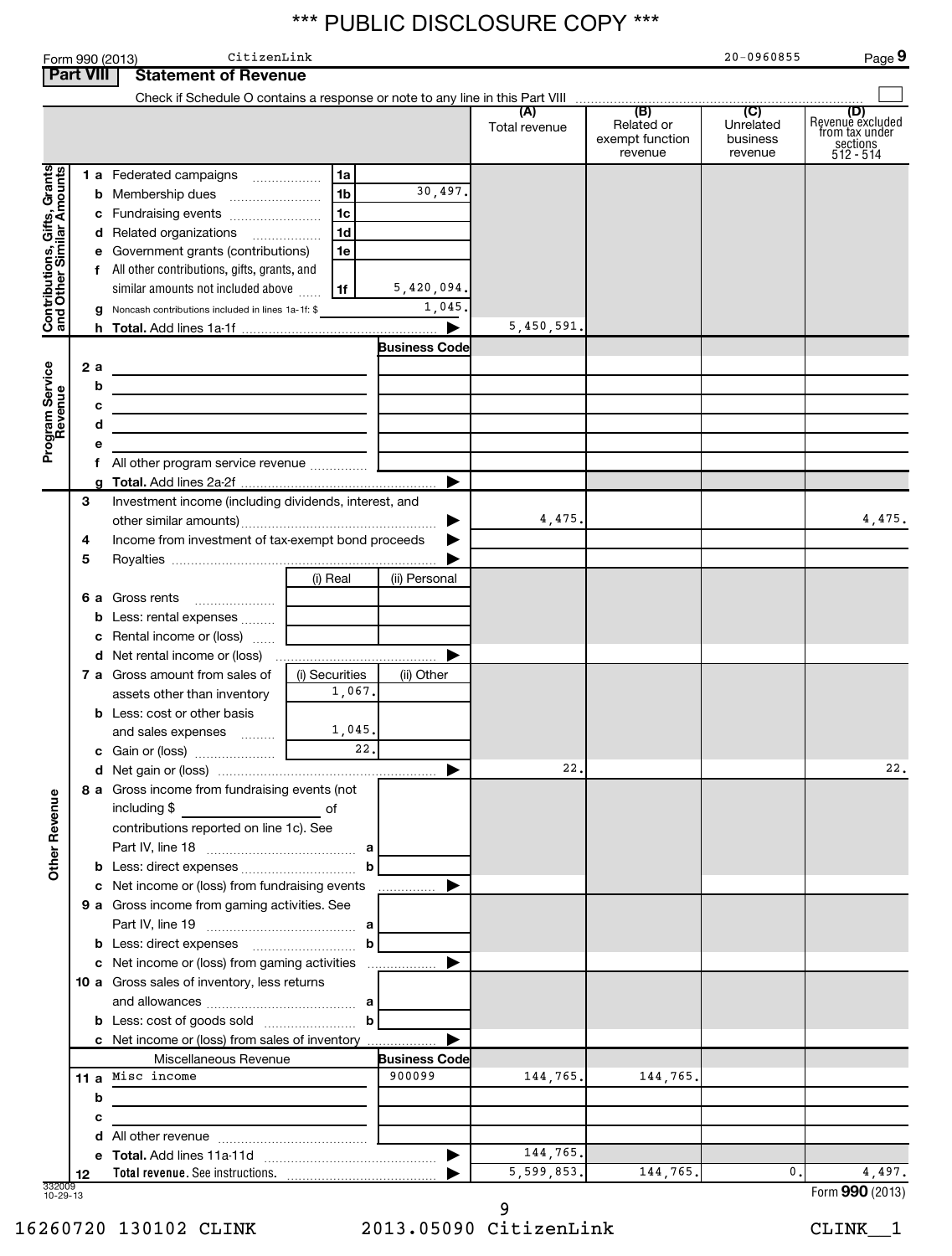|              | CitizenLink<br>Form 990 (2013)                                                                                                                                                                              |                         |                                    | 20-0960855                                | Page 10                        |
|--------------|-------------------------------------------------------------------------------------------------------------------------------------------------------------------------------------------------------------|-------------------------|------------------------------------|-------------------------------------------|--------------------------------|
|              | <b>Part IX Statement of Functional Expenses</b>                                                                                                                                                             |                         |                                    |                                           |                                |
|              | Section 501(c)(3) and 501(c)(4) organizations must complete all columns. All other organizations must complete column (A).                                                                                  |                         |                                    |                                           |                                |
|              |                                                                                                                                                                                                             |                         |                                    |                                           |                                |
|              | Do not include amounts reported on lines 6b,<br>7b, 8b, 9b, and 10b of Part VIII.                                                                                                                           | (A)<br>Total expenses   | (B)<br>Program service<br>expenses | (C)<br>Management and<br>general expenses | (D)<br>Fundraising<br>expenses |
| 1.           | Grants and other assistance to governments and<br>organizations in the United States. See Part IV, line 21                                                                                                  | 1,229,638.              | 1,229,638.                         |                                           |                                |
| $\mathbf{2}$ | Grants and other assistance to individuals in<br>the United States. See Part IV, line 22                                                                                                                    |                         |                                    |                                           |                                |
| 3            | Grants and other assistance to governments,                                                                                                                                                                 |                         |                                    |                                           |                                |
|              | organizations, and individuals outside the                                                                                                                                                                  |                         |                                    |                                           |                                |
|              | United States. See Part IV, lines 15 and 16                                                                                                                                                                 |                         |                                    |                                           |                                |
| 4            | Benefits paid to or for members                                                                                                                                                                             |                         |                                    |                                           |                                |
| 5            | Compensation of current officers, directors,                                                                                                                                                                |                         |                                    |                                           |                                |
|              | trustees, and key employees                                                                                                                                                                                 | 209,788.                | 178,883.                           | 27,007.                                   | 3,898.                         |
| 6            | Compensation not included above, to disqualified                                                                                                                                                            |                         |                                    |                                           |                                |
|              | persons (as defined under section 4958(f)(1)) and                                                                                                                                                           |                         |                                    |                                           |                                |
|              | persons described in section 4958(c)(3)(B)                                                                                                                                                                  |                         |                                    |                                           |                                |
| 7            | Other salaries and wages                                                                                                                                                                                    | $\overline{989}$ , 013. | 846,146.                           | 129,704.                                  | 13,163.                        |
| 8            | Pension plan accruals and contributions (include                                                                                                                                                            |                         |                                    |                                           |                                |
|              | section 401(k) and 403(b) employer contributions)                                                                                                                                                           | 29,179.                 | 23,051.                            | 3,560.                                    | 2,568.                         |
| 9            |                                                                                                                                                                                                             | 175,620.                | 151,365.                           | 19,118.                                   | 5,137.                         |
| 10           |                                                                                                                                                                                                             | 91,606,                 | 72,369.                            | 11, 176.                                  | 8,061.                         |
| 11           | Fees for services (non-employees):                                                                                                                                                                          |                         |                                    |                                           |                                |
|              |                                                                                                                                                                                                             |                         |                                    |                                           |                                |
| b            |                                                                                                                                                                                                             | 67,587.                 | 57,449.                            | 10,138.                                   |                                |
|              |                                                                                                                                                                                                             | 23,003.                 |                                    | 23,003.                                   |                                |
|              | <b>d</b> Lobbying<br>Professional fundraising services. See Part IV, line 17                                                                                                                                | 151,232.                |                                    |                                           | 151,232.                       |
|              |                                                                                                                                                                                                             | 175                     |                                    | 175                                       |                                |
| f            | Investment management fees<br>g Other. (If line 11g amount exceeds 10% of line 25,                                                                                                                          |                         |                                    |                                           |                                |
|              | column (A) amount, list line 11g expenses on Sch O.)                                                                                                                                                        | 133, 156.               | 113,334.                           | 19,818.                                   | 4.                             |
| 12           |                                                                                                                                                                                                             |                         |                                    |                                           |                                |
| 13           |                                                                                                                                                                                                             | 48,077.                 | 19,273.                            | 28,679.                                   | 125.                           |
| 14           |                                                                                                                                                                                                             | 13,571                  | 12,397.                            | 1,174.                                    |                                |
| 15           |                                                                                                                                                                                                             |                         |                                    |                                           |                                |
| 16           |                                                                                                                                                                                                             | 219, 148.               | 210, 182.                          | 4,483.                                    | 4, 483.                        |
| 17           | Travel                                                                                                                                                                                                      | 96,607                  | 76,783.                            | 9,599                                     | 10,225.                        |
| 18           | Payments of travel or entertainment expenses                                                                                                                                                                |                         |                                    |                                           |                                |
|              | for any federal, state, or local public officials                                                                                                                                                           |                         |                                    |                                           |                                |
| 19           | Conferences, conventions, and meetings                                                                                                                                                                      | 28,990                  | 28,466.                            | 524                                       |                                |
| 20           | Interest                                                                                                                                                                                                    |                         |                                    |                                           |                                |
| 21           |                                                                                                                                                                                                             |                         |                                    |                                           |                                |
| 22           | Depreciation, depletion, and amortization                                                                                                                                                                   | 25,799                  | 25,799                             |                                           |                                |
| 23           | Insurance                                                                                                                                                                                                   | 17,191                  | 7,207.                             | 8,920,                                    | 1,064.                         |
| 24           | Other expenses. Itemize expenses not covered<br>above. (List miscellaneous expenses in line 24e. If line<br>24e amount exceeds 10% of line 25, column (A)<br>amount, list line 24e expenses on Schedule O.) |                         |                                    |                                           |                                |
|              | Misc Project Expense                                                                                                                                                                                        | 831,019.                | 825,774.                           | 3,777.                                    | 1,468.                         |
|              | Printing & Publications                                                                                                                                                                                     | 688,341                 | 664,726.                           | 1,363.                                    | 22, 252.                       |
|              | Postage & Shipping                                                                                                                                                                                          | 73,466.                 | 68,920.                            | 1,347                                     | 3,199.                         |
| d            | Radio, TV & Film                                                                                                                                                                                            | 3,638                   | 3,638.                             | $\mathbf{0}$                              | $\mathbf{0}$ .                 |
|              | e All other expenses                                                                                                                                                                                        | 28,574                  | 25,249                             | 3,325                                     |                                |
| 25           | Total functional expenses. Add lines 1 through 24e                                                                                                                                                          | 5, 174, 418.            | 4,640,649                          | 306,890                                   | 226,879.                       |
| 26           | Joint costs. Complete this line only if the organization<br>reported in column (B) joint costs from a combined<br>educational campaign and fundraising solicitation.                                        |                         |                                    |                                           |                                |
|              | Check here $\blacktriangleright$ $\boxed{X}$<br>if following SOP 98-2 (ASC 958-720)                                                                                                                         | 963,090.                | 914, 935.                          | 0.                                        | 48,155.<br>$000 \, \text{GeV}$ |

332010 10-29-13

### 16260720 130102 CLINK 2013.05090 CitizenLink CLINK\_\_1 10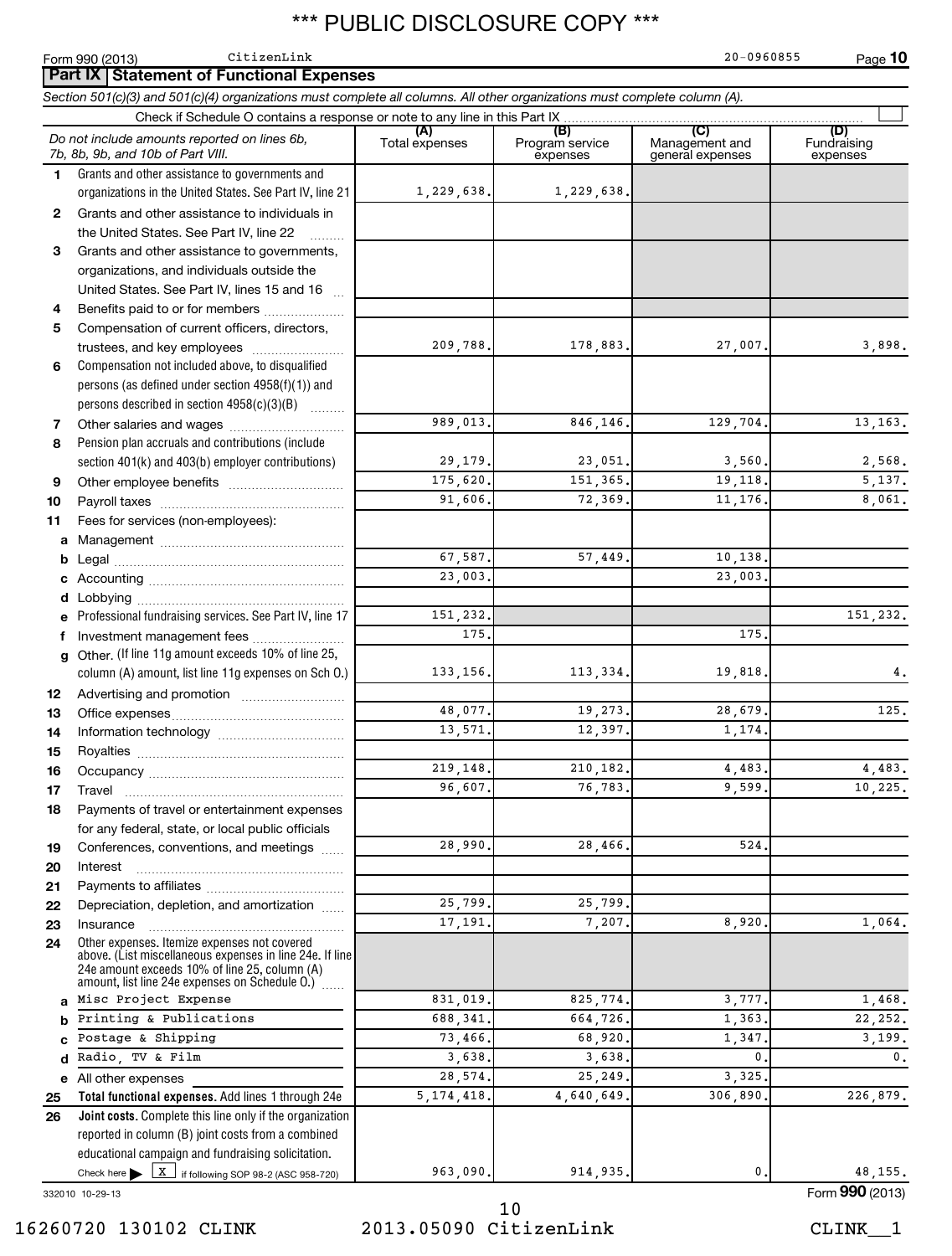**Part X** | Balance Sheet

Form 990 (2013) Page CitizenLink 20-0960855

**11**

|                             |    |                                                                                                                                                                                                                                |  |                         | (A)<br>Beginning of year |                                                               | (B)<br>End of year          |
|-----------------------------|----|--------------------------------------------------------------------------------------------------------------------------------------------------------------------------------------------------------------------------------|--|-------------------------|--------------------------|---------------------------------------------------------------|-----------------------------|
|                             | 1. |                                                                                                                                                                                                                                |  |                         | 1,980,396.               | $\mathbf{1}$                                                  | 2,126,393.                  |
|                             | 2  |                                                                                                                                                                                                                                |  |                         |                          | $\mathbf{2}$                                                  |                             |
|                             | 3  |                                                                                                                                                                                                                                |  |                         | 3                        |                                                               |                             |
|                             | 4  |                                                                                                                                                                                                                                |  |                         | 62,127.                  | 62,478.<br>4<br>5<br>6<br>$\overline{7}$<br>8<br>82,081.<br>9 |                             |
|                             | 5  | Loans and other receivables from current and former officers, directors,                                                                                                                                                       |  |                         |                          |                                                               |                             |
|                             |    | trustees, key employees, and highest compensated employees. Complete                                                                                                                                                           |  |                         |                          |                                                               |                             |
|                             |    | Part II of Schedule Later and Communications and Contract II of Schedule Later and Communications and Den                                                                                                                      |  |                         |                          |                                                               |                             |
| Assets                      | 6  | Loans and other receivables from other disqualified persons (as defined under                                                                                                                                                  |  |                         |                          |                                                               |                             |
|                             |    | section $4958(f)(1)$ , persons described in section $4958(c)(3)(B)$ , and contributing                                                                                                                                         |  |                         |                          |                                                               |                             |
|                             |    | employers and sponsoring organizations of section 501(c)(9) voluntary                                                                                                                                                          |  |                         |                          |                                                               |                             |
|                             |    | employees' beneficiary organizations (see instr). Complete Part II of Sch L                                                                                                                                                    |  |                         |                          |                                                               |                             |
|                             | 7  |                                                                                                                                                                                                                                |  |                         |                          |                                                               |                             |
|                             | 8  |                                                                                                                                                                                                                                |  |                         |                          |                                                               |                             |
|                             | 9  | Prepaid expenses and deferred charges [11] [11] prepaid expenses and deferred charges [11] [11] minimum and the Prepaid expenses and deferred charges [11] minimum and the Prepaid experiment of Prepaid experiment and the Pr |  |                         | 74,201.                  |                                                               |                             |
|                             |    | <b>10a</b> Land, buildings, and equipment: cost or other                                                                                                                                                                       |  |                         |                          |                                                               |                             |
|                             |    | basis. Complete Part VI of Schedule D    10a                                                                                                                                                                                   |  | 188,129.                |                          |                                                               |                             |
|                             |    |                                                                                                                                                                                                                                |  | 37,208.                 | 1,721.                   | 10 <sub>c</sub>                                               | 150,921.                    |
|                             | 11 |                                                                                                                                                                                                                                |  |                         |                          | 11                                                            |                             |
|                             | 12 |                                                                                                                                                                                                                                |  |                         |                          | 12                                                            |                             |
|                             | 13 |                                                                                                                                                                                                                                |  | 13                      |                          |                                                               |                             |
|                             | 14 |                                                                                                                                                                                                                                |  |                         |                          | 14                                                            |                             |
|                             | 15 |                                                                                                                                                                                                                                |  | 15                      |                          |                                                               |                             |
|                             | 16 | <b>Total assets.</b> Add lines 1 through 15 (must equal line 34) <i></i>                                                                                                                                                       |  |                         | 2, 118, 445.             | 16                                                            | 2,421,873.                  |
|                             | 17 |                                                                                                                                                                                                                                |  |                         | 337,224.                 | 17                                                            | 224, 245.                   |
|                             | 18 |                                                                                                                                                                                                                                |  |                         |                          | 18                                                            |                             |
|                             | 19 |                                                                                                                                                                                                                                |  |                         |                          | 19                                                            |                             |
|                             | 20 |                                                                                                                                                                                                                                |  |                         | 9,028.<br>20<br>21       |                                                               |                             |
|                             | 21 | Escrow or custodial account liability. Complete Part IV of Schedule D                                                                                                                                                          |  |                         |                          |                                                               |                             |
|                             | 22 | Loans and other payables to current and former officers, directors, trustees,                                                                                                                                                  |  |                         |                          |                                                               |                             |
|                             |    | key employees, highest compensated employees, and disqualified persons.                                                                                                                                                        |  |                         |                          |                                                               |                             |
| Liabilities                 |    |                                                                                                                                                                                                                                |  |                         |                          | 22                                                            |                             |
|                             | 23 | Secured mortgages and notes payable to unrelated third parties                                                                                                                                                                 |  |                         |                          | 23                                                            |                             |
|                             | 24 |                                                                                                                                                                                                                                |  |                         |                          | 24                                                            |                             |
|                             | 25 | Other liabilities (including federal income tax, payables to related third                                                                                                                                                     |  |                         |                          |                                                               |                             |
|                             |    | parties, and other liabilities not included on lines 17-24). Complete Part X of                                                                                                                                                |  |                         |                          |                                                               |                             |
|                             |    | Schedule D                                                                                                                                                                                                                     |  |                         |                          | 25                                                            |                             |
|                             | 26 | Total liabilities. Add lines 17 through 25                                                                                                                                                                                     |  |                         | 346,252.                 | 26                                                            | 224, 245.                   |
|                             |    | Organizations that follow SFAS 117 (ASC 958), check here >                                                                                                                                                                     |  | $\lfloor x \rfloor$ and |                          |                                                               |                             |
|                             |    | complete lines 27 through 29, and lines 33 and 34.                                                                                                                                                                             |  |                         |                          |                                                               |                             |
|                             | 27 |                                                                                                                                                                                                                                |  |                         | 1,772,193.               | 27                                                            | 2,197,628.                  |
|                             | 28 |                                                                                                                                                                                                                                |  |                         |                          | 28                                                            |                             |
|                             | 29 | Permanently restricted net assets                                                                                                                                                                                              |  |                         |                          | 29                                                            |                             |
|                             |    | Organizations that do not follow SFAS 117 (ASC 958), check here ▶ L                                                                                                                                                            |  |                         |                          |                                                               |                             |
|                             |    | and complete lines 30 through 34.                                                                                                                                                                                              |  |                         |                          |                                                               |                             |
| Net Assets or Fund Balances | 30 |                                                                                                                                                                                                                                |  |                         |                          | 30                                                            |                             |
|                             | 31 | Paid-in or capital surplus, or land, building, or equipment fund                                                                                                                                                               |  |                         |                          | 31                                                            |                             |
|                             | 32 | Retained earnings, endowment, accumulated income, or other funds                                                                                                                                                               |  |                         | 1,772,193.               | 32                                                            | 2,197,628.                  |
|                             | 33 |                                                                                                                                                                                                                                |  |                         | 2, 118, 445.             | 33                                                            | 2,421,873.                  |
|                             | 34 | Total liabilities and net assets/fund balances                                                                                                                                                                                 |  |                         |                          | 34                                                            | $T_{\text{arm}}$ 000 (2012) |

Form (2013) **990**

332011 10-29-13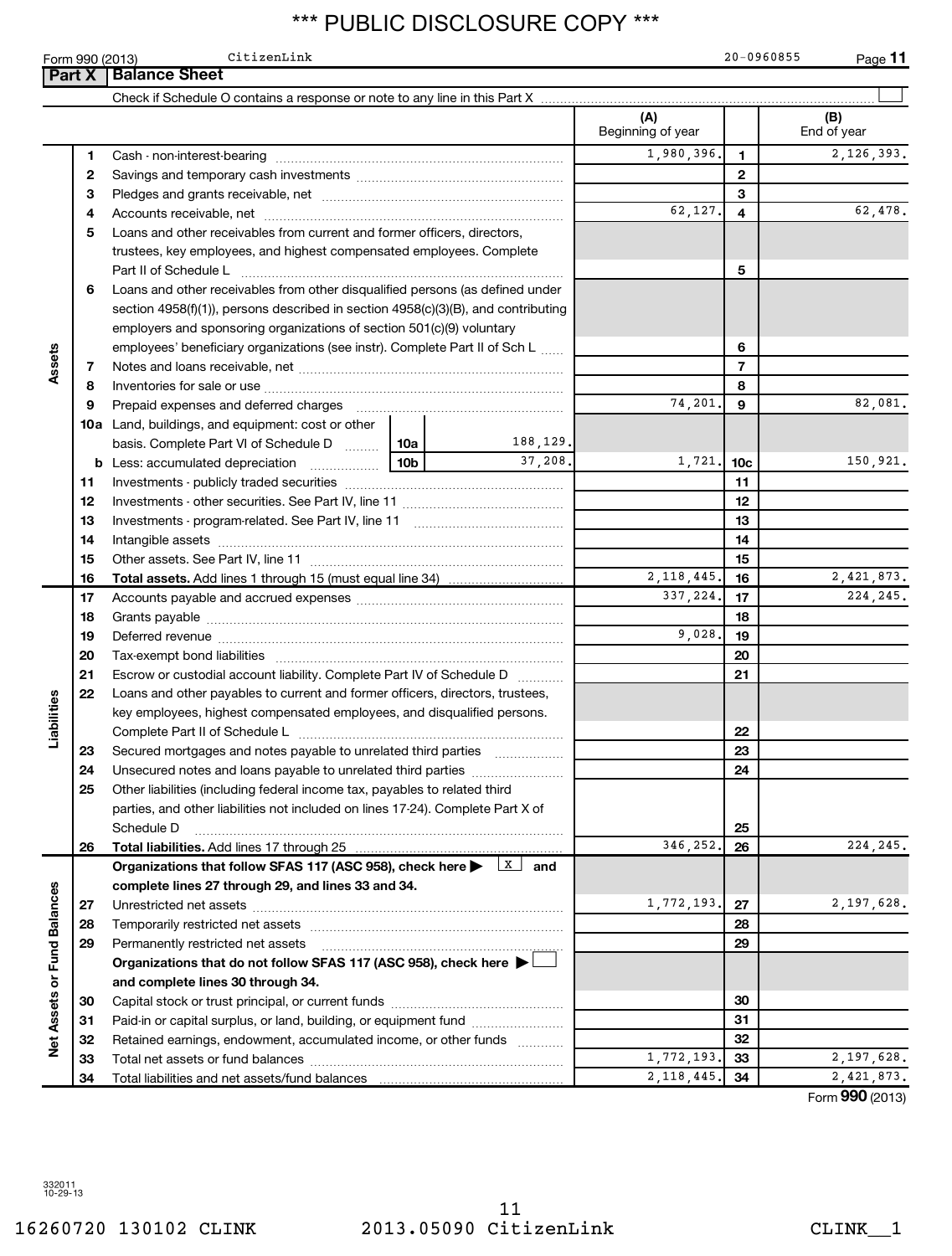|    | CitizenLink<br>Form 990 (2013)                                                                                                                                    | $20 - 0960855$ |                |     | Page 12      |
|----|-------------------------------------------------------------------------------------------------------------------------------------------------------------------|----------------|----------------|-----|--------------|
|    | <b>Part XI Reconciliation of Net Assets</b>                                                                                                                       |                |                |     |              |
|    | Check if Schedule O contains a response or note to any line in this Part XI [11] [12] Check if Schedule O contains a response or note to any line in this Part XI |                |                |     |              |
|    |                                                                                                                                                                   |                |                |     |              |
| 1  |                                                                                                                                                                   | $\mathbf{1}$   |                |     | 5,599,853.   |
| 2  |                                                                                                                                                                   | $\overline{2}$ |                |     | 5, 174, 418. |
| 3  | Revenue less expenses. Subtract line 2 from line 1                                                                                                                | 3              |                |     | 425, 435.    |
| 4  |                                                                                                                                                                   | $\overline{4}$ |                |     | 1,772,193.   |
| 5  |                                                                                                                                                                   | 5              |                |     |              |
| 6  | Donated services and use of facilities                                                                                                                            | 6              |                |     |              |
| 7  | Investment expenses                                                                                                                                               | $\overline{7}$ |                |     |              |
| 8  | Prior period adjustments                                                                                                                                          | 8              |                |     |              |
| 9  |                                                                                                                                                                   | $\mathbf{9}$   |                |     | 0.           |
| 10 | Net assets or fund balances at end of year. Combine lines 3 through 9 (must equal Part X, line 33,                                                                |                |                |     |              |
|    | column (B))                                                                                                                                                       | 10             |                |     | 2,197,628.   |
|    | <b>Part XII Financial Statements and Reporting</b>                                                                                                                |                |                |     |              |
|    | Check if Schedule O contains a response or note to any line in this Part XII                                                                                      |                |                |     | $\mathbf{x}$ |
|    |                                                                                                                                                                   |                |                | Yes | No           |
| 1  | $\lfloor x \rfloor$ Accrual<br>Accounting method used to prepare the Form 990: $\Box$ Cash<br>Other                                                               |                |                |     |              |
|    | If the organization changed its method of accounting from a prior year or checked "Other," explain in Schedule O.                                                 |                |                |     |              |
|    | 2a Were the organization's financial statements compiled or reviewed by an independent accountant?                                                                |                | 2a             |     | х            |
|    | If "Yes," check a box below to indicate whether the financial statements for the year were compiled or reviewed on a                                              |                |                |     |              |
|    | separate basis, consolidated basis, or both:                                                                                                                      |                |                |     |              |
|    | Separate basis<br><b>Consolidated basis</b><br>Both consolidated and separate basis                                                                               |                |                |     |              |
|    |                                                                                                                                                                   |                | 2 <sub>b</sub> | X   |              |
|    | If "Yes," check a box below to indicate whether the financial statements for the year were audited on a separate basis,                                           |                |                |     |              |
|    | consolidated basis, or both:                                                                                                                                      |                |                |     |              |
|    | $\boxed{\text{x}}$ Consolidated basis<br>Both consolidated and separate basis<br>Separate basis                                                                   |                |                |     |              |
|    | c If "Yes" to line 2a or 2b, does the organization have a committee that assumes responsibility for oversight of the audit,                                       |                |                |     |              |
|    | review, or compilation of its financial statements and selection of an independent accountant?                                                                    |                | 2c             | X   |              |
|    | If the organization changed either its oversight process or selection process during the tax year, explain in Schedule O.                                         |                |                |     |              |
|    | 3a As a result of a federal award, was the organization required to undergo an audit or audits as set forth in the Single Audit                                   |                |                |     |              |
|    |                                                                                                                                                                   |                | За             |     | х            |
|    | b If "Yes," did the organization undergo the required audit or audits? If the organization did not undergo the required audit                                     |                |                |     |              |
|    |                                                                                                                                                                   |                | 3b             |     |              |

Form **990** (2013)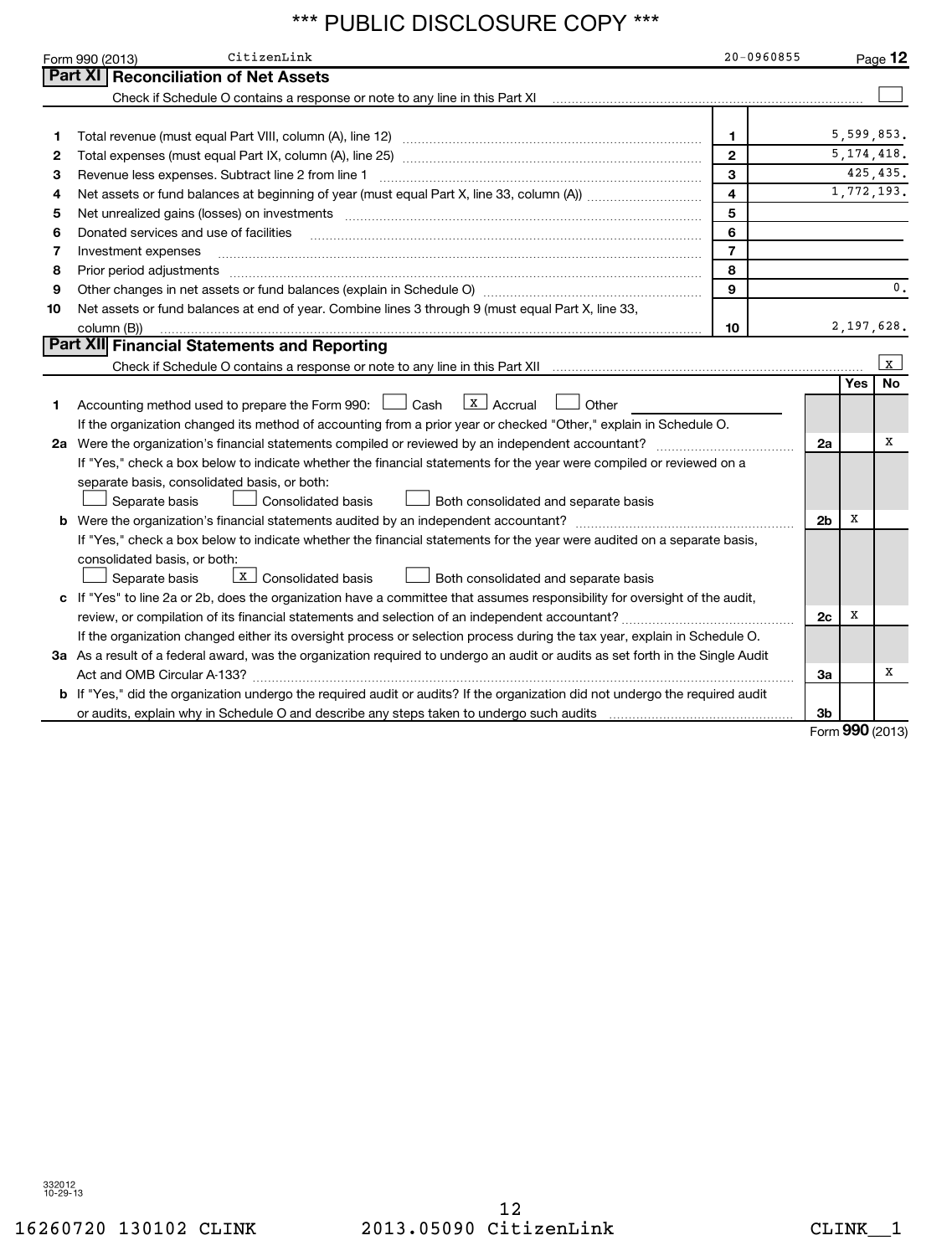### Department of the Treasury **(Form 990, 990-EZ,**

Internal Revenue Service

### \*\*\*\*PUBLIC DISCLOSURE COPY \*\*\*

### **Schedule B Schedule of Contributors**

**or 990-PF) | Attach to Form 990, Form 990-EZ, or Form 990-PF. | Information about Schedule B (Form 990, 990-EZ, or 990-PF) and its instructions is at** <sub>www.irs.gov/form990  $\cdot$ </sub>

OMB No. 1545-0047

**2013**

**Name of the organization Employer identification number**

| iame or the organization |  |  |  |
|--------------------------|--|--|--|
|                          |  |  |  |

| CitizenLink | 20-0960855 |
|-------------|------------|

| Citize |
|--------|
|        |

| <b>Organization type (check one):</b> |                                                                                    |  |  |  |  |  |
|---------------------------------------|------------------------------------------------------------------------------------|--|--|--|--|--|
| Filers of:                            | <b>Section:</b>                                                                    |  |  |  |  |  |
| Form 990 or 990-EZ                    | $X$ 501(c)(4) (enter number) organization                                          |  |  |  |  |  |
|                                       | $4947(a)(1)$ nonexempt charitable trust <b>not</b> treated as a private foundation |  |  |  |  |  |
|                                       | 527 political organization                                                         |  |  |  |  |  |
| Form 990-PF                           | 501(c)(3) exempt private foundation                                                |  |  |  |  |  |
|                                       | 4947(a)(1) nonexempt charitable trust treated as a private foundation              |  |  |  |  |  |
|                                       | 501(c)(3) taxable private foundation                                               |  |  |  |  |  |

Check if your organization is covered by the General Rule or a Special Rule. **Note.**  Only a section 501(c)(7), (8), or (10) organization can check boxes for both the General Rule and a Special Rule. See instructions.

### **General Rule**

**K** For an organization filing Form 990, 990-EZ, or 990-PF that received, during the year, \$5,000 or more (in money or property) from any one contributor. Complete Parts I and II.

### **Special Rules**

509(a)(1) and 170(b)(1)(A)(vi) and received from any one contributor, during the year, a contribution of the greater of (1**)** \$5,000 or (**2**) 2% For a section 501(c)(3) organization filing Form 990 or 990-EZ that met the 33 1/3% support test of the regulations under sections of the amount on (i) Form 990, Part VIII, line 1h, or (ii) Form 990-EZ, line 1. Complete Parts I and II.  $\left\vert \cdot\right\vert$ 

total contributions of more than \$1,000 for use exclusively for religious, charitable, scientific, literary, or educational purposes, or For a section 501(c)(7), (8), or (10) organization filing Form 990 or 990-EZ that received from any one contributor, during the year, the prevention of cruelty to children or animals. Complete Parts I, II, and III.  $\left\vert \cdot\right\vert$ 

purpose. Do not complete any of the parts unless the General Rule applies to this organization because it received nonexclusively contributions for use exclusively for religious, charitable, etc., purposes, but these contributions did not total to more than \$1,000. If this box is checked, enter here the total contributions that were received during the year for an exclusively religious, charitable, etc., For a section 501(c)(7), (8), or (10) organization filing Form 990 or 990-EZ that received from any one contributor, during the year, religious, charitable, etc., contributions of \$5,000 or more during the year  $\Box$   $\Box$   $\Box$   $\Box$  $\left\vert \cdot\right\vert$ 

**Caution.** An organization that is not covered by the General Rule and/or the Special Rules does not file Schedule B (Form 990, 990-EZ, or 990-PF),  **must** but it answer "No" on Part IV, line 2, of its Form 990; or check the box on line H of its Form 990-EZ or on its Form 990-PF, Part I, line 2, to certify that it does not meet the filing requirements of Schedule B (Form 990, 990-EZ, or 990-PF).

LHA For Paperwork Reduction Act Notice, see the Instructions for Form 990, 990-EZ, or 990-PF. Schedule B (Form 990, 990-EZ, or 990-PF) (2013)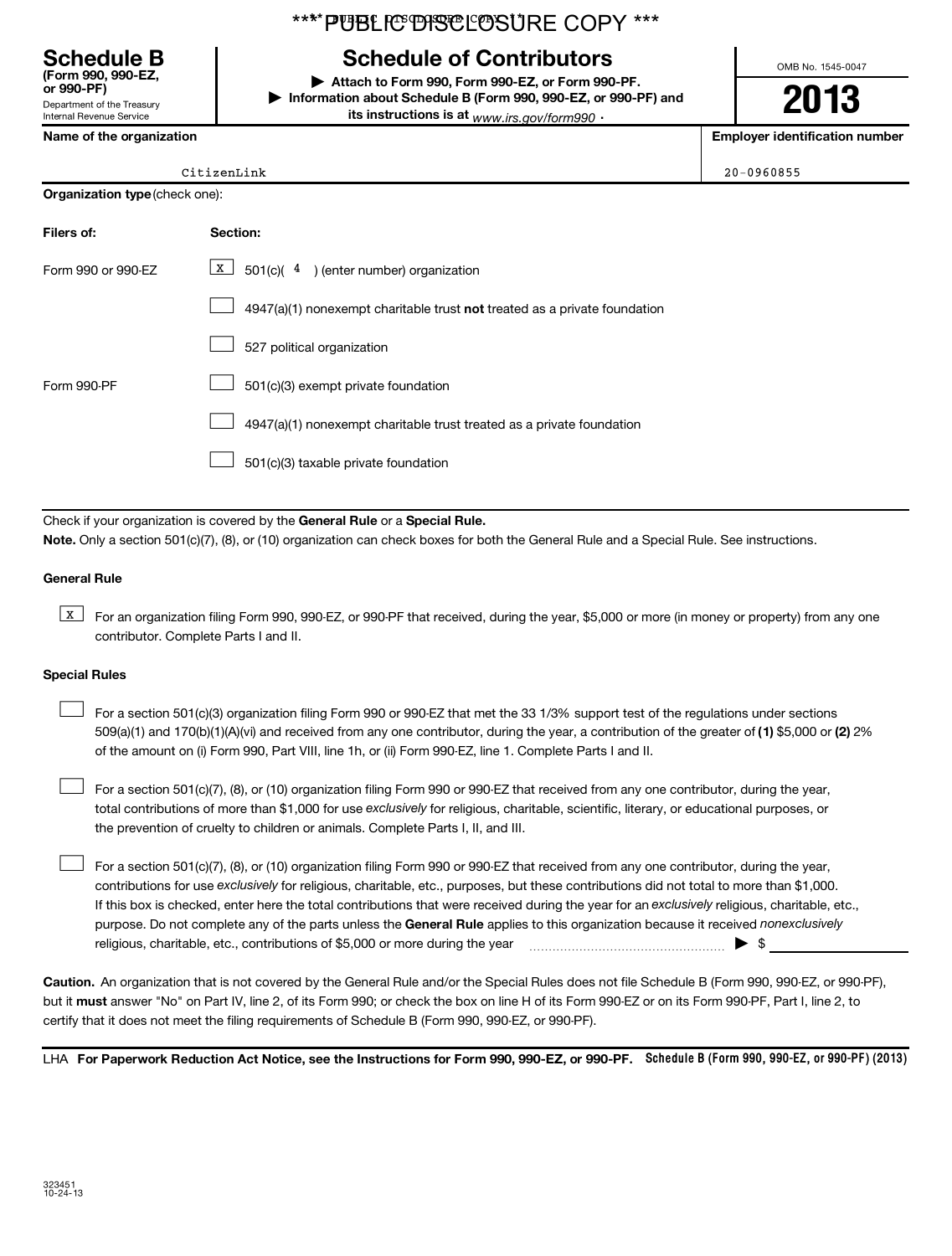Schedule B (Form 990, 990-EZ, or 990-PF) (2013)

**2**

**Name of organization Employer identification number**

CitizenLink 20-0960855

| Part I               | <b>Contributors</b> (see instructions). Use duplicate copies of Part I if additional space is needed. |                                   |                                                                                                                                                     |
|----------------------|-------------------------------------------------------------------------------------------------------|-----------------------------------|-----------------------------------------------------------------------------------------------------------------------------------------------------|
| (a)<br>No.           | (b)<br>Name, address, and ZIP + 4                                                                     | (c)<br><b>Total contributions</b> | (d)<br>Type of contribution                                                                                                                         |
| 1                    |                                                                                                       | 2,425,000.<br>\$                  | $\mathbf{X}$<br>Person<br>Payroll<br>Noncash<br>(Complete Part II for<br>noncash contributions.)                                                    |
| (a)<br>No.           | (b)<br>Name, address, and ZIP + 4                                                                     | (c)<br><b>Total contributions</b> | (d)<br>Type of contribution                                                                                                                         |
| 2                    |                                                                                                       | 285,000.<br>\$                    | $\mathbf{X}$<br>Person<br>Payroll<br>Noncash<br>(Complete Part II for<br>noncash contributions.)                                                    |
| (a)<br>No.           | (b)<br>Name, address, and ZIP + 4                                                                     | (c)<br><b>Total contributions</b> | (d)<br>Type of contribution                                                                                                                         |
| 3                    |                                                                                                       | 100,000.<br>\$                    | $\mathbf{X}$<br>Person<br>Payroll<br>Noncash<br>(Complete Part II for<br>noncash contributions.)                                                    |
| (a)<br>No.           | (b)<br>Name, address, and ZIP + 4                                                                     | (c)<br><b>Total contributions</b> | (d)<br>Type of contribution                                                                                                                         |
| 4                    |                                                                                                       | 60,000.<br>\$                     | $\mathbf{X}$<br>Person<br>Payroll<br>Noncash<br>(Complete Part II for<br>noncash contributions.)                                                    |
| (a)<br>No.           | (b)<br>Name, address, and ZIP + 4                                                                     | (c)<br><b>Total contributions</b> | (d)<br>Type of contribution                                                                                                                         |
| 5                    |                                                                                                       | 50,000.<br>\$                     | $\mathbf{X}$<br>Person<br>Payroll<br>Noncash<br>(Complete Part II for<br>noncash contributions.)                                                    |
| (a)<br>No.           | (b)<br>Name, address, and ZIP + 4                                                                     | (c)<br><b>Total contributions</b> | (d)<br>Type of contribution                                                                                                                         |
| 6<br>323452 10-24-13 |                                                                                                       | 30,000.<br>\$                     | $\mathbf{X}$<br>Person<br>Payroll<br>Noncash<br>(Complete Part II for<br>noncash contributions.)<br>Schedule B (Form 990, 990-EZ, or 990-PF) (2013) |

16260720 130102 CLINK 2013.05090 CitizenLink CLINK\_\_1 14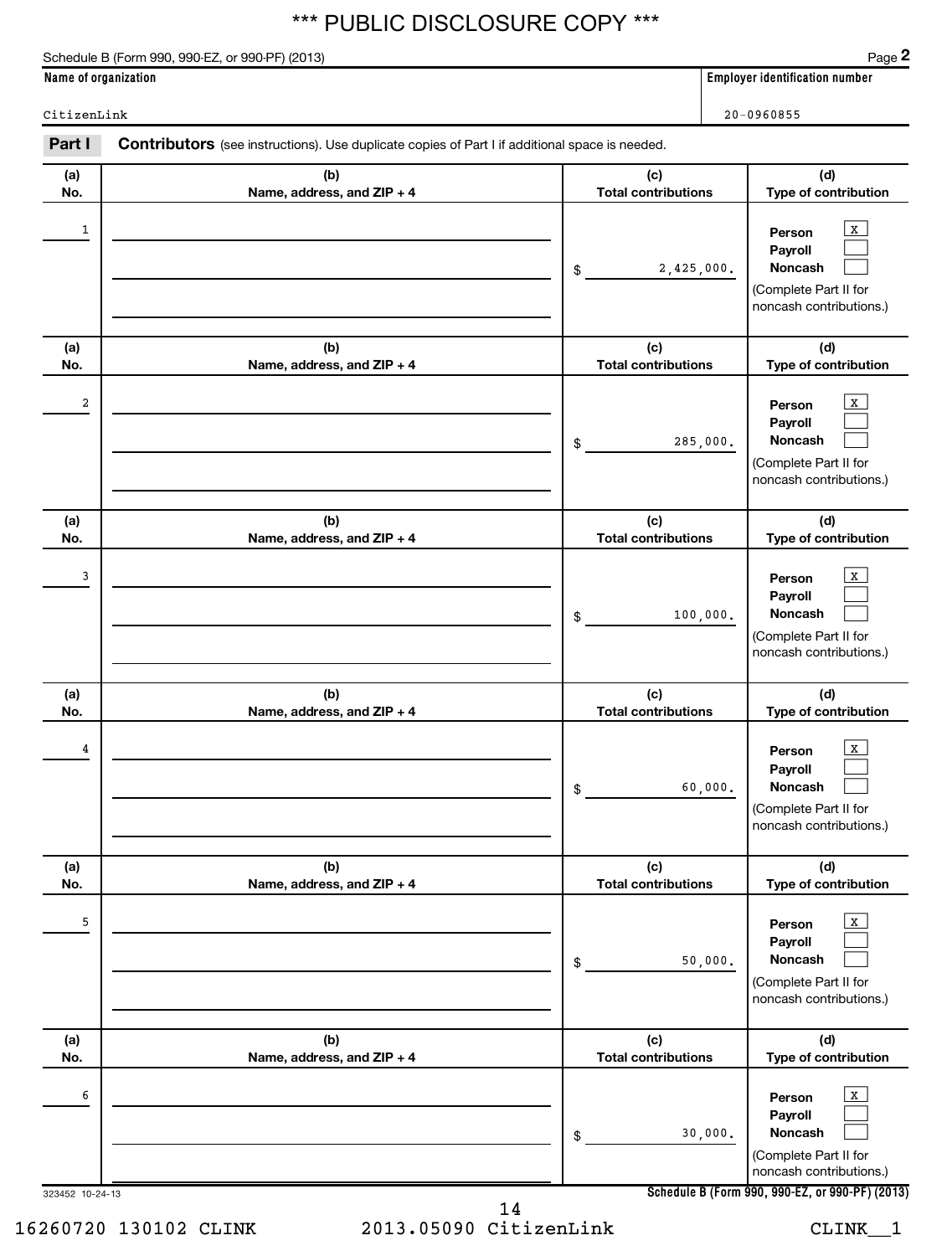Schedule B (Form 990, 990-EZ, or 990-PF) (2013)

**2**

**Name of organization Employer identification number**

CitizenLink 20-0960855

323452 10-24-13 **(a) No. (b) Name, address, and ZIP + 4 (c) Total contributions (d) Type of contribution Person Payroll Noncash (a) No. (b) Name, address, and ZIP + 4 (c) Total contributions (d) Type of contribution Person Payroll Noncash (a) No. (b) Name, address, and ZIP + 4 (c) Total contributions (d) Type of contribution Person Payroll Noncash (a) No. (b) Name, address, and ZIP + 4 (c) Total contributions (d) Type of contribution Person Payroll Noncash (a) No. (b) Name, address, and ZIP + 4 (c) Total contributions (d) Type of contribution Person Payroll Noncash (a) No. (b) Name, address, and ZIP + 4 (c) Total contributions (d) Type of contribution Person Payroll Noncash** Part I Contributors (see instructions). Use duplicate copies of Part I if additional space is needed. \$ (Complete Part II for noncash contributions.) \$ (Complete Part II for noncash contributions.) \$ (Complete Part II for noncash contributions.) \$ (Complete Part II for noncash contributions.) \$ (Complete Part II for noncash contributions.) \$ (Complete Part II for noncash contributions.)  $\vert x \vert$  $\Box$  $\Box$  $\vert x \vert$  $\Box$  $\Box$  $\mathbf{x}$  $\Box$  $\Box$  $\overline{X}$  $\Box$  $\Box$  $\lfloor x \rfloor$  $\Box$  $\Box$  $\vert$  X  $\Box$  $\Box$ 7 X 15,000. 8 X 15,000. 9 | Person  $\overline{\textbf{X}}$ 12,000.  $10$  Person  $\overline{\text{X}}$ 11,200.  $11$  Person  $\overline{\text{X}}$ 10,000.  $12$  Person  $\overline{\text{X}}$ 10,000.

**Schedule B (Form 990, 990-EZ, or 990-PF) (2013)**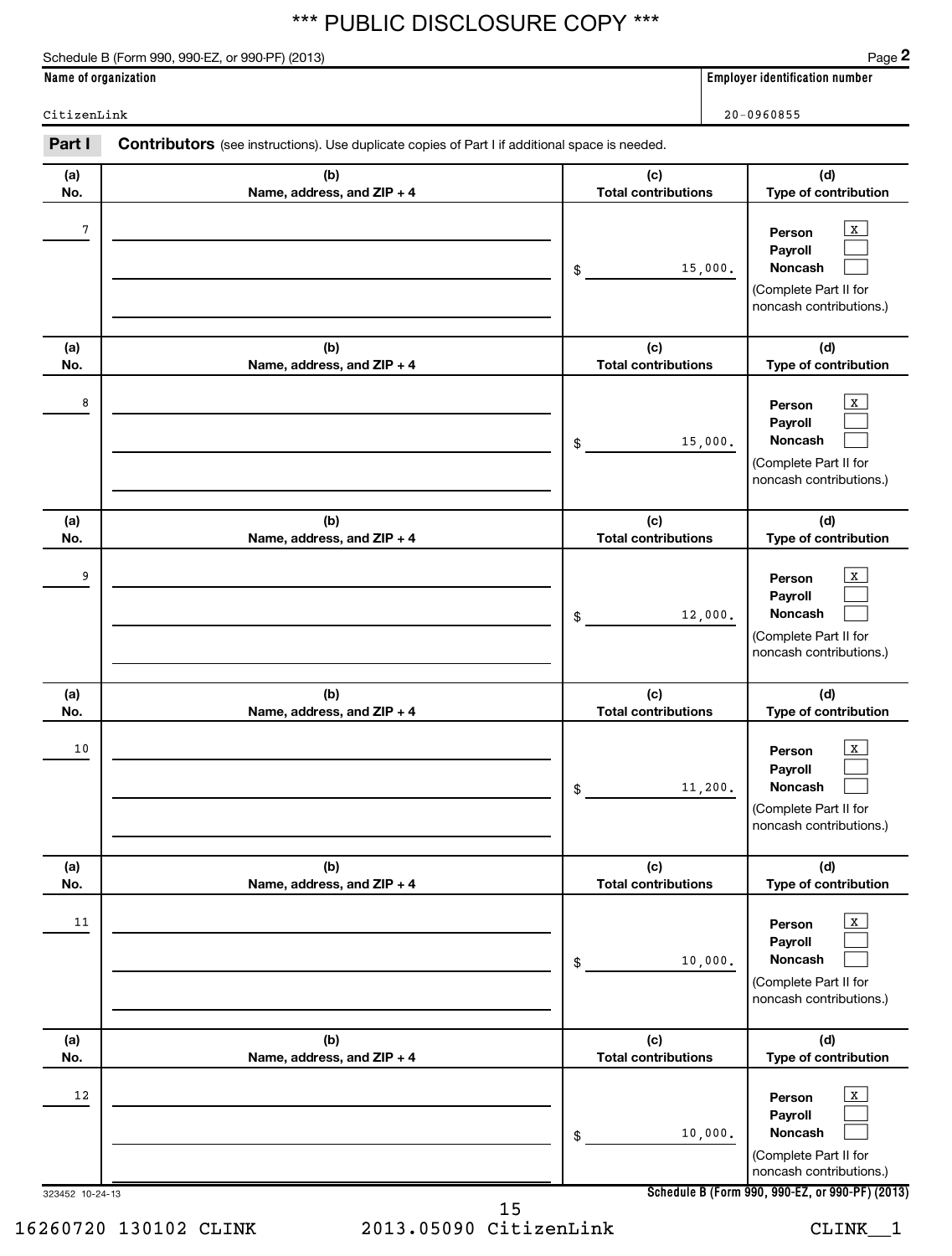Schedule B (Form 990, 990-EZ, or 990-PF) (2013)

**2**

**Name of organization Employer identification number**

CitizenLink 20-0960855

| Part I          | Contributors (see instructions). Use duplicate copies of Part I if additional space is needed. |                                   |                                                                                                         |
|-----------------|------------------------------------------------------------------------------------------------|-----------------------------------|---------------------------------------------------------------------------------------------------------|
| (a)<br>No.      | (b)<br>Name, address, and ZIP + 4                                                              | (c)<br><b>Total contributions</b> | (d)<br>Type of contribution                                                                             |
| 13              |                                                                                                | 9,000.<br>\$                      | $\mathbf{X}$<br>Person<br>Payroll<br>Noncash<br>(Complete Part II for<br>noncash contributions.)        |
| (a)<br>No.      | (b)<br>Name, address, and ZIP + 4                                                              | (c)<br><b>Total contributions</b> | (d)<br>Type of contribution                                                                             |
| 14              |                                                                                                | 8,000.<br>\$                      | $\mathbf X$<br>Person<br>Payroll<br>Noncash<br>(Complete Part II for<br>noncash contributions.)         |
| (a)<br>No.      | (b)<br>Name, address, and ZIP + 4                                                              | (c)<br><b>Total contributions</b> | (d)<br>Type of contribution                                                                             |
| 15              |                                                                                                | 7,000.<br>\$                      | $\mathbf X$<br>Person<br>Payroll<br>Noncash<br>(Complete Part II for<br>noncash contributions.)         |
| (a)<br>No.      | (b)<br>Name, address, and ZIP + 4                                                              | (c)<br><b>Total contributions</b> | (d)<br>Type of contribution                                                                             |
| 16              |                                                                                                | 6,000.<br>\$                      | X<br>Person<br>Payroll<br>Noncash<br>(Complete Part II for<br>noncash contributions.)                   |
| (a)<br>No.      | (b)<br>Name, address, and ZIP + 4                                                              | (c)<br><b>Total contributions</b> | (d)<br>Type of contribution                                                                             |
| 17              |                                                                                                | 6,000.<br>\$                      | $\mathbf{X}$<br>Person<br>Payroll<br><b>Noncash</b><br>(Complete Part II for<br>noncash contributions.) |
| (a)<br>No.      | (b)<br>Name, address, and ZIP + 4                                                              | (c)<br><b>Total contributions</b> | (d)<br>Type of contribution                                                                             |
| 18              |                                                                                                | 5,700.<br>\$                      | $\mathbf X$<br>Person<br>Payroll<br>Noncash<br>(Complete Part II for<br>noncash contributions.)         |
| 323452 10-24-13 |                                                                                                |                                   | Schedule B (Form 990, 990-EZ, or 990-PF) (2013)                                                         |

16260720 130102 CLINK 2013.05090 CitizenLink CLINK\_\_1 16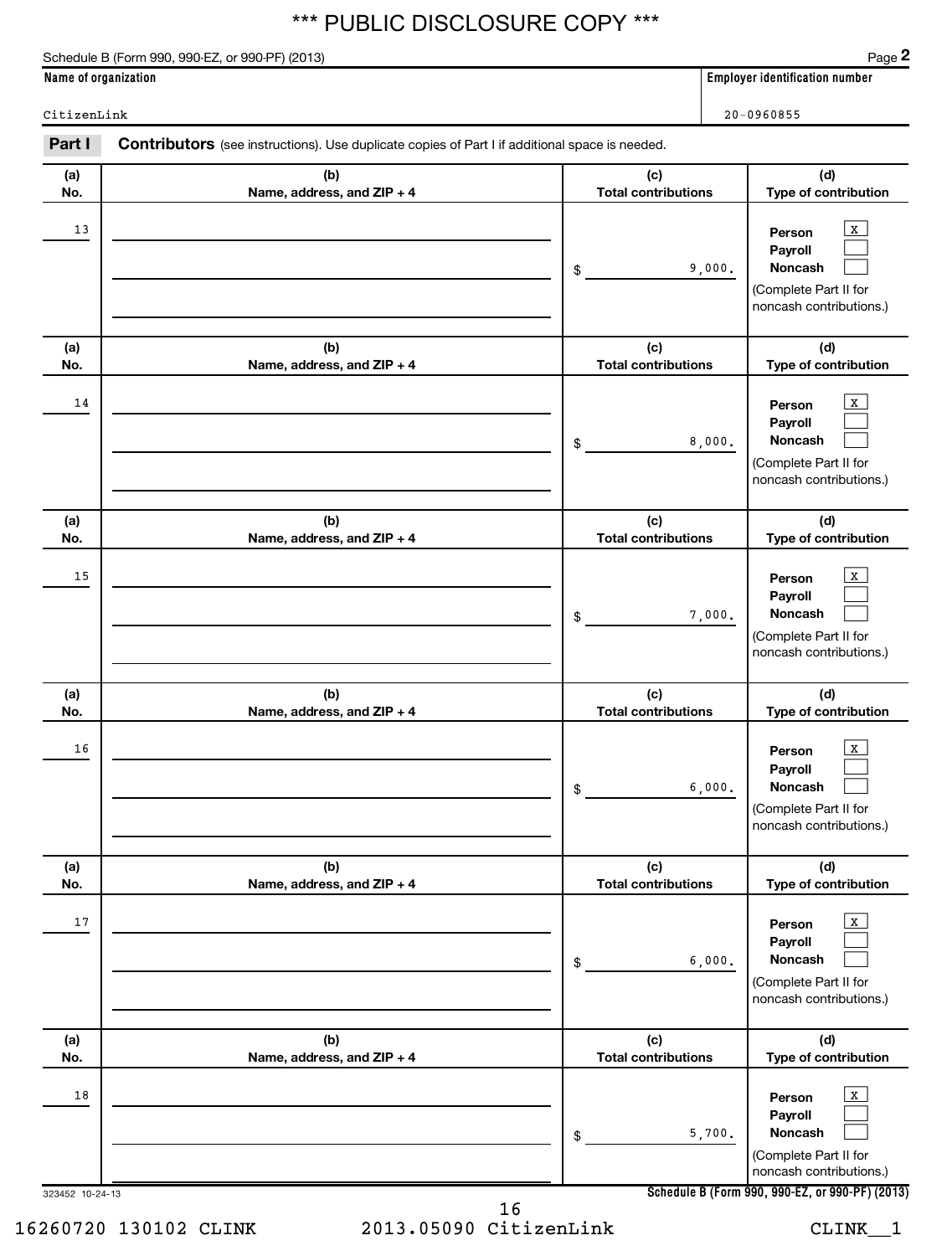Schedule B (Form 990, 990-EZ, or 990-PF) (2013)

**2**

**Name of organization Employer identification number**

CitizenLink 20-0960855

| Part I          | <b>Contributors</b> (see instructions). Use duplicate copies of Part I if additional space is needed. |                                   |                                                                                                  |
|-----------------|-------------------------------------------------------------------------------------------------------|-----------------------------------|--------------------------------------------------------------------------------------------------|
| (a)<br>No.      | (b)<br>Name, address, and ZIP + 4                                                                     | (c)<br><b>Total contributions</b> | (d)<br>Type of contribution                                                                      |
| 19              |                                                                                                       | 5,600.<br>\$                      | $\,$ X $\,$<br>Person<br>Payroll<br>Noncash<br>(Complete Part II for<br>noncash contributions.)  |
| (a)<br>No.      | (b)<br>Name, address, and ZIP + 4                                                                     | (c)<br><b>Total contributions</b> | (d)<br>Type of contribution                                                                      |
| 20              |                                                                                                       | 5,500.<br>\$                      | $\mathbf{X}$<br>Person<br>Payroll<br>Noncash<br>(Complete Part II for<br>noncash contributions.) |
| (a)<br>No.      | (b)<br>Name, address, and ZIP + 4                                                                     | (c)<br><b>Total contributions</b> | (d)<br>Type of contribution                                                                      |
| 21              |                                                                                                       | 5,500.<br>$\frac{1}{2}$           | $\mathbf{X}$<br>Person<br>Payroll<br>Noncash<br>(Complete Part II for<br>noncash contributions.) |
| (a)<br>No.      | (b)<br>Name, address, and ZIP + 4                                                                     | (c)<br><b>Total contributions</b> | (d)<br>Type of contribution                                                                      |
| 22              |                                                                                                       | 5,500.<br>\$                      | $\mathbf{X}$<br>Person<br>Payroll<br>Noncash<br>(Complete Part II for<br>noncash contributions.) |
| (a)<br>No.      | (b)<br>Name, address, and ZIP + 4                                                                     | (c)<br><b>Total contributions</b> | (d)<br>Type of contribution                                                                      |
| 23              |                                                                                                       | 5,000.<br>\$                      | $\mathbf{X}$<br>Person<br>Payroll<br>Noncash<br>(Complete Part II for<br>noncash contributions.) |
| (a)<br>No.      | (b)<br>Name, address, and ZIP + 4                                                                     | (c)<br><b>Total contributions</b> | (d)<br>Type of contribution                                                                      |
| 24              |                                                                                                       | 5,000.<br>\$                      | $\,$ X $\,$<br>Person<br>Payroll<br>Noncash<br>(Complete Part II for<br>noncash contributions.)  |
| 323452 10-24-13 |                                                                                                       |                                   | Schedule B (Form 990, 990-EZ, or 990-PF) (2013)                                                  |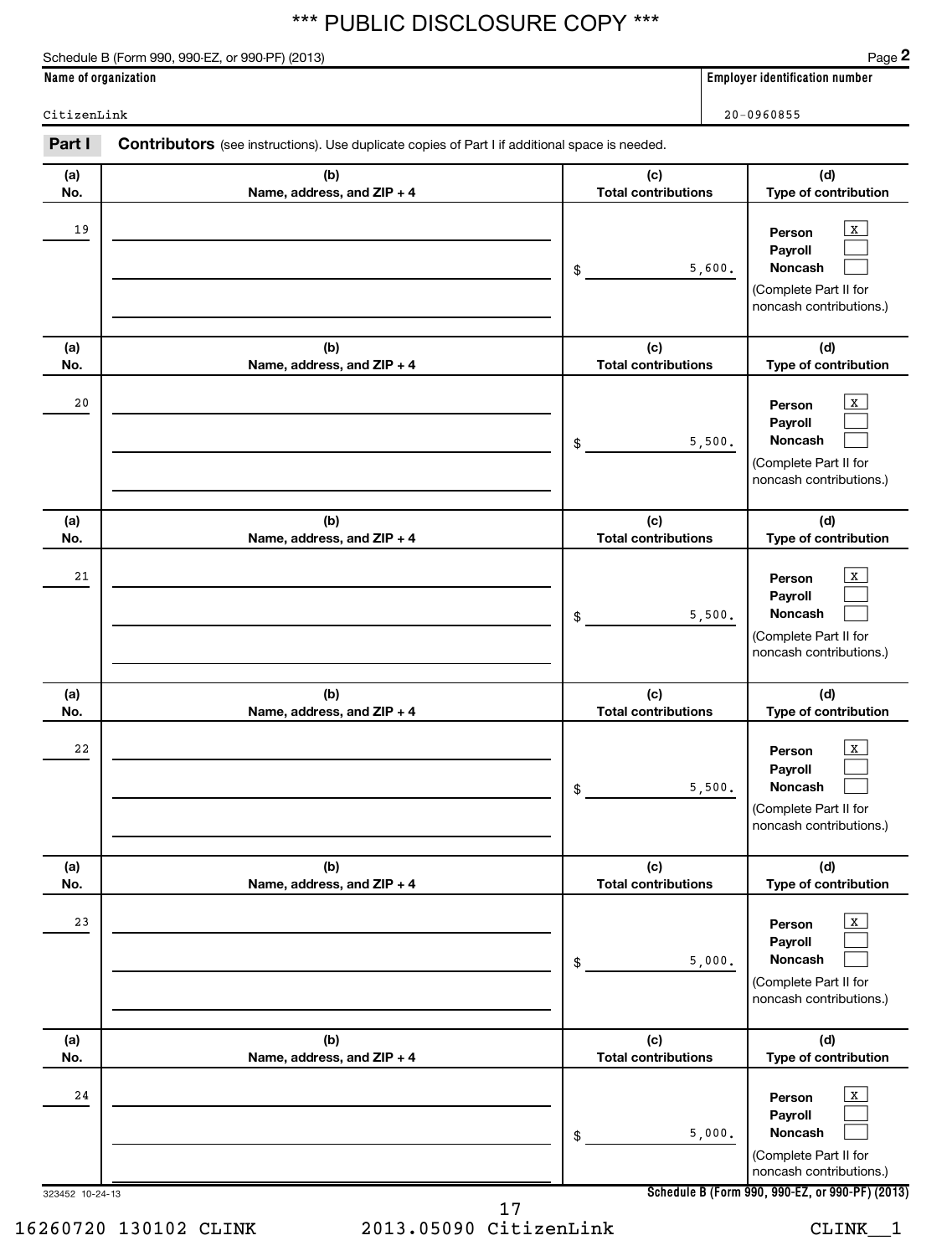Schedule B (Form 990, 990-EZ, or 990-PF) (2013)

**2**

**Name of organization Employer identification number**

CitizenLink 20-0960855

| Part I                | <b>Contributors</b> (see instructions). Use duplicate copies of Part I if additional space is needed. |                                   |                                                                                                                                                    |
|-----------------------|-------------------------------------------------------------------------------------------------------|-----------------------------------|----------------------------------------------------------------------------------------------------------------------------------------------------|
| (a)<br>No.            | (b)<br>Name, address, and ZIP + 4                                                                     | (c)<br><b>Total contributions</b> | (d)<br>Type of contribution                                                                                                                        |
| 25                    |                                                                                                       | 5,000.<br>\$                      | $\,$ X $\,$<br>Person<br>Payroll<br>Noncash<br>(Complete Part II for<br>noncash contributions.)                                                    |
| (a)<br>No.            | (b)<br>Name, address, and ZIP + 4                                                                     | (c)<br><b>Total contributions</b> | (d)<br>Type of contribution                                                                                                                        |
| 26                    |                                                                                                       | 5,000.<br>\$                      | $\,$ X $\,$<br>Person<br>Payroll<br>Noncash<br>(Complete Part II for<br>noncash contributions.)                                                    |
| (a)<br>No.            | (b)<br>Name, address, and ZIP + 4                                                                     | (c)<br><b>Total contributions</b> | (d)<br>Type of contribution                                                                                                                        |
| 27                    |                                                                                                       | 5,000.<br>\$                      | $\,$ X $\,$<br>Person<br>Payroll<br>Noncash<br>(Complete Part II for<br>noncash contributions.)                                                    |
| (a)<br>No.            | (b)<br>Name, address, and ZIP + 4                                                                     | (c)<br><b>Total contributions</b> | (d)<br>Type of contribution                                                                                                                        |
| 28                    |                                                                                                       | 5,000.<br>\$                      | $\mathbf{X}$<br>Person<br>Payroll<br>Noncash<br>(Complete Part II for<br>noncash contributions.)                                                   |
| (a)<br>No.            | (b)<br>Name, address, and ZIP + 4                                                                     | (c)<br><b>Total contributions</b> | (d)<br>Type of contribution                                                                                                                        |
| 29                    |                                                                                                       | 5,000.<br>\$                      | $\,$ X $\,$<br>Person<br>Payroll<br>Noncash<br>(Complete Part II for<br>noncash contributions.)                                                    |
| (a)<br>No.            | (b)<br>Name, address, and ZIP + 4                                                                     | (c)<br><b>Total contributions</b> | (d)<br>Type of contribution                                                                                                                        |
| 30<br>323452 10-24-13 |                                                                                                       | 5,000.<br>\$                      | $\,$ X $\,$<br>Person<br>Payroll<br>Noncash<br>(Complete Part II for<br>noncash contributions.)<br>Schedule B (Form 990, 990-EZ, or 990-PF) (2013) |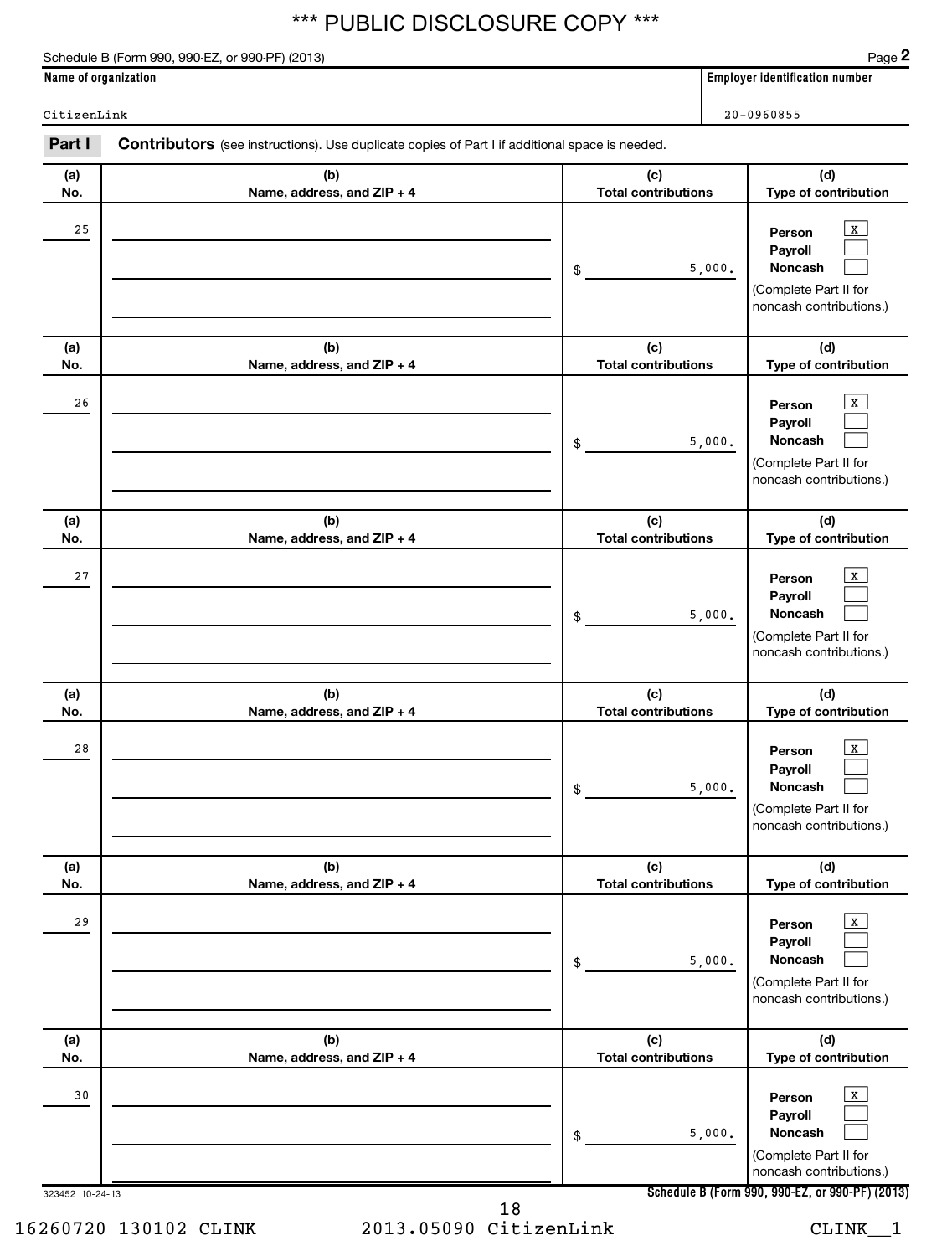Schedule B (Form 990, 990-EZ, or 990-PF) (2013)

**2**

**Name of organization Employer identification number**

CitizenLink 20-0960855

| Part I          | <b>Contributors</b> (see instructions). Use duplicate copies of Part I if additional space is needed. |                                   |                                                                                                  |
|-----------------|-------------------------------------------------------------------------------------------------------|-----------------------------------|--------------------------------------------------------------------------------------------------|
| (a)<br>No.      | (b)<br>Name, address, and ZIP + 4                                                                     | (c)<br><b>Total contributions</b> | (d)<br>Type of contribution                                                                      |
| 31              |                                                                                                       | 5,000.<br>\$                      | $\mathbf{x}$<br>Person<br>Payroll<br>Noncash<br>(Complete Part II for<br>noncash contributions.) |
| (a)<br>No.      | (b)<br>Name, address, and ZIP + 4                                                                     | (c)<br><b>Total contributions</b> | (d)<br>Type of contribution                                                                      |
|                 |                                                                                                       | \$                                | Person<br>Payroll<br>Noncash<br>(Complete Part II for<br>noncash contributions.)                 |
| (a)<br>No.      | (b)<br>Name, address, and ZIP + 4                                                                     | (c)<br><b>Total contributions</b> | (d)<br>Type of contribution                                                                      |
|                 |                                                                                                       | \$                                | Person<br>Payroll<br>Noncash<br>(Complete Part II for<br>noncash contributions.)                 |
| (a)<br>No.      | (b)<br>Name, address, and ZIP + 4                                                                     | (c)<br><b>Total contributions</b> | (d)<br>Type of contribution                                                                      |
|                 |                                                                                                       | \$                                | Person<br>Payroll<br><b>Noncash</b><br>(Complete Part II for<br>noncash contributions.)          |
| (a)<br>No.      | (b)<br>Name, address, and ZIP + 4                                                                     | (c)<br><b>Total contributions</b> | (d)<br>Type of contribution                                                                      |
|                 |                                                                                                       | $\,$                              | Person<br>Payroll<br><b>Noncash</b><br>(Complete Part II for<br>noncash contributions.)          |
| (a)<br>No.      | (b)<br>Name, address, and ZIP + 4                                                                     | (c)<br><b>Total contributions</b> | (d)<br>Type of contribution                                                                      |
|                 |                                                                                                       | \$                                | Person<br>Payroll<br><b>Noncash</b><br>(Complete Part II for<br>noncash contributions.)          |
| 323452 10-24-13 |                                                                                                       |                                   | Schedule B (Form 990, 990-EZ, or 990-PF) (2013)                                                  |

16260720 130102 CLINK 2013.05090 CitizenLink CLINK\_\_1 19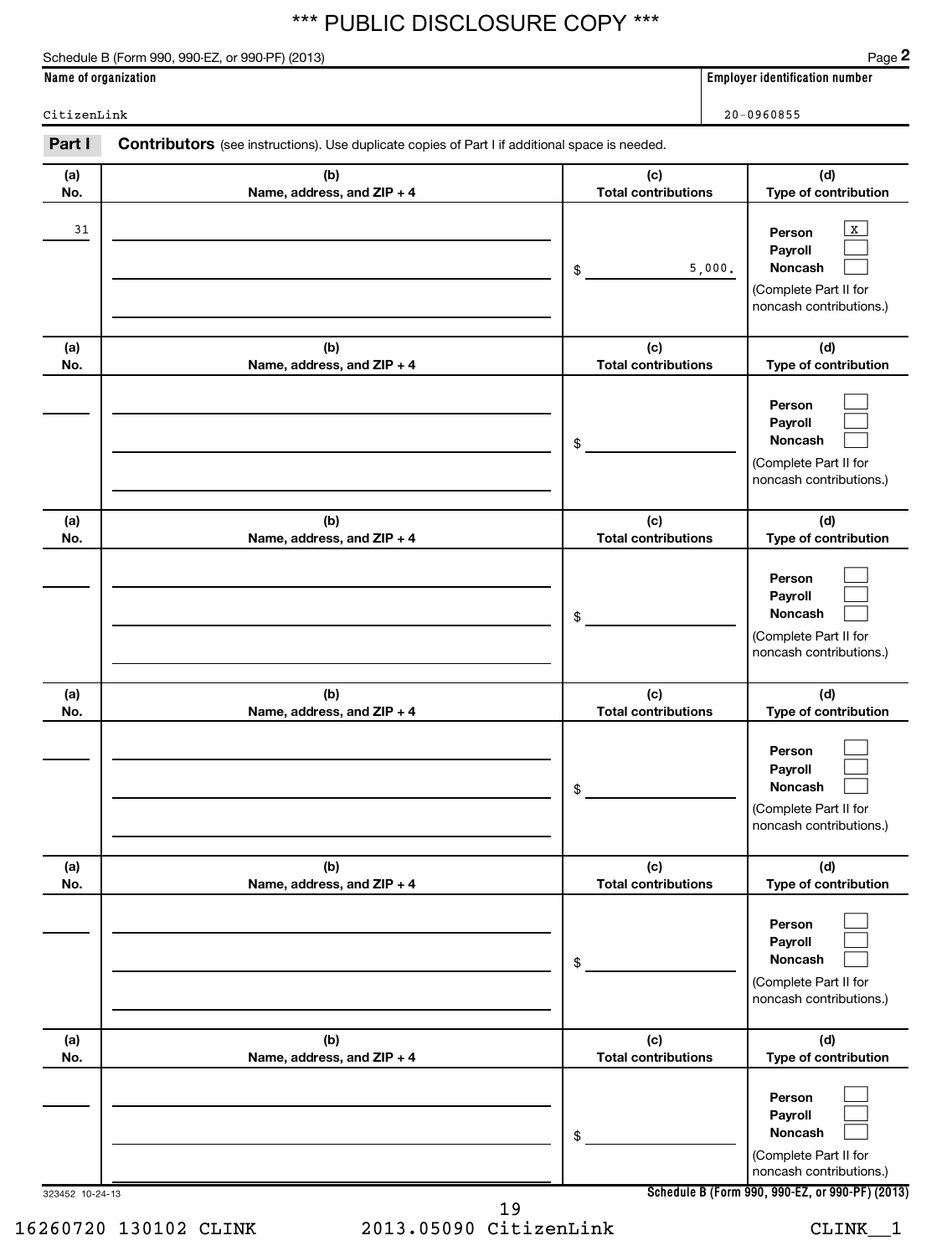Part II Noncash Property (see instructions). Use duplicate copies of Part II if additional space is needed.

CitizenLink 20-0960855

Schedule B (Form 990, 990-EZ, or 990-PF) (2013)

**Name of organization Employer identification number**

**3**

323453 10-24-13 **Schedule B (Form 990, 990-EZ, or 990-PF) (2013) (a) No. from Part I (c) FMV (or estimate) (see instructions) (b) Description of noncash property given (d) Date received (a) No. from Part I (c) FMV (or estimate) (see instructions) (b) Description of noncash property given (d) Date received (a) No. from Part I (c) FMV (or estimate) (see instructions) (b) Description of noncash property given (d) Date received (a) No. from Part I (c) FMV (or estimate) (see instructions) (b) Description of noncash property given (d) Date received (a) No. from Part I (c) FMV (or estimate) (see instructions) (b) Description of noncash property given (d) Date received (a) No. from Part I (c) FMV (or estimate) (see instructions) (b) Description of noncash property given (d) Date received** \$  $$$ \$ \$ \$ \$ 20

16260720 130102 CLINK 2013.05090 CitizenLink CLINK\_\_1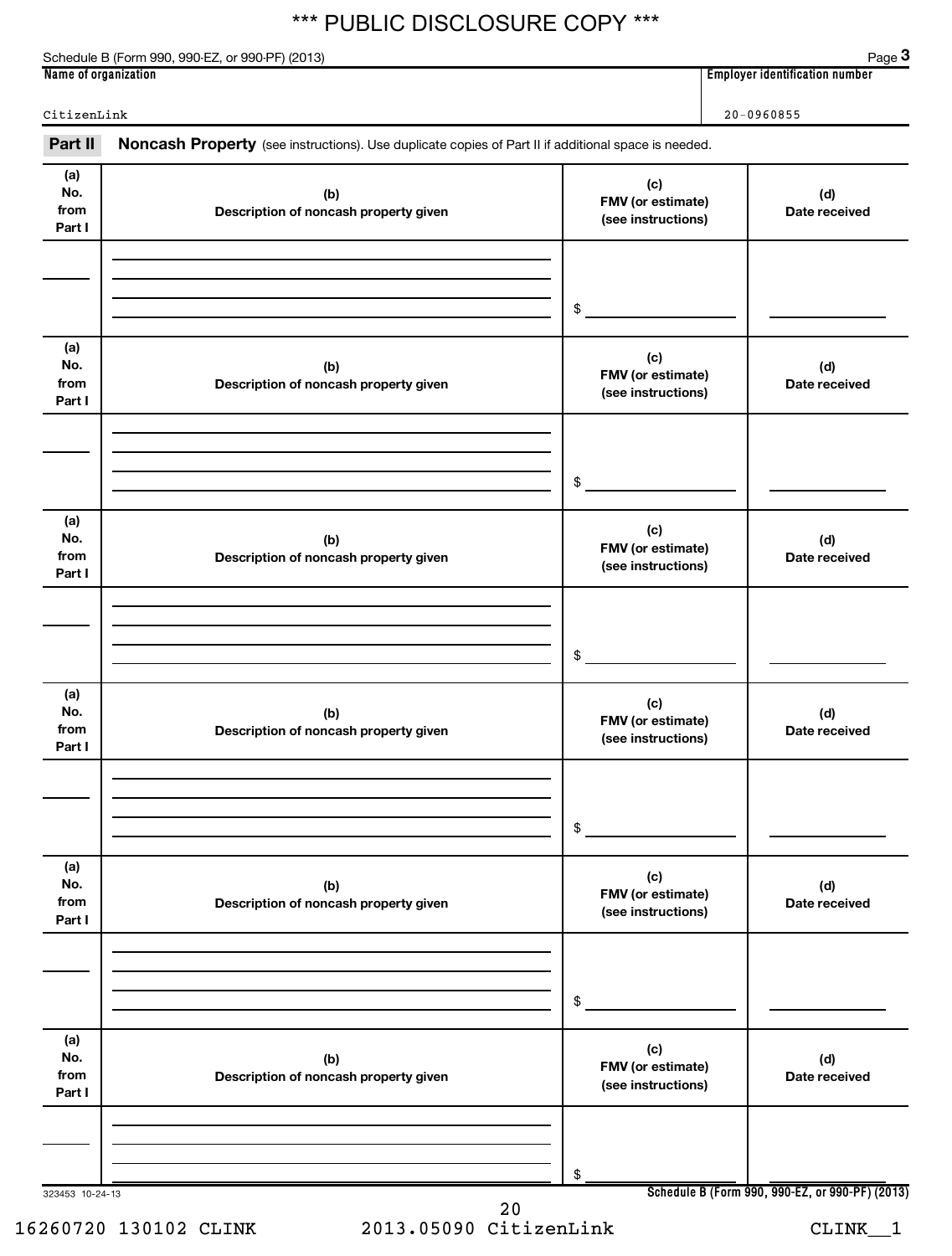Schedule B (Form 990, 990-EZ, or 990-PF) (2013)

**4**

| CitizenLink                            |                                                                                                                                                                                                                                                                                                    |                      |  | $20 - 0960855$                                  |
|----------------------------------------|----------------------------------------------------------------------------------------------------------------------------------------------------------------------------------------------------------------------------------------------------------------------------------------------------|----------------------|--|-------------------------------------------------|
| Part III                               | Exclusively religious, charitable, etc., individual contributions to section 501(c)(7), (8), or (10) organizations that total more than \$1,000 for the year. Complete columns (a) through (e) and the following line entry. Fo<br>Use duplicate copies of Part III if additional space is needed. |                      |  |                                                 |
| (a) No.<br>from<br>Part I              | (b) Purpose of gift                                                                                                                                                                                                                                                                                | (c) Use of gift      |  | (d) Description of how gift is held             |
|                                        |                                                                                                                                                                                                                                                                                                    |                      |  |                                                 |
|                                        |                                                                                                                                                                                                                                                                                                    | (e) Transfer of gift |  |                                                 |
|                                        | Transferee's name, address, and $ZIP + 4$                                                                                                                                                                                                                                                          |                      |  | Relationship of transferor to transferee        |
| (a) No.<br>from                        | (b) Purpose of gift                                                                                                                                                                                                                                                                                | (c) Use of gift      |  | (d) Description of how gift is held             |
| Part I                                 |                                                                                                                                                                                                                                                                                                    |                      |  |                                                 |
|                                        |                                                                                                                                                                                                                                                                                                    |                      |  |                                                 |
|                                        |                                                                                                                                                                                                                                                                                                    | (e) Transfer of gift |  |                                                 |
|                                        | Transferee's name, address, and ZIP + 4                                                                                                                                                                                                                                                            |                      |  | Relationship of transferor to transferee        |
|                                        |                                                                                                                                                                                                                                                                                                    |                      |  |                                                 |
| $\overline{a}$ ) No.<br>from<br>Part I | (b) Purpose of gift                                                                                                                                                                                                                                                                                | (c) Use of gift      |  | (d) Description of how gift is held             |
|                                        |                                                                                                                                                                                                                                                                                                    |                      |  |                                                 |
|                                        |                                                                                                                                                                                                                                                                                                    | (e) Transfer of gift |  |                                                 |
|                                        | Transferee's name, address, and ZIP + 4                                                                                                                                                                                                                                                            |                      |  | Relationship of transferor to transferee        |
|                                        |                                                                                                                                                                                                                                                                                                    |                      |  |                                                 |
| (a) No.<br>from<br>Part I              | (b) Purpose of gift                                                                                                                                                                                                                                                                                | (c) Use of gift      |  | (d) Description of how gift is held             |
|                                        |                                                                                                                                                                                                                                                                                                    |                      |  |                                                 |
|                                        | Transferee's name, address, and ZIP + 4                                                                                                                                                                                                                                                            | (e) Transfer of gift |  | Relationship of transferor to transferee        |
|                                        |                                                                                                                                                                                                                                                                                                    |                      |  |                                                 |
| 323454 10-24-13                        |                                                                                                                                                                                                                                                                                                    |                      |  | Schedule B (Form 990, 990-EZ, or 990-PF) (2013) |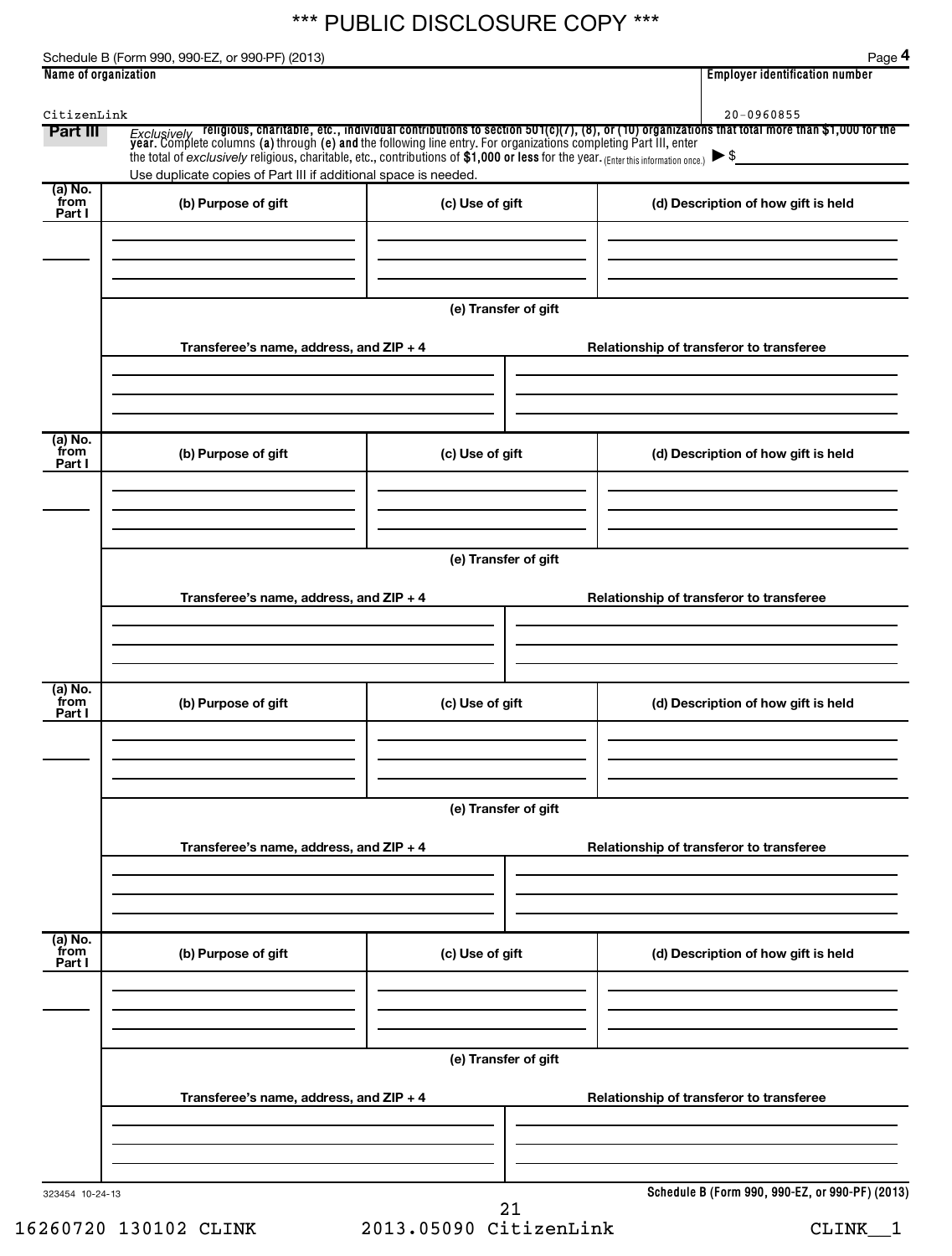|                                                                                                                                                                                                                                                                                                                                                                                             |             | *** PUBLIC DISCLOSURE COPY ***                                                                                                                                                                                                                                                                |         |                            |                          |                                                  |  |
|---------------------------------------------------------------------------------------------------------------------------------------------------------------------------------------------------------------------------------------------------------------------------------------------------------------------------------------------------------------------------------------------|-------------|-----------------------------------------------------------------------------------------------------------------------------------------------------------------------------------------------------------------------------------------------------------------------------------------------|---------|----------------------------|--------------------------|--------------------------------------------------|--|
| <b>SCHEDULE C</b>                                                                                                                                                                                                                                                                                                                                                                           |             | <b>Political Campaign and Lobbying Activities</b>                                                                                                                                                                                                                                             |         |                            |                          | OMB No. 1545-0047                                |  |
| (Form 990 or 990-EZ)<br>For Organizations Exempt From Income Tax Under section 501(c) and section 527<br>Complete if the organization is described below. ▶ Attach to Form 990 or Form 990-EZ.<br>Department of the Treasury<br>See separate instructions. Information about Schedule C (Form 990 or 990-EZ) and its<br>Internal Revenue Service<br>instructions is at www.irs.gov/form990. |             |                                                                                                                                                                                                                                                                                               |         |                            |                          |                                                  |  |
|                                                                                                                                                                                                                                                                                                                                                                                             |             |                                                                                                                                                                                                                                                                                               |         |                            |                          |                                                  |  |
|                                                                                                                                                                                                                                                                                                                                                                                             |             | • Section 501(c)(3) organizations: Complete Parts I-A and B. Do not complete Part I-C.                                                                                                                                                                                                        |         |                            |                          |                                                  |  |
|                                                                                                                                                                                                                                                                                                                                                                                             |             | • Section 501(c) (other than section 501(c)(3)) organizations: Complete Parts I-A and C below. Do not complete Part I-B.                                                                                                                                                                      |         |                            |                          |                                                  |  |
| • Section 527 organizations: Complete Part I-A only.                                                                                                                                                                                                                                                                                                                                        |             |                                                                                                                                                                                                                                                                                               |         |                            |                          |                                                  |  |
|                                                                                                                                                                                                                                                                                                                                                                                             |             | If the organization answered "Yes," to Form 990, Part IV, line 4, or Form 990-EZ, Part VI, line 47 (Lobbying Activities), then<br>• Section 501(c)(3) organizations that have filed Form 5768 (election under section 501(h)): Complete Part II-A. Do not complete Part II-B.                 |         |                            |                          |                                                  |  |
|                                                                                                                                                                                                                                                                                                                                                                                             |             | • Section 501(c)(3) organizations that have NOT filed Form 5768 (election under section 501(h)): Complete Part II-B. Do not complete Part II-A.                                                                                                                                               |         |                            |                          |                                                  |  |
|                                                                                                                                                                                                                                                                                                                                                                                             |             | If the organization answered "Yes," to Form 990, Part IV, line 5 (Proxy Tax) or Form 990-EZ, Part V, line 35c (Proxy Tax), then                                                                                                                                                               |         |                            |                          |                                                  |  |
|                                                                                                                                                                                                                                                                                                                                                                                             |             | • Section 501(c)(4), (5), or (6) organizations: Complete Part III.                                                                                                                                                                                                                            |         |                            |                          |                                                  |  |
| Name of organization                                                                                                                                                                                                                                                                                                                                                                        |             |                                                                                                                                                                                                                                                                                               |         |                            |                          | <b>Employer identification number</b>            |  |
|                                                                                                                                                                                                                                                                                                                                                                                             | CitizenLink |                                                                                                                                                                                                                                                                                               |         |                            |                          | 20-0960855                                       |  |
| Part I-A                                                                                                                                                                                                                                                                                                                                                                                    |             | Complete if the organization is exempt under section 501(c) or is a section 527 organization.                                                                                                                                                                                                 |         |                            |                          |                                                  |  |
|                                                                                                                                                                                                                                                                                                                                                                                             |             |                                                                                                                                                                                                                                                                                               |         |                            |                          |                                                  |  |
|                                                                                                                                                                                                                                                                                                                                                                                             |             | 1 Provide a description of the organization's direct and indirect political campaign activities in Part IV.                                                                                                                                                                                   |         |                            |                          | 201,801.                                         |  |
|                                                                                                                                                                                                                                                                                                                                                                                             |             | Political expenditures information and continuum and contract the contract of the contract of the contract of                                                                                                                                                                                 |         |                            | $\blacktriangleright$ \$ | 40.                                              |  |
|                                                                                                                                                                                                                                                                                                                                                                                             |             | 3 Volunteer hours <b>contract and the contract of the contract of the contract of the contract of the contract of the contract of the contract of the contract of the contract of the contract of the contract of the contract o</b>                                                          |         |                            |                          |                                                  |  |
| Part I-B                                                                                                                                                                                                                                                                                                                                                                                    |             | Complete if the organization is exempt under section 501(c)(3).                                                                                                                                                                                                                               |         |                            |                          |                                                  |  |
|                                                                                                                                                                                                                                                                                                                                                                                             |             |                                                                                                                                                                                                                                                                                               |         |                            | $\blacktriangleright$ \$ |                                                  |  |
|                                                                                                                                                                                                                                                                                                                                                                                             |             |                                                                                                                                                                                                                                                                                               |         |                            |                          |                                                  |  |
|                                                                                                                                                                                                                                                                                                                                                                                             |             |                                                                                                                                                                                                                                                                                               |         |                            |                          | Yes<br>No                                        |  |
| 4a Was a correction made?                                                                                                                                                                                                                                                                                                                                                                   |             |                                                                                                                                                                                                                                                                                               |         |                            |                          | <b>No</b><br>Yes                                 |  |
| <b>b</b> If "Yes," describe in Part IV.                                                                                                                                                                                                                                                                                                                                                     |             |                                                                                                                                                                                                                                                                                               |         |                            |                          |                                                  |  |
| Part I-C1                                                                                                                                                                                                                                                                                                                                                                                   |             | Complete if the organization is exempt under section 501(c), except section 501(c)(3).                                                                                                                                                                                                        |         |                            |                          |                                                  |  |
|                                                                                                                                                                                                                                                                                                                                                                                             |             | 1 Enter the amount directly expended by the filing organization for section 527 exempt function activities                                                                                                                                                                                    |         |                            | $\blacktriangleright$ \$ | 201,801.                                         |  |
|                                                                                                                                                                                                                                                                                                                                                                                             |             | 2 Enter the amount of the filing organization's funds contributed to other organizations for section 527                                                                                                                                                                                      |         |                            |                          |                                                  |  |
|                                                                                                                                                                                                                                                                                                                                                                                             |             |                                                                                                                                                                                                                                                                                               |         |                            | $\blacktriangleright$ \$ |                                                  |  |
|                                                                                                                                                                                                                                                                                                                                                                                             |             | 3 Total exempt function expenditures. Add lines 1 and 2. Enter here and on Form 1120-POL,                                                                                                                                                                                                     |         |                            |                          |                                                  |  |
|                                                                                                                                                                                                                                                                                                                                                                                             |             |                                                                                                                                                                                                                                                                                               |         |                            | $\blacktriangleright$ \$ | 201.801.                                         |  |
|                                                                                                                                                                                                                                                                                                                                                                                             |             |                                                                                                                                                                                                                                                                                               |         |                            |                          | <b>X</b> Yes<br><b>No</b>                        |  |
| 5                                                                                                                                                                                                                                                                                                                                                                                           |             | Enter the names, addresses and employer identification number (EIN) of all section 527 political organizations to which the filing organization                                                                                                                                               |         |                            |                          |                                                  |  |
|                                                                                                                                                                                                                                                                                                                                                                                             |             | made payments. For each organization listed, enter the amount paid from the filing organization's funds. Also enter the amount of political<br>contributions received that were promptly and directly delivered to a separate political organization, such as a separate segregated fund or a |         |                            |                          |                                                  |  |
|                                                                                                                                                                                                                                                                                                                                                                                             |             | political action committee (PAC). If additional space is needed, provide information in Part IV.                                                                                                                                                                                              |         |                            |                          |                                                  |  |
| (a) Name                                                                                                                                                                                                                                                                                                                                                                                    |             | (b) Address                                                                                                                                                                                                                                                                                   | (c) EIN | (d) Amount paid from       |                          | (e) Amount of political                          |  |
|                                                                                                                                                                                                                                                                                                                                                                                             |             |                                                                                                                                                                                                                                                                                               |         | filing organization's      |                          | contributions received and                       |  |
|                                                                                                                                                                                                                                                                                                                                                                                             |             |                                                                                                                                                                                                                                                                                               |         | funds. If none, enter -0-. |                          | promptly and directly<br>delivered to a separate |  |
|                                                                                                                                                                                                                                                                                                                                                                                             |             |                                                                                                                                                                                                                                                                                               |         |                            |                          | political organization.                          |  |
|                                                                                                                                                                                                                                                                                                                                                                                             |             |                                                                                                                                                                                                                                                                                               |         |                            |                          | If none, enter -0-.                              |  |
|                                                                                                                                                                                                                                                                                                                                                                                             |             |                                                                                                                                                                                                                                                                                               |         |                            |                          |                                                  |  |
|                                                                                                                                                                                                                                                                                                                                                                                             |             |                                                                                                                                                                                                                                                                                               |         |                            |                          |                                                  |  |
|                                                                                                                                                                                                                                                                                                                                                                                             |             |                                                                                                                                                                                                                                                                                               |         |                            |                          |                                                  |  |
|                                                                                                                                                                                                                                                                                                                                                                                             |             |                                                                                                                                                                                                                                                                                               |         |                            |                          |                                                  |  |
|                                                                                                                                                                                                                                                                                                                                                                                             |             |                                                                                                                                                                                                                                                                                               |         |                            |                          |                                                  |  |
|                                                                                                                                                                                                                                                                                                                                                                                             |             |                                                                                                                                                                                                                                                                                               |         |                            |                          |                                                  |  |
|                                                                                                                                                                                                                                                                                                                                                                                             |             |                                                                                                                                                                                                                                                                                               |         |                            |                          |                                                  |  |
|                                                                                                                                                                                                                                                                                                                                                                                             |             |                                                                                                                                                                                                                                                                                               |         |                            |                          |                                                  |  |
|                                                                                                                                                                                                                                                                                                                                                                                             |             |                                                                                                                                                                                                                                                                                               |         |                            |                          |                                                  |  |
|                                                                                                                                                                                                                                                                                                                                                                                             |             |                                                                                                                                                                                                                                                                                               |         |                            |                          |                                                  |  |
|                                                                                                                                                                                                                                                                                                                                                                                             |             |                                                                                                                                                                                                                                                                                               |         |                            |                          |                                                  |  |
|                                                                                                                                                                                                                                                                                                                                                                                             |             | For Paperwork Reduction Act Notice, see the Instructions for Form 990 or 990-EZ.                                                                                                                                                                                                              |         |                            |                          | Schedule C (Form 990 or 990-EZ) 2013             |  |
|                                                                                                                                                                                                                                                                                                                                                                                             |             |                                                                                                                                                                                                                                                                                               |         |                            |                          |                                                  |  |

| 332041  |
|---------|
| 1-08-13 |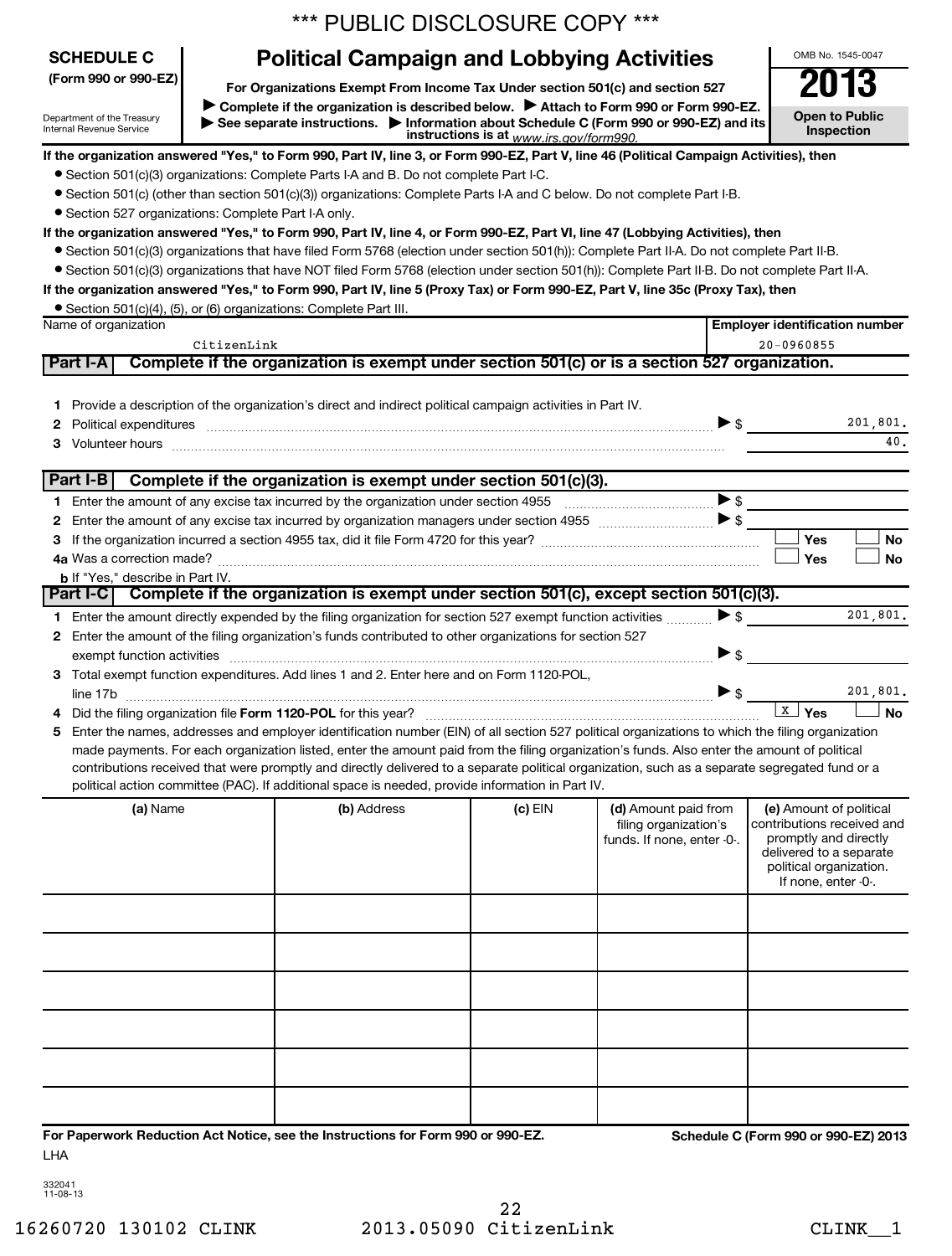| Schedule C (Form 990 or 990-EZ) 2013 CitizenLink                                                          |                                        |                                                                                  |                                                                                                                                                                            | 20-0960855                             |                                | Page 2 |
|-----------------------------------------------------------------------------------------------------------|----------------------------------------|----------------------------------------------------------------------------------|----------------------------------------------------------------------------------------------------------------------------------------------------------------------------|----------------------------------------|--------------------------------|--------|
| Complete if the organization is exempt under section 501(c)(3) and filed Form 5768<br>Part II-A           |                                        |                                                                                  |                                                                                                                                                                            |                                        |                                |        |
| (election under section 501(h)).                                                                          |                                        |                                                                                  |                                                                                                                                                                            |                                        |                                |        |
| A Check $\blacktriangleright$                                                                             |                                        |                                                                                  | if the filing organization belongs to an affiliated group (and list in Part IV each affiliated group member's name, address, EIN,                                          |                                        |                                |        |
| expenses, and share of excess lobbying expenditures).                                                     |                                        |                                                                                  |                                                                                                                                                                            |                                        |                                |        |
| <b>B</b> Check                                                                                            |                                        | if the filing organization checked box A and "limited control" provisions apply. |                                                                                                                                                                            |                                        |                                |        |
|                                                                                                           | <b>Limits on Lobbying Expenditures</b> | (The term "expenditures" means amounts paid or incurred.)                        |                                                                                                                                                                            | (a) Filing<br>organization's<br>totals | (b) Affiliated group<br>totals |        |
| 1a Total lobbying expenditures to influence public opinion (grass roots lobbying)                         |                                        |                                                                                  |                                                                                                                                                                            |                                        |                                |        |
|                                                                                                           |                                        |                                                                                  |                                                                                                                                                                            |                                        |                                |        |
| С                                                                                                         |                                        |                                                                                  |                                                                                                                                                                            |                                        |                                |        |
| d Other exempt purpose expenditures                                                                       |                                        |                                                                                  |                                                                                                                                                                            |                                        |                                |        |
|                                                                                                           |                                        |                                                                                  |                                                                                                                                                                            |                                        |                                |        |
| f Lobbying nontaxable amount. Enter the amount from the following table in both columns.                  |                                        |                                                                                  |                                                                                                                                                                            |                                        |                                |        |
| If the amount on line 1e, column $(a)$ or $(b)$ is:                                                       |                                        | The lobbying nontaxable amount is:                                               |                                                                                                                                                                            |                                        |                                |        |
| Not over \$500,000                                                                                        |                                        | 20% of the amount on line 1e.                                                    |                                                                                                                                                                            |                                        |                                |        |
| Over \$500,000 but not over \$1,000,000                                                                   |                                        | \$100,000 plus 15% of the excess over \$500,000.                                 |                                                                                                                                                                            |                                        |                                |        |
| Over \$1,000,000 but not over \$1,500,000                                                                 |                                        | \$175,000 plus 10% of the excess over \$1,000,000                                |                                                                                                                                                                            |                                        |                                |        |
| Over \$1,500,000 but not over \$17,000,000                                                                |                                        | \$225,000 plus 5% of the excess over \$1,500,000.                                |                                                                                                                                                                            |                                        |                                |        |
| Over \$17,000,000                                                                                         | \$1,000,000.                           |                                                                                  |                                                                                                                                                                            |                                        |                                |        |
|                                                                                                           |                                        |                                                                                  |                                                                                                                                                                            |                                        |                                |        |
| g Grassroots nontaxable amount (enter 25% of line 1f)                                                     |                                        |                                                                                  |                                                                                                                                                                            |                                        |                                |        |
| h Subtract line 1g from line 1a. If zero or less, enter -0-                                               |                                        |                                                                                  |                                                                                                                                                                            |                                        |                                |        |
|                                                                                                           |                                        |                                                                                  |                                                                                                                                                                            |                                        |                                |        |
| i If there is an amount other than zero on either line 1h or line 1i, did the organization file Form 4720 |                                        |                                                                                  |                                                                                                                                                                            |                                        |                                |        |
| reporting section 4911 tax for this year?                                                                 |                                        |                                                                                  |                                                                                                                                                                            |                                        | Yes                            | No     |
|                                                                                                           |                                        | 4-Year Averaging Period Under Section 501(h)                                     | (Some organizations that made a section 501(h) election do not have to complete all of the five<br>columns below. See the instructions for lines 2a through 2f on page 4.) |                                        |                                |        |
|                                                                                                           |                                        | Lobbying Expenditures During 4-Year Averaging Period                             |                                                                                                                                                                            |                                        |                                |        |
| Calendar year<br>(or fiscal year beginning in)                                                            | (a) 2010                               | (b) 2011                                                                         | $(c)$ 2012                                                                                                                                                                 | $(d)$ 2013                             | (e) Total                      |        |
| 2a Lobbying nontaxable amount                                                                             |                                        |                                                                                  |                                                                                                                                                                            |                                        |                                |        |
| <b>b</b> Lobbying ceiling amount                                                                          |                                        |                                                                                  |                                                                                                                                                                            |                                        |                                |        |
| (150% of line 2a, column(e))                                                                              |                                        |                                                                                  |                                                                                                                                                                            |                                        |                                |        |
| c Total lobbying expenditures                                                                             |                                        |                                                                                  |                                                                                                                                                                            |                                        |                                |        |
|                                                                                                           |                                        |                                                                                  |                                                                                                                                                                            |                                        |                                |        |
| d Grassroots nontaxable amount                                                                            |                                        |                                                                                  |                                                                                                                                                                            |                                        |                                |        |
| e Grassroots ceiling amount                                                                               |                                        |                                                                                  |                                                                                                                                                                            |                                        |                                |        |
| (150% of line 2d, column (e))                                                                             |                                        |                                                                                  |                                                                                                                                                                            |                                        |                                |        |
| f Grassroots lobbying expenditures                                                                        |                                        |                                                                                  |                                                                                                                                                                            |                                        |                                |        |

**Schedule C (Form 990 or 990-EZ) 2013**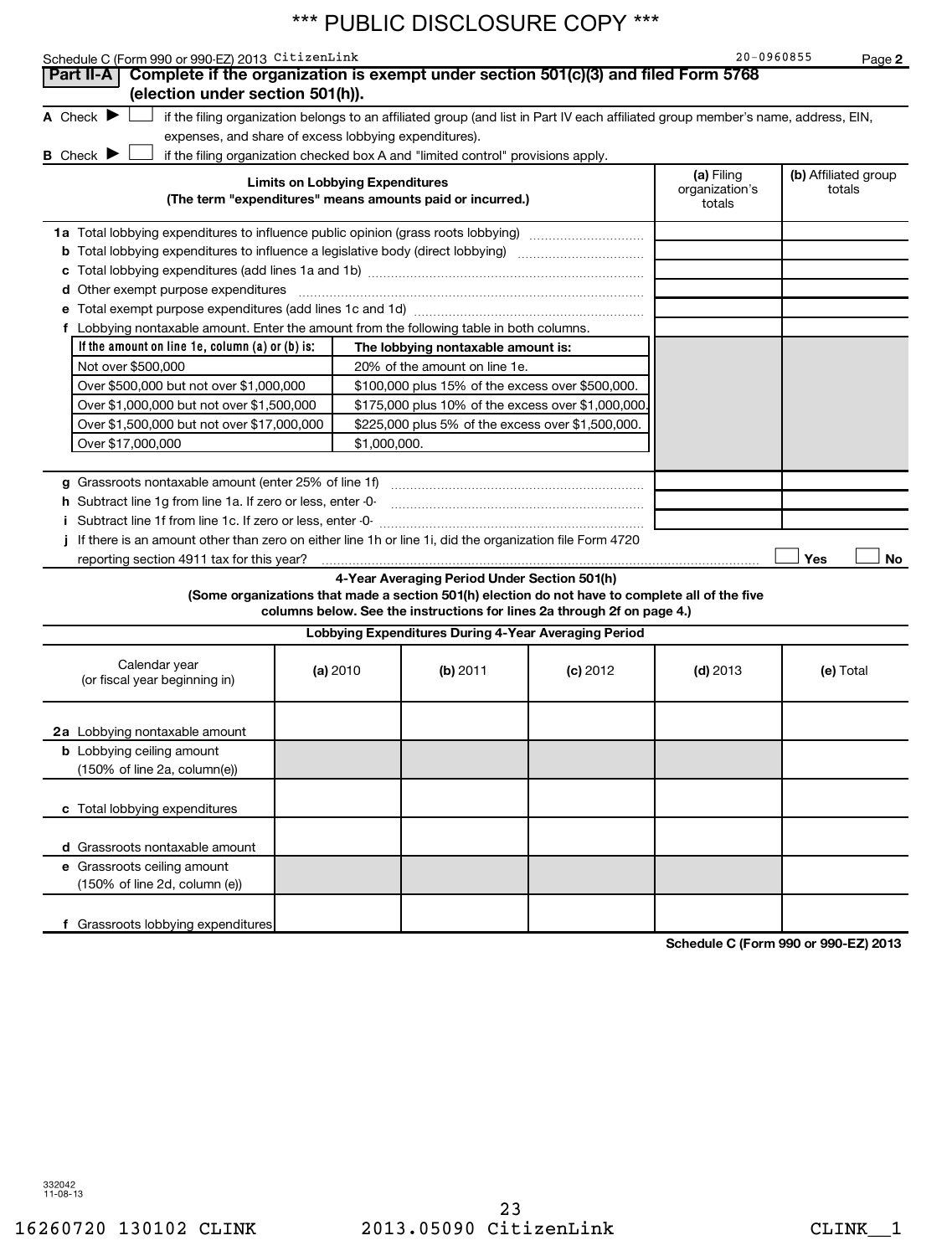### Schedule C (Form 990 or 990-EZ) 2013 CitizenLink and the control of the control of the control of the control o

**3**

### **Part II-B Complete if the organization is exempt under section 501(c)(3) and has NOT filed Form 5768 (election under section 501(h)).**

| For each "Yes," response to lines 1a through 1i below, provide in Part IV a detailed description |                                                                                                                                                                                                                                | (a) |                | (b)    |    |
|--------------------------------------------------------------------------------------------------|--------------------------------------------------------------------------------------------------------------------------------------------------------------------------------------------------------------------------------|-----|----------------|--------|----|
|                                                                                                  | of the lobbying activity.                                                                                                                                                                                                      | Yes | No             | Amount |    |
| 1.                                                                                               | During the year, did the filing organization attempt to influence foreign, national, state or                                                                                                                                  |     |                |        |    |
|                                                                                                  | local legislation, including any attempt to influence public opinion on a legislative matter                                                                                                                                   |     |                |        |    |
|                                                                                                  | or referendum, through the use of:                                                                                                                                                                                             |     |                |        |    |
|                                                                                                  |                                                                                                                                                                                                                                |     |                |        |    |
|                                                                                                  | <b>b</b> Paid staff or management (include compensation in expenses reported on lines 1c through 1i)?                                                                                                                          |     |                |        |    |
|                                                                                                  |                                                                                                                                                                                                                                |     |                |        |    |
|                                                                                                  |                                                                                                                                                                                                                                |     |                |        |    |
|                                                                                                  |                                                                                                                                                                                                                                |     |                |        |    |
|                                                                                                  |                                                                                                                                                                                                                                |     |                |        |    |
|                                                                                                  | g Direct contact with legislators, their staffs, government officials, or a legislative body?                                                                                                                                  |     |                |        |    |
|                                                                                                  | h Rallies, demonstrations, seminars, conventions, speeches, lectures, or any similar means?                                                                                                                                    |     |                |        |    |
|                                                                                                  | <b>i</b> Other activities?                                                                                                                                                                                                     |     |                |        |    |
|                                                                                                  |                                                                                                                                                                                                                                |     |                |        |    |
|                                                                                                  | 2a Did the activities in line 1 cause the organization to be not described in section 501(c)(3)?                                                                                                                               |     |                |        |    |
|                                                                                                  |                                                                                                                                                                                                                                |     |                |        |    |
|                                                                                                  | c If "Yes," enter the amount of any tax incurred by organization managers under section 4912                                                                                                                                   |     |                |        |    |
|                                                                                                  | d If the filing organization incurred a section 4912 tax, did it file Form 4720 for this year?                                                                                                                                 |     |                |        |    |
|                                                                                                  | Part III-A Complete if the organization is exempt under section 501(c)(4), section 501(c)(5), or section                                                                                                                       |     |                |        |    |
|                                                                                                  | 501(c)(6).                                                                                                                                                                                                                     |     |                |        |    |
|                                                                                                  |                                                                                                                                                                                                                                |     |                | Yes    | No |
| 1.                                                                                               |                                                                                                                                                                                                                                |     | 1              | х      |    |
| 2                                                                                                |                                                                                                                                                                                                                                |     | $\overline{2}$ |        | x  |
| 3                                                                                                |                                                                                                                                                                                                                                |     | 3              |        | x  |
|                                                                                                  | Part III-B Complete if the organization is exempt under section 501(c)(4), section 501(c)(5), or section<br>501(c)(6) and if either (a) BOTH Part III-A, lines 1 and 2, are answered "No," OR (b) Part III-A, line 3, is       |     |                |        |    |
|                                                                                                  | answered "Yes."                                                                                                                                                                                                                |     |                |        |    |
| 1.                                                                                               | Dues, assessments and similar amounts from members [111] Dues, assessments and similar and similar amounts from members [111] Dues, assessments and similar amounts from members [11] Dues and Superior and Superior and Super |     | 1              |        |    |
| 2                                                                                                | Section 162(e) nondeductible lobbying and political expenditures (do not include amounts of political                                                                                                                          |     |                |        |    |
|                                                                                                  | expenses for which the section 527(f) tax was paid).                                                                                                                                                                           |     |                |        |    |
|                                                                                                  |                                                                                                                                                                                                                                |     | 2a             |        |    |
|                                                                                                  | <b>b</b> Carryover from last year <b>contract to the contract of the contract of Carryover from last year contract to the contract of Carryover from last year</b>                                                             |     | 2b             |        |    |
|                                                                                                  |                                                                                                                                                                                                                                |     | 2c             |        |    |
|                                                                                                  |                                                                                                                                                                                                                                |     | 3              |        |    |
| 4                                                                                                | If notices were sent and the amount on line 2c exceeds the amount on line 3, what portion of the excess                                                                                                                        |     |                |        |    |
|                                                                                                  | does the organization agree to carryover to the reasonable estimate of nondeductible lobbying and political                                                                                                                    |     |                |        |    |
|                                                                                                  | expenditure next year?                                                                                                                                                                                                         |     | 4              |        |    |
| 5                                                                                                | Taxable amount of lobbying and political expenditures (see instructions)                                                                                                                                                       |     | 5              |        |    |
|                                                                                                  | Part IV <br><b>Supplemental Information</b>                                                                                                                                                                                    |     |                |        |    |
|                                                                                                  | Provide the descriptions required for Part I-A, line 1; Part I-B, line 4; Part I-C, line 5; Part II-A (affiliated group list); Part II-A, line 2; and Part II-B, line 1.                                                       |     |                |        |    |
|                                                                                                  | Also, complete this part for any additional information.                                                                                                                                                                       |     |                |        |    |
|                                                                                                  | Part I-A, Line 1:                                                                                                                                                                                                              |     |                |        |    |
|                                                                                                  | Explanation: Direct and Indirect Political Campaign Activities -                                                                                                                                                               |     |                |        |    |
|                                                                                                  | CitizenLink's activities include informational videos posted to the                                                                                                                                                            |     |                |        |    |
|                                                                                                  |                                                                                                                                                                                                                                |     |                |        |    |
|                                                                                                  | website, emails to members, and direct mail to voters that educate them                                                                                                                                                        |     |                |        |    |
|                                                                                                  | on the differences between the candidates on issues pertaining to                                                                                                                                                              |     |                |        |    |
|                                                                                                  | families.                                                                                                                                                                                                                      |     |                |        |    |

332043 11-08-13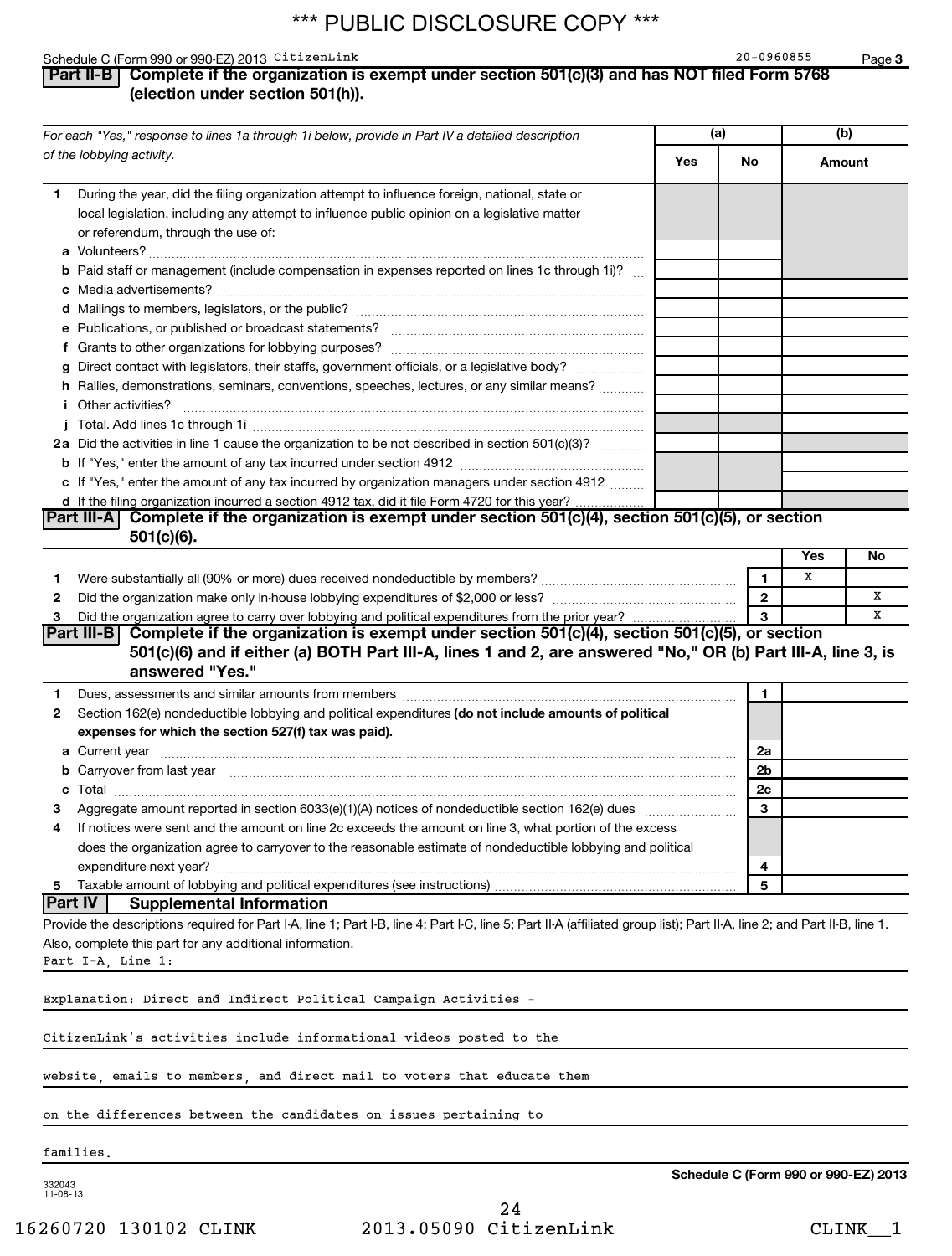| *** PUBLIC DISCLOSURE COPY ***           |  |  |  |
|------------------------------------------|--|--|--|
| <b>Cupplemental Eineneigl Statements</b> |  |  |  |

**(Form 990) | Complete if the organization answered "Yes," to Form 990, Part IV, line 6, 7, 8, 9, 10, 11a, 11b, 11c, 11d, 11e, 11f, 12a, or 12b. | Attach to Form 990. | Information about Schedule D (Form 990) and its instructions is at**  *www.irs.gov/form990.* **SCHEDULE D Supplemental Financial Statements**<br> **Form 990 2013**<br>
Part IV line 6.7.8.9.10, 11a, 11b, 11d, 11d, 11d, 11d, 11d, 12a, 0r, 12b

| OMB No. 1545-0047     |  |
|-----------------------|--|
| 201                   |  |
| IJ                    |  |
| <b>Open to Public</b> |  |
| Inspection            |  |

Department of the Treasury Internal Revenue Service

# **Name of the organization**<br> **Employer identification number**<br>
20-0960855 - 20-0960855

|         | CitizenLink                                                                                                                                                                                                                   |                                                | $20 - 0960855$                                                                                                                                                                                                                                                                                                      |
|---------|-------------------------------------------------------------------------------------------------------------------------------------------------------------------------------------------------------------------------------|------------------------------------------------|---------------------------------------------------------------------------------------------------------------------------------------------------------------------------------------------------------------------------------------------------------------------------------------------------------------------|
| Part I  | Organizations Maintaining Donor Advised Funds or Other Similar Funds or Accounts. Complete if the                                                                                                                             |                                                |                                                                                                                                                                                                                                                                                                                     |
|         | organization answered "Yes" to Form 990, Part IV, line 6.                                                                                                                                                                     |                                                |                                                                                                                                                                                                                                                                                                                     |
|         |                                                                                                                                                                                                                               | (a) Donor advised funds                        | (b) Funds and other accounts                                                                                                                                                                                                                                                                                        |
|         |                                                                                                                                                                                                                               |                                                |                                                                                                                                                                                                                                                                                                                     |
| 1.      |                                                                                                                                                                                                                               |                                                |                                                                                                                                                                                                                                                                                                                     |
| 2       |                                                                                                                                                                                                                               |                                                |                                                                                                                                                                                                                                                                                                                     |
| з       |                                                                                                                                                                                                                               |                                                |                                                                                                                                                                                                                                                                                                                     |
| 4       |                                                                                                                                                                                                                               |                                                |                                                                                                                                                                                                                                                                                                                     |
| 5       | Did the organization inform all donors and donor advisors in writing that the assets held in donor advised funds                                                                                                              |                                                |                                                                                                                                                                                                                                                                                                                     |
|         |                                                                                                                                                                                                                               |                                                | Yes<br>No                                                                                                                                                                                                                                                                                                           |
| 6       | Did the organization inform all grantees, donors, and donor advisors in writing that grant funds can be used only                                                                                                             |                                                |                                                                                                                                                                                                                                                                                                                     |
|         | for charitable purposes and not for the benefit of the donor or donor advisor, or for any other purpose conferring                                                                                                            |                                                |                                                                                                                                                                                                                                                                                                                     |
|         |                                                                                                                                                                                                                               |                                                | Yes<br>No                                                                                                                                                                                                                                                                                                           |
| Part II | Conservation Easements. Complete if the organization answered "Yes" to Form 990, Part IV, line 7.                                                                                                                             |                                                |                                                                                                                                                                                                                                                                                                                     |
| 1       | Purpose(s) of conservation easements held by the organization (check all that apply).                                                                                                                                         |                                                |                                                                                                                                                                                                                                                                                                                     |
|         |                                                                                                                                                                                                                               |                                                |                                                                                                                                                                                                                                                                                                                     |
|         | Preservation of land for public use (e.g., recreation or education)                                                                                                                                                           |                                                | Preservation of an historically important land area                                                                                                                                                                                                                                                                 |
|         | Protection of natural habitat                                                                                                                                                                                                 | Preservation of a certified historic structure |                                                                                                                                                                                                                                                                                                                     |
|         | Preservation of open space                                                                                                                                                                                                    |                                                |                                                                                                                                                                                                                                                                                                                     |
| 2       | Complete lines 2a through 2d if the organization held a qualified conservation contribution in the form of a conservation easement on the last                                                                                |                                                |                                                                                                                                                                                                                                                                                                                     |
|         | day of the tax year.                                                                                                                                                                                                          |                                                |                                                                                                                                                                                                                                                                                                                     |
|         |                                                                                                                                                                                                                               |                                                | Held at the End of the Tax Year                                                                                                                                                                                                                                                                                     |
| а       |                                                                                                                                                                                                                               |                                                | 2a                                                                                                                                                                                                                                                                                                                  |
| b       |                                                                                                                                                                                                                               |                                                | 2 <sub>b</sub>                                                                                                                                                                                                                                                                                                      |
|         |                                                                                                                                                                                                                               |                                                | 2c                                                                                                                                                                                                                                                                                                                  |
| d       | Number of conservation easements included in (c) acquired after 8/17/06, and not on a historic structure                                                                                                                      |                                                |                                                                                                                                                                                                                                                                                                                     |
|         |                                                                                                                                                                                                                               |                                                | 2d                                                                                                                                                                                                                                                                                                                  |
|         | listed in the National Register [111] Marshall Register [11] Marshall Register [11] Marshall Register [11] Marshall Register [11] Marshall Register [11] Marshall Register [11] Marshall Register [11] Marshall Register [11] |                                                |                                                                                                                                                                                                                                                                                                                     |
| 3       | Number of conservation easements modified, transferred, released, extinguished, or terminated by the organization during the tax                                                                                              |                                                |                                                                                                                                                                                                                                                                                                                     |
|         | $\vee$ ear $\blacktriangleright$                                                                                                                                                                                              |                                                |                                                                                                                                                                                                                                                                                                                     |
| 4       | Number of states where property subject to conservation easement is located >                                                                                                                                                 |                                                |                                                                                                                                                                                                                                                                                                                     |
| 5       | Does the organization have a written policy regarding the periodic monitoring, inspection, handling of                                                                                                                        |                                                |                                                                                                                                                                                                                                                                                                                     |
|         | violations, and enforcement of the conservation easements it holds?                                                                                                                                                           |                                                | Yes<br><b>No</b>                                                                                                                                                                                                                                                                                                    |
| 6       | Staff and volunteer hours devoted to monitoring, inspecting, and enforcing conservation easements during the year                                                                                                             |                                                |                                                                                                                                                                                                                                                                                                                     |
| 7       | Amount of expenses incurred in monitoring, inspecting, and enforcing conservation easements during the year $\triangleright$ \$                                                                                               |                                                |                                                                                                                                                                                                                                                                                                                     |
| 8       | Does each conservation easement reported on line 2(d) above satisfy the requirements of section 170(h)(4)(B)(i)                                                                                                               |                                                |                                                                                                                                                                                                                                                                                                                     |
|         |                                                                                                                                                                                                                               |                                                | <b>No</b><br>Yes                                                                                                                                                                                                                                                                                                    |
| 9       | In Part XIII, describe how the organization reports conservation easements in its revenue and expense statement, and balance sheet, and                                                                                       |                                                |                                                                                                                                                                                                                                                                                                                     |
|         | include, if applicable, the text of the footnote to the organization's financial statements that describes the organization's accounting for                                                                                  |                                                |                                                                                                                                                                                                                                                                                                                     |
|         | conservation easements.                                                                                                                                                                                                       |                                                |                                                                                                                                                                                                                                                                                                                     |
|         | Organizations Maintaining Collections of Art, Historical Treasures, or Other Similar Assets.<br>Part III                                                                                                                      |                                                |                                                                                                                                                                                                                                                                                                                     |
|         | Complete if the organization answered "Yes" to Form 990, Part IV, line 8.                                                                                                                                                     |                                                |                                                                                                                                                                                                                                                                                                                     |
|         | 1a If the organization elected, as permitted under SFAS 116 (ASC 958), not to report in its revenue statement and balance sheet works of art,                                                                                 |                                                |                                                                                                                                                                                                                                                                                                                     |
|         |                                                                                                                                                                                                                               |                                                |                                                                                                                                                                                                                                                                                                                     |
|         | historical treasures, or other similar assets held for public exhibition, education, or research in furtherance of public service, provide, in Part XIII,                                                                     |                                                |                                                                                                                                                                                                                                                                                                                     |
|         | the text of the footnote to its financial statements that describes these items.                                                                                                                                              |                                                |                                                                                                                                                                                                                                                                                                                     |
|         | b If the organization elected, as permitted under SFAS 116 (ASC 958), to report in its revenue statement and balance sheet works of art, historical                                                                           |                                                |                                                                                                                                                                                                                                                                                                                     |
|         | treasures, or other similar assets held for public exhibition, education, or research in furtherance of public service, provide the following amounts                                                                         |                                                |                                                                                                                                                                                                                                                                                                                     |
|         | relating to these items:                                                                                                                                                                                                      |                                                |                                                                                                                                                                                                                                                                                                                     |
|         |                                                                                                                                                                                                                               |                                                | $\triangleright$ \$                                                                                                                                                                                                                                                                                                 |
|         | (ii) Assets included in Form 990, Part X                                                                                                                                                                                      |                                                | $\triangleright$ \$                                                                                                                                                                                                                                                                                                 |
| 2       | If the organization received or held works of art, historical treasures, or other similar assets for financial gain, provide                                                                                                  |                                                |                                                                                                                                                                                                                                                                                                                     |
|         | the following amounts required to be reported under SFAS 116 (ASC 958) relating to these items:                                                                                                                               |                                                |                                                                                                                                                                                                                                                                                                                     |
| а       |                                                                                                                                                                                                                               |                                                | ▶                                                                                                                                                                                                                                                                                                                   |
| b       |                                                                                                                                                                                                                               |                                                | $\frac{1}{2}$ $\frac{1}{2}$ $\frac{1}{2}$ $\frac{1}{2}$ $\frac{1}{2}$ $\frac{1}{2}$ $\frac{1}{2}$ $\frac{1}{2}$ $\frac{1}{2}$ $\frac{1}{2}$ $\frac{1}{2}$ $\frac{1}{2}$ $\frac{1}{2}$ $\frac{1}{2}$ $\frac{1}{2}$ $\frac{1}{2}$ $\frac{1}{2}$ $\frac{1}{2}$ $\frac{1}{2}$ $\frac{1}{2}$ $\frac{1}{2}$ $\frac{1}{2}$ |
|         | Assets included in Form 990, Part X [11] matter and the contract of the State of Table 1.1 and the State of Table 1.1 and the State of Table 1.1 and the State of Table 1.1 and the State of Table 1.1 and the State of Table |                                                |                                                                                                                                                                                                                                                                                                                     |
|         |                                                                                                                                                                                                                               |                                                |                                                                                                                                                                                                                                                                                                                     |
|         | LHA For Paperwork Reduction Act Notice, see the Instructions for Form 990.                                                                                                                                                    |                                                | Schedule D (Form 990) 2013                                                                                                                                                                                                                                                                                          |

332051 09-25-13

| 16260720 130102 CLINK |  | 2013.05090 CitizenLink | <b>CLINK</b> |  |
|-----------------------|--|------------------------|--------------|--|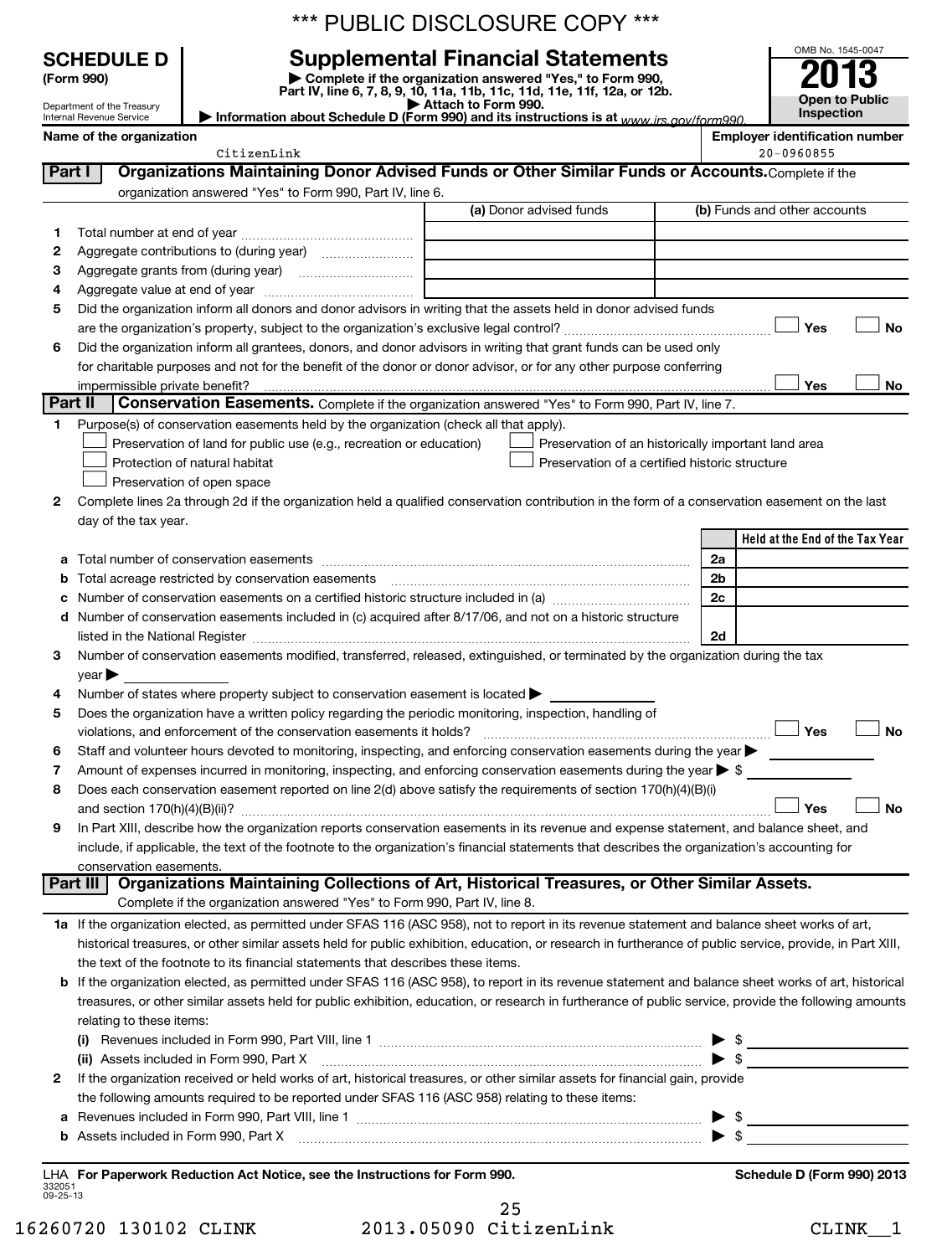|    | CitizenLink<br>Schedule D (Form 990) 2013                                                                                                                                                                                      |                    |   |                |                                                                                                                      |                 | 20-0960855                                 |                |     | Page 2    |
|----|--------------------------------------------------------------------------------------------------------------------------------------------------------------------------------------------------------------------------------|--------------------|---|----------------|----------------------------------------------------------------------------------------------------------------------|-----------------|--------------------------------------------|----------------|-----|-----------|
|    | Part III<br>Organizations Maintaining Collections of Art, Historical Treasures, or Other Similar Assets(continued)                                                                                                             |                    |   |                |                                                                                                                      |                 |                                            |                |     |           |
|    | 3 Using the organization's acquisition, accession, and other records, check any of the following that are a significant use of its collection items                                                                            |                    |   |                |                                                                                                                      |                 |                                            |                |     |           |
|    | (check all that apply):                                                                                                                                                                                                        |                    |   |                |                                                                                                                      |                 |                                            |                |     |           |
| a  | Public exhibition                                                                                                                                                                                                              | d                  |   |                | Loan or exchange programs                                                                                            |                 |                                            |                |     |           |
| b  | Scholarly research                                                                                                                                                                                                             | e                  |   | Other          | <u> 1989 - Jan Barbara Barbara, prima prima prima prima prima prima prima prima prima prima prima prima prima pr</u> |                 |                                            |                |     |           |
| c  | Preservation for future generations                                                                                                                                                                                            |                    |   |                |                                                                                                                      |                 |                                            |                |     |           |
| 4  | Provide a description of the organization's collections and explain how they further the organization's exempt purpose in Part XIII.                                                                                           |                    |   |                |                                                                                                                      |                 |                                            |                |     |           |
| 5  | During the year, did the organization solicit or receive donations of art, historical treasures, or other similar assets                                                                                                       |                    |   |                |                                                                                                                      |                 |                                            |                |     |           |
|    |                                                                                                                                                                                                                                |                    |   |                |                                                                                                                      |                 |                                            | Yes            |     | No        |
|    | Part IV<br>Escrow and Custodial Arrangements. Complete if the organization answered "Yes" to Form 990, Part IV, line 9, or                                                                                                     |                    |   |                |                                                                                                                      |                 |                                            |                |     |           |
|    | reported an amount on Form 990, Part X, line 21.                                                                                                                                                                               |                    |   |                |                                                                                                                      |                 |                                            |                |     |           |
|    | 1a Is the organization an agent, trustee, custodian or other intermediary for contributions or other assets not included                                                                                                       |                    |   |                |                                                                                                                      |                 |                                            |                |     |           |
|    |                                                                                                                                                                                                                                |                    |   |                |                                                                                                                      |                 |                                            | Yes            |     | <b>No</b> |
|    | b If "Yes," explain the arrangement in Part XIII and complete the following table:                                                                                                                                             |                    |   |                |                                                                                                                      |                 |                                            |                |     |           |
|    |                                                                                                                                                                                                                                |                    |   |                |                                                                                                                      |                 |                                            | Amount         |     |           |
|    |                                                                                                                                                                                                                                |                    |   |                |                                                                                                                      | 1c              |                                            |                |     |           |
|    |                                                                                                                                                                                                                                |                    |   |                |                                                                                                                      | 1d              |                                            |                |     |           |
| е  | Distributions during the year manufactured and continuum control of the year manufactured and the year manufactured and the year manufactured and the year manufactured and the year manufactured and the year manufactured an |                    |   |                |                                                                                                                      | 1e              |                                            |                |     |           |
| f  |                                                                                                                                                                                                                                |                    |   |                |                                                                                                                      | 1f              |                                            |                |     |           |
|    |                                                                                                                                                                                                                                |                    |   |                |                                                                                                                      |                 |                                            | Yes            |     | No        |
|    | b If "Yes," explain the arrangement in Part XIII. Check here if the explanation has been provided in Part XIII                                                                                                                 |                    |   |                |                                                                                                                      |                 |                                            |                |     |           |
|    | <b>Part V</b><br>Endowment Funds. Complete if the organization answered "Yes" to Form 990, Part IV, line 10.                                                                                                                   |                    |   |                |                                                                                                                      |                 |                                            |                |     |           |
|    |                                                                                                                                                                                                                                | (a) Current year   |   | (b) Prior year | (c) Two years back                                                                                                   |                 | (d) Three years back   (e) Four years back |                |     |           |
|    | 1a Beginning of year balance                                                                                                                                                                                                   |                    |   |                |                                                                                                                      |                 |                                            |                |     |           |
| b  |                                                                                                                                                                                                                                |                    |   |                |                                                                                                                      |                 |                                            |                |     |           |
| с  | Net investment earnings, gains, and losses                                                                                                                                                                                     |                    |   |                |                                                                                                                      |                 |                                            |                |     |           |
| d  |                                                                                                                                                                                                                                |                    |   |                |                                                                                                                      |                 |                                            |                |     |           |
|    | e Other expenditures for facilities                                                                                                                                                                                            |                    |   |                |                                                                                                                      |                 |                                            |                |     |           |
|    | and programs                                                                                                                                                                                                                   |                    |   |                |                                                                                                                      |                 |                                            |                |     |           |
| f. |                                                                                                                                                                                                                                |                    |   |                |                                                                                                                      |                 |                                            |                |     |           |
| g  |                                                                                                                                                                                                                                |                    |   |                |                                                                                                                      |                 |                                            |                |     |           |
| 2  | Provide the estimated percentage of the current year end balance (line 1g, column (a)) held as:                                                                                                                                |                    |   |                |                                                                                                                      |                 |                                            |                |     |           |
| а  | Board designated or quasi-endowment >                                                                                                                                                                                          |                    | % |                |                                                                                                                      |                 |                                            |                |     |           |
| b  | Permanent endowment >                                                                                                                                                                                                          | %                  |   |                |                                                                                                                      |                 |                                            |                |     |           |
| c  | Temporarily restricted endowment                                                                                                                                                                                               | %                  |   |                |                                                                                                                      |                 |                                            |                |     |           |
|    | The percentages in lines 2a, 2b, and 2c should equal 100%.                                                                                                                                                                     |                    |   |                |                                                                                                                      |                 |                                            |                |     |           |
|    | 3a Are there endowment funds not in the possession of the organization that are held and administered for the organization                                                                                                     |                    |   |                |                                                                                                                      |                 |                                            |                |     |           |
|    | by:                                                                                                                                                                                                                            |                    |   |                |                                                                                                                      |                 |                                            |                | Yes | No        |
|    |                                                                                                                                                                                                                                |                    |   |                |                                                                                                                      |                 |                                            | 3a(i)          |     |           |
|    |                                                                                                                                                                                                                                |                    |   |                |                                                                                                                      |                 |                                            | 3a(ii)         |     |           |
|    |                                                                                                                                                                                                                                |                    |   |                |                                                                                                                      |                 |                                            | 3 <sub>b</sub> |     |           |
| 4  | Describe in Part XIII the intended uses of the organization's endowment funds.                                                                                                                                                 |                    |   |                |                                                                                                                      |                 |                                            |                |     |           |
|    | Part VI   Land, Buildings, and Equipment.                                                                                                                                                                                      |                    |   |                |                                                                                                                      |                 |                                            |                |     |           |
|    | Complete if the organization answered "Yes" to Form 990, Part IV, line 11a. See Form 990, Part X, line 10.                                                                                                                     |                    |   |                |                                                                                                                      |                 |                                            |                |     |           |
|    | Description of property                                                                                                                                                                                                        | (a) Cost or other  |   |                | (b) Cost or other                                                                                                    | (c) Accumulated |                                            | (d) Book value |     |           |
|    |                                                                                                                                                                                                                                | basis (investment) |   |                | basis (other)                                                                                                        | depreciation    |                                            |                |     |           |
|    |                                                                                                                                                                                                                                |                    |   |                |                                                                                                                      |                 |                                            |                |     |           |
| b  |                                                                                                                                                                                                                                |                    |   |                |                                                                                                                      |                 |                                            |                |     |           |
| с  |                                                                                                                                                                                                                                |                    |   |                |                                                                                                                      |                 |                                            |                |     |           |
| d  |                                                                                                                                                                                                                                |                    |   |                | 188,129.                                                                                                             |                 | 37,208                                     |                |     | 150,921.  |
|    |                                                                                                                                                                                                                                |                    |   |                |                                                                                                                      |                 |                                            |                |     |           |
|    | Total. Add lines 1a through 1e. (Column (d) must equal Form 990, Part X, column (B), line 10(c).)                                                                                                                              |                    |   |                |                                                                                                                      |                 |                                            |                |     | 150,921.  |
|    |                                                                                                                                                                                                                                |                    |   |                |                                                                                                                      |                 |                                            |                |     |           |
|    |                                                                                                                                                                                                                                |                    |   |                |                                                                                                                      |                 | Schedule D (Form 990) 2013                 |                |     |           |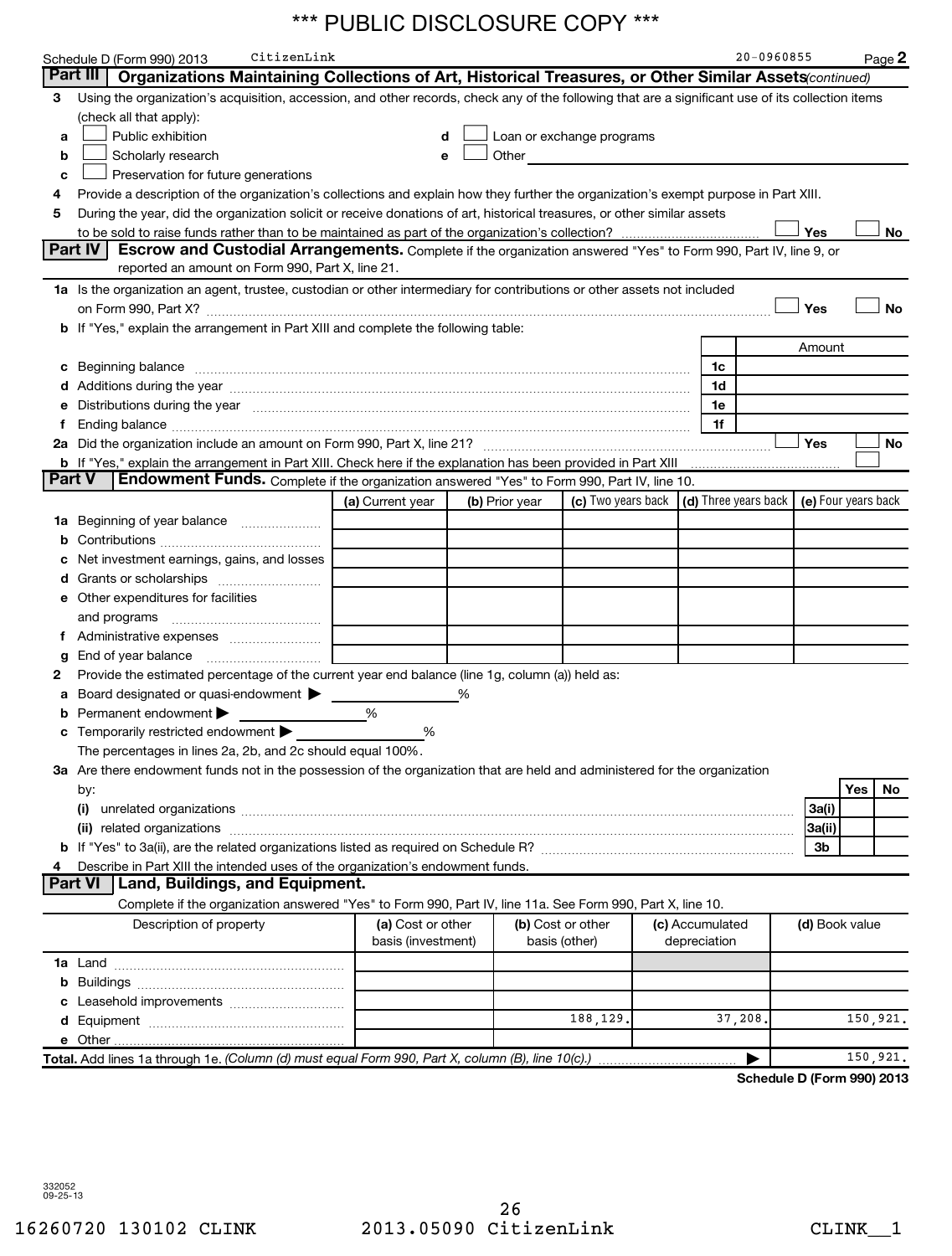|                 | Schedule D (Form 990) 2013    | CitizenLink                                                                                                                                            |                 |                |                                                           | 20-0960855                 | Page 3 |
|-----------------|-------------------------------|--------------------------------------------------------------------------------------------------------------------------------------------------------|-----------------|----------------|-----------------------------------------------------------|----------------------------|--------|
| <b>Part VII</b> |                               | <b>Investments - Other Securities.</b>                                                                                                                 |                 |                |                                                           |                            |        |
|                 |                               | Complete if the organization answered "Yes" to Form 990, Part IV, line 11b. See Form 990, Part X, line 12.                                             |                 |                |                                                           |                            |        |
|                 |                               | (a) Description of security or category (including name of security)                                                                                   | (b) Book value  |                | (c) Method of valuation: Cost or end-of-year market value |                            |        |
|                 | (1) Financial derivatives     |                                                                                                                                                        |                 |                |                                                           |                            |        |
|                 |                               |                                                                                                                                                        |                 |                |                                                           |                            |        |
| (3) Other       |                               |                                                                                                                                                        |                 |                |                                                           |                            |        |
| (A)             |                               |                                                                                                                                                        |                 |                |                                                           |                            |        |
| (B)             |                               |                                                                                                                                                        |                 |                |                                                           |                            |        |
| (C)             |                               |                                                                                                                                                        |                 |                |                                                           |                            |        |
| (D)             |                               |                                                                                                                                                        |                 |                |                                                           |                            |        |
| (E)             |                               |                                                                                                                                                        |                 |                |                                                           |                            |        |
| (F)             |                               |                                                                                                                                                        |                 |                |                                                           |                            |        |
| (G)             |                               |                                                                                                                                                        |                 |                |                                                           |                            |        |
| (H)             |                               |                                                                                                                                                        |                 |                |                                                           |                            |        |
|                 |                               | Total. (Col. (b) must equal Form 990, Part X, col. (B) line 12.) $\blacktriangleright$                                                                 |                 |                |                                                           |                            |        |
|                 |                               | Part VIII Investments - Program Related.                                                                                                               |                 |                |                                                           |                            |        |
|                 |                               | Complete if the organization answered "Yes" to Form 990, Part IV, line 11c. See Form 990, Part X, line 13.                                             |                 |                |                                                           |                            |        |
|                 | (a) Description of investment |                                                                                                                                                        | (b) Book value  |                | (c) Method of valuation: Cost or end-of-year market value |                            |        |
| (1)             |                               |                                                                                                                                                        |                 |                |                                                           |                            |        |
| (2)             |                               |                                                                                                                                                        |                 |                |                                                           |                            |        |
| (3)             |                               |                                                                                                                                                        |                 |                |                                                           |                            |        |
| (4)             |                               |                                                                                                                                                        |                 |                |                                                           |                            |        |
| (5)             |                               |                                                                                                                                                        |                 |                |                                                           |                            |        |
| (6)             |                               |                                                                                                                                                        |                 |                |                                                           |                            |        |
| (7)             |                               |                                                                                                                                                        |                 |                |                                                           |                            |        |
| (8)             |                               |                                                                                                                                                        |                 |                |                                                           |                            |        |
| (9)             |                               |                                                                                                                                                        |                 |                |                                                           |                            |        |
|                 |                               | Total. (Col. (b) must equal Form 990, Part X, col. (B) line 13.)                                                                                       |                 |                |                                                           |                            |        |
| Part IX         | <b>Other Assets.</b>          |                                                                                                                                                        |                 |                |                                                           |                            |        |
|                 |                               | Complete if the organization answered "Yes" to Form 990, Part IV, line 11d. See Form 990, Part X, line 15.                                             |                 |                |                                                           |                            |        |
|                 |                               |                                                                                                                                                        | (a) Description |                |                                                           | (b) Book value             |        |
| (1)             |                               |                                                                                                                                                        |                 |                |                                                           |                            |        |
| (2)             |                               |                                                                                                                                                        |                 |                |                                                           |                            |        |
| (3)             |                               |                                                                                                                                                        |                 |                |                                                           |                            |        |
| (4)             |                               |                                                                                                                                                        |                 |                |                                                           |                            |        |
| (5)             |                               |                                                                                                                                                        |                 |                |                                                           |                            |        |
| (6)             |                               |                                                                                                                                                        |                 |                |                                                           |                            |        |
| (7)             |                               |                                                                                                                                                        |                 |                |                                                           |                            |        |
| (8)             |                               |                                                                                                                                                        |                 |                |                                                           |                            |        |
| (9)             |                               |                                                                                                                                                        |                 |                |                                                           |                            |        |
| Part X          | <b>Other Liabilities.</b>     | Total. (Column (b) must equal Form 990, Part X, col. (B) line 15.)                                                                                     |                 |                |                                                           |                            |        |
|                 |                               | Complete if the organization answered "Yes" to Form 990, Part IV, line 11e or 11f. See Form 990, Part X, line 25.                                      |                 |                |                                                           |                            |        |
|                 |                               | (a) Description of liability                                                                                                                           |                 | (b) Book value |                                                           |                            |        |
| 1.              |                               |                                                                                                                                                        |                 |                |                                                           |                            |        |
| (1)             | Federal income taxes          |                                                                                                                                                        |                 |                |                                                           |                            |        |
| (2)             |                               |                                                                                                                                                        |                 |                |                                                           |                            |        |
| (3)             |                               |                                                                                                                                                        |                 |                |                                                           |                            |        |
| (4)             |                               |                                                                                                                                                        |                 |                |                                                           |                            |        |
| (5)             |                               |                                                                                                                                                        |                 |                |                                                           |                            |        |
| (6)             |                               |                                                                                                                                                        |                 |                |                                                           |                            |        |
| (7)             |                               |                                                                                                                                                        |                 |                |                                                           |                            |        |
| (8)             |                               |                                                                                                                                                        |                 |                |                                                           |                            |        |
| (9)             |                               | Total. (Column (b) must equal Form 990, Part X, col. (B) line 25.)                                                                                     |                 |                |                                                           |                            |        |
|                 |                               | 2. Liability for uncertain tax positions. In Part XIII, provide the text of the footnote to the organization's financial statements that reports the   |                 |                |                                                           |                            |        |
|                 |                               | organization's liability for uncertain tax positions under FIN 48 (ASC 740). Check here if the text of the footnote has been provided in Part XIII   X |                 |                |                                                           |                            |        |
|                 |                               |                                                                                                                                                        |                 |                |                                                           | Schedule D (Form 990) 2013 |        |
|                 |                               |                                                                                                                                                        |                 |                |                                                           |                            |        |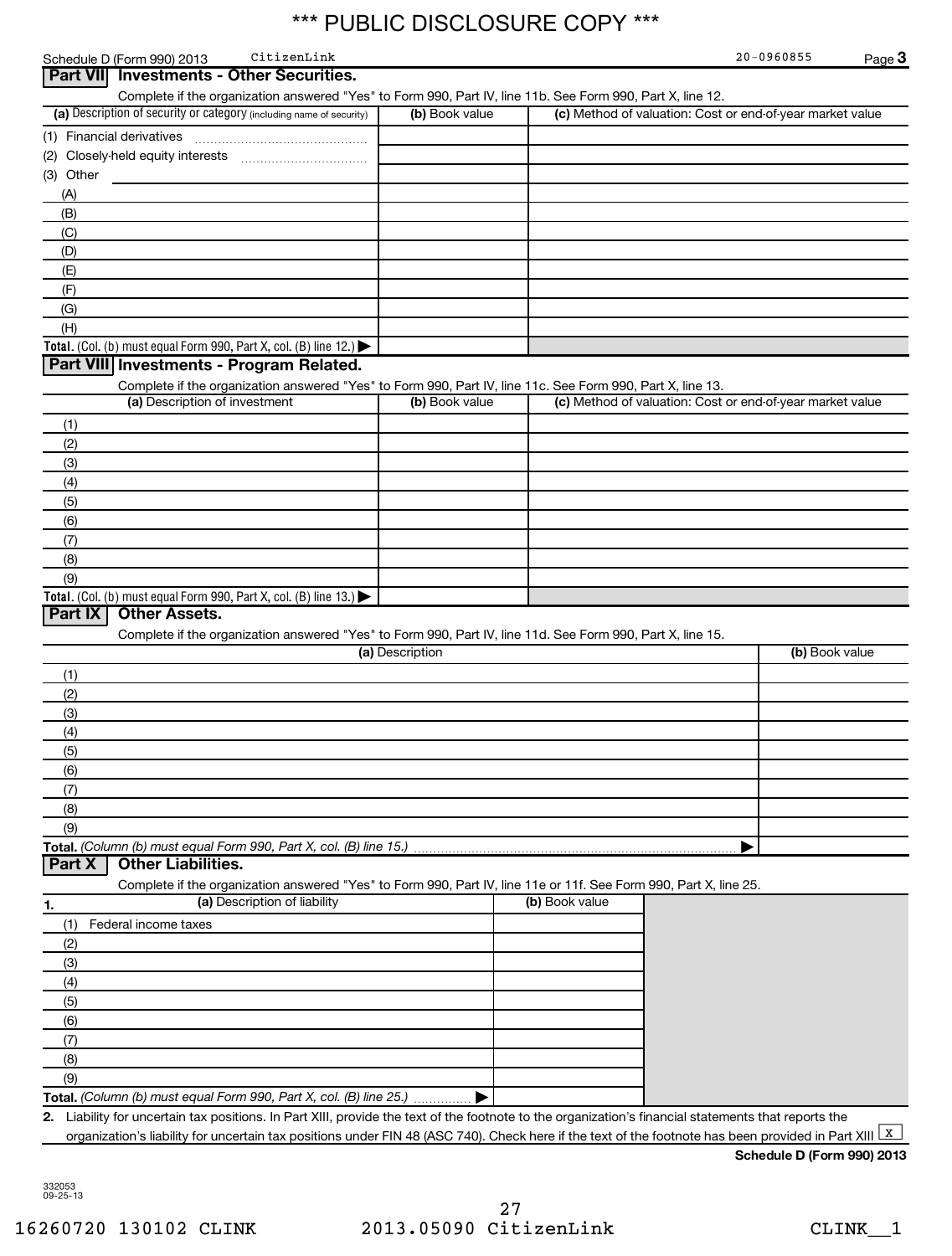|   | *** PUBLIC DISCLOSURE COPY ***                                                                                                                                                                                                 |                |                |              |
|---|--------------------------------------------------------------------------------------------------------------------------------------------------------------------------------------------------------------------------------|----------------|----------------|--------------|
|   | CitizenLink<br>Schedule D (Form 990) 2013                                                                                                                                                                                      |                | 20-0960855     | Page 4       |
|   | Reconciliation of Revenue per Audited Financial Statements With Revenue per Return.<br>Part XI                                                                                                                                 |                |                |              |
|   | Complete if the organization answered "Yes" to Form 990, Part IV, line 12a.                                                                                                                                                    |                |                |              |
| 1 | Total revenue, gains, and other support per audited financial statements                                                                                                                                                       |                | $\blacksquare$ | 5,599,853.   |
| 2 | Amounts included on line 1 but not on Form 990, Part VIII, line 12:                                                                                                                                                            |                |                |              |
| a | Net unrealized gains on investments [[11] [11] Net unrealized gains on investments [[11] [11] Monday Contract in the United States International International International International International International Interna | 2a             |                |              |
|   |                                                                                                                                                                                                                                | 2 <sub>b</sub> |                |              |
| с |                                                                                                                                                                                                                                | 2 <sub>c</sub> |                |              |
| d | Other (Describe in Part XIII.)                                                                                                                                                                                                 | 2d             |                |              |
| е | Add lines 2a through 2d                                                                                                                                                                                                        |                | 2e             | υ.           |
| 3 |                                                                                                                                                                                                                                |                | 3              | 5,599,853.   |
| 4 | Amounts included on Form 990, Part VIII, line 12, but not on line 1:                                                                                                                                                           |                |                |              |
| а | Investment expenses not included on Form 990, Part VIII, line 7b                                                                                                                                                               | 4a             |                |              |
| b | Other (Describe in Part XIII.)                                                                                                                                                                                                 | 4b             |                |              |
|   | Add lines 4a and 4b                                                                                                                                                                                                            |                | 4с             | 0.           |
|   | Total revenue. Add lines 3 and 4c. (This must equal Form 990, Part I, line 12.)                                                                                                                                                |                | 5              | 5,599,853.   |
|   | Part XII   Reconciliation of Expenses per Audited Financial Statements With Expenses per Return.                                                                                                                               |                |                |              |
|   | Complete if the organization answered "Yes" to Form 990, Part IV, line 12a.                                                                                                                                                    |                |                |              |
| 1 |                                                                                                                                                                                                                                |                | $\blacksquare$ | 5, 174, 418. |
| 2 | Amounts included on line 1 but not on Form 990, Part IX, line 25:                                                                                                                                                              |                |                |              |
| а |                                                                                                                                                                                                                                | 2a             |                |              |
| b |                                                                                                                                                                                                                                | 2 <sub>b</sub> |                |              |
|   | Other losses                                                                                                                                                                                                                   | 2 <sub>c</sub> |                |              |
| d |                                                                                                                                                                                                                                | 2d             |                |              |
| е | Add lines 2a through 2d <b>contained a contained a contained a contained a</b> contained a contained a contact the set                                                                                                         |                | 2e             | 0.           |
| 3 |                                                                                                                                                                                                                                |                | 3              | 5, 174, 418. |
| 4 | Amounts included on Form 990, Part IX, line 25, but not on line 1:                                                                                                                                                             |                |                |              |
| а | Investment expenses not included on Form 990, Part VIII, line 7b                                                                                                                                                               | 4a             |                |              |
| b | Other (Describe in Part XIII.)                                                                                                                                                                                                 | 4 <sub>b</sub> |                |              |
|   | Add lines 4a and 4b                                                                                                                                                                                                            |                | 4с             | 0.           |
|   |                                                                                                                                                                                                                                |                | 5              | 5, 174, 418. |
|   | Part XIII Supplemental Information.                                                                                                                                                                                            |                |                |              |
|   | Provide the descriptions required for Part II, lines 3, 5, and 9; Part III, lines 1a and 4; Part IV, lines 1b and 2b; Part V, line 4; Part X, line 2; Part XI,                                                                 |                |                |              |
|   | lines 2d and 4b; and Part XII, lines 2d and 4b. Also complete this part to provide any additional information.                                                                                                                 |                |                |              |
|   |                                                                                                                                                                                                                                |                |                |              |
|   |                                                                                                                                                                                                                                |                |                |              |
|   |                                                                                                                                                                                                                                |                |                |              |
|   | Part X, Line 2:                                                                                                                                                                                                                |                |                |              |
|   | Explanation: UNCERTAIN TAX POSITIONS                                                                                                                                                                                           |                |                |              |
|   | The consolidated financial statement effects of a tax position taken or                                                                                                                                                        |                |                |              |
|   |                                                                                                                                                                                                                                |                |                |              |
|   | expected to be taken are recognized in the consolidated financial                                                                                                                                                              |                |                |              |
|   |                                                                                                                                                                                                                                |                |                |              |

statements when it is more likely than not, based on the technical merits,

that the position will be sustained upon examination. Interest and

penalties, if any, are included in expenses in the consolidated statements

of activities. As of September 30, 2014, CitizenLink had no uncertain tax

positions that qualify for recognition or disclosure in the consolidated

financial statements.

332054 09-25-13 CitizenLink's federal Exempt Organization Business Income Tax Returns for

**Schedule D (Form 990) 2013**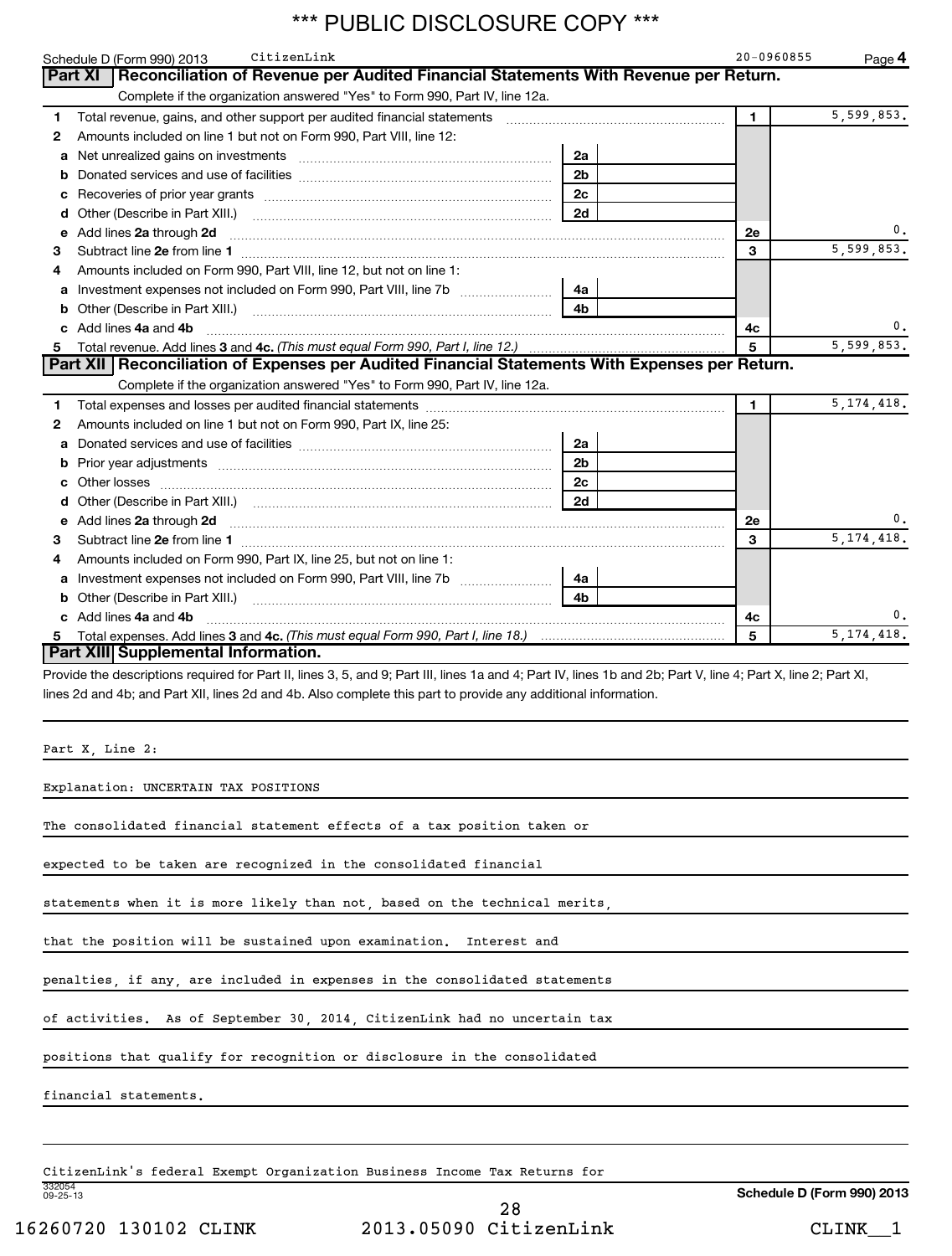| *** PUBLIC DISCLOSURE COPY ***                                            |                            |        |
|---------------------------------------------------------------------------|----------------------------|--------|
| $\tt CitizenLink$<br>Schedule D (Form 990) 2013                           | $20 - 0960855$             | Page 5 |
| <b>Part XIII Supplemental Information (continued)</b>                     |                            |        |
| years ended September 30, 2013, 2012, and 2011 are subject to examination |                            |        |
| by the IRS, generally for three years after they were filed.              |                            |        |
|                                                                           |                            |        |
|                                                                           |                            |        |
|                                                                           |                            |        |
|                                                                           |                            |        |
|                                                                           |                            |        |
|                                                                           |                            |        |
|                                                                           |                            |        |
|                                                                           |                            |        |
|                                                                           |                            |        |
|                                                                           |                            |        |
|                                                                           |                            |        |
|                                                                           |                            |        |
|                                                                           |                            |        |
|                                                                           |                            |        |
|                                                                           |                            |        |
|                                                                           |                            |        |
|                                                                           |                            |        |
|                                                                           |                            |        |
|                                                                           |                            |        |
|                                                                           |                            |        |
|                                                                           |                            |        |
|                                                                           |                            |        |
|                                                                           |                            |        |
|                                                                           |                            |        |
|                                                                           |                            |        |
|                                                                           |                            |        |
|                                                                           |                            |        |
|                                                                           |                            |        |
|                                                                           |                            |        |
|                                                                           |                            |        |
|                                                                           | Schedule D (Form 990) 2013 |        |
| 332055<br>09-25-13<br>29                                                  |                            |        |
|                                                                           |                            |        |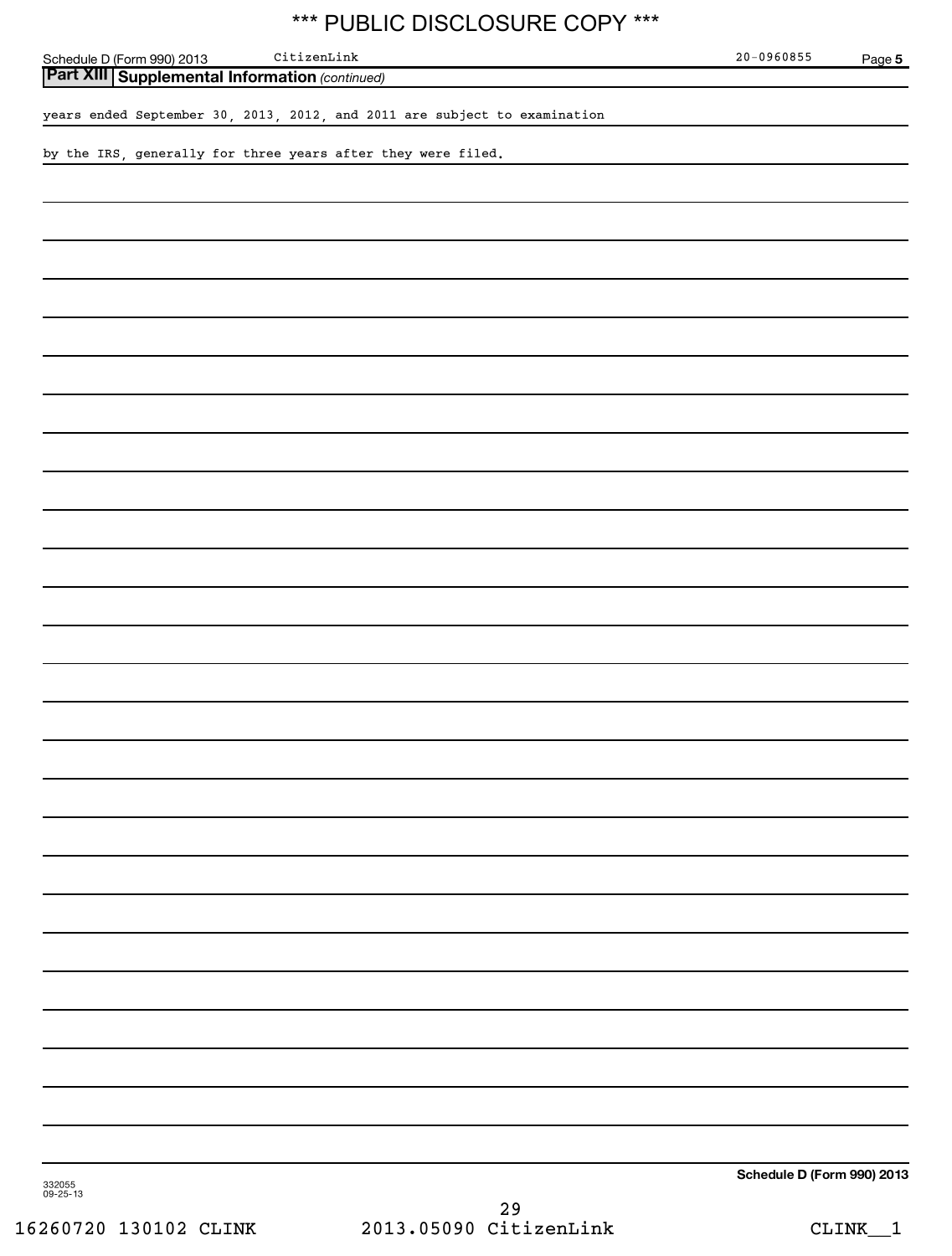|                                                                                                                                                                                | *** PUBLIC DISCLOSURE COPY ***                                                                                                                                          |           |                |                                                  |  |                    |                                       |  |  |  |
|--------------------------------------------------------------------------------------------------------------------------------------------------------------------------------|-------------------------------------------------------------------------------------------------------------------------------------------------------------------------|-----------|----------------|--------------------------------------------------|--|--------------------|---------------------------------------|--|--|--|
| <b>SCHEDULE G</b>                                                                                                                                                              |                                                                                                                                                                         |           |                |                                                  |  |                    | OMB No. 1545-0047                     |  |  |  |
| (Form 990 or 990-EZ)                                                                                                                                                           | Supplemental Information Regarding Fundraising or Gaming Activities<br>Complete if the organization answered "Yes" to Form 990, Part IV, lines 17, 18, or 19, or if the |           |                |                                                  |  |                    | 2013                                  |  |  |  |
|                                                                                                                                                                                | organization entered more than \$15,000 on Form 990-EZ, line 6a.                                                                                                        |           |                |                                                  |  |                    |                                       |  |  |  |
| Department of the Treasury<br>Internal Revenue Service                                                                                                                         | Attach to Form 990 or Form 990-EZ.                                                                                                                                      |           |                |                                                  |  |                    | <b>Open To Public</b><br>Inspection   |  |  |  |
| Name of the organization                                                                                                                                                       | Information about Schedule G (Form 990 or 990-EZ) and its instructions is at www irs gov/form 990                                                                       |           |                |                                                  |  |                    | <b>Employer identification number</b> |  |  |  |
| CitizenLink                                                                                                                                                                    |                                                                                                                                                                         |           |                |                                                  |  | $20 - 0960855$     |                                       |  |  |  |
| Part I<br>required to complete this part.                                                                                                                                      | Fundraising Activities. Complete if the organization answered "Yes" to Form 990, Part IV, line 17. Form 990-EZ filers are not                                           |           |                |                                                  |  |                    |                                       |  |  |  |
| 1 Indicate whether the organization raised funds through any of the following activities. Check all that apply.                                                                |                                                                                                                                                                         |           |                |                                                  |  |                    |                                       |  |  |  |
| х<br>Mail solicitations<br>a                                                                                                                                                   |                                                                                                                                                                         |           |                | $e \mid X$ Solicitation of non-government grants |  |                    |                                       |  |  |  |
| х<br>Solicitation of government grants<br>Internet and email solicitations<br>f<br>b<br>$\underline{x}$ Phone solicitations<br>$g\lfloor x \rfloor$ Special fundraising events |                                                                                                                                                                         |           |                |                                                  |  |                    |                                       |  |  |  |
| c<br>$\mathbf{x}$<br>In-person solicitations<br>d                                                                                                                              |                                                                                                                                                                         |           |                |                                                  |  |                    |                                       |  |  |  |
| 2 a Did the organization have a written or oral agreement with any individual (including officers, directors, trustees or                                                      |                                                                                                                                                                         |           |                |                                                  |  |                    |                                       |  |  |  |
| key employees listed in Form 990, Part VII) or entity in connection with professional fundraising services?                                                                    |                                                                                                                                                                         |           |                |                                                  |  | <b>Σ</b> Yes       | No                                    |  |  |  |
| b If "Yes," list the ten highest paid individuals or entities (fundraisers) pursuant to agreements under which the fundraiser is to be                                         |                                                                                                                                                                         |           |                |                                                  |  |                    |                                       |  |  |  |
| compensated at least \$5,000 by the organization.                                                                                                                              |                                                                                                                                                                         |           |                |                                                  |  |                    |                                       |  |  |  |
| (i) Name and address of individual                                                                                                                                             | (v) Amount paid<br>(iii) Did<br>fundraiser<br>have custody<br>(iv) Gross receipts<br>to (or retained by)                                                                |           |                |                                                  |  | (vi) Amount paid   |                                       |  |  |  |
| or entity (fundraiser)                                                                                                                                                         | (ii) Activity                                                                                                                                                           |           | or control of  | from activity                                    |  | fundraiser         | to (or retained by)<br>organization   |  |  |  |
|                                                                                                                                                                                |                                                                                                                                                                         |           | contributions? |                                                  |  | listed in col. (i) |                                       |  |  |  |
| Masterworks Inc - 19462                                                                                                                                                        |                                                                                                                                                                         | Yes<br>No |                |                                                  |  |                    |                                       |  |  |  |
| Powder Hill Pl NE, Poulsbo,<br>Strategic Fundraising Inc -                                                                                                                     | Fundraising Consulting                                                                                                                                                  |           | x              | 0.                                               |  | 43,537.            | $-43,537.$                            |  |  |  |
| 7800 3rd St N Ste 900, Saint                                                                                                                                                   | Fundraising Consulting                                                                                                                                                  |           | X              | 0.                                               |  | 107,695            | $-107,695.$                           |  |  |  |
|                                                                                                                                                                                |                                                                                                                                                                         |           |                |                                                  |  |                    |                                       |  |  |  |
|                                                                                                                                                                                |                                                                                                                                                                         |           |                |                                                  |  |                    |                                       |  |  |  |
|                                                                                                                                                                                |                                                                                                                                                                         |           |                |                                                  |  |                    |                                       |  |  |  |
|                                                                                                                                                                                |                                                                                                                                                                         |           |                |                                                  |  |                    |                                       |  |  |  |
|                                                                                                                                                                                |                                                                                                                                                                         |           |                |                                                  |  |                    |                                       |  |  |  |
|                                                                                                                                                                                |                                                                                                                                                                         |           |                |                                                  |  |                    |                                       |  |  |  |
|                                                                                                                                                                                |                                                                                                                                                                         |           |                |                                                  |  |                    |                                       |  |  |  |
|                                                                                                                                                                                |                                                                                                                                                                         |           |                |                                                  |  |                    |                                       |  |  |  |
|                                                                                                                                                                                |                                                                                                                                                                         |           |                |                                                  |  |                    |                                       |  |  |  |
|                                                                                                                                                                                |                                                                                                                                                                         |           |                |                                                  |  |                    |                                       |  |  |  |
|                                                                                                                                                                                |                                                                                                                                                                         |           |                |                                                  |  |                    |                                       |  |  |  |
|                                                                                                                                                                                |                                                                                                                                                                         |           |                |                                                  |  |                    |                                       |  |  |  |
|                                                                                                                                                                                |                                                                                                                                                                         |           |                |                                                  |  |                    |                                       |  |  |  |
|                                                                                                                                                                                |                                                                                                                                                                         |           |                |                                                  |  |                    |                                       |  |  |  |
|                                                                                                                                                                                |                                                                                                                                                                         |           |                |                                                  |  |                    |                                       |  |  |  |
| Total                                                                                                                                                                          |                                                                                                                                                                         |           |                |                                                  |  | 151,232            | $-151, 232.$                          |  |  |  |
| 3 List all states in which the organization is registered or licensed to solicit contributions or has been notified it is exempt from registration<br>or licensing.            |                                                                                                                                                                         |           |                |                                                  |  |                    |                                       |  |  |  |
| AL, AK, AZ, AR, CA, CO, CT, DE, FL, GA, HI, ID, IL, IN, IA, KS, KY, LA, ME, MD, MA, MI, MN, MS, MO                                                                             |                                                                                                                                                                         |           |                |                                                  |  |                    |                                       |  |  |  |
| MT , NE , NV , NH , NJ , NM , NY , NC , ND , OH , OK , OR , PA , RI , SC , SD , TN , TX , UT , VT , VA , WA , WV , WI , WY                                                     |                                                                                                                                                                         |           |                |                                                  |  |                    |                                       |  |  |  |
|                                                                                                                                                                                |                                                                                                                                                                         |           |                |                                                  |  |                    |                                       |  |  |  |
|                                                                                                                                                                                |                                                                                                                                                                         |           |                |                                                  |  |                    |                                       |  |  |  |

**For Paperwork Reduction Act Notice, see the Instructions for Form 990 or 990-EZ. Schedule G (Form 990 or 990-EZ) 2013** LHA See Part IV for continuations

332081 09-12-13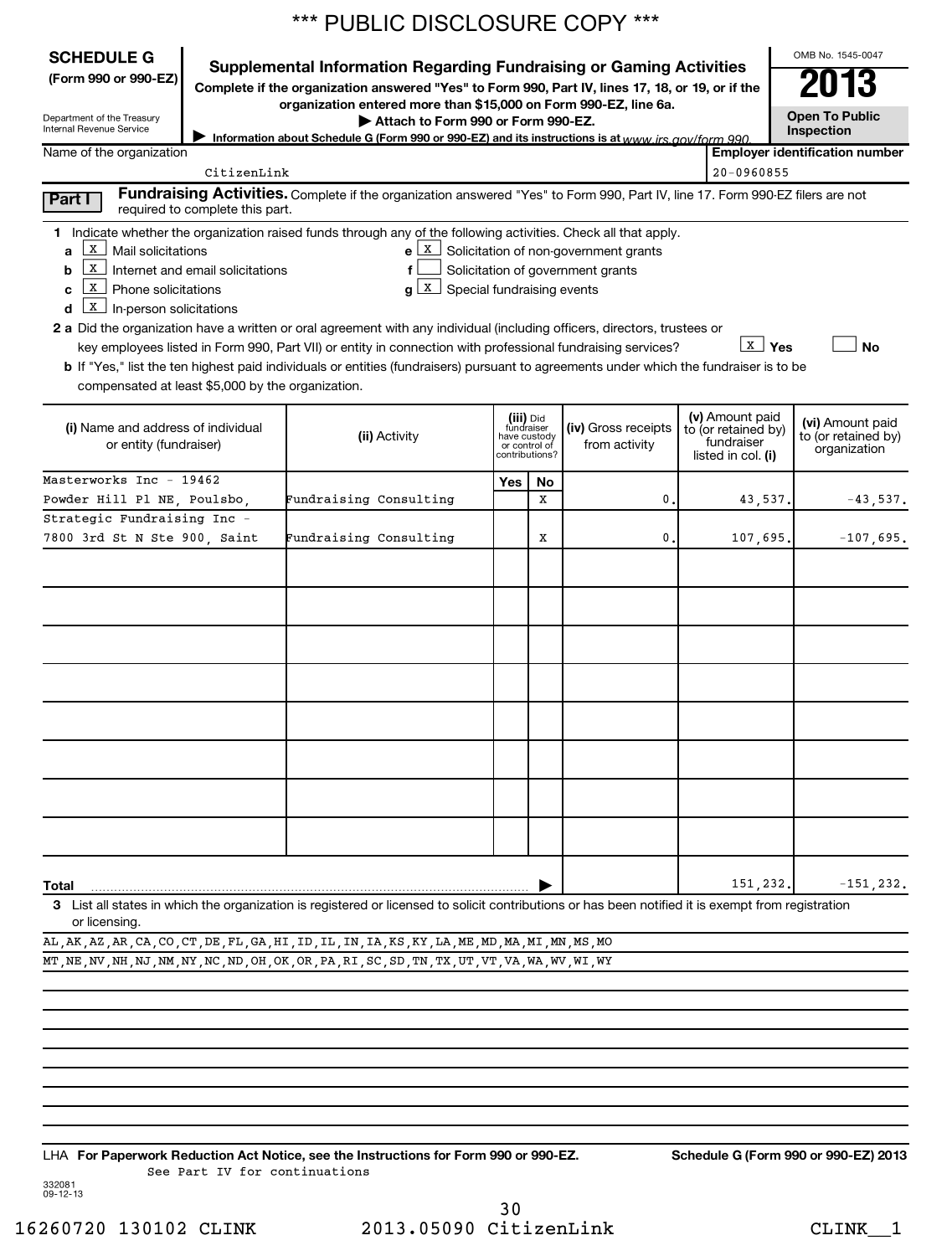### Schedule G (Form 990 or 990-EZ) 2013 CitizenLink and the control of the control of the control of the control o

**2**

| Part II         |          | Fundraising Events. Complete if the organization answered "Yes" to Form 990, Part IV, line 18, or reported more than \$15,000<br>of fundraising event contributions and gross income on Form 990-EZ, lines 1 and 6b. List events with gross receipts greater than \$5,000. |                |                         |                  |                                           |
|-----------------|----------|----------------------------------------------------------------------------------------------------------------------------------------------------------------------------------------------------------------------------------------------------------------------------|----------------|-------------------------|------------------|-------------------------------------------|
|                 |          |                                                                                                                                                                                                                                                                            | $(a)$ Event #1 | (b) Event #2            | (c) Other events | (d) Total events<br>(add col. (a) through |
|                 |          |                                                                                                                                                                                                                                                                            | (event type)   | (event type)            | (total number)   | col. (c)                                  |
| Revenue         |          |                                                                                                                                                                                                                                                                            |                |                         |                  |                                           |
|                 | 1        |                                                                                                                                                                                                                                                                            |                |                         |                  |                                           |
|                 | 2        |                                                                                                                                                                                                                                                                            |                |                         |                  |                                           |
|                 | 3        | Gross income (line 1 minus line 2)                                                                                                                                                                                                                                         |                |                         |                  |                                           |
|                 | 4        |                                                                                                                                                                                                                                                                            |                |                         |                  |                                           |
|                 | 5        | Noncash prizes [11,11,11,11,11,11,11,11,11,11,11,11]                                                                                                                                                                                                                       |                |                         |                  |                                           |
|                 | 6        |                                                                                                                                                                                                                                                                            |                |                         |                  |                                           |
| Direct Expenses | 7        |                                                                                                                                                                                                                                                                            |                |                         |                  |                                           |
|                 | 8        |                                                                                                                                                                                                                                                                            |                |                         |                  |                                           |
|                 | 9        |                                                                                                                                                                                                                                                                            |                |                         |                  |                                           |
|                 | 10       |                                                                                                                                                                                                                                                                            |                |                         |                  |                                           |
|                 | 11       |                                                                                                                                                                                                                                                                            |                |                         |                  |                                           |
|                 | Part III | Gaming. Complete if the organization answered "Yes" to Form 990, Part IV, line 19, or reported more than<br>\$15,000 on Form 990-EZ, line 6a.                                                                                                                              |                |                         |                  |                                           |
|                 |          |                                                                                                                                                                                                                                                                            |                | (b) Pull tabs/instant   |                  | (d) Total gaming (add                     |
| Revenue         |          |                                                                                                                                                                                                                                                                            | (a) Bingo      | bingo/progressive bingo | (c) Other gaming | col. (a) through col. (c))                |
|                 |          |                                                                                                                                                                                                                                                                            |                |                         |                  |                                           |
|                 | 1        |                                                                                                                                                                                                                                                                            |                |                         |                  |                                           |
|                 | 2        |                                                                                                                                                                                                                                                                            |                |                         |                  |                                           |
| Direct Expenses | 3        |                                                                                                                                                                                                                                                                            |                |                         |                  |                                           |
|                 | 4        |                                                                                                                                                                                                                                                                            |                |                         |                  |                                           |
|                 | 5        |                                                                                                                                                                                                                                                                            |                |                         |                  |                                           |
|                 |          |                                                                                                                                                                                                                                                                            | Yes<br>%       | Yes<br>%                | Yes<br>%         |                                           |
|                 | 6.       | Volunteer labor                                                                                                                                                                                                                                                            | No             | No                      | No               |                                           |
|                 | 7        |                                                                                                                                                                                                                                                                            |                |                         |                  |                                           |
|                 | 8        |                                                                                                                                                                                                                                                                            |                |                         |                  |                                           |
|                 |          | Enter the state(s) in which the organization operates gaming activities:                                                                                                                                                                                                   |                |                         |                  |                                           |
| 9               |          |                                                                                                                                                                                                                                                                            |                |                         |                  | Yes<br><b>No</b>                          |
|                 |          |                                                                                                                                                                                                                                                                            |                |                         |                  |                                           |
|                 |          |                                                                                                                                                                                                                                                                            |                |                         |                  | <b>Yes</b><br>No                          |
|                 |          |                                                                                                                                                                                                                                                                            |                |                         |                  |                                           |
|                 |          |                                                                                                                                                                                                                                                                            |                |                         |                  |                                           |
|                 |          | 332082 09-12-13                                                                                                                                                                                                                                                            |                |                         |                  | Schedule G (Form 990 or 990-EZ) 2013      |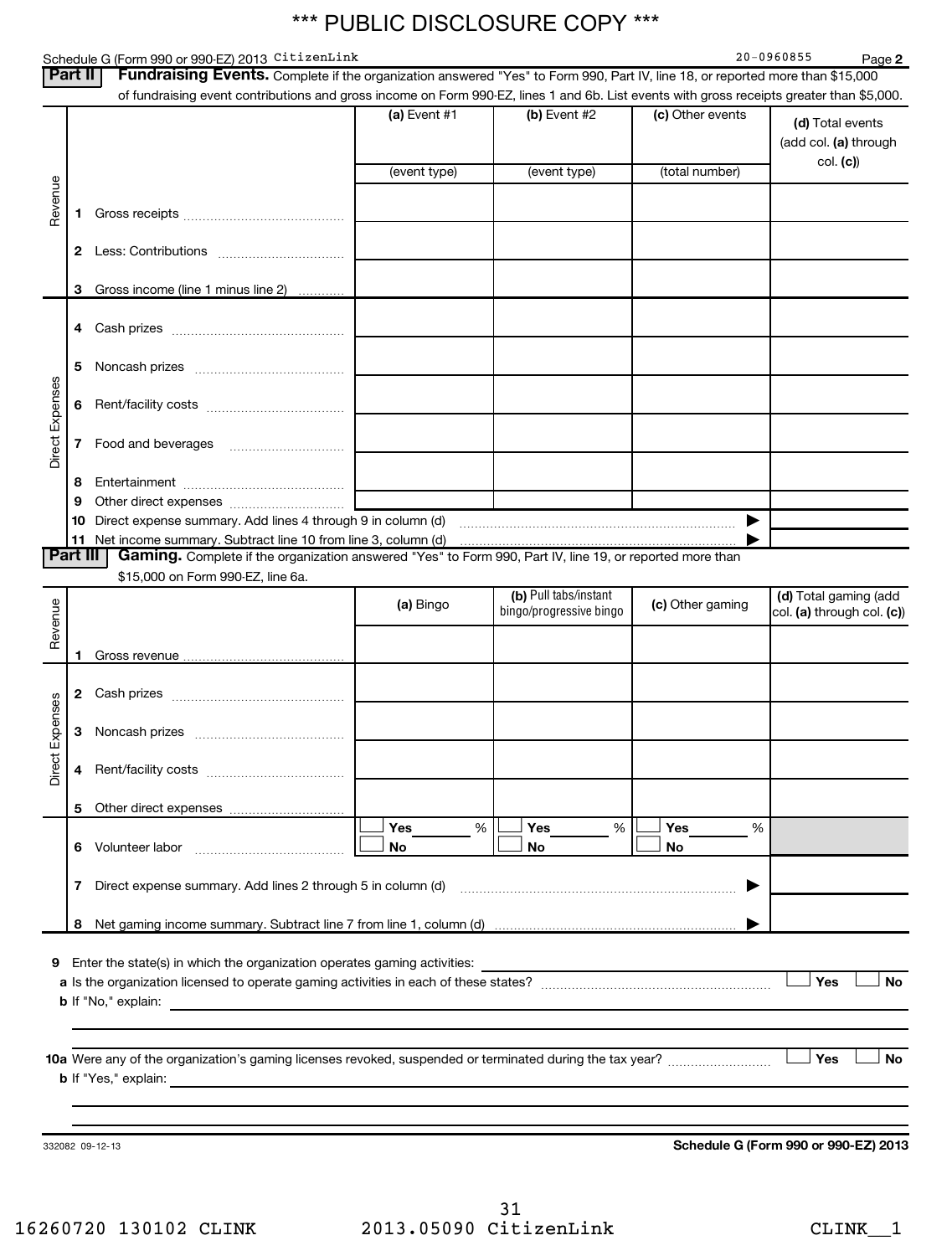| Schedule G (Form 990 or 990-EZ) 2013 CitizenLink<br><u> 1980 - Johann Barbara, martin amerikan basal dan basal dan basal dan basal dan basal dan basal dan basal dan</u>                                                                                           | 20-0960855 |            | Page 3    |
|--------------------------------------------------------------------------------------------------------------------------------------------------------------------------------------------------------------------------------------------------------------------|------------|------------|-----------|
|                                                                                                                                                                                                                                                                    |            | Yes        | <b>No</b> |
| 12 Is the organization a grantor, beneficiary or trustee of a trust or a member of a partnership or other entity formed                                                                                                                                            |            | Yes        | <b>No</b> |
| 13 Indicate the percentage of gaming activity operated in:                                                                                                                                                                                                         |            |            |           |
|                                                                                                                                                                                                                                                                    | 1За        |            | %         |
| <b>b</b> An outside facility <i>www.communicality www.communicality.communicality www.communicality www.communicality.com</i>                                                                                                                                      | 13b        |            | %         |
| 14 Enter the name and address of the person who prepares the organization's gaming/special events books and records:                                                                                                                                               |            |            |           |
| Name $\blacktriangleright$<br><u>state and the state of the state of the state of the state of the state of the state of the state of the state of the state of the state of the state of the state of the state of the state of the state of the state of the</u> |            |            |           |
| Address $\blacktriangleright$<br><u> 1989 - Johann Barn, amerikansk politiker (d. 1989)</u>                                                                                                                                                                        |            |            |           |
| 15a Does the organization have a contract with a third party from whom the organization receives gaming revenue?                                                                                                                                                   |            | <b>Yes</b> | <b>No</b> |
|                                                                                                                                                                                                                                                                    |            |            |           |
| of gaming revenue retained by the third party $\triangleright$ \$ _________________.                                                                                                                                                                               |            |            |           |
| c If "Yes," enter name and address of the third party:                                                                                                                                                                                                             |            |            |           |
| Name $\blacktriangleright$<br><u> 1989 - Johann John Stein, markin fan it fjort fan de ferstjer fan it fjort fan de ferstjer fan de ferstjer f</u>                                                                                                                 |            |            |           |
| Address $\blacktriangleright$<br><u> 1980 - John Harry Harry Harry Harry Harry Harry Harry Harry Harry Harry Harry Harry Harry Harry Harry Harry H</u>                                                                                                             |            |            |           |
| <b>16</b> Gaming manager information:                                                                                                                                                                                                                              |            |            |           |
| Name $\blacktriangleright$<br><u> 1989 - Johann Barn, fransk politik amerikansk politik (d. 1989)</u>                                                                                                                                                              |            |            |           |
| Gaming manager compensation > \$                                                                                                                                                                                                                                   |            |            |           |
|                                                                                                                                                                                                                                                                    |            |            |           |
|                                                                                                                                                                                                                                                                    |            |            |           |
|                                                                                                                                                                                                                                                                    |            |            |           |
| Director/officer<br>Employee<br>Independent contractor                                                                                                                                                                                                             |            |            |           |
| <b>17</b> Mandatory distributions:                                                                                                                                                                                                                                 |            |            |           |
| a Is the organization required under state law to make charitable distributions from the gaming proceeds to                                                                                                                                                        |            |            |           |
|                                                                                                                                                                                                                                                                    |            | Yes        | No        |
| <b>b</b> Enter the amount of distributions required under state law to be distributed to other exempt organizations or spent in the                                                                                                                                |            |            |           |
| organization's own exempt activities during the tax year $\triangleright$ \$                                                                                                                                                                                       |            |            |           |
| <b>Part IV</b><br>Supplemental Information. Provide the explanations required by Part I, line 2b, columns (iii) and (v), and Part III, lines 9, 9b, 10b, 15b,                                                                                                      |            |            |           |
| 15c, 16, and 17b, as applicable. Also complete this part to provide any additional information (see instructions).                                                                                                                                                 |            |            |           |
| Fundraiser agreements - Masterworks (Part I, line 2b(v))                                                                                                                                                                                                           |            |            |           |
| Explanation: In the fiscal year ended September 30, 2014, CitizenLink                                                                                                                                                                                              |            |            |           |
| paid Masterworks a total of \$281,729, which consisted of fundraising                                                                                                                                                                                              |            |            |           |
| consulting of \$43,537, and creative services of \$238,192 (includes                                                                                                                                                                                               |            |            |           |
| reimbursements). CitizenLink has an agreement with Masterworks to                                                                                                                                                                                                  |            |            |           |
| provide fundraising consulting and services with the agreement stating                                                                                                                                                                                             |            |            |           |
| that the fees and expenses are paid separately.                                                                                                                                                                                                                    |            |            |           |
|                                                                                                                                                                                                                                                                    |            |            |           |
|                                                                                                                                                                                                                                                                    |            |            |           |

332083 09-12-13

**Schedule G (Form 990 or 990-EZ) 2013**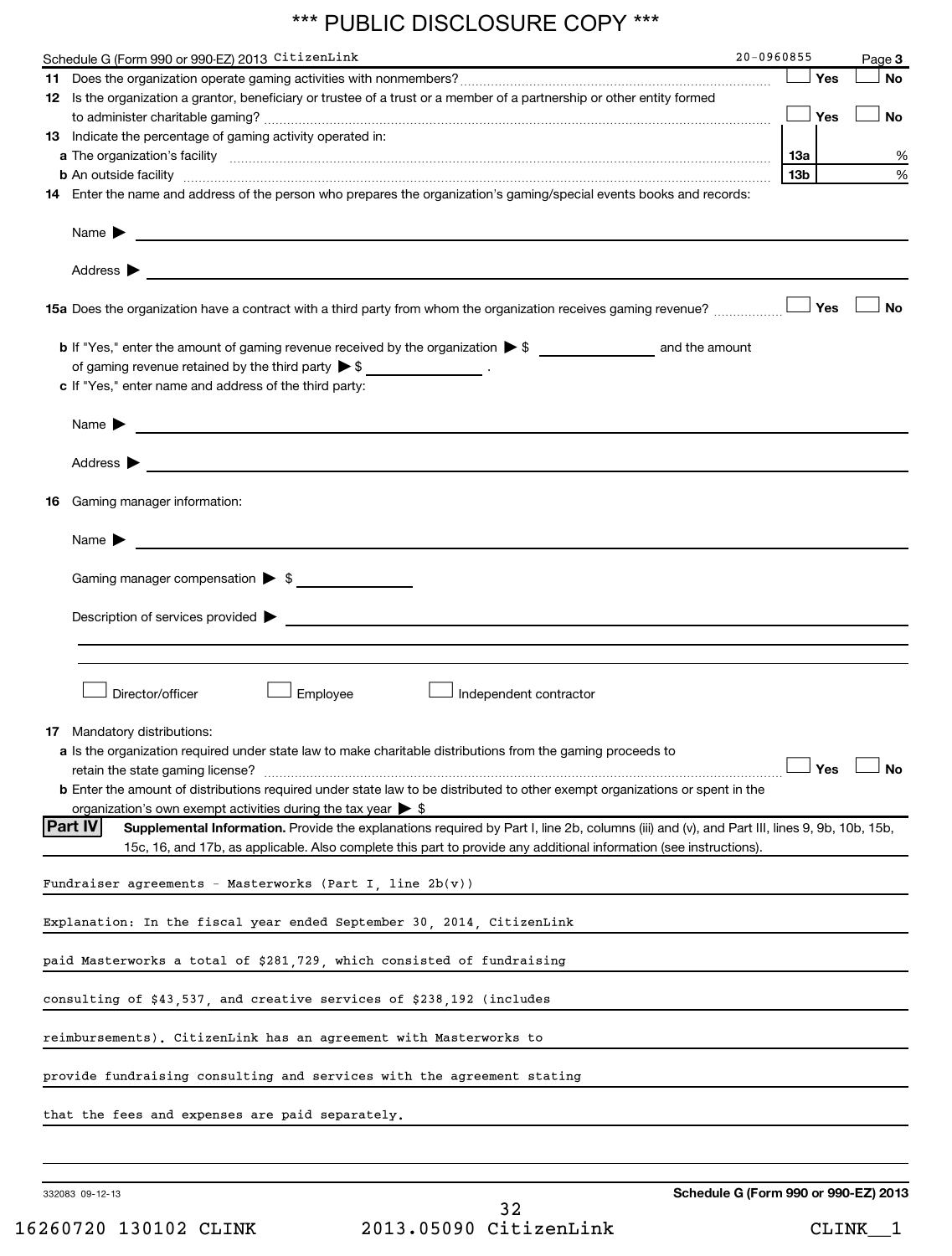Schedule G (Form 990 or 990-EZ) Page

| Part IV<br><b>Supplemental Information (continued)</b>                    |                                 |
|---------------------------------------------------------------------------|---------------------------------|
|                                                                           |                                 |
| Fundraiser agreements - Strategic Fundraising Inc (Part I, line $2b(v)$ ) |                                 |
| Explanation: In the fiscal year ended September 30, 2014, CitizenLink     |                                 |
| paid Strategic Fundraising Inc a total of \$108,800, which consisted of   |                                 |
| fundraising activity and consulting of \$107,695, and other services of   |                                 |
| \$1,105. CitizenLink has an agreement with Strategic Fundraising Inc to   |                                 |
| consult regarding fundraising strategy, assist in fundraising activity,   |                                 |
| and provide other services with the agreement stating that the fees and   |                                 |
| expenses are paid separately.                                             |                                 |
|                                                                           |                                 |
|                                                                           |                                 |
|                                                                           |                                 |
|                                                                           |                                 |
|                                                                           |                                 |
|                                                                           |                                 |
|                                                                           |                                 |
|                                                                           |                                 |
|                                                                           |                                 |
|                                                                           |                                 |
|                                                                           |                                 |
|                                                                           |                                 |
|                                                                           |                                 |
|                                                                           |                                 |
|                                                                           |                                 |
|                                                                           |                                 |
|                                                                           |                                 |
|                                                                           |                                 |
|                                                                           |                                 |
|                                                                           | Schedule G (Form 990 or 990-EZ) |

332084 05-01-13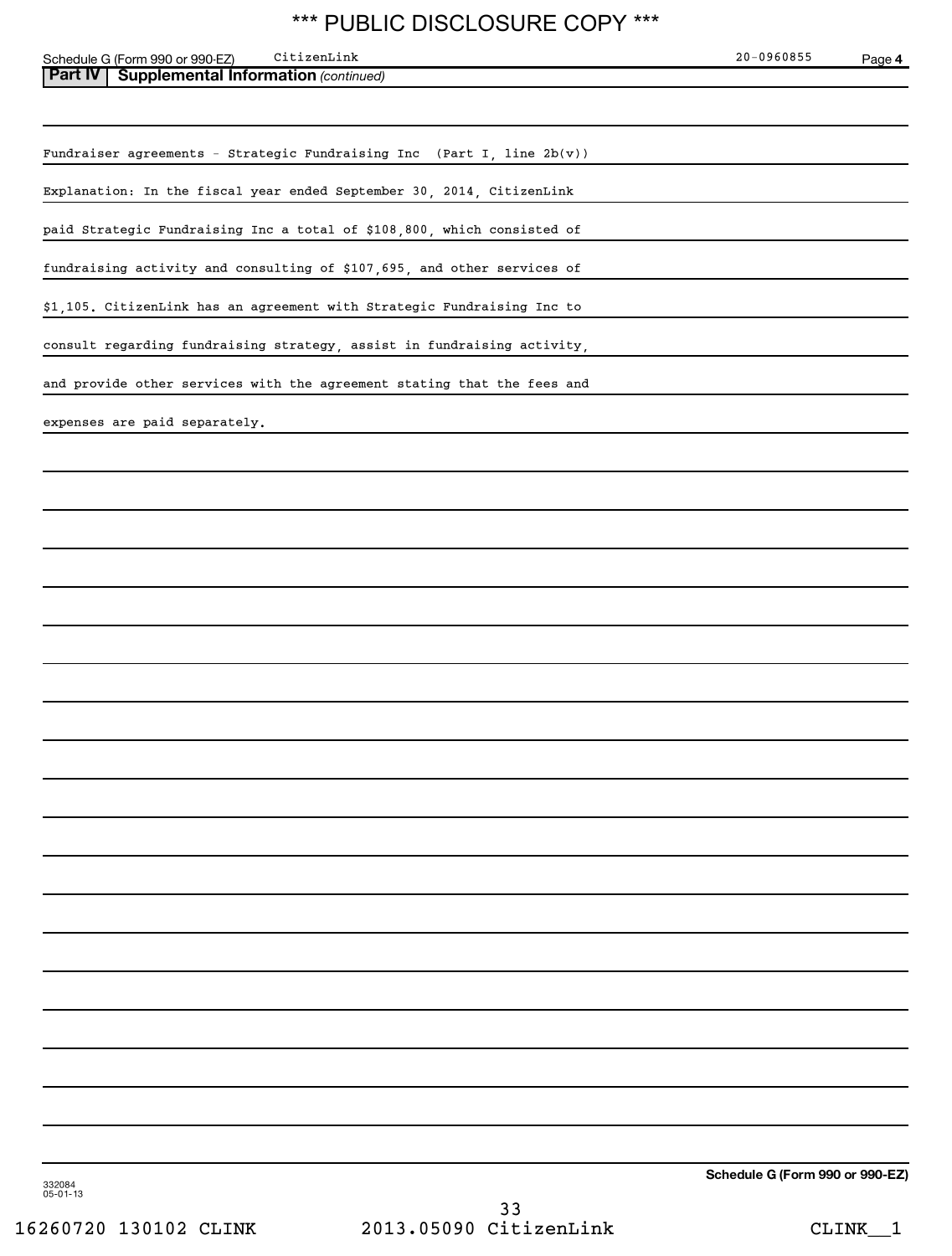|                                                                                                                                                                                  |             |                |                                                                                                                                                                                               | *** PUBLIC DISCLOSURE COPY *** |                                         |                                                                |                                           |                                       |                                       |                       |  |
|----------------------------------------------------------------------------------------------------------------------------------------------------------------------------------|-------------|----------------|-----------------------------------------------------------------------------------------------------------------------------------------------------------------------------------------------|--------------------------------|-----------------------------------------|----------------------------------------------------------------|-------------------------------------------|---------------------------------------|---------------------------------------|-----------------------|--|
| <b>SCHEDULE I</b><br>(Form 990)                                                                                                                                                  |             |                | <b>Grants and Other Assistance to Organizations,</b><br>Governments, and Individuals in the United States<br>Complete if the organization answered "Yes" to Form 990, Part IV, line 21 or 22. |                                |                                         |                                                                |                                           |                                       | OMB No. 1545-0047<br>2013             |                       |  |
| Department of the Treasury<br>Internal Revenue Service                                                                                                                           |             |                |                                                                                                                                                                                               | Attach to Form 990.            |                                         |                                                                |                                           |                                       | <b>Open to Public</b><br>Inspection   |                       |  |
| Name of the organization                                                                                                                                                         |             |                | Information about Schedule I (Form 990) and its instructions is at www irs gov/form990                                                                                                        |                                |                                         |                                                                |                                           | <b>Employer identification number</b> |                                       |                       |  |
|                                                                                                                                                                                  | CitizenLink |                |                                                                                                                                                                                               |                                |                                         |                                                                |                                           |                                       | 20-0960855                            |                       |  |
| Part I<br><b>General Information on Grants and Assistance</b>                                                                                                                    |             |                |                                                                                                                                                                                               |                                |                                         |                                                                |                                           |                                       |                                       |                       |  |
| Does the organization maintain records to substantiate the amount of the grants or assistance, the grantees' eligibility for the grants or assistance, and the selection<br>1.   |             |                |                                                                                                                                                                                               |                                |                                         |                                                                |                                           |                                       |                                       |                       |  |
| 2 Describe in Part IV the organization's procedures for monitoring the use of grant funds in the United States.                                                                  |             |                |                                                                                                                                                                                               |                                |                                         |                                                                |                                           |                                       | $X$ Yes                               | No                    |  |
| Part II<br>Grants and Other Assistance to Governments and Organizations in the United States. Complete if the organization answered "Yes" to Form 990, Part IV, line 21, for any |             |                |                                                                                                                                                                                               |                                |                                         |                                                                |                                           |                                       |                                       |                       |  |
| recipient that received more than \$5,000. Part II can be duplicated if additional space is needed.                                                                              |             |                |                                                                                                                                                                                               |                                |                                         |                                                                |                                           |                                       |                                       |                       |  |
| <b>1 (a)</b> Name and address of organization<br>or government                                                                                                                   |             | $(b)$ EIN      | (c) IRC section<br>if applicable                                                                                                                                                              | (d) Amount of<br>cash grant    | (e) Amount of<br>non-cash<br>assistance | (f) Method of<br>valuation (book,<br>FMV, appraisal,<br>other) | (g) Description of<br>non-cash assistance |                                       | (h) Purpose of grant<br>or assistance |                       |  |
| North Carolina Family Policy<br>Council Action - 343 E Six Forks<br>Rd, Suite 285 - Raleigh, NC 27619                                                                            |             | 20-5775434     | 501(c)(4)                                                                                                                                                                                     | 168,429                        | 0                                       |                                                                |                                           | Program support                       |                                       |                       |  |
| Family Council Action Committee<br>414 S Pulaski, Suite 3<br>Little Rock, AR 72201                                                                                               |             | 26-0114253     | 501(c)(4)                                                                                                                                                                                     | 151,121                        | 0                                       |                                                                |                                           | Program support                       |                                       |                       |  |
| The Family Leader<br>1100 N Hickory Blvd, Suite 107<br>Pleasant Hill, IA 50327                                                                                                   |             | 42-1469051     | 501(c)(4)                                                                                                                                                                                     | 113,919                        | $\mathbf{0}$                            |                                                                |                                           | Program support                       |                                       |                       |  |
| Colorado Family Action Inc<br>PO Box 558<br>Castle Rock, CO 80104                                                                                                                |             | $20 - 5012920$ | 501(c)(4)                                                                                                                                                                                     | 197,875                        | $\mathbf{0}$                            |                                                                |                                           | Program support                       |                                       |                       |  |
| Louisiana Family Forum Action<br>655 St Ferdinand St<br>Baton Rouge, LA 70802                                                                                                    |             | $20 - 1380165$ | 501(c)(4)                                                                                                                                                                                     | 134,754.                       | 0.1                                     |                                                                |                                           | Program support                       |                                       |                       |  |
| Florida Family Action<br>4853 S Orange Ave, Suite C<br>Orlando, FL 32806                                                                                                         |             | 33-1108736     | 501(c)(4)                                                                                                                                                                                     | 220,994.                       | 0.                                      |                                                                |                                           | Program support                       |                                       |                       |  |
| 2 Enter total number of section $501(c)(3)$ and government organizations listed in the line 1 table<br>3 Enter total number of other organizations listed in the line 1 table    |             |                |                                                                                                                                                                                               |                                |                                         |                                                                |                                           |                                       |                                       | 0.<br>$^\mathrm{8}$ . |  |

**For Paperwork Reduction Act Notice, see the Instructions for Form 990. Schedule I (Form 990) (2013)** LHA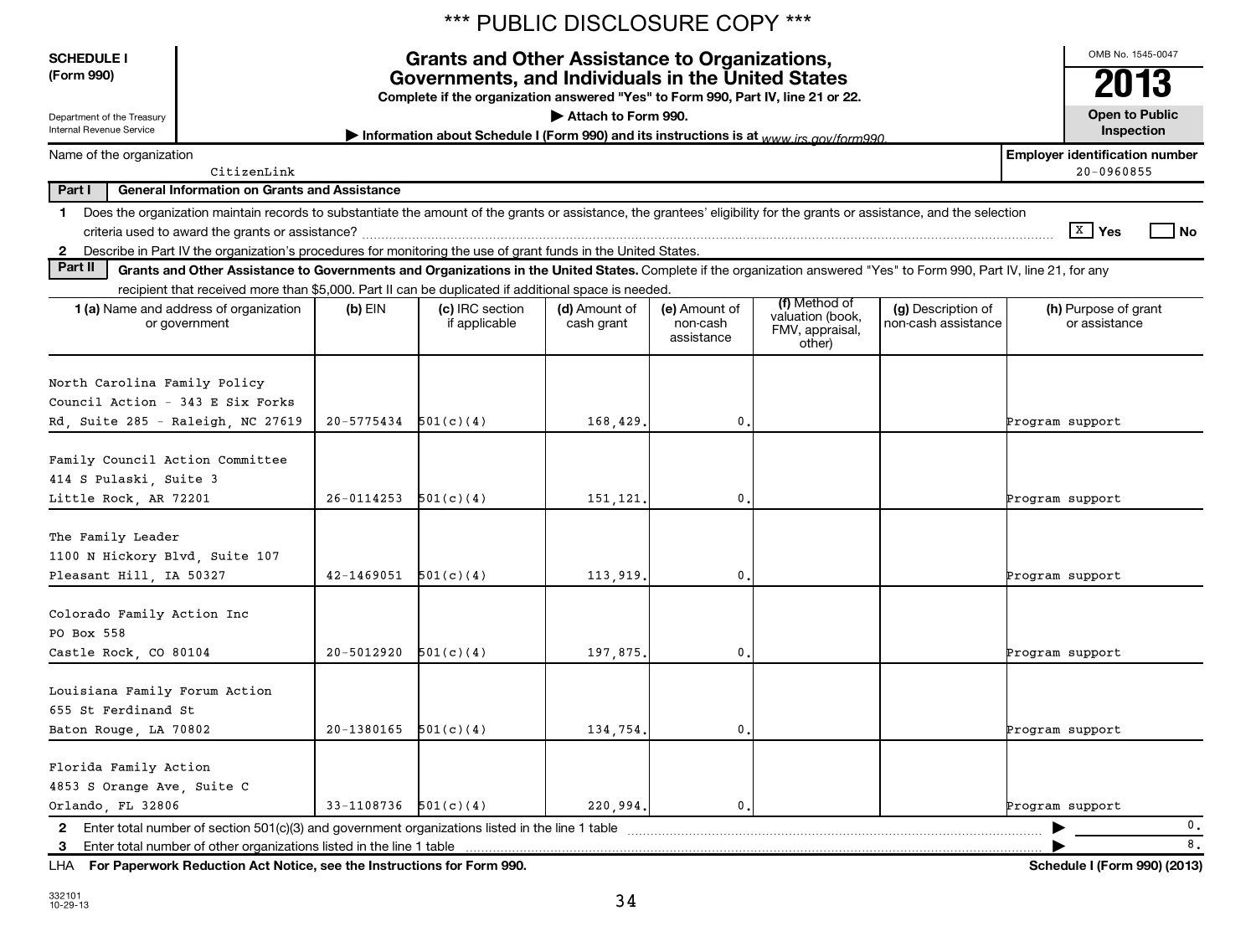| CitizenLink<br>Schedule I (Form 990)                                                                                                           |                            |                                  |                             |                                         |                                                                |                                           | $20 - 0960855$<br>Page 1              |
|------------------------------------------------------------------------------------------------------------------------------------------------|----------------------------|----------------------------------|-----------------------------|-----------------------------------------|----------------------------------------------------------------|-------------------------------------------|---------------------------------------|
| Continuation of Grants and Other Assistance to Governments and Organizations in the United States (Schedule I (Form 990), Part II.)<br>Part II |                            |                                  |                             |                                         |                                                                |                                           |                                       |
| (a) Name and address of<br>organization or government                                                                                          | $(b)$ EIN                  | (c) IRC section<br>if applicable | (d) Amount of<br>cash grant | (e) Amount of<br>non-cash<br>assistance | (f) Method of<br>valuation<br>(book, FMV,<br>appraisal, other) | (g) Description of<br>non-cash assistance | (h) Purpose of grant<br>or assistance |
| Public Interest Forum<br>112 E Allegan St, Suite 300<br>Lansing, MI 48933                                                                      | $38-3162086$ $501(c)(4)$   |                                  | 171,309.                    | $\mathbf{0}$ .                          |                                                                |                                           | Program support                       |
| The Family Policy Council of West<br>Virginia Inc - PO Box 566 -                                                                               |                            |                                  |                             |                                         |                                                                |                                           |                                       |
| Charleston, WV 25322                                                                                                                           | $26 - 4298604$ $501(c)(4)$ |                                  | 43,440.                     | $\mathbf 0$ .                           |                                                                |                                           | Program support                       |
|                                                                                                                                                |                            |                                  |                             |                                         |                                                                |                                           |                                       |
|                                                                                                                                                |                            |                                  |                             |                                         |                                                                |                                           |                                       |
|                                                                                                                                                |                            |                                  |                             |                                         |                                                                |                                           |                                       |
|                                                                                                                                                |                            |                                  |                             |                                         |                                                                |                                           |                                       |
|                                                                                                                                                |                            |                                  |                             |                                         |                                                                |                                           |                                       |
|                                                                                                                                                |                            |                                  |                             |                                         |                                                                |                                           |                                       |
|                                                                                                                                                |                            |                                  |                             |                                         |                                                                |                                           |                                       |

**Schedule I (Form 990)**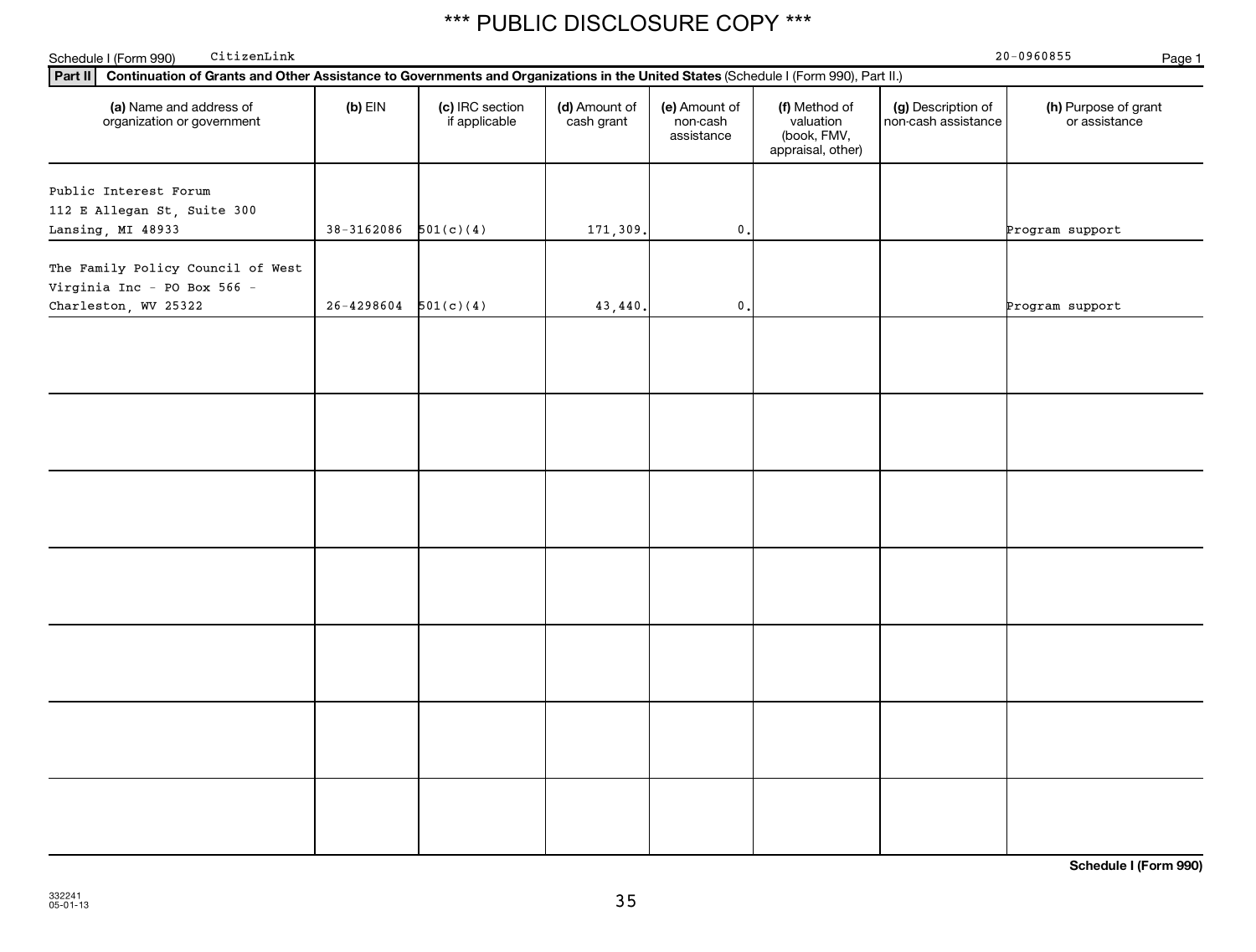Schedule I (Form 990) (2013) CitizenLink Channels and Contract Channels Control of the Contract Contract Control of the Contract Contract Control of the Contract Contract Control of the Contract Control of the Contract Con CitizenLink 20-0960855

**2**

Part III | Grants and Other Assistance to Individuals in the United States. Complete if the organization answered "Yes" to Form 990, Part IV, line 22. Part III can be duplicated if additional space is needed.

| (a) Type of grant or assistance | (b) Number of<br>recipients | (c) Amount of<br>cash grant | (d) Amount of non-<br>cash assistance | (e) Method of valuation<br>(book, FMV, appraisal, other) | (f) Description of non-cash assistance |
|---------------------------------|-----------------------------|-----------------------------|---------------------------------------|----------------------------------------------------------|----------------------------------------|
|                                 |                             |                             |                                       |                                                          |                                        |
|                                 |                             |                             |                                       |                                                          |                                        |
|                                 |                             |                             |                                       |                                                          |                                        |
|                                 |                             |                             |                                       |                                                          |                                        |
|                                 |                             |                             |                                       |                                                          |                                        |
|                                 |                             |                             |                                       |                                                          |                                        |
|                                 |                             |                             |                                       |                                                          |                                        |
|                                 |                             |                             |                                       |                                                          |                                        |
|                                 |                             |                             |                                       |                                                          |                                        |
|                                 |                             |                             |                                       |                                                          |                                        |

Part IV | Supplemental Information. Provide the information required in Part I, line 2, Part III, column (b), and any other additional information.

Part I, Line 2:

Explanation: These requests for financial assistance are in support of

program activities that are in agreement with our organizational purpose.

We discuss the projects involved and how the required funds are going to be

used. We also monitor the activities involved and request follow-up

information as necessary.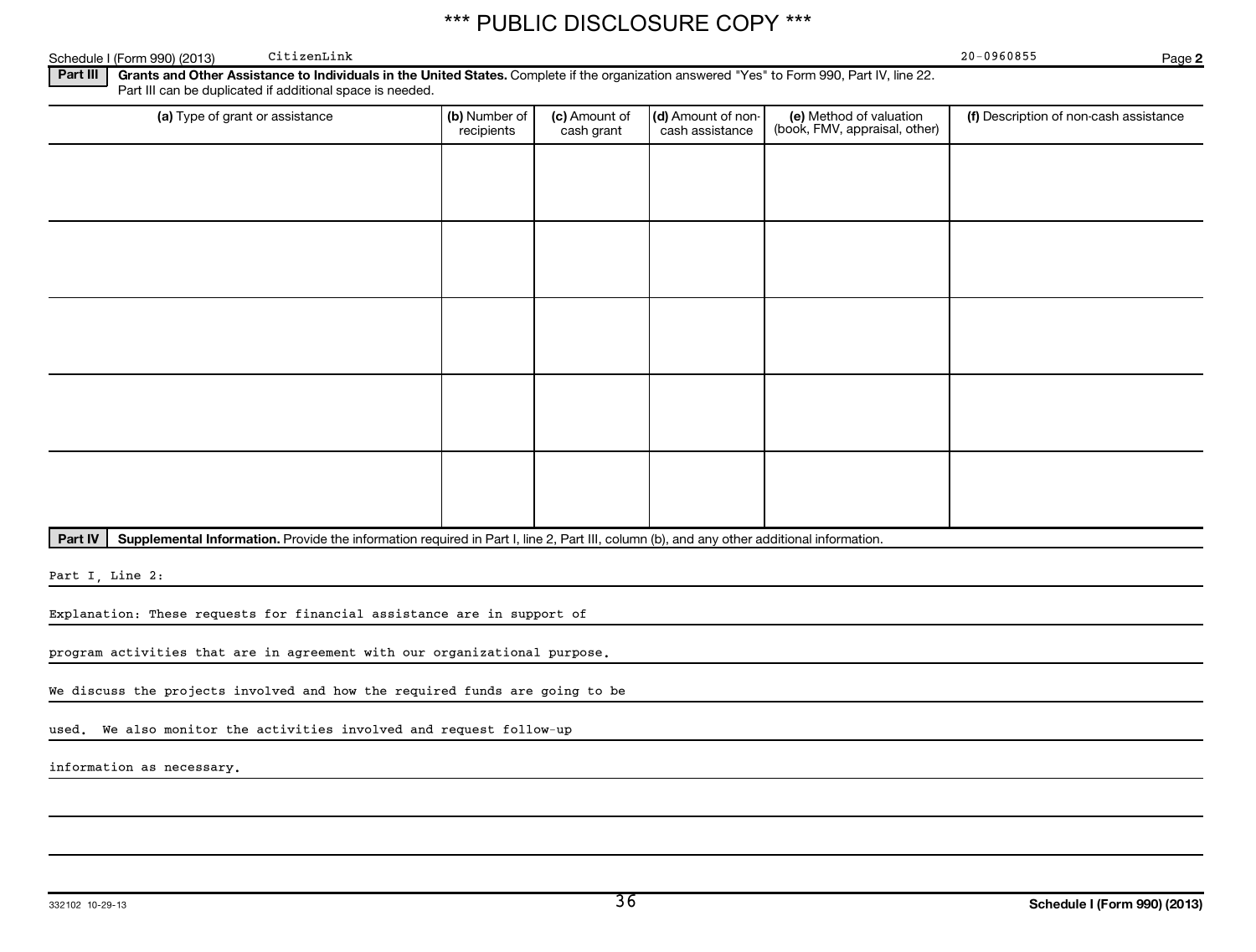|   | *** PUBLIC DISCLOSURE COPY ***                                                                                                                                        |                                       |                   |                       |    |  |
|---|-----------------------------------------------------------------------------------------------------------------------------------------------------------------------|---------------------------------------|-------------------|-----------------------|----|--|
|   | <b>Compensation Information</b><br><b>SCHEDULE J</b>                                                                                                                  |                                       |                   | OMB No. 1545-0047     |    |  |
|   | (Form 990)<br>For certain Officers, Directors, Trustees, Key Employees, and Highest                                                                                   |                                       |                   |                       |    |  |
|   | <b>Compensated Employees</b>                                                                                                                                          |                                       |                   | 2013                  |    |  |
|   | Complete if the organization answered "Yes" on Form 990, Part IV, line 23.<br>Attach to Form 990. See separate instructions.                                          |                                       |                   | <b>Open to Public</b> |    |  |
|   | Department of the Treasury<br>Information about Schedule J (Form 990) and its instructions is at www irs gov/form990<br>Internal Revenue Service                      |                                       | <b>Inspection</b> |                       |    |  |
|   | Name of the organization                                                                                                                                              | <b>Employer identification number</b> |                   |                       |    |  |
|   | CitizenLink                                                                                                                                                           | 20-0960855                            |                   |                       |    |  |
|   | Part I<br><b>Questions Regarding Compensation</b>                                                                                                                     |                                       |                   |                       |    |  |
|   |                                                                                                                                                                       |                                       |                   | Yes                   | No |  |
|   | 1a Check the appropriate box(es) if the organization provided any of the following to or for a person listed in Form 990,                                             |                                       |                   |                       |    |  |
|   | Part VII, Section A, line 1a. Complete Part III to provide any relevant information regarding these items.                                                            |                                       |                   |                       |    |  |
|   | First-class or charter travel<br>Housing allowance or residence for personal use                                                                                      |                                       |                   |                       |    |  |
|   | Travel for companions<br>Payments for business use of personal residence                                                                                              |                                       |                   |                       |    |  |
|   | X  <br>Tax indemnification and gross-up payments<br>Health or social club dues or initiation fees                                                                     |                                       |                   |                       |    |  |
|   | Discretionary spending account<br>Personal services (e.g., maid, chauffeur, chef)                                                                                     |                                       |                   |                       |    |  |
|   |                                                                                                                                                                       |                                       |                   |                       |    |  |
|   | <b>b</b> If any of the boxes on line 1a are checked, did the organization follow a written policy regarding payment or                                                |                                       | 1b                | Х                     |    |  |
| 2 | Did the organization require substantiation prior to reimbursing or allowing expenses incurred by all directors,                                                      |                                       |                   |                       |    |  |
|   |                                                                                                                                                                       |                                       | $\mathbf{2}$      | х                     |    |  |
|   |                                                                                                                                                                       |                                       |                   |                       |    |  |
| з | Indicate which, if any, of the following the filing organization used to establish the compensation of the organization's                                             |                                       |                   |                       |    |  |
|   | CEO/Executive Director. Check all that apply. Do not check any boxes for methods used by a related organization to                                                    |                                       |                   |                       |    |  |
|   | establish compensation of the CEO/Executive Director, but explain in Part III.                                                                                        |                                       |                   |                       |    |  |
|   | Compensation committee<br>Written employment contract                                                                                                                 |                                       |                   |                       |    |  |
|   | x  <br>Compensation survey or study<br>Independent compensation consultant                                                                                            |                                       |                   |                       |    |  |
|   | X <sub>1</sub><br>Approval by the board or compensation committee<br>Form 990 of other organizations                                                                  |                                       |                   |                       |    |  |
|   |                                                                                                                                                                       |                                       |                   |                       |    |  |
| 4 | During the year, did any person listed in Form 990, Part VII, Section A, line 1a, with respect to the filing                                                          |                                       |                   |                       |    |  |
|   | organization or a related organization:                                                                                                                               |                                       |                   |                       |    |  |
|   | a Receive a severance payment or change-of-control payment?                                                                                                           |                                       | 4a                |                       | х  |  |
|   |                                                                                                                                                                       |                                       | 4b                |                       | x  |  |
|   |                                                                                                                                                                       |                                       | 4c                |                       | х  |  |
|   | If "Yes" to any of lines 4a-c, list the persons and provide the applicable amounts for each item in Part III.                                                         |                                       |                   |                       |    |  |
|   |                                                                                                                                                                       |                                       |                   |                       |    |  |
|   | Only section 501(c)(3) and 501(c)(4) organizations must complete lines 5-9.                                                                                           |                                       |                   |                       |    |  |
| 5 | For persons listed in Form 990, Part VII, Section A, line 1a, did the organization pay or accrue any compensation                                                     |                                       |                   |                       |    |  |
|   | contingent on the revenues of:                                                                                                                                        |                                       |                   |                       | х  |  |
| a |                                                                                                                                                                       |                                       | 5a                |                       | х  |  |
|   |                                                                                                                                                                       |                                       | 5b                |                       |    |  |
|   | If "Yes" to line 5a or 5b, describe in Part III.<br>For persons listed in Form 990, Part VII, Section A, line 1a, did the organization pay or accrue any compensation |                                       |                   |                       |    |  |
| 6 | contingent on the net earnings of:                                                                                                                                    |                                       |                   |                       |    |  |
|   |                                                                                                                                                                       |                                       | 6a                |                       | x  |  |
|   |                                                                                                                                                                       |                                       | 6b                |                       | х  |  |
|   | If "Yes" to line 6a or 6b, describe in Part III.                                                                                                                      |                                       |                   |                       |    |  |
| 7 | For persons listed in Form 990, Part VII, Section A, line 1a, did the organization provide any non-fixed payments                                                     |                                       |                   |                       |    |  |
|   |                                                                                                                                                                       |                                       | 7                 |                       | х  |  |
| 8 | Were any amounts reported in Form 990, Part VII, paid or accrued pursuant to a contract that was subject to the                                                       |                                       |                   |                       |    |  |
|   |                                                                                                                                                                       |                                       | 8                 |                       | х  |  |
| 9 | If "Yes" to line 8, did the organization also follow the rebuttable presumption procedure described in                                                                |                                       |                   |                       |    |  |
|   |                                                                                                                                                                       |                                       | 9                 |                       |    |  |
|   | LHA For Paperwork Reduction Act Notice, see the Instructions for Form 990.                                                                                            | Schedule J (Form 990) 2013            |                   |                       |    |  |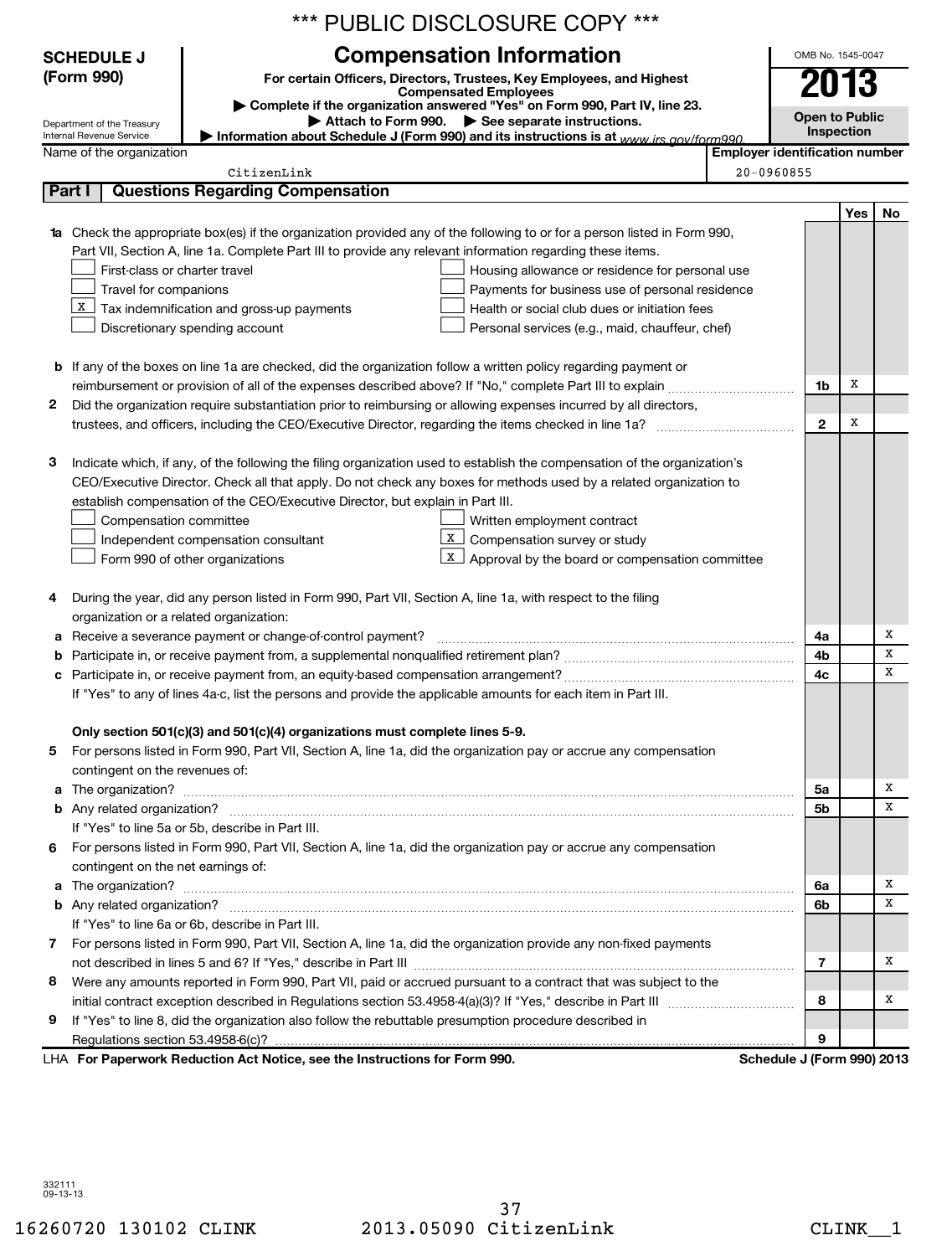Schedule J (Form 990) 2013 CitizenLink Changes and Changes and Changes and Changes and Changes and Changes and Changes and Changes and Changes and Changes and Changes and Changes and Changes and Changes and Changes and Cha

 $CitizenLink$ 

**2**

Part II | Officers, Directors, Trustees, Key Employees, and Highest Compensated Employees. Use duplicate copies if additional space is needed.

For each individual whose compensation must be reported in Schedule J, report compensation from the organization on row (i) and from related organizations, described in the instructions, on row (ii). Do not list any individuals that are not listed on Form 990, Part VII.

Note. The sum of columns (B)(i)-(iii) for each listed individual must equal the total amount of Form 990, Part VII, Section A, line 1a, applicable column (D) and (E) amounts for that individual.

|                       |                        |                          | (B) Breakdown of W-2 and/or 1099-MISC compensation |                                           | (C) Retirement and             | (D) Nontaxable            | (E) Total of columns | (F) Compensation                          |  |
|-----------------------|------------------------|--------------------------|----------------------------------------------------|-------------------------------------------|--------------------------------|---------------------------|----------------------|-------------------------------------------|--|
| (A) Name and Title    |                        | (i) Base<br>compensation | (ii) Bonus &<br>incentive<br>compensation          | (iii) Other<br>reportable<br>compensation | other deferred<br>compensation | benefits                  | $(B)(i)-(D)$         | reported as deferred<br>in prior Form 990 |  |
| (1) Thomas A. Minnery | (i)                    | 147,450.                 | 347.                                               | 731                                       | 9,067.                         | 13,044.                   | 170,639.             | $\mathfrak o$ .                           |  |
| President/CEO         | (ii)                   | $\mathsf{0}$ .           | $\mathbf{0}$                                       | $\mathfrak o$ .                           | $\mathfrak o$ .                | $\overline{\mathbf{0}}$ . | $\mathbf{0}$ .       | $\mathfrak o$ .                           |  |
|                       | (i)                    |                          |                                                    |                                           |                                |                           |                      |                                           |  |
|                       | (ii)                   |                          |                                                    |                                           |                                |                           |                      |                                           |  |
|                       | (i)                    |                          |                                                    |                                           |                                |                           |                      |                                           |  |
|                       | (ii)                   |                          |                                                    |                                           |                                |                           |                      |                                           |  |
|                       | (i)                    |                          |                                                    |                                           |                                |                           |                      |                                           |  |
|                       | (ii)                   |                          |                                                    |                                           |                                |                           |                      |                                           |  |
|                       | (i)                    |                          |                                                    |                                           |                                |                           |                      |                                           |  |
|                       | (ii)                   |                          |                                                    |                                           |                                |                           |                      |                                           |  |
|                       | (i)                    |                          |                                                    |                                           |                                |                           |                      |                                           |  |
|                       | (ii)                   |                          |                                                    |                                           |                                |                           |                      |                                           |  |
|                       | (i)                    |                          |                                                    |                                           |                                |                           |                      |                                           |  |
|                       | (ii)                   |                          |                                                    |                                           |                                |                           |                      |                                           |  |
|                       | (i)                    |                          |                                                    |                                           |                                |                           |                      |                                           |  |
|                       | (ii)                   |                          |                                                    |                                           |                                |                           |                      |                                           |  |
|                       | $(\mathsf{i})$<br>(ii) |                          |                                                    |                                           |                                |                           |                      |                                           |  |
|                       | $(\mathsf{i})$         |                          |                                                    |                                           |                                |                           |                      |                                           |  |
|                       | (ii)                   |                          |                                                    |                                           |                                |                           |                      |                                           |  |
|                       | (i)                    |                          |                                                    |                                           |                                |                           |                      |                                           |  |
|                       | (ii)                   |                          |                                                    |                                           |                                |                           |                      |                                           |  |
|                       | (i)                    |                          |                                                    |                                           |                                |                           |                      |                                           |  |
|                       | (ii)                   |                          |                                                    |                                           |                                |                           |                      |                                           |  |
|                       | (i)                    |                          |                                                    |                                           |                                |                           |                      |                                           |  |
|                       | (i)                    |                          |                                                    |                                           |                                |                           |                      |                                           |  |
|                       | (i)                    |                          |                                                    |                                           |                                |                           |                      |                                           |  |
|                       | (i)                    |                          |                                                    |                                           |                                |                           |                      |                                           |  |
|                       | (i)                    |                          |                                                    |                                           |                                |                           |                      |                                           |  |
|                       | (ii)                   |                          |                                                    |                                           |                                |                           |                      |                                           |  |
|                       | (i)                    |                          |                                                    |                                           |                                |                           |                      |                                           |  |
|                       | (ii)                   |                          |                                                    |                                           |                                |                           |                      |                                           |  |

**Schedule J (Form 990) 2013**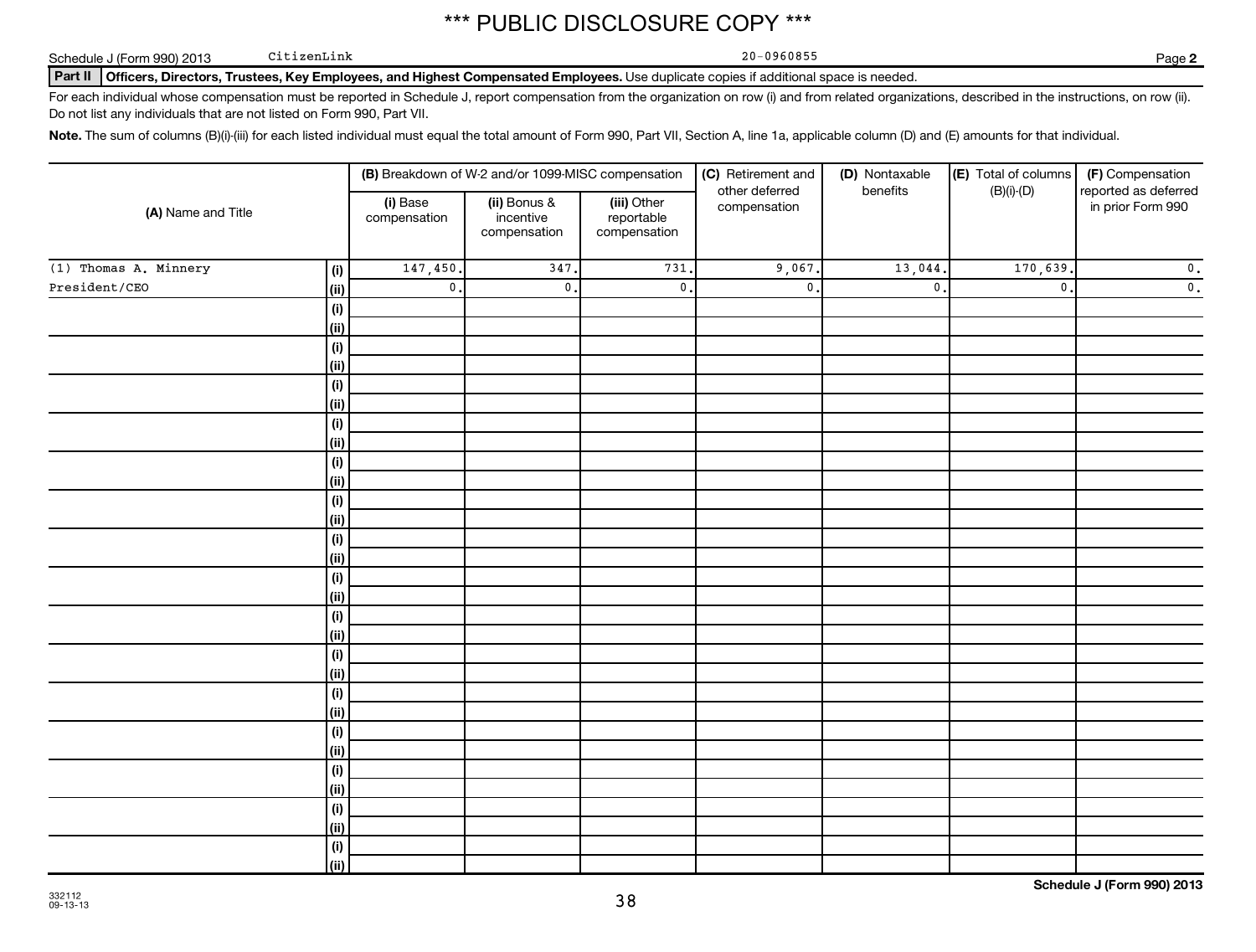Schedule J (Form 990) 2013 CitizenLink Channel Company of Channel Company of Channel Company of Channel Company of Channel Company of Channel Company of Channel Company of Channel Company of Channel Company of Channel Comp CitizenLink 20-0960855

**Page 3** 

### **Part III Supplemental Information**

Provide the information, explanation, or descriptions required for Part I, lines 1a, 1b, 3, 4a, 4b, 4c, 5a, 5b, 6a, 6b, 7, and 8, and for Part II. Also complete this part for any additional information.

Part I, Line 1a:

Explanation: On an annual basis, the organization calculates the cost of

laptop and tablet computers provided to the disqualified individuals. This

calculated amount is grossed up for any tax impact and included in

employee's reportable compensation.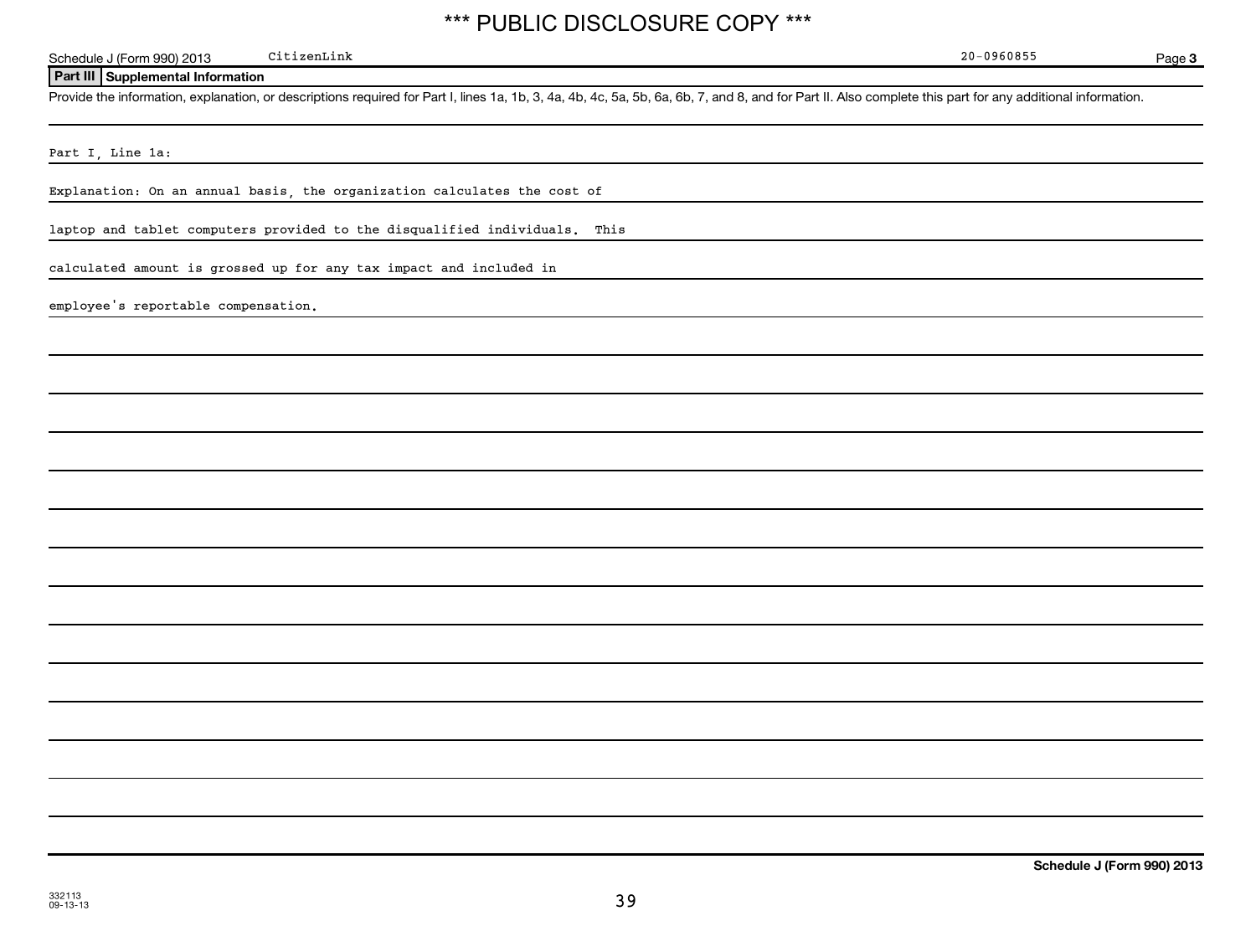|                 | <b>SCHEDULE L</b>                                      |                   | *** PUBLIC DISCLOSURE COPY ***<br><b>Transactions With Interested Persons</b>                                 |                           |                |                             |                                |                                                                                                                                    |                              |                |                                     |                                    | OMB No. 1545-0047 |                                       |     |          |  |            |  |            |
|-----------------|--------------------------------------------------------|-------------------|---------------------------------------------------------------------------------------------------------------|---------------------------|----------------|-----------------------------|--------------------------------|------------------------------------------------------------------------------------------------------------------------------------|------------------------------|----------------|-------------------------------------|------------------------------------|-------------------|---------------------------------------|-----|----------|--|------------|--|------------|
|                 | (Form 990 or 990-EZ)                                   |                   | 28b, or 28c, or Form 990-EZ, Part V, line 38a or 40b.                                                         |                           |                |                             |                                | Complete if the organization answered "Yes" on Form 990, Part IV, line 25a, 25b, 26, 27, 28a,                                      |                              |                |                                     |                                    | 2013              |                                       |     |          |  |            |  |            |
|                 | Department of the Treasury<br>Internal Revenue Service |                   | Attach to Form 990 or Form 990-EZ. See separate instructions.                                                 |                           |                |                             |                                | Information about Schedule L (Form 990 or 990-EZ) and its instructions is at $_{WWV,irs. gov/form990.}$                            |                              |                | <b>Open To Public</b><br>Inspection |                                    |                   |                                       |     |          |  |            |  |            |
|                 | Name of the organization                               |                   |                                                                                                               |                           |                |                             |                                |                                                                                                                                    |                              |                |                                     |                                    |                   | <b>Employer identification number</b> |     |          |  |            |  |            |
| Part I          |                                                        | CitizenLink       | <b>Excess Benefit Transactions</b> (section 501(c)(3) and section 501(c)(4) organizations only).              |                           |                |                             |                                |                                                                                                                                    |                              | $20 - 0960855$ |                                     |                                    |                   |                                       |     |          |  |            |  |            |
|                 |                                                        |                   |                                                                                                               |                           |                |                             |                                | Complete if the organization answered "Yes" on Form 990, Part IV, line 25a or 25b, or Form 990-EZ, Part V, line 40b.               |                              |                |                                     |                                    |                   |                                       |     |          |  |            |  |            |
| 1               |                                                        |                   | (b) Relationship between disqualified                                                                         |                           |                |                             |                                |                                                                                                                                    |                              |                |                                     |                                    |                   | (d) Corrected?                        |     |          |  |            |  |            |
|                 | (a) Name of disqualified person                        |                   | person and organization                                                                                       |                           |                |                             | (c) Description of transaction |                                                                                                                                    |                              |                | Yes<br>No                           |                                    |                   |                                       |     |          |  |            |  |            |
|                 |                                                        |                   |                                                                                                               |                           |                |                             |                                |                                                                                                                                    |                              |                |                                     |                                    |                   |                                       |     |          |  |            |  |            |
|                 |                                                        |                   |                                                                                                               |                           |                |                             |                                |                                                                                                                                    |                              |                |                                     |                                    |                   |                                       |     |          |  |            |  |            |
|                 |                                                        |                   |                                                                                                               |                           |                |                             |                                |                                                                                                                                    |                              |                |                                     |                                    |                   |                                       |     |          |  |            |  |            |
|                 |                                                        |                   |                                                                                                               |                           |                |                             |                                |                                                                                                                                    |                              |                |                                     |                                    |                   |                                       |     |          |  |            |  |            |
|                 |                                                        |                   |                                                                                                               |                           |                |                             |                                |                                                                                                                                    |                              |                |                                     |                                    |                   |                                       |     |          |  |            |  |            |
|                 | section 4958                                           |                   | 2 Enter the amount of tax incurred by the organization managers or disqualified persons during the year under |                           |                |                             |                                |                                                                                                                                    |                              |                |                                     |                                    |                   |                                       |     |          |  |            |  |            |
|                 |                                                        |                   |                                                                                                               |                           |                |                             |                                |                                                                                                                                    |                              |                |                                     |                                    |                   |                                       |     |          |  |            |  |            |
|                 |                                                        |                   |                                                                                                               |                           |                |                             |                                |                                                                                                                                    |                              |                |                                     |                                    |                   |                                       |     |          |  |            |  |            |
| Part II         |                                                        |                   | Loans to and/or From Interested Persons.                                                                      |                           |                |                             |                                |                                                                                                                                    |                              |                |                                     |                                    |                   |                                       |     |          |  |            |  |            |
|                 |                                                        |                   | reported an amount on Form 990, Part X, line 5, 6, or 22.                                                     |                           |                |                             |                                | Complete if the organization answered "Yes" on Form 990-EZ, Part V, line 38a or Form 990, Part IV, line 26; or if the organization |                              |                |                                     |                                    |                   |                                       |     |          |  |            |  |            |
|                 | (a) Name of                                            | (b) Relationship  | (c) Purpose                                                                                                   |                           | (d) Loan to or | (e) Original                |                                | (f) Balance due                                                                                                                    |                              | (g) In         |                                     | <b>(h)</b> Approved<br>by board or |                   | (i) Written                           |     |          |  |            |  |            |
|                 | interested person                                      | with organization | of loan                                                                                                       | from the<br>organization? |                |                             |                                |                                                                                                                                    |                              |                |                                     | principal amount                   |                   |                                       |     | default? |  | committee? |  | agreement? |
|                 |                                                        |                   |                                                                                                               | To                        | From           |                             |                                |                                                                                                                                    |                              |                |                                     | No                                 | Yes l             | No.                                   | Yes | No.      |  |            |  |            |
|                 |                                                        |                   |                                                                                                               |                           |                |                             |                                |                                                                                                                                    |                              |                |                                     |                                    |                   |                                       |     |          |  |            |  |            |
|                 |                                                        |                   |                                                                                                               |                           |                |                             |                                |                                                                                                                                    |                              |                |                                     |                                    |                   |                                       |     |          |  |            |  |            |
|                 |                                                        |                   |                                                                                                               |                           |                |                             |                                |                                                                                                                                    |                              |                |                                     |                                    |                   |                                       |     |          |  |            |  |            |
|                 |                                                        |                   |                                                                                                               |                           |                |                             |                                |                                                                                                                                    |                              |                |                                     |                                    |                   |                                       |     |          |  |            |  |            |
|                 |                                                        |                   |                                                                                                               |                           |                |                             |                                |                                                                                                                                    |                              |                |                                     |                                    |                   |                                       |     |          |  |            |  |            |
|                 |                                                        |                   |                                                                                                               |                           |                |                             |                                |                                                                                                                                    |                              |                |                                     |                                    |                   |                                       |     |          |  |            |  |            |
|                 |                                                        |                   |                                                                                                               |                           |                |                             |                                |                                                                                                                                    |                              |                |                                     |                                    |                   |                                       |     |          |  |            |  |            |
|                 |                                                        |                   |                                                                                                               |                           |                |                             |                                |                                                                                                                                    |                              |                |                                     |                                    |                   |                                       |     |          |  |            |  |            |
| Total           |                                                        |                   |                                                                                                               |                           |                | $\blacktriangleright$ \$    |                                |                                                                                                                                    |                              |                |                                     |                                    |                   |                                       |     |          |  |            |  |            |
| <b>Part III</b> |                                                        |                   | <b>Grants or Assistance Benefiting Interested Persons.</b>                                                    |                           |                |                             |                                |                                                                                                                                    |                              |                |                                     |                                    |                   |                                       |     |          |  |            |  |            |
|                 |                                                        |                   | Complete if the organization answered "Yes" on Form 990, Part IV, line 27.                                    |                           |                |                             |                                |                                                                                                                                    |                              |                |                                     |                                    |                   |                                       |     |          |  |            |  |            |
|                 | (a) Name of interested person                          |                   | (b) Relationship between<br>interested person and<br>the organization                                         |                           |                | (c) Amount of<br>assistance |                                | (d) Type of<br>assistance                                                                                                          | (e) Purpose of<br>assistance |                |                                     |                                    |                   |                                       |     |          |  |            |  |            |
|                 |                                                        |                   |                                                                                                               |                           |                |                             |                                |                                                                                                                                    |                              |                |                                     |                                    |                   |                                       |     |          |  |            |  |            |
|                 |                                                        |                   |                                                                                                               |                           |                |                             |                                |                                                                                                                                    |                              |                |                                     |                                    |                   |                                       |     |          |  |            |  |            |
|                 |                                                        |                   |                                                                                                               |                           |                |                             |                                |                                                                                                                                    |                              |                |                                     |                                    |                   |                                       |     |          |  |            |  |            |
|                 |                                                        |                   |                                                                                                               |                           |                |                             |                                |                                                                                                                                    |                              |                |                                     |                                    |                   |                                       |     |          |  |            |  |            |
|                 |                                                        |                   |                                                                                                               |                           |                |                             |                                |                                                                                                                                    |                              |                |                                     |                                    |                   |                                       |     |          |  |            |  |            |
|                 |                                                        |                   |                                                                                                               |                           |                |                             |                                |                                                                                                                                    |                              |                |                                     |                                    |                   |                                       |     |          |  |            |  |            |

LHA For Paperwork Reduction Act Notice, see the Instructions for Form 990 or 990-EZ. Schedule L (Form 990 or 990-EZ) 2013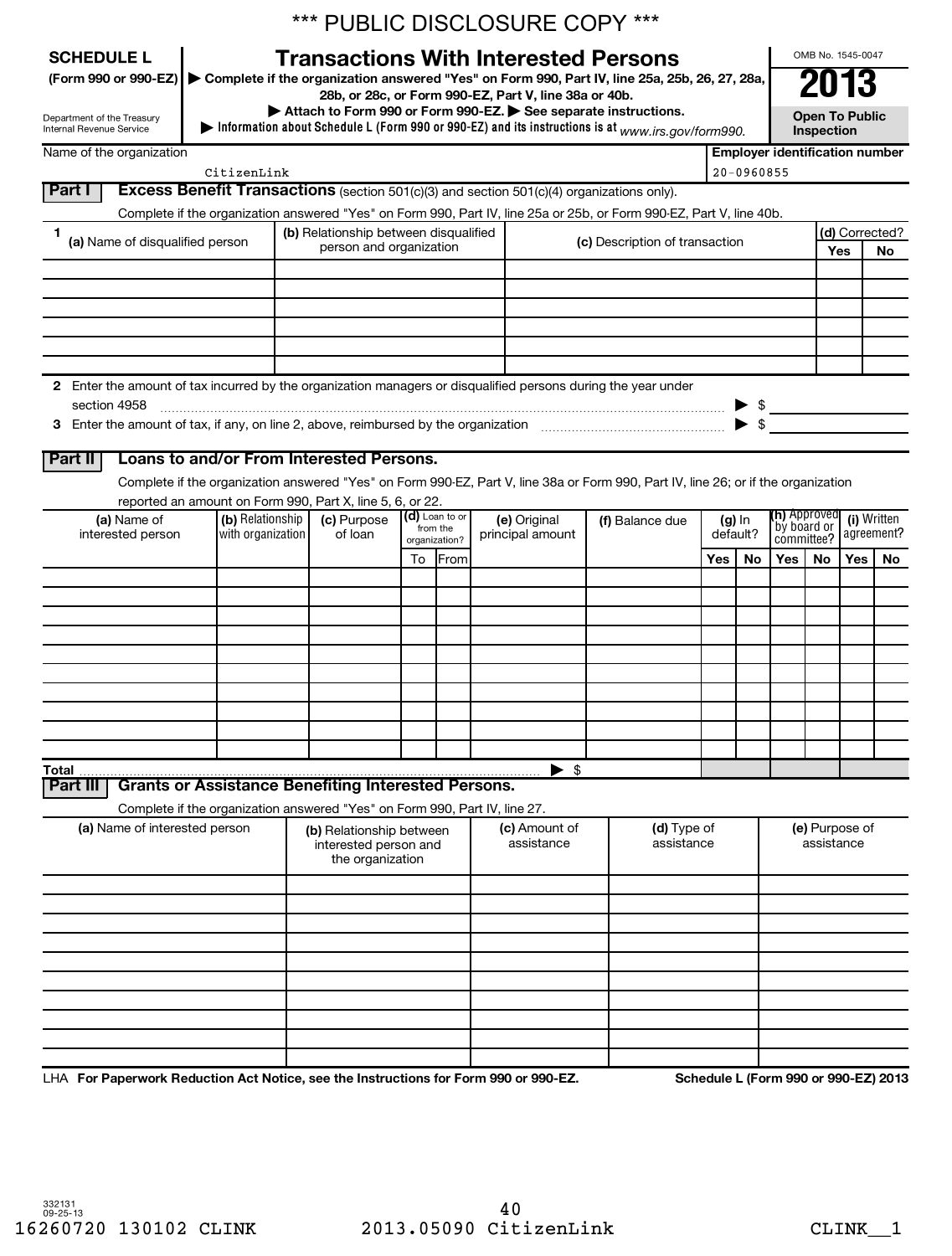| Schedule L (Form 990 or 990-EZ) 2013 CitizenLink                        |                                                                                             |               | 20-0960855          |     | Page 2                           |
|-------------------------------------------------------------------------|---------------------------------------------------------------------------------------------|---------------|---------------------|-----|----------------------------------|
| Part IV                                                                 | <b>Business Transactions Involving Interested Persons.</b>                                  |               |                     |     |                                  |
|                                                                         | Complete if the organization answered "Yes" on Form 990, Part IV, line 28a, 28b, or 28c.    |               |                     |     |                                  |
| (a) Name of interested person                                           | (b) Relationship between interested                                                         | (c) Amount of | (d) Description of  |     | (e) Sharing of<br>organization's |
|                                                                         | person and the organization                                                                 | transaction   | transaction         |     | revenues?                        |
|                                                                         |                                                                                             |               |                     | Yes | No                               |
| David Langdon                                                           | David is an officer                                                                         |               | 66,237. Langdon Law |     | X                                |
|                                                                         |                                                                                             |               |                     |     |                                  |
|                                                                         |                                                                                             |               |                     |     |                                  |
|                                                                         |                                                                                             |               |                     |     |                                  |
|                                                                         |                                                                                             |               |                     |     |                                  |
|                                                                         |                                                                                             |               |                     |     |                                  |
|                                                                         |                                                                                             |               |                     |     |                                  |
|                                                                         |                                                                                             |               |                     |     |                                  |
|                                                                         |                                                                                             |               |                     |     |                                  |
|                                                                         |                                                                                             |               |                     |     |                                  |
|                                                                         |                                                                                             |               |                     |     |                                  |
| <b>Supplemental Information</b><br>Part V                               |                                                                                             |               |                     |     |                                  |
|                                                                         | Provide additional information for responses to questions on Schedule L (see instructions). |               |                     |     |                                  |
|                                                                         |                                                                                             |               |                     |     |                                  |
| Sch L. Part IV. Business Transactions Involving Interested Persons:     |                                                                                             |               |                     |     |                                  |
|                                                                         |                                                                                             |               |                     |     |                                  |
| (a) Name of Person: David Langdon                                       |                                                                                             |               |                     |     |                                  |
|                                                                         |                                                                                             |               |                     |     |                                  |
| (b) Relationship Between Interested Person and Organization:            |                                                                                             |               |                     |     |                                  |
|                                                                         |                                                                                             |               |                     |     |                                  |
| David is an officer of CitizenLink.                                     |                                                                                             |               |                     |     |                                  |
|                                                                         |                                                                                             |               |                     |     |                                  |
|                                                                         |                                                                                             |               |                     |     |                                  |
| (c) Amount of Transaction \$ 66,237.                                    |                                                                                             |               |                     |     |                                  |
|                                                                         |                                                                                             |               |                     |     |                                  |
| (d) Description of Transaction: Langdon Law, LLC provides legal counsel |                                                                                             |               |                     |     |                                  |
|                                                                         |                                                                                             |               |                     |     |                                  |
| for CitizenLink.                                                        |                                                                                             |               |                     |     |                                  |
|                                                                         |                                                                                             |               |                     |     |                                  |
| (e) Sharing of Organization Revenues? = No                              |                                                                                             |               |                     |     |                                  |
|                                                                         |                                                                                             |               |                     |     |                                  |
|                                                                         |                                                                                             |               |                     |     |                                  |
|                                                                         |                                                                                             |               |                     |     |                                  |
| General disclosure regarding legal fees                                 |                                                                                             |               |                     |     |                                  |
|                                                                         |                                                                                             |               |                     |     |                                  |
| Langdon Law, LLC, a law firm in which David Langdon, Corporate          |                                                                                             |               |                     |     |                                  |
|                                                                         |                                                                                             |               |                     |     |                                  |
| Secretary for CitizenLink, is a partner, provides legal counsel for     |                                                                                             |               |                     |     |                                  |
|                                                                         |                                                                                             |               |                     |     |                                  |
|                                                                         |                                                                                             |               |                     |     |                                  |
| CitizenLink.                                                            | Compensation paid to Langdon Law, LLC during the fiscal                                     |               |                     |     |                                  |
|                                                                         |                                                                                             |               |                     |     |                                  |
| year ended September 30, 2014 was \$66,237, which includes the          |                                                                                             |               |                     |     |                                  |
|                                                                         |                                                                                             |               |                     |     |                                  |
| reimbursement of expenses. The board at large has considered these      |                                                                                             |               |                     |     |                                  |
|                                                                         |                                                                                             |               |                     |     |                                  |
| fees and holds that they are at or below market rates for the services  |                                                                                             |               |                     |     |                                  |
|                                                                         |                                                                                             |               |                     |     |                                  |
| performed.                                                              |                                                                                             |               |                     |     |                                  |
|                                                                         |                                                                                             |               |                     |     |                                  |
|                                                                         |                                                                                             |               |                     |     |                                  |
|                                                                         |                                                                                             |               |                     |     |                                  |
|                                                                         |                                                                                             |               |                     |     |                                  |
|                                                                         |                                                                                             |               |                     |     |                                  |
|                                                                         |                                                                                             |               |                     |     |                                  |

332132 09-25-13

**Schedule L (Form 990 or 990-EZ) 2013**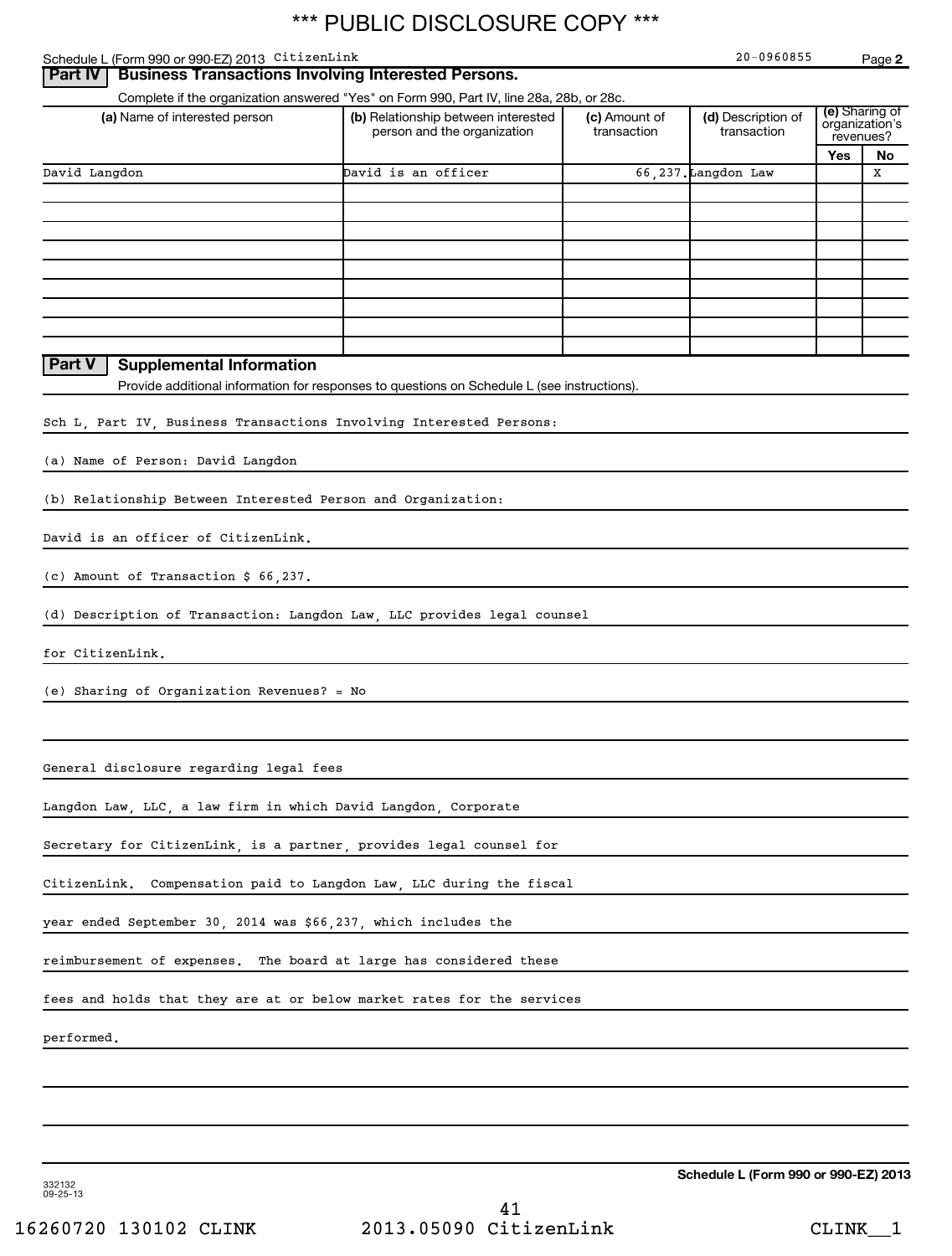|                                                                                                     | *** PUBLIC DISCLOSURE COPY ***                                                                                                                                                                                                                                                                                                |            |                                                                 |
|-----------------------------------------------------------------------------------------------------|-------------------------------------------------------------------------------------------------------------------------------------------------------------------------------------------------------------------------------------------------------------------------------------------------------------------------------|------------|-----------------------------------------------------------------|
| <b>SCHEDULE O</b><br>(Form 990 or 990-EZ)<br>Department of the Treasury<br>Internal Revenue Service | Supplemental Information to Form 990 or 990-EZ<br>Complete to provide information for responses to specific questions on<br>Form 990 or 990-EZ or to provide any additional information.<br>Attach to Form 990 or 990-EZ.<br>Information about Schedule O (Form 990 or 990-EZ) and its instructions is at www irs gov/form990 |            | OMB No. 1545-0047<br><b>Open to Public</b><br><b>Inspection</b> |
| Name of the organization                                                                            | CitizenLink                                                                                                                                                                                                                                                                                                                   | 20-0960855 | <b>Employer identification number</b>                           |
|                                                                                                     | Form 990, Part III, Line 4a, Program Service Accomplishments:                                                                                                                                                                                                                                                                 |            |                                                                 |
|                                                                                                     | These various communications were designed to rally CitizenLink members                                                                                                                                                                                                                                                       |            |                                                                 |
|                                                                                                     | and the general public to be involved in various legislative matters,                                                                                                                                                                                                                                                         |            |                                                                 |
|                                                                                                     | such as the defense of marriage as an institution between one man and                                                                                                                                                                                                                                                         |            |                                                                 |
|                                                                                                     | one woman, the protection of human life in all its varied forms, the                                                                                                                                                                                                                                                          |            |                                                                 |
|                                                                                                     | upholding of religious freedom, and the appropriate role of state and                                                                                                                                                                                                                                                         |            |                                                                 |
|                                                                                                     | federal judicial systems as designed by the Founding Fathers of the                                                                                                                                                                                                                                                           |            |                                                                 |
| United States of America.                                                                           |                                                                                                                                                                                                                                                                                                                               |            |                                                                 |
|                                                                                                     |                                                                                                                                                                                                                                                                                                                               |            |                                                                 |
|                                                                                                     | Form 990, Part VI, Section B, line 11:                                                                                                                                                                                                                                                                                        |            |                                                                 |
|                                                                                                     | Explanation: Form 990 was reviewed in detail by the Board of Directors. A                                                                                                                                                                                                                                                     |            |                                                                 |
|                                                                                                     | copy of Form 990 was provided to all Board members before filing.                                                                                                                                                                                                                                                             |            |                                                                 |
|                                                                                                     |                                                                                                                                                                                                                                                                                                                               |            |                                                                 |
|                                                                                                     | Form 990 was reviewed by the organization's outside CPA firm and outside                                                                                                                                                                                                                                                      |            |                                                                 |
| legal counsel,                                                                                      |                                                                                                                                                                                                                                                                                                                               |            |                                                                 |
|                                                                                                     |                                                                                                                                                                                                                                                                                                                               |            |                                                                 |
|                                                                                                     | Form 990, Part VI, Section B, Line 12c:                                                                                                                                                                                                                                                                                       |            |                                                                 |
|                                                                                                     | Explanation: The Conflict of Interest Policy is reviewed annually during a                                                                                                                                                                                                                                                    |            |                                                                 |
|                                                                                                     | Board of Directors meeting. Annual Disclosure Statements are signed by                                                                                                                                                                                                                                                        |            |                                                                 |
|                                                                                                     | Directors, Officers and all employees.                                                                                                                                                                                                                                                                                        |            |                                                                 |
|                                                                                                     |                                                                                                                                                                                                                                                                                                                               |            |                                                                 |
|                                                                                                     | Form 990, Part VI, Section B, Line 15a:                                                                                                                                                                                                                                                                                       |            |                                                                 |
|                                                                                                     | Explanation: The Board of Directors determines compensation of the                                                                                                                                                                                                                                                            |            |                                                                 |
|                                                                                                     | organization's CEO by reviewing survey information, comparability data and                                                                                                                                                                                                                                                    |            |                                                                 |
| contemporaneous documentation.                                                                      |                                                                                                                                                                                                                                                                                                                               |            |                                                                 |
| 332211<br>$09 - 04 - 13$                                                                            | LHA For Paperwork Reduction Act Notice, see the Instructions for Form 990 or 990-EZ.                                                                                                                                                                                                                                          |            | Schedule O (Form 990 or 990-EZ) (2013)                          |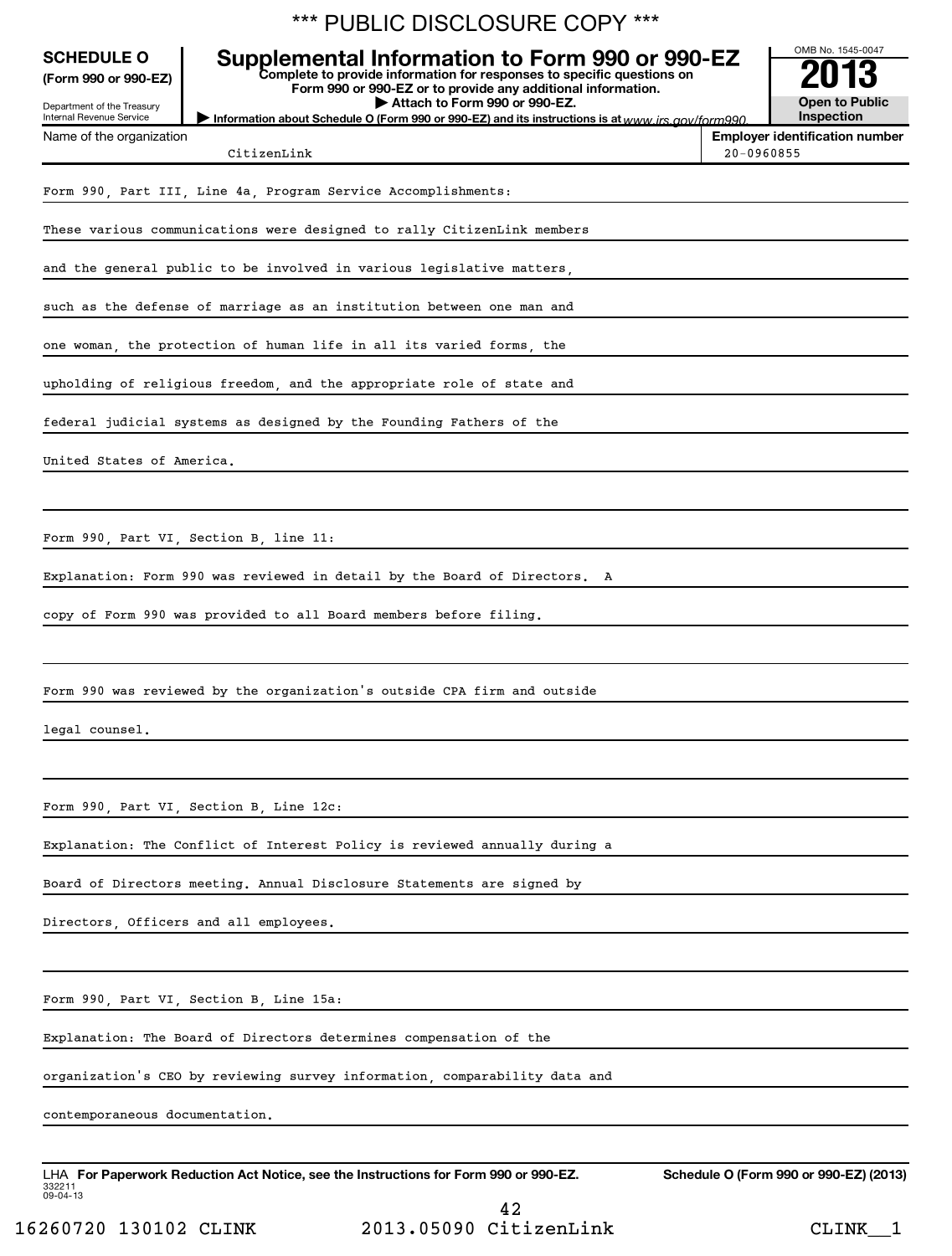| Schedule O (Form 990 or 990-EZ) (2013)<br>Name of the organization                     | Page 2<br>Employer identification number |
|----------------------------------------------------------------------------------------|------------------------------------------|
| CitizenLink                                                                            | $20 - 0960855$                           |
| All these deliberations and decisions regarding compensation are documented            |                                          |
| as they occur. The voting members of the Board are independent Directors               |                                          |
| of the organization's Board of Directors.                                              |                                          |
| Compensation of other executive personnel is determined by the CEO after               |                                          |
| reviewing survey information, comparability data and contemporaneous                   |                                          |
| documentation.                                                                         |                                          |
|                                                                                        |                                          |
| Form 990, Part VI, Line 17, List of States receiving copy of Form 990:                 |                                          |
| AL, AK, FL, GA, HI, IL, KY, LA, MA, MD, MN, MS, NC, NH, OH, PA, SC, TN, UT, VA, WV, WI |                                          |
| Form 990, Part VI, Section C, Line 19:                                                 |                                          |
| Explanation: The organization makes its governing documents and conflict of            |                                          |
| interest policy available to the public in accordance with the applicable              |                                          |
| laws.                                                                                  |                                          |
| The organization makes its financial statements and Form 990 available on              |                                          |
| its website.                                                                           |                                          |
|                                                                                        |                                          |
| Form 990, Part XII, Line 2c                                                            |                                          |
| Explanation: The Audit Committee of the Board of Directors reviews the                 |                                          |
| results of the annual financial audit and oversees the selection of the                |                                          |
| independent auditors. There were no changes to this process from prior                 |                                          |
| years.                                                                                 |                                          |
|                                                                                        |                                          |
| Explanation: Organization's Mission                                                    |                                          |
| Explanation: CitizenLink was organized as a religious corporation on                   |                                          |
| 332212<br>09-04-13<br>43<br>2013.05090 CitizenLink<br>16260720 130102 CLINK            | Schedule O (Form 990 or 990-EZ) (2013)   |
|                                                                                        | CLINK <sub>1</sub>                       |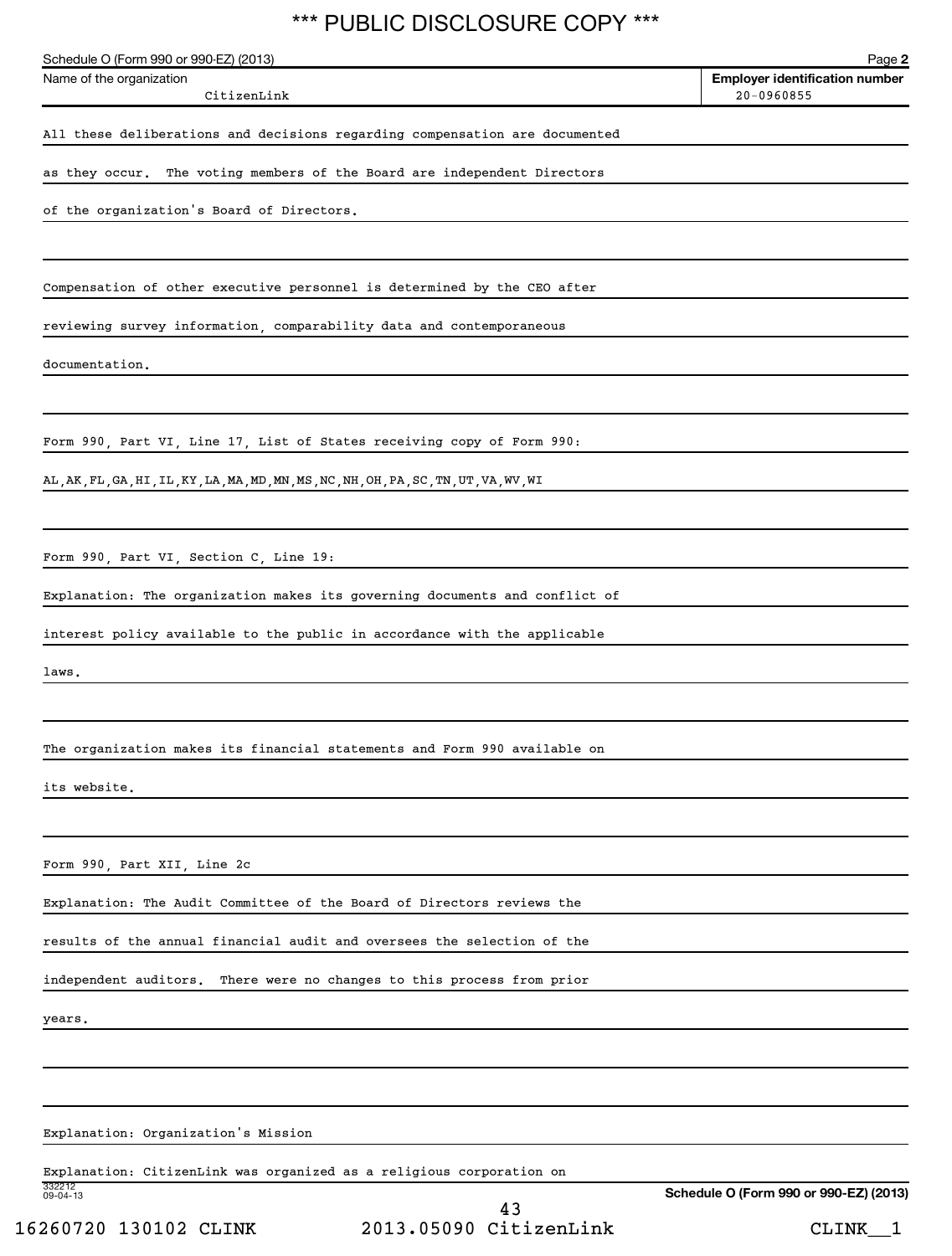| Schedule O (Form 990 or 990-EZ) (2013)                                  | Page 2                                              |
|-------------------------------------------------------------------------|-----------------------------------------------------|
| Name of the organization<br>CitizenLink                                 | <b>Employer identification number</b><br>20-0960855 |
|                                                                         |                                                     |
| April 2, 2004, and is not organized for the private gain of any person. |                                                     |
| It is organized under the Colorado Nonprofit Corporation Act for        |                                                     |
| religious purposes. CitizenLink was formed to provide an educational    |                                                     |
| service to parents and others who are concerned with healthy family     |                                                     |
| living, toward the end of strengthening the family in its varied        |                                                     |
| dimensions. The primary means of accomplishing these goals are radio    |                                                     |
| broadcasts, periodical articles, direct mail to voters, the internet    |                                                     |
| and events that share the message with members, churches and the public |                                                     |
| at large in the United States.                                          |                                                     |
|                                                                         |                                                     |
| CitizenLink is active in the promotion of social welfare by addressing  |                                                     |
| the Christian community and the Christian's responsibility in the       |                                                     |
|                                                                         |                                                     |
| public policy arena, both locally and nationally. The organization uses |                                                     |
| regular media channels, such as radio, the internet, and events, to     |                                                     |
| discuss critical legislation and policy matters that significantly      |                                                     |
| impact Christian worldview issues. The organization is also used as a   |                                                     |
| vehicle to discuss practical means for Christians to become educated    |                                                     |
| and involved in public policy matters. The organization encourages      |                                                     |
| Christians to be aware of and involved in their civic duties.           |                                                     |
|                                                                         |                                                     |
| CitizenLink focuses on policy matters such as: state constitutional     |                                                     |
| amendment to protect marriage as an institution between one man and one |                                                     |
| woman, the protection of human life in all its various forms, and the   |                                                     |
| appropriate role of state and federal judicial systems as designed by   |                                                     |
| the founding fathers of the United States of America.                   |                                                     |
|                                                                         |                                                     |
| Explanation: Organization's Mission                                     |                                                     |
| Explanation: Religious/educational/social welfare specific activities   |                                                     |

332212 09-04-13

16260720 130102 CLINK 2013.05090 CitizenLink CLINK\_\_1 44

**Schedule O (Form 990 or 990-EZ) (2013)**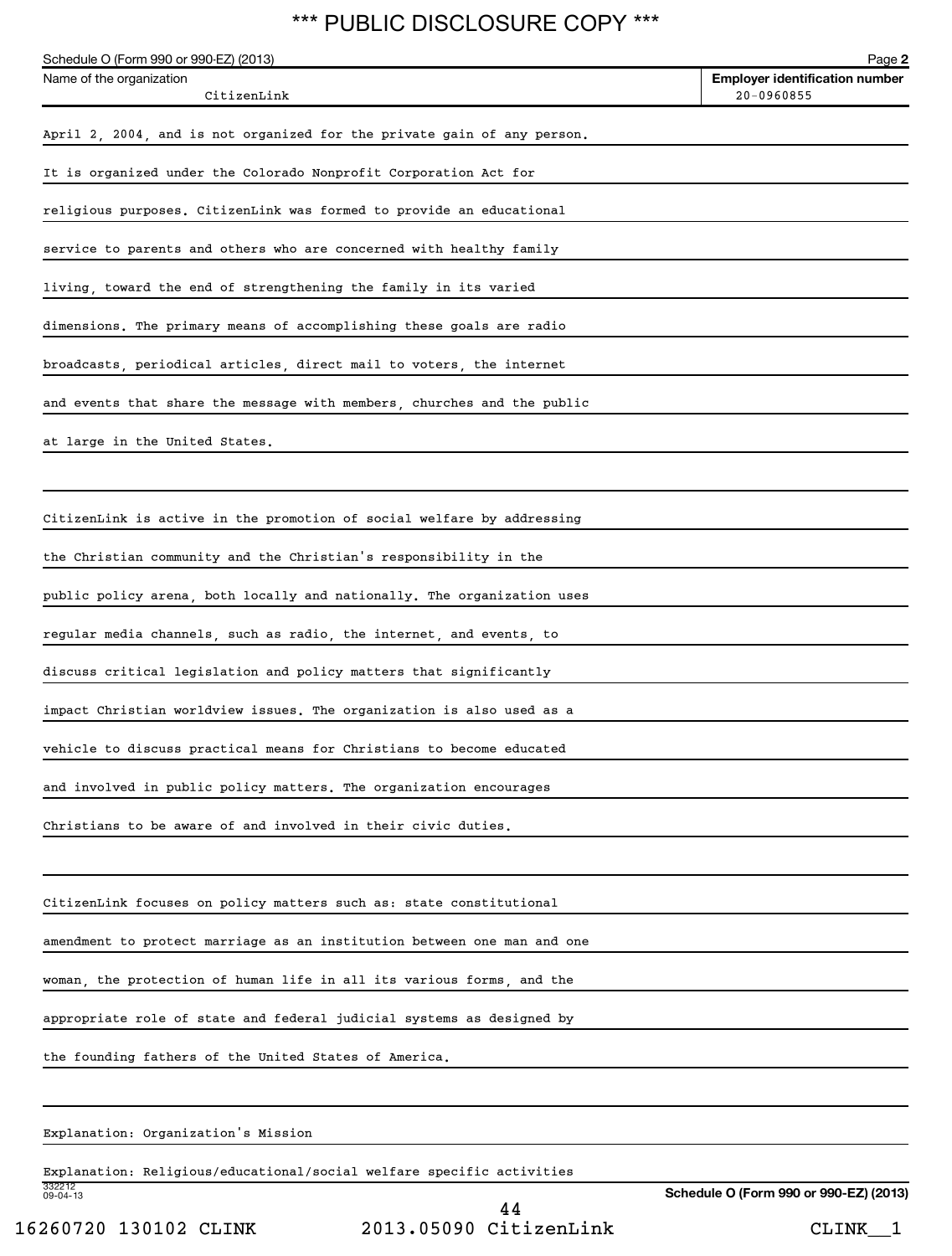| Schedule O (Form 990 or 990-EZ) (2013)                                    | Page 2                                                  |
|---------------------------------------------------------------------------|---------------------------------------------------------|
| Name of the organization<br>CitizenLink                                   | <b>Employer identification number</b><br>$20 - 0960855$ |
|                                                                           |                                                         |
| In addition to its focus on policy matters, as a religious                |                                                         |
| organization, CitizenLink was formed to reflect the biblical              |                                                         |
| perspective of the Gospel of Jesus Christ and provide educational         |                                                         |
| services to strengthen the family.                                        |                                                         |
|                                                                           |                                                         |
| Broadcast activities                                                      |                                                         |
| Explanation: Tom Minnery and other CitizenLink employees have used        |                                                         |
| radio and the internet to educate and discuss critical legislative        |                                                         |
| matters (including how listeners and viewers can become more actively     |                                                         |
| involved) important to strengthening the family and providing a           |                                                         |
| cultural foundation where the Gospel of Jesus Christ can be shared and    |                                                         |
| accepted freely. These broadcasts were paid for and provided by           |                                                         |
| CitizenLink.                                                              |                                                         |
|                                                                           |                                                         |
| Online Ministries                                                         |                                                         |
| Explanation: CitizenLink (www.citizenlink.com/)                           |                                                         |
| The CitizenLink website provides a biblical perspective on national and   |                                                         |
| local news as well as offering techniques for grassroots activism.<br>The |                                                         |
| CitizenLink Update e-mail, created by the public policy staff and our     |                                                         |
| family policy council partners, offers a Christian perspective on         |                                                         |
| significant current events and legislation, as well as "Action Items"     |                                                         |
| that offer resources for further involvement.                             |                                                         |
|                                                                           |                                                         |
| Online Ministries                                                         |                                                         |
| Explanation: Biblical Citizenship                                         |                                                         |
| Now, more than ever, we at CitizenLink recognize the need to make our     |                                                         |
| voices heard in the public square. Protecting life, marriage and          |                                                         |
| 332212<br>09-04-13<br>45                                                  | Schedule O (Form 990 or 990-EZ) (2013)                  |

16260720 130102 CLINK 2013.05090 CitizenLink CLINK\_\_1 45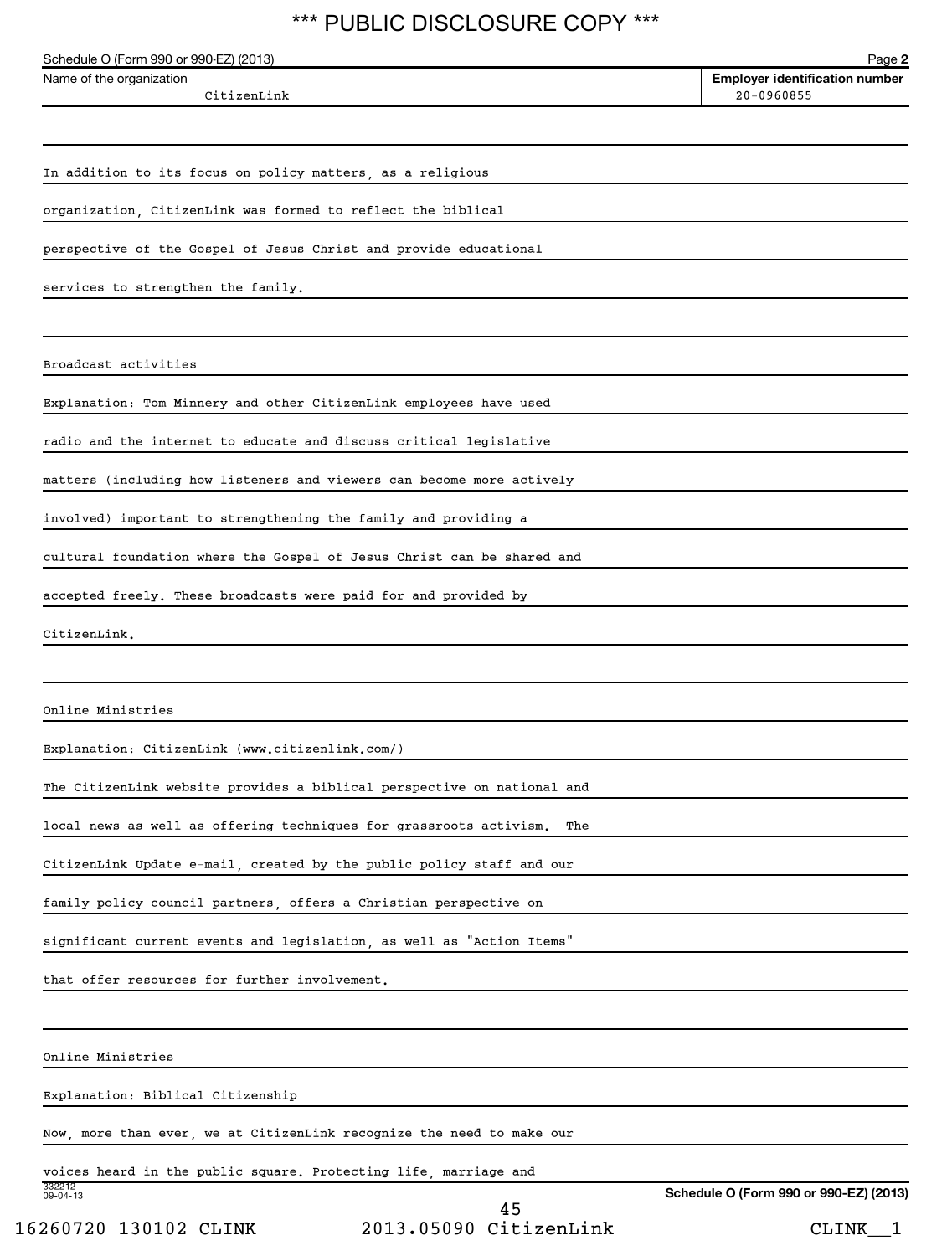| Schedule O (Form 990 or 990-EZ) (2013)<br>Name of the organization      | Page 2<br><b>Employer identification number</b> |
|-------------------------------------------------------------------------|-------------------------------------------------|
| CitizenLink                                                             | 20-0960855                                      |
| religious liberties are among the front burner issues that impact the   |                                                 |
| family. Our Biblical Citizenship outreach addresses these issues and    |                                                 |
| more through a number of venues. In-house experts grapple with          |                                                 |
| contemporary social issues and then produce educational and             |                                                 |
| motivational resources for the CitizenLink audience.                    |                                                 |
| CitizenLink Radio (www.citizenlink.com/citizenlink-radio/)              |                                                 |
| CitizenLink is now programming its CitizenLink Radio program, a daily   |                                                 |
| (five days a week) two-minute radio program which delivers pro-family   |                                                 |
| news and commentary from a uniquely Christian perspective. We offer     |                                                 |
| context for news you hear elsewhere and share stories of interest to a  |                                                 |
| Christian audience that you won't hear in the mainstream news media.    |                                                 |
| These broadcasts are posted daily online.                               |                                                 |
| CitizenLink Report (www.citizenlink.com/citizenlink-report/)            |                                                 |
| The CitizenLink Report is a weekly online video that discusses social   |                                                 |
| issues. It regularly features CitizenLink experts as guests, and        |                                                 |
| occasionally includes guests from other organizations. It's designed to |                                                 |
| offer insight into current events and also offers opportunity to take   |                                                 |
| action on specific issues.                                              |                                                 |
|                                                                         |                                                 |
| Stoplight (www.citizenlink.com/stoplight/)                              |                                                 |
| Stoplight is a weekly online video commentary that offers insight on    |                                                 |
| current events. It brings a creative approach to social issues and      |                                                 |
| tackles headline stories as well as items that are of specific interest |                                                 |
| to a Christian conservative audience. It may occasionally include a     |                                                 |
| call to action.                                                         |                                                 |
| 332212<br>09-04-13                                                      |                                                 |
|                                                                         | Schedule O (Form 990 or 990-EZ) (2013)          |

**Schedule O (Form 990 or 990-EZ) (2013)**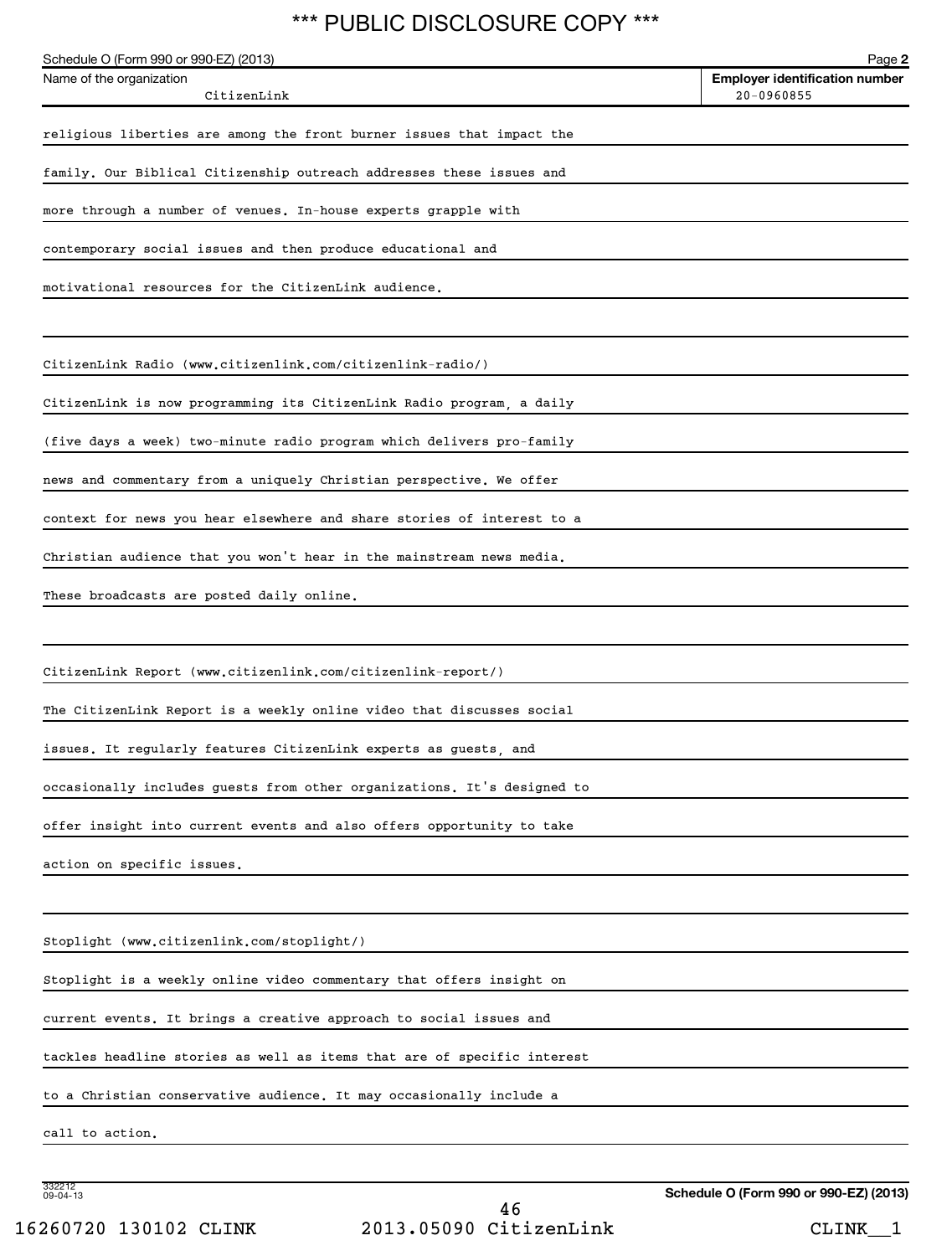| レッションしつ<br>◡ ◡                                                          |                                                 |
|-------------------------------------------------------------------------|-------------------------------------------------|
| Schedule O (Form 990 or 990-EZ) (2013)<br>Name of the organization      | Page 2<br><b>Employer identification number</b> |
| CitizenLink                                                             | $20 - 0960855$                                  |
| CitizenLink Blogs (www.citizenlink.com/category/blogs/)                 |                                                 |
| Our blog serves to bring timely, critical analysis to bear on the most  |                                                 |
| important cultural and policy issues of the day. Written and edited by  |                                                 |
| our public policy analysts, the resources featured here are designed to |                                                 |
| educate and energize concerned citizens within religious, political,    |                                                 |
| educational and activist spheres working to apply Christian principles  |                                                 |
| to the struggles that face our nation.                                  |                                                 |
|                                                                         |                                                 |
| CitizenLink Action Center                                               |                                                 |
| The CitizenLink Action Center webpage exists to provide constituents    |                                                 |
| and other concerned citizens detailed information and a way to express  |                                                 |
| their opinion on specific issues of legislation or current events by    |                                                 |
| way of emails that are sent directly to elected representatives.        |                                                 |
|                                                                         |                                                 |
| Newsletters and Member Updates                                          |                                                 |
| Explanation: Member Updates and Newsletters                             |                                                 |
| Tom Minnery and other CitizenLink employees develop and issue           |                                                 |
| newsletters periodically during the fiscal year. The newsletters        |                                                 |
| present news about how a member's gifts are helping to defend moral     |                                                 |
| values and the family and assist family advocates who aim to recapture  |                                                 |
| the moral and intellectual high ground in the public arena.             |                                                 |
|                                                                         |                                                 |
|                                                                         |                                                 |
|                                                                         |                                                 |
|                                                                         |                                                 |
|                                                                         |                                                 |
|                                                                         |                                                 |
|                                                                         |                                                 |
| 332212<br>09-04-13                                                      | Schedule O (Form 990 or 990-EZ) (2013)          |

**Schedule O (Form 990 or 990-EZ) (2013)**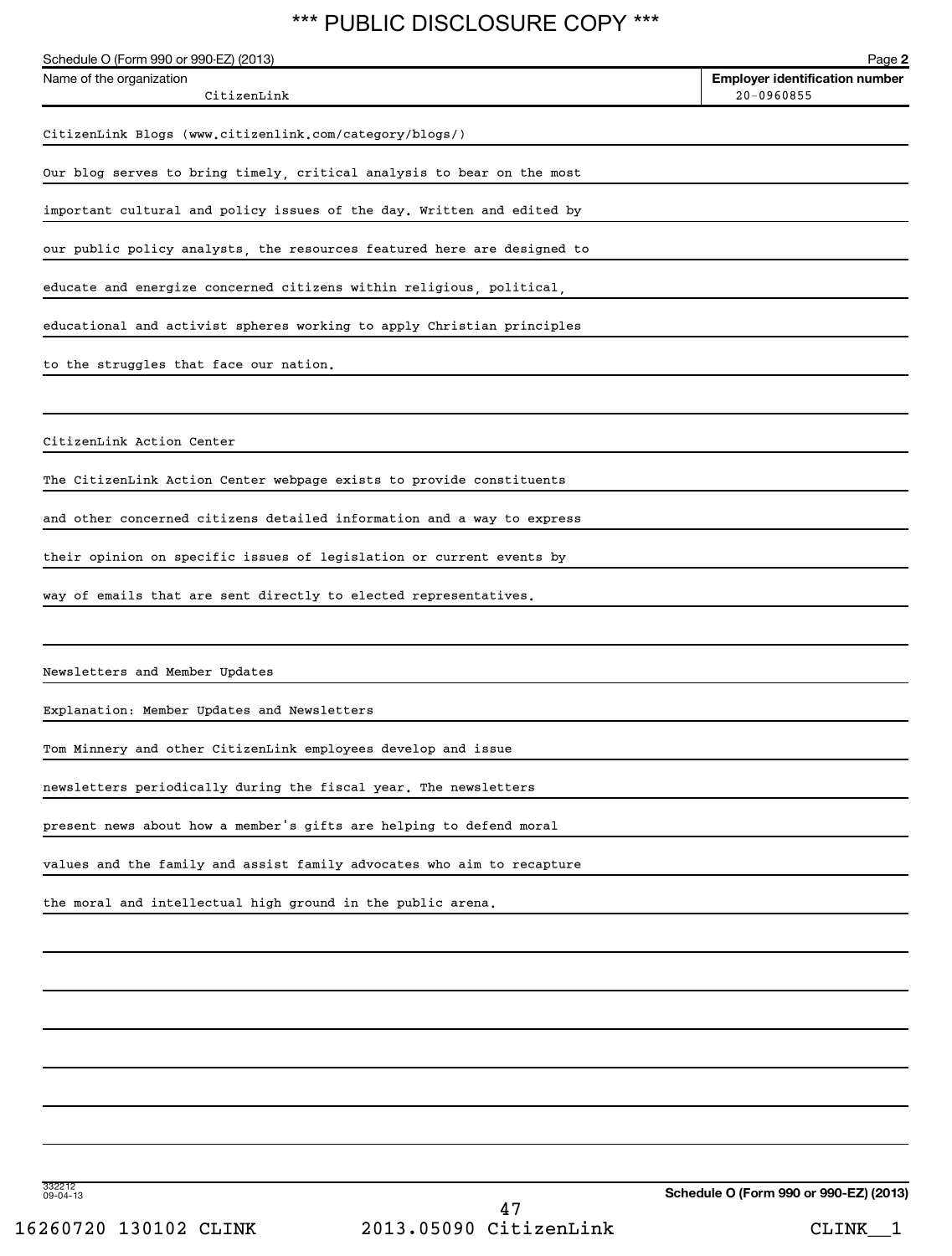### **SCHEDULE R**

Department of the Treasury Internal Revenue Service

Name of the organization

**(Form 990) Complete if the organizations and Unrelated Partnerships**<br> **Related Organization answered "Yes" on Form 990, Part IV, line 33, 34, 35b, 36, or 37.**<br>
■ 2013

Attach to Form 990.

▶ See separate instructions.<br>
nd its instructions is at *www.irs.gov/form*990. **Morto 2008** Information about Schedule R (Form 990) and its instructions is at www.irs.gov/form990.

OMB No. 1545-0047

**Employer identification number** CitizenLink 20-0960855

Part I lentification of Disregarded Entities Complete if the organization answered "Yes" on Form 990, Part IV, line 33.

| (a)<br>Name, address, and EIN (if applicable)<br>of disregarded entity | (b)<br>Primary activity | (c)<br>Legal domicile (state or<br>foreign country) | (d)<br>Total income | (e)<br>End-of-year assets | (f)<br>Direct controlling<br>entity |
|------------------------------------------------------------------------|-------------------------|-----------------------------------------------------|---------------------|---------------------------|-------------------------------------|
|                                                                        |                         |                                                     |                     |                           |                                     |
|                                                                        |                         |                                                     |                     |                           |                                     |
|                                                                        |                         |                                                     |                     |                           |                                     |
|                                                                        |                         |                                                     |                     |                           |                                     |

Part II ldentification of Related Tax-Exempt Organizations Complete if the organization answered "Yes" on Form 990, Part IV, line 34 because it had one or more related tax-exempt<br>Complete it is a seminary way were presente organizations during the tax year.

| (a)<br>Name, address, and EIN<br>of related organization | (b)<br>Primary activity   | (c)<br>Legal domicile (state or<br>foreign country) | (d)<br>Exempt Code<br>section | (e)<br>Public charity<br>status (if section | (f)<br>Direct controlling<br>entity |     | $(g)$<br>Section 512(b)(13)<br>controlled<br>entity? |
|----------------------------------------------------------|---------------------------|-----------------------------------------------------|-------------------------------|---------------------------------------------|-------------------------------------|-----|------------------------------------------------------|
|                                                          |                           |                                                     |                               | 501(c)(3))                                  |                                     | Yes | No                                                   |
| CL Foundation Inc - $46-4577178$                         | Inspire/educate biblical  |                                                     |                               |                                             |                                     |     |                                                      |
| 8655 Explorer Dr                                         | citizens, equip statesmen |                                                     |                               | Public                                      |                                     |     |                                                      |
| Colorado Springs, CO<br>80920                            | & serve a nat'l alliance  | Colorado                                            | 501(c)(3)                     | charity                                     | CitizenLink                         | x   |                                                      |
|                                                          |                           |                                                     |                               |                                             |                                     |     |                                                      |
|                                                          |                           |                                                     |                               |                                             |                                     |     |                                                      |
|                                                          |                           |                                                     |                               |                                             |                                     |     |                                                      |

**For Paperwork Reduction Act Notice, see the Instructions for Form 990. Schedule R (Form 990) 2013**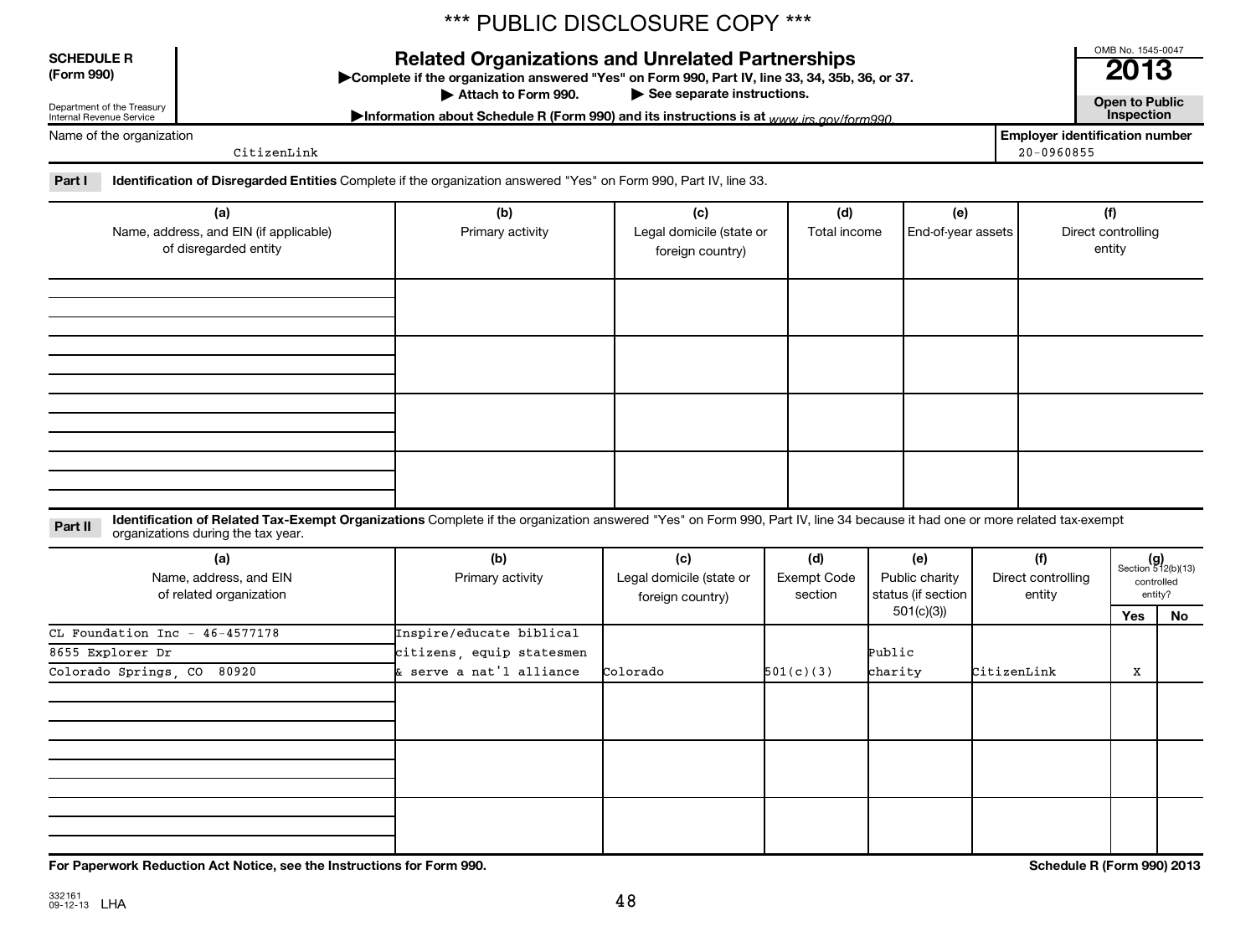Schedule R (Form 990) 2013 CitizenLink Page Page Page 20-0960855

**2**

Part III Identification of Related Organizations Taxable as a Partnership Complete if the organization answered "Yes" on Form 990, Part IV, line 34 because it had one or more related<br>Read to consistions tracted as a partne organizations treated as a partnership during the tax year.

|         | organizations treated as a partnership during the tax year.                                                                                                                                                                                                    |                  |                                           |                              |                                                                                            |                              |                                                 |                                   |                          |                                  |     |                                               |                         |                      |                                     |  |
|---------|----------------------------------------------------------------------------------------------------------------------------------------------------------------------------------------------------------------------------------------------------------------|------------------|-------------------------------------------|------------------------------|--------------------------------------------------------------------------------------------|------------------------------|-------------------------------------------------|-----------------------------------|--------------------------|----------------------------------|-----|-----------------------------------------------|-------------------------|----------------------|-------------------------------------|--|
|         | (a)                                                                                                                                                                                                                                                            | (b)              | (c)                                       | (d)                          |                                                                                            | (e)                          | (f)                                             |                                   | (g)                      |                                  | (h) | (i)                                           |                         | (i)                  | (k)                                 |  |
|         | Name, address, and EIN<br>of related organization                                                                                                                                                                                                              | Primary activity | Legal<br>domicile<br>(state or<br>foreign | Direct controlling<br>entity | Predominant income<br>(related, unrelated,<br>excluded from tax under<br>sections 512-514) |                              | Share of total<br>income                        | Share of<br>end-of-year<br>assets |                          | Disproportionate<br>allocations? |     | Code V-UBI<br>amount in box<br>20 of Schedule |                         | managing<br>partner? | General or Percentage<br>ownership  |  |
|         |                                                                                                                                                                                                                                                                |                  | country)                                  |                              |                                                                                            |                              |                                                 |                                   |                          | Yes                              | No  | K-1 (Form 1065)   Yes No                      |                         |                      |                                     |  |
|         |                                                                                                                                                                                                                                                                |                  |                                           |                              |                                                                                            |                              |                                                 |                                   |                          |                                  |     |                                               |                         |                      |                                     |  |
|         |                                                                                                                                                                                                                                                                |                  |                                           |                              |                                                                                            |                              |                                                 |                                   |                          |                                  |     |                                               |                         |                      |                                     |  |
|         |                                                                                                                                                                                                                                                                |                  |                                           |                              |                                                                                            |                              |                                                 |                                   |                          |                                  |     |                                               |                         |                      |                                     |  |
|         |                                                                                                                                                                                                                                                                |                  |                                           |                              |                                                                                            |                              |                                                 |                                   |                          |                                  |     |                                               |                         |                      |                                     |  |
|         |                                                                                                                                                                                                                                                                |                  |                                           |                              |                                                                                            |                              |                                                 |                                   |                          |                                  |     |                                               |                         |                      |                                     |  |
|         |                                                                                                                                                                                                                                                                |                  |                                           |                              |                                                                                            |                              |                                                 |                                   |                          |                                  |     |                                               |                         |                      |                                     |  |
|         |                                                                                                                                                                                                                                                                |                  |                                           |                              |                                                                                            |                              |                                                 |                                   |                          |                                  |     |                                               |                         |                      |                                     |  |
|         |                                                                                                                                                                                                                                                                |                  |                                           |                              |                                                                                            |                              |                                                 |                                   |                          |                                  |     |                                               |                         |                      |                                     |  |
|         |                                                                                                                                                                                                                                                                |                  |                                           |                              |                                                                                            |                              |                                                 |                                   |                          |                                  |     |                                               |                         |                      |                                     |  |
|         |                                                                                                                                                                                                                                                                |                  |                                           |                              |                                                                                            |                              |                                                 |                                   |                          |                                  |     |                                               |                         |                      |                                     |  |
|         |                                                                                                                                                                                                                                                                |                  |                                           |                              |                                                                                            |                              |                                                 |                                   |                          |                                  |     |                                               |                         |                      |                                     |  |
|         |                                                                                                                                                                                                                                                                |                  |                                           |                              |                                                                                            |                              |                                                 |                                   |                          |                                  |     |                                               |                         |                      |                                     |  |
|         |                                                                                                                                                                                                                                                                |                  |                                           |                              |                                                                                            |                              |                                                 |                                   |                          |                                  |     |                                               |                         |                      |                                     |  |
|         |                                                                                                                                                                                                                                                                |                  |                                           |                              |                                                                                            |                              |                                                 |                                   |                          |                                  |     |                                               |                         |                      |                                     |  |
|         |                                                                                                                                                                                                                                                                |                  |                                           |                              |                                                                                            |                              |                                                 |                                   |                          |                                  |     |                                               |                         |                      |                                     |  |
| Part IV | Identification of Related Organizations Taxable as a Corporation or Trust Complete if the organization answered "Yes" on Form 990, Part IV, line 34 because it had one or more related<br>organizations treated as a corporation or trust during the tax year. |                  |                                           |                              |                                                                                            |                              |                                                 |                                   |                          |                                  |     |                                               |                         |                      |                                     |  |
|         | (a)                                                                                                                                                                                                                                                            |                  |                                           | (b)                          | (c)                                                                                        | (d)                          | (e)                                             |                                   | (f)                      |                                  |     | (g)                                           | (h)                     |                      | (i)<br>Section                      |  |
|         | Name, address, and EIN<br>of related organization                                                                                                                                                                                                              |                  |                                           | Primary activity             | Legal domicile<br>(state or<br>foreign                                                     | Direct controlling<br>entity | Type of entity<br>(C corp, S corp,<br>or trust) |                                   | Share of total<br>income |                                  |     | Share of<br>end-of-year<br>assets             | Percentage<br>ownership |                      | 512(b)(13)<br>controlled<br>entity? |  |
|         |                                                                                                                                                                                                                                                                |                  |                                           |                              | country)                                                                                   |                              |                                                 |                                   |                          |                                  |     |                                               |                         |                      | Yes   No                            |  |
|         |                                                                                                                                                                                                                                                                |                  |                                           |                              |                                                                                            |                              |                                                 |                                   |                          |                                  |     |                                               |                         |                      |                                     |  |
|         |                                                                                                                                                                                                                                                                |                  |                                           |                              |                                                                                            |                              |                                                 |                                   |                          |                                  |     |                                               |                         |                      |                                     |  |
|         |                                                                                                                                                                                                                                                                |                  |                                           |                              |                                                                                            |                              |                                                 |                                   |                          |                                  |     |                                               |                         |                      |                                     |  |
|         |                                                                                                                                                                                                                                                                |                  |                                           |                              |                                                                                            |                              |                                                 |                                   |                          |                                  |     |                                               |                         |                      |                                     |  |
|         |                                                                                                                                                                                                                                                                |                  |                                           |                              |                                                                                            |                              |                                                 |                                   |                          |                                  |     |                                               |                         |                      |                                     |  |
|         |                                                                                                                                                                                                                                                                |                  |                                           |                              |                                                                                            |                              |                                                 |                                   |                          |                                  |     |                                               |                         |                      |                                     |  |
|         |                                                                                                                                                                                                                                                                |                  |                                           |                              |                                                                                            |                              |                                                 |                                   |                          |                                  |     |                                               |                         |                      |                                     |  |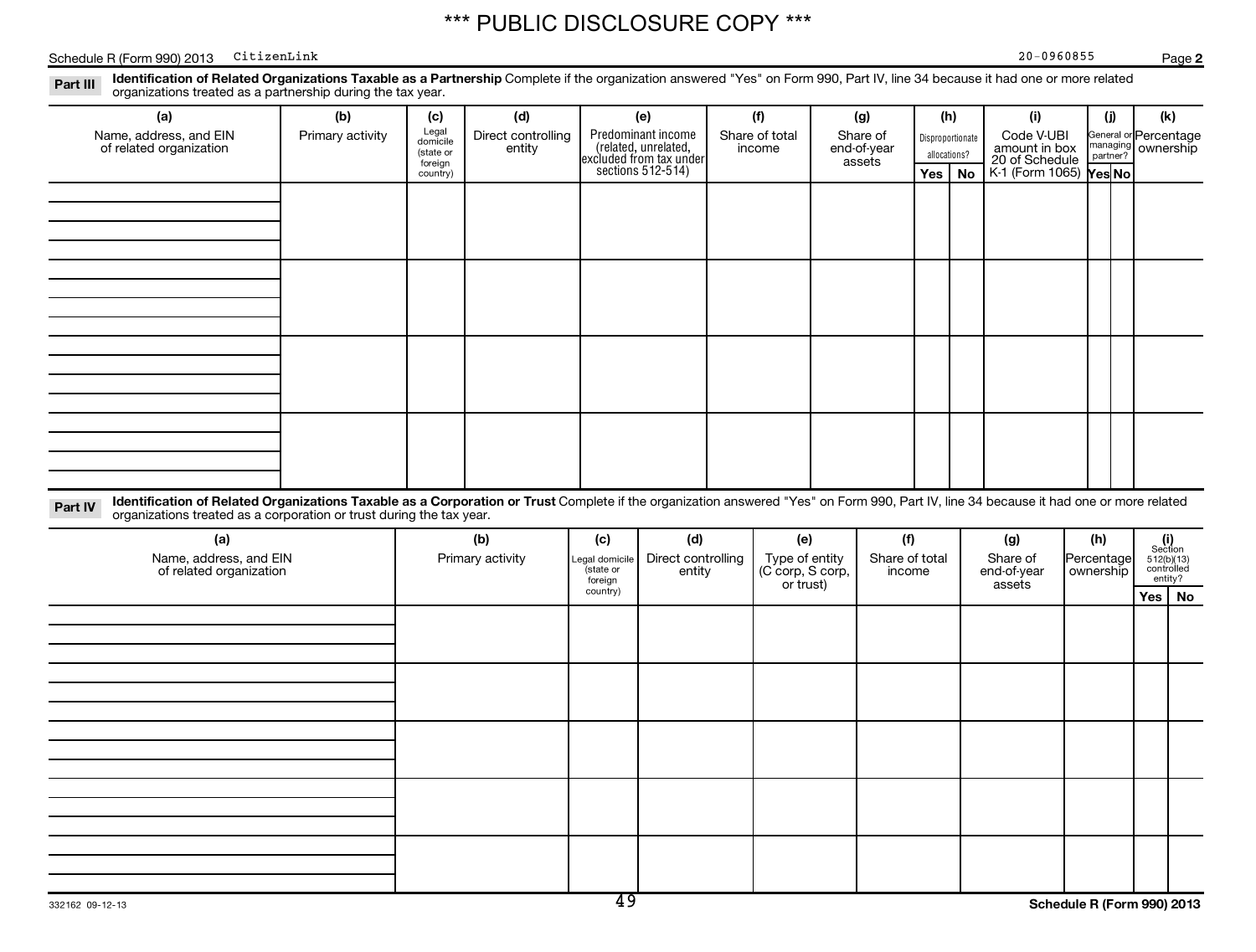### Schedule R (Form 990) 2013 CitizenLink Page Page Page 20-0960855

|     | <b>Note.</b> Complete line 1 if any entity is listed in Parts II, III, or IV of this schedule.                                                                                                                                                                                                                                                                                                                                                                                                                                                                                                                                                                                                                                                                                                                                                                                                                                                                                                                                                                                                                                                                                                                                                                                                                                                                                                                                                                                                                                                                                                                                                                                                                                                                                                                                                                                                                                                                                                        |  |  |  |                | Yes | No           |
|-----|-------------------------------------------------------------------------------------------------------------------------------------------------------------------------------------------------------------------------------------------------------------------------------------------------------------------------------------------------------------------------------------------------------------------------------------------------------------------------------------------------------------------------------------------------------------------------------------------------------------------------------------------------------------------------------------------------------------------------------------------------------------------------------------------------------------------------------------------------------------------------------------------------------------------------------------------------------------------------------------------------------------------------------------------------------------------------------------------------------------------------------------------------------------------------------------------------------------------------------------------------------------------------------------------------------------------------------------------------------------------------------------------------------------------------------------------------------------------------------------------------------------------------------------------------------------------------------------------------------------------------------------------------------------------------------------------------------------------------------------------------------------------------------------------------------------------------------------------------------------------------------------------------------------------------------------------------------------------------------------------------------|--|--|--|----------------|-----|--------------|
|     | During the tax year, did the organization engage in any of the following transactions with one or more related organizations listed in Parts II-IV?                                                                                                                                                                                                                                                                                                                                                                                                                                                                                                                                                                                                                                                                                                                                                                                                                                                                                                                                                                                                                                                                                                                                                                                                                                                                                                                                                                                                                                                                                                                                                                                                                                                                                                                                                                                                                                                   |  |  |  |                |     |              |
|     |                                                                                                                                                                                                                                                                                                                                                                                                                                                                                                                                                                                                                                                                                                                                                                                                                                                                                                                                                                                                                                                                                                                                                                                                                                                                                                                                                                                                                                                                                                                                                                                                                                                                                                                                                                                                                                                                                                                                                                                                       |  |  |  | 1a             |     | X            |
|     |                                                                                                                                                                                                                                                                                                                                                                                                                                                                                                                                                                                                                                                                                                                                                                                                                                                                                                                                                                                                                                                                                                                                                                                                                                                                                                                                                                                                                                                                                                                                                                                                                                                                                                                                                                                                                                                                                                                                                                                                       |  |  |  | 1 <sub>b</sub> |     | x            |
|     |                                                                                                                                                                                                                                                                                                                                                                                                                                                                                                                                                                                                                                                                                                                                                                                                                                                                                                                                                                                                                                                                                                                                                                                                                                                                                                                                                                                                                                                                                                                                                                                                                                                                                                                                                                                                                                                                                                                                                                                                       |  |  |  | 1c             |     | x            |
|     |                                                                                                                                                                                                                                                                                                                                                                                                                                                                                                                                                                                                                                                                                                                                                                                                                                                                                                                                                                                                                                                                                                                                                                                                                                                                                                                                                                                                                                                                                                                                                                                                                                                                                                                                                                                                                                                                                                                                                                                                       |  |  |  | 1d             |     | x            |
|     |                                                                                                                                                                                                                                                                                                                                                                                                                                                                                                                                                                                                                                                                                                                                                                                                                                                                                                                                                                                                                                                                                                                                                                                                                                                                                                                                                                                                                                                                                                                                                                                                                                                                                                                                                                                                                                                                                                                                                                                                       |  |  |  | 1e             |     | x            |
|     |                                                                                                                                                                                                                                                                                                                                                                                                                                                                                                                                                                                                                                                                                                                                                                                                                                                                                                                                                                                                                                                                                                                                                                                                                                                                                                                                                                                                                                                                                                                                                                                                                                                                                                                                                                                                                                                                                                                                                                                                       |  |  |  |                |     |              |
|     |                                                                                                                                                                                                                                                                                                                                                                                                                                                                                                                                                                                                                                                                                                                                                                                                                                                                                                                                                                                                                                                                                                                                                                                                                                                                                                                                                                                                                                                                                                                                                                                                                                                                                                                                                                                                                                                                                                                                                                                                       |  |  |  | 1f             |     | x            |
|     |                                                                                                                                                                                                                                                                                                                                                                                                                                                                                                                                                                                                                                                                                                                                                                                                                                                                                                                                                                                                                                                                                                                                                                                                                                                                                                                                                                                                                                                                                                                                                                                                                                                                                                                                                                                                                                                                                                                                                                                                       |  |  |  | 1q             |     | x            |
|     |                                                                                                                                                                                                                                                                                                                                                                                                                                                                                                                                                                                                                                                                                                                                                                                                                                                                                                                                                                                                                                                                                                                                                                                                                                                                                                                                                                                                                                                                                                                                                                                                                                                                                                                                                                                                                                                                                                                                                                                                       |  |  |  | 1h             |     | x            |
|     |                                                                                                                                                                                                                                                                                                                                                                                                                                                                                                                                                                                                                                                                                                                                                                                                                                                                                                                                                                                                                                                                                                                                                                                                                                                                                                                                                                                                                                                                                                                                                                                                                                                                                                                                                                                                                                                                                                                                                                                                       |  |  |  |                |     |              |
|     |                                                                                                                                                                                                                                                                                                                                                                                                                                                                                                                                                                                                                                                                                                                                                                                                                                                                                                                                                                                                                                                                                                                                                                                                                                                                                                                                                                                                                                                                                                                                                                                                                                                                                                                                                                                                                                                                                                                                                                                                       |  |  |  | 1i.            |     | $\mathbf{x}$ |
|     |                                                                                                                                                                                                                                                                                                                                                                                                                                                                                                                                                                                                                                                                                                                                                                                                                                                                                                                                                                                                                                                                                                                                                                                                                                                                                                                                                                                                                                                                                                                                                                                                                                                                                                                                                                                                                                                                                                                                                                                                       |  |  |  |                |     |              |
|     |                                                                                                                                                                                                                                                                                                                                                                                                                                                                                                                                                                                                                                                                                                                                                                                                                                                                                                                                                                                                                                                                                                                                                                                                                                                                                                                                                                                                                                                                                                                                                                                                                                                                                                                                                                                                                                                                                                                                                                                                       |  |  |  | 1k             |     | x            |
|     |                                                                                                                                                                                                                                                                                                                                                                                                                                                                                                                                                                                                                                                                                                                                                                                                                                                                                                                                                                                                                                                                                                                                                                                                                                                                                                                                                                                                                                                                                                                                                                                                                                                                                                                                                                                                                                                                                                                                                                                                       |  |  |  | 11             | x   |              |
|     |                                                                                                                                                                                                                                                                                                                                                                                                                                                                                                                                                                                                                                                                                                                                                                                                                                                                                                                                                                                                                                                                                                                                                                                                                                                                                                                                                                                                                                                                                                                                                                                                                                                                                                                                                                                                                                                                                                                                                                                                       |  |  |  | 1m             |     | x            |
|     |                                                                                                                                                                                                                                                                                                                                                                                                                                                                                                                                                                                                                                                                                                                                                                                                                                                                                                                                                                                                                                                                                                                                                                                                                                                                                                                                                                                                                                                                                                                                                                                                                                                                                                                                                                                                                                                                                                                                                                                                       |  |  |  | 1n             |     | x            |
|     | d Loans or loan guarantees to or for related organization(s) www.communities.com/www.communities.com/www.communities.com/www.communities.com/www.communities.com/www.communities.com/www.communities.com/www.communities.com/w<br>e Loans or loan guarantees by related organization(s) manufaction contracts and an account of the contract of the contract of the contract of the contract of the contract of the contract of the contract of the contract of<br>Sale of assets to related organization(s) www.assettion.com/www.assettion.com/www.assettion.com/www.assettion.com/www.assettion.com/www.assettion.com/www.assettion.com/www.assettion.com/www.assettion.com/www.assettion.com/<br>h Purchase of assets from related organization(s) manufactured content to content the content of assets from related organization(s) manufactured content to content the content of the content of the content of the content<br>1i<br>Performance of services or membership or fundraising solicitations for related organization(s) manufaction manufactured content and the content of the content of the content of the content of the content of the content of<br>o Sharing of paid employees with related organization(s) manufactured content to the content of the content of the content of the content of the content of the content of the content of the content of the content of the co<br>10<br>1q<br>r Other transfer of cash or property to related organization(s) manufaction contains and contains and contains and contains and contains and contains and contains and contains and contains and contains and contains and con<br>If the answer to any of the above is "Yes," see the instructions for information on who must complete this line, including covered relationships and transaction thresholds.<br>(b)<br>(d)<br>(a)<br>Name of related organization<br>(c)<br>Method of determining amount involved<br>Transaction<br>Amount involved<br>type (a-s)<br>(3) |  |  |  |                |     |              |
|     |                                                                                                                                                                                                                                                                                                                                                                                                                                                                                                                                                                                                                                                                                                                                                                                                                                                                                                                                                                                                                                                                                                                                                                                                                                                                                                                                                                                                                                                                                                                                                                                                                                                                                                                                                                                                                                                                                                                                                                                                       |  |  |  |                |     |              |
|     |                                                                                                                                                                                                                                                                                                                                                                                                                                                                                                                                                                                                                                                                                                                                                                                                                                                                                                                                                                                                                                                                                                                                                                                                                                                                                                                                                                                                                                                                                                                                                                                                                                                                                                                                                                                                                                                                                                                                                                                                       |  |  |  | 1p             |     | x            |
|     |                                                                                                                                                                                                                                                                                                                                                                                                                                                                                                                                                                                                                                                                                                                                                                                                                                                                                                                                                                                                                                                                                                                                                                                                                                                                                                                                                                                                                                                                                                                                                                                                                                                                                                                                                                                                                                                                                                                                                                                                       |  |  |  |                |     |              |
|     |                                                                                                                                                                                                                                                                                                                                                                                                                                                                                                                                                                                                                                                                                                                                                                                                                                                                                                                                                                                                                                                                                                                                                                                                                                                                                                                                                                                                                                                                                                                                                                                                                                                                                                                                                                                                                                                                                                                                                                                                       |  |  |  |                |     |              |
|     |                                                                                                                                                                                                                                                                                                                                                                                                                                                                                                                                                                                                                                                                                                                                                                                                                                                                                                                                                                                                                                                                                                                                                                                                                                                                                                                                                                                                                                                                                                                                                                                                                                                                                                                                                                                                                                                                                                                                                                                                       |  |  |  | 1r             |     | X            |
|     |                                                                                                                                                                                                                                                                                                                                                                                                                                                                                                                                                                                                                                                                                                                                                                                                                                                                                                                                                                                                                                                                                                                                                                                                                                                                                                                                                                                                                                                                                                                                                                                                                                                                                                                                                                                                                                                                                                                                                                                                       |  |  |  | 1s             |     | $\mathbf{x}$ |
|     |                                                                                                                                                                                                                                                                                                                                                                                                                                                                                                                                                                                                                                                                                                                                                                                                                                                                                                                                                                                                                                                                                                                                                                                                                                                                                                                                                                                                                                                                                                                                                                                                                                                                                                                                                                                                                                                                                                                                                                                                       |  |  |  |                |     |              |
|     |                                                                                                                                                                                                                                                                                                                                                                                                                                                                                                                                                                                                                                                                                                                                                                                                                                                                                                                                                                                                                                                                                                                                                                                                                                                                                                                                                                                                                                                                                                                                                                                                                                                                                                                                                                                                                                                                                                                                                                                                       |  |  |  |                |     |              |
|     |                                                                                                                                                                                                                                                                                                                                                                                                                                                                                                                                                                                                                                                                                                                                                                                                                                                                                                                                                                                                                                                                                                                                                                                                                                                                                                                                                                                                                                                                                                                                                                                                                                                                                                                                                                                                                                                                                                                                                                                                       |  |  |  |                |     |              |
| (1) |                                                                                                                                                                                                                                                                                                                                                                                                                                                                                                                                                                                                                                                                                                                                                                                                                                                                                                                                                                                                                                                                                                                                                                                                                                                                                                                                                                                                                                                                                                                                                                                                                                                                                                                                                                                                                                                                                                                                                                                                       |  |  |  |                |     |              |
|     |                                                                                                                                                                                                                                                                                                                                                                                                                                                                                                                                                                                                                                                                                                                                                                                                                                                                                                                                                                                                                                                                                                                                                                                                                                                                                                                                                                                                                                                                                                                                                                                                                                                                                                                                                                                                                                                                                                                                                                                                       |  |  |  |                |     |              |
| (2) |                                                                                                                                                                                                                                                                                                                                                                                                                                                                                                                                                                                                                                                                                                                                                                                                                                                                                                                                                                                                                                                                                                                                                                                                                                                                                                                                                                                                                                                                                                                                                                                                                                                                                                                                                                                                                                                                                                                                                                                                       |  |  |  |                |     |              |
|     |                                                                                                                                                                                                                                                                                                                                                                                                                                                                                                                                                                                                                                                                                                                                                                                                                                                                                                                                                                                                                                                                                                                                                                                                                                                                                                                                                                                                                                                                                                                                                                                                                                                                                                                                                                                                                                                                                                                                                                                                       |  |  |  |                |     |              |
|     |                                                                                                                                                                                                                                                                                                                                                                                                                                                                                                                                                                                                                                                                                                                                                                                                                                                                                                                                                                                                                                                                                                                                                                                                                                                                                                                                                                                                                                                                                                                                                                                                                                                                                                                                                                                                                                                                                                                                                                                                       |  |  |  |                |     |              |
|     |                                                                                                                                                                                                                                                                                                                                                                                                                                                                                                                                                                                                                                                                                                                                                                                                                                                                                                                                                                                                                                                                                                                                                                                                                                                                                                                                                                                                                                                                                                                                                                                                                                                                                                                                                                                                                                                                                                                                                                                                       |  |  |  |                |     |              |
| (4) |                                                                                                                                                                                                                                                                                                                                                                                                                                                                                                                                                                                                                                                                                                                                                                                                                                                                                                                                                                                                                                                                                                                                                                                                                                                                                                                                                                                                                                                                                                                                                                                                                                                                                                                                                                                                                                                                                                                                                                                                       |  |  |  |                |     |              |
|     |                                                                                                                                                                                                                                                                                                                                                                                                                                                                                                                                                                                                                                                                                                                                                                                                                                                                                                                                                                                                                                                                                                                                                                                                                                                                                                                                                                                                                                                                                                                                                                                                                                                                                                                                                                                                                                                                                                                                                                                                       |  |  |  |                |     |              |
| (5) |                                                                                                                                                                                                                                                                                                                                                                                                                                                                                                                                                                                                                                                                                                                                                                                                                                                                                                                                                                                                                                                                                                                                                                                                                                                                                                                                                                                                                                                                                                                                                                                                                                                                                                                                                                                                                                                                                                                                                                                                       |  |  |  |                |     |              |
|     |                                                                                                                                                                                                                                                                                                                                                                                                                                                                                                                                                                                                                                                                                                                                                                                                                                                                                                                                                                                                                                                                                                                                                                                                                                                                                                                                                                                                                                                                                                                                                                                                                                                                                                                                                                                                                                                                                                                                                                                                       |  |  |  |                |     |              |
| (6) |                                                                                                                                                                                                                                                                                                                                                                                                                                                                                                                                                                                                                                                                                                                                                                                                                                                                                                                                                                                                                                                                                                                                                                                                                                                                                                                                                                                                                                                                                                                                                                                                                                                                                                                                                                                                                                                                                                                                                                                                       |  |  |  |                |     |              |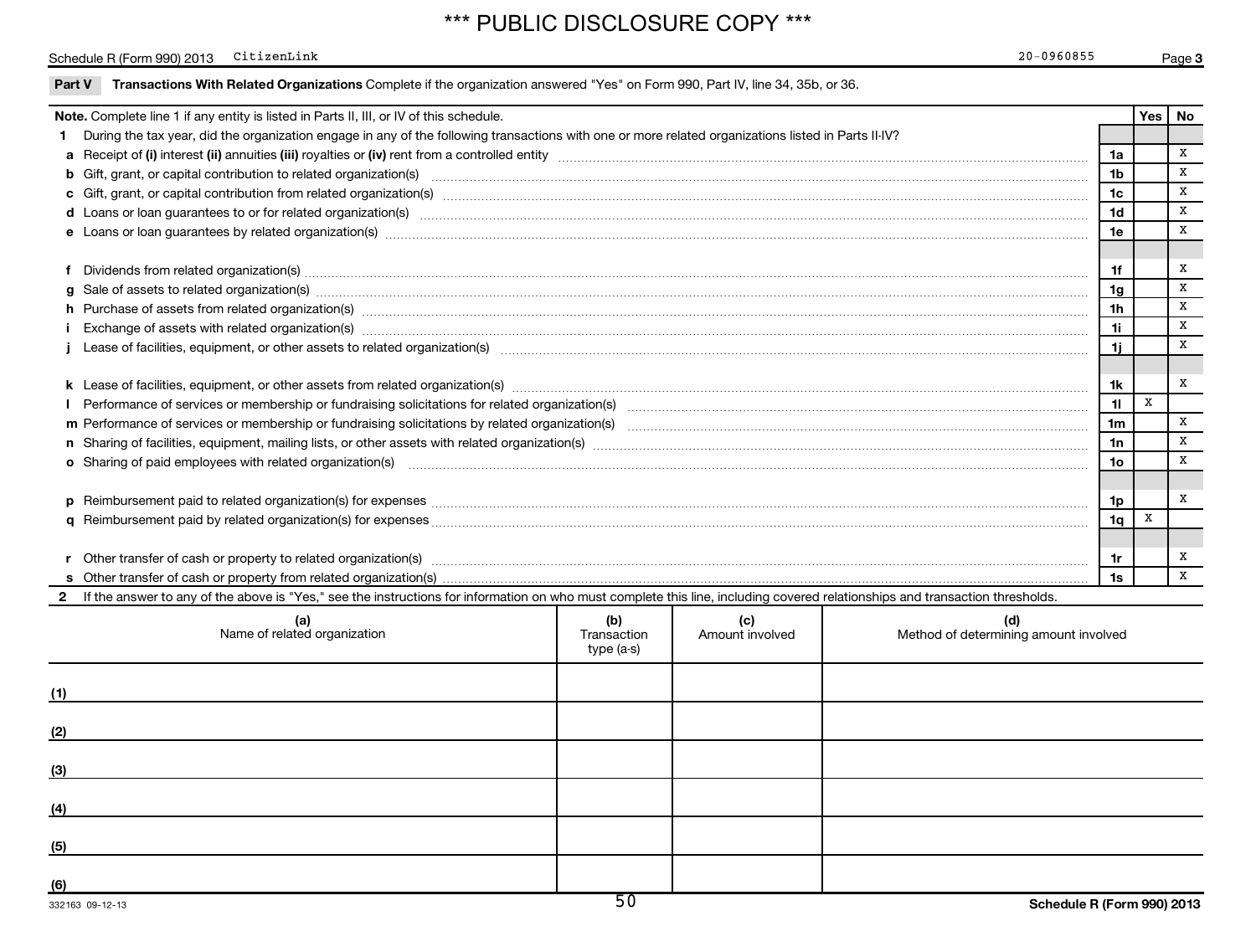### Schedule R (Form 990) 2013 CitizenLink Page Page Page 20-0960855

**4**

### Part VI Unrelated Organizations Taxable as a Partnership Complete if the organization answered "Yes" on Form 990, Part IV, line 37.

Provide the following information for each entity taxed as a partnership through which the organization conducted more than five percent of its activities (measured by total assets or gross revenue) that was not a related organization. See instructions regarding exclusion for certain investment partnerships.

| (a)<br>Name, address, and EIN<br>of entity | ັ<br>ັ<br>(b)<br>Primary activity | (c)<br>Legal domicile<br>(state or foreign<br>country) | (d)<br>Predominant income<br>(related, unrelated, and failed)<br>excluded from tax<br>under section 512-514)<br>$\sqrt{100}$<br>$\sqrt{100}$<br>$\sqrt{100}$<br>$\sqrt{100}$<br>$\sqrt{100}$<br>$\sqrt{100}$ | $(e)$<br>Are all | (f)<br>Share of<br>total<br>income | (g)<br>Share of<br>end-of-year<br>assets | (h)<br>Dispropor-<br>tionate<br>allocations? | Yes No | (i)<br>Code V-UBI<br>amount in box 20<br>of Schedule K-1<br>(Form 1065) | (i)<br>Yes NO | $(\mathsf{k})$<br>General or Percentage<br>managing ownership |
|--------------------------------------------|-----------------------------------|--------------------------------------------------------|--------------------------------------------------------------------------------------------------------------------------------------------------------------------------------------------------------------|------------------|------------------------------------|------------------------------------------|----------------------------------------------|--------|-------------------------------------------------------------------------|---------------|---------------------------------------------------------------|
|                                            |                                   |                                                        |                                                                                                                                                                                                              |                  |                                    |                                          |                                              |        |                                                                         |               |                                                               |
|                                            |                                   |                                                        |                                                                                                                                                                                                              |                  |                                    |                                          |                                              |        |                                                                         |               |                                                               |
|                                            |                                   |                                                        |                                                                                                                                                                                                              |                  |                                    |                                          |                                              |        |                                                                         |               |                                                               |
|                                            |                                   |                                                        |                                                                                                                                                                                                              |                  |                                    |                                          |                                              |        |                                                                         |               |                                                               |
|                                            |                                   |                                                        |                                                                                                                                                                                                              |                  |                                    |                                          |                                              |        |                                                                         |               |                                                               |
|                                            |                                   |                                                        |                                                                                                                                                                                                              |                  |                                    |                                          |                                              |        |                                                                         |               |                                                               |
|                                            |                                   |                                                        |                                                                                                                                                                                                              |                  |                                    |                                          |                                              |        |                                                                         |               |                                                               |
|                                            |                                   |                                                        |                                                                                                                                                                                                              |                  |                                    |                                          |                                              |        |                                                                         |               |                                                               |

**Schedule R (Form 990) 2013**